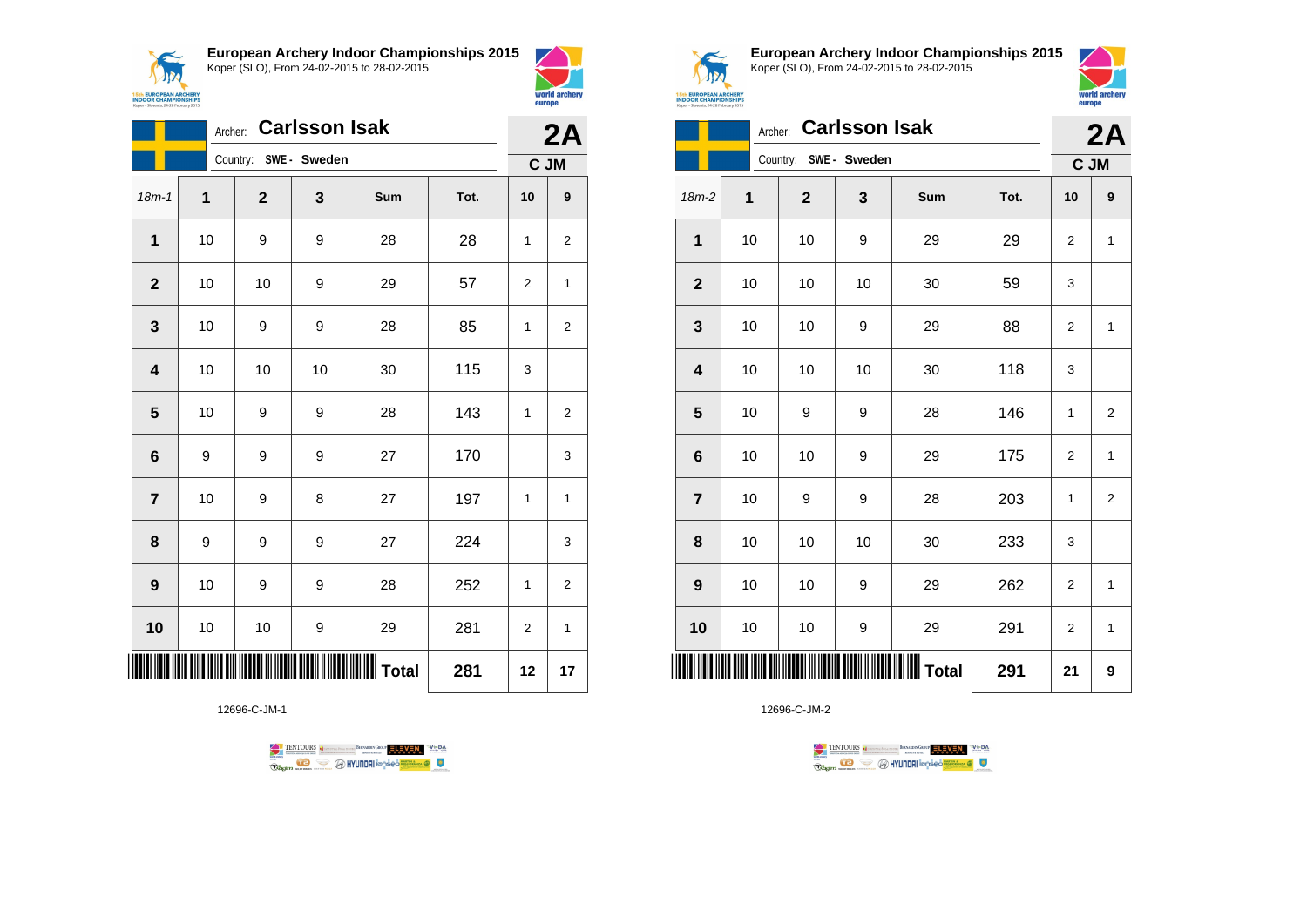



|                         | <b>Bolshakov Vlad</b><br>Archer: |                        |    |     |      |                |                  |
|-------------------------|----------------------------------|------------------------|----|-----|------|----------------|------------------|
|                         |                                  | Country: UKR - Ukraine |    |     |      | C JM           |                  |
| $18m - 1$               | 1                                | $\mathbf 2$            | 3  | Sum | Tot. | 10             | $\boldsymbol{9}$ |
| 1                       | 9                                | 9                      | 9  | 27  | 27   |                | 3                |
| $\mathbf{2}$            | 10                               | 10                     | 10 | 30  | 57   | 3              |                  |
| $\mathbf{3}$            | 10                               | 10                     | 9  | 29  | 86   | 2              | 1                |
| $\overline{\mathbf{4}}$ | 10                               | 9                      | 9  | 28  | 114  | 1              | $\overline{2}$   |
| 5                       | 9                                | 9                      | 9  | 27  | 141  |                | 3                |
| 6                       | 10                               | 10                     | 9  | 29  | 170  | $\overline{2}$ | $\mathbf{1}$     |
| $\overline{7}$          | $10$                             | $10$                   | 9  | 29  | 199  | $\overline{2}$ | 1                |
| 8                       | 10                               | 10                     | 10 | 30  | 229  | 3              |                  |
| 9                       | 10                               | $10$                   | 10 | 30  | 259  | 3              |                  |
| 10                      | 10                               | 10                     | 10 | 30  | 289  | 3              |                  |
|                         |                                  |                        |    |     | 289  | 19             | 11               |

11405-C-JM-1





**European Archery Indoor Championships 2015** Koper (SLO), From 24-02-2015 to 28-02-2015



|                | <b>Bolshakov Vlad</b><br>Archer: |                        |    |       |      |                  |                  |
|----------------|----------------------------------|------------------------|----|-------|------|------------------|------------------|
|                |                                  | Country: UKR - Ukraine |    |       |      | C JM             |                  |
| 18m-2          | 1                                | $\mathbf{2}$           | 3  | Sum   | Tot. | 10               | $\boldsymbol{9}$ |
| 1              | 10                               | 10                     | 10 | 30    | 30   | 3                |                  |
| $\mathbf{2}$   | 10                               | 10                     | 9  | 29    | 59   | $\overline{2}$   | 1                |
| 3              | 10                               | 10                     | 10 | 30    | 89   | 3                |                  |
| 4              | 10                               | 9                      | 9  | 28    | 117  | 1                | $\overline{2}$   |
| 5              | 10                               | 10                     | 9  | 29    | 146  | $\boldsymbol{2}$ | $\mathbf{1}$     |
| 6              | 10                               | 9                      | 9  | 28    | 174  | 1                | $\overline{2}$   |
| $\overline{7}$ | 10                               | 9                      | 9  | 28    | 202  | 1                | $\overline{2}$   |
| 8              | 10                               | 10                     | 9  | 29    | 231  | $\overline{2}$   | 1                |
| 9              | 10                               | 9                      | 9  | 28    | 259  | 1                | $\overline{2}$   |
| 10             | 10                               | 10                     | 10 | 30    | 289  | 3                |                  |
| ║              |                                  |                        |    | Total | 289  | 19               | 11               |

TENTOURS **(i)** CONSIDER DEVELOPS OF THE VEDA **Example 2** @ HYUNDAI lansed **State 4** U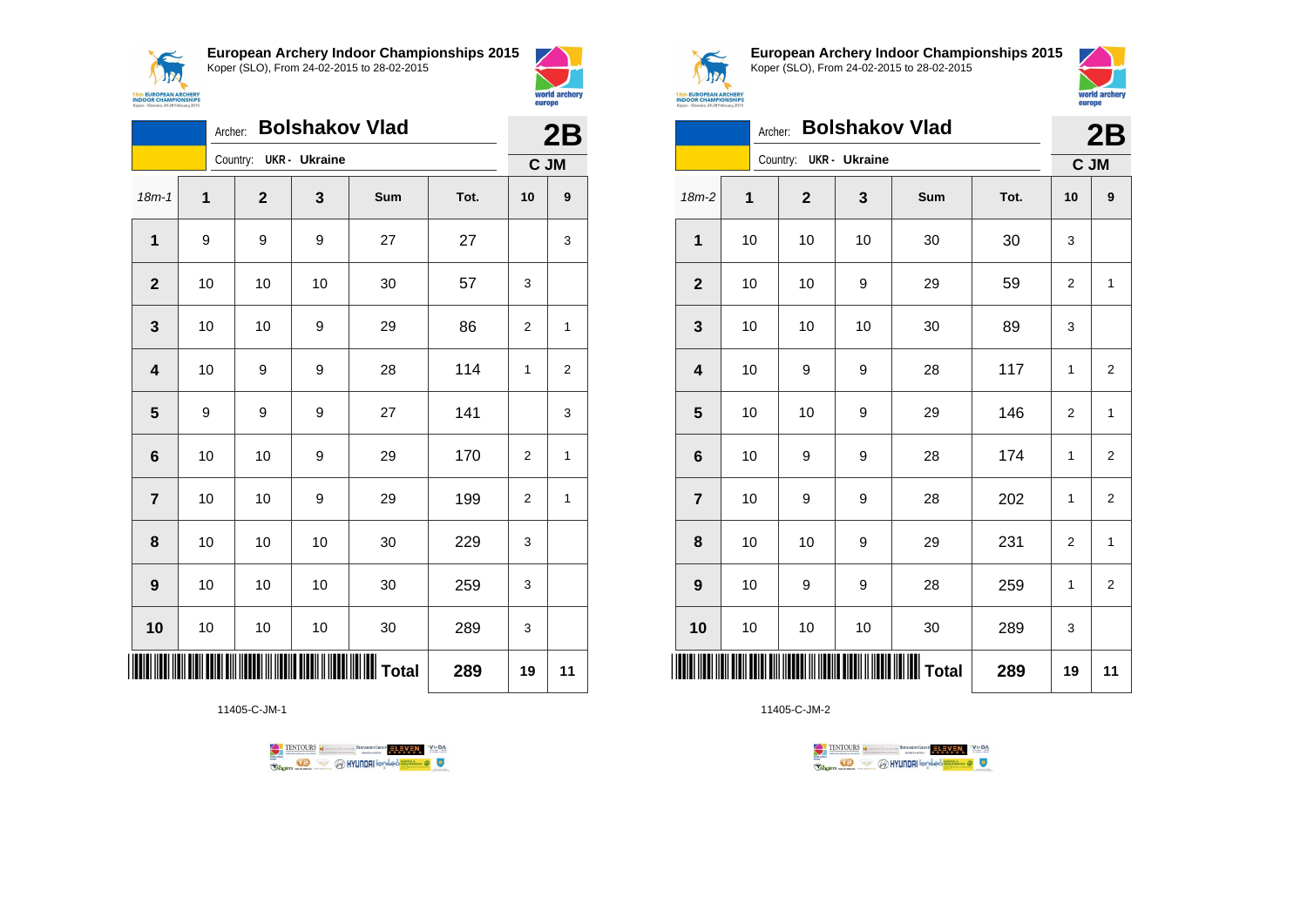$\sqrt{N}$ **15th EUROPEAN ARCHERY**<br>INDOOR CHAMPIONSHIPS<br>Koper - Slovenia, 24-28 February 2015 **European Archery Indoor Championships 2015** Koper (SLO), From 24-02-2015 to 28-02-2015



| ٨                       | <b>Cerne Arne</b><br>Archer: |                         |    |                   |      |                |              |
|-------------------------|------------------------------|-------------------------|----|-------------------|------|----------------|--------------|
|                         |                              | Country: SLO - Slovenia |    |                   |      | C JM           |              |
| $18m - 1$               | 1                            | $\mathbf 2$             | 3  | Sum               | Tot. | 10             | 9            |
| 1                       | 10                           | 10                      | 9  | 29                | 29   | 2              | 1            |
| $\mathbf 2$             | 10                           | 10                      | 9  | 29                | 58   | 2              | 1            |
| $\mathbf 3$             | 10                           | 10                      | 9  | 29                | 87   | 2              | 1            |
| $\overline{\mathbf{4}}$ | 10                           | 9                       | 9  | 28                | 115  | 1              | 2            |
| 5                       | 10                           | 10                      | 9  | 29                | 144  | 2              | 1            |
| $6\phantom{1}$          | 10                           | 10                      | 10 | 30                | 174  | 3              |              |
| $\overline{7}$          | 10                           | 10                      | 10 | 30                | 204  | 3              |              |
| 8                       | 10                           | 9                       | 9  | 28                | 232  | 1              | 2            |
| $\boldsymbol{9}$        | 10                           | 10                      | 9  | 29                | 261  | 2              | 1            |
| 10                      | 10                           | 10                      | 9  | 29                | 290  | $\overline{2}$ | $\mathbf{1}$ |
|                         |                              |                         |    | $\parallel$ Total | 290  | 20             | 10           |

9053-C-JM-1

TENTOURS of BENJAMING COUP ELEVEN VEBA **B** MYUNDAI lonsed **Williams & Ragma** 



**European Archery Indoor Championships 2015** Koper (SLO), From 24-02-2015 to 28-02-2015



| Koper - Slovenia, 24-28 February 2015 |                              |                            | europe |                   |            |    |                |  |  |
|---------------------------------------|------------------------------|----------------------------|--------|-------------------|------------|----|----------------|--|--|
|                                       | <b>Cerne Arne</b><br>Archer: |                            |        |                   |            |    |                |  |  |
|                                       |                              | SLO - Slovenia<br>Country: |        |                   | 2C<br>C JM |    |                |  |  |
| $18m-2$                               | 1                            | $\overline{2}$             | 3      | Sum               | Tot.       | 10 | 9              |  |  |
| 1                                     | 10                           | 10                         | 9      | 29                | 29         | 2  | $\mathbf{1}$   |  |  |
| $\mathbf{2}$                          | 10                           | 10                         | 10     | 30                | 59         | 3  |                |  |  |
| 3                                     | 10                           | 10                         | 9      | 29                | 88         | 2  | $\mathbf{1}$   |  |  |
| 4                                     | 10                           | 9                          | 9      | 28                | 116        | 1  | $\overline{2}$ |  |  |
| 5                                     | 10                           | 10                         | 9      | 29                | 145        | 2  | $\mathbf{1}$   |  |  |
| 6                                     | 10                           | 9                          | 9      | 28                | 173        | 1  | $\overline{2}$ |  |  |
| $\overline{7}$                        | 10                           | 10                         | 9      | 29                | 202        | 2  | $\mathbf{1}$   |  |  |
| 8                                     | 10                           | 10                         | 10     | 30                | 232        | 3  |                |  |  |
| 9                                     | 10                           | 10                         | 10     | 30                | 262        | 3  |                |  |  |
| 10                                    | 10                           | 10                         | 10     | 30                | 292        | 3  |                |  |  |
|                                       |                              |                            |        | IIIIIIIIIII Total | 292        | 22 | 8              |  |  |

TENTOURS **(i)** CONSIDER DEVELOPS OF THE VEDA

**B** MYUNDAI Tonsed **Williams 9** 

9053-C-JM-2

**Regin**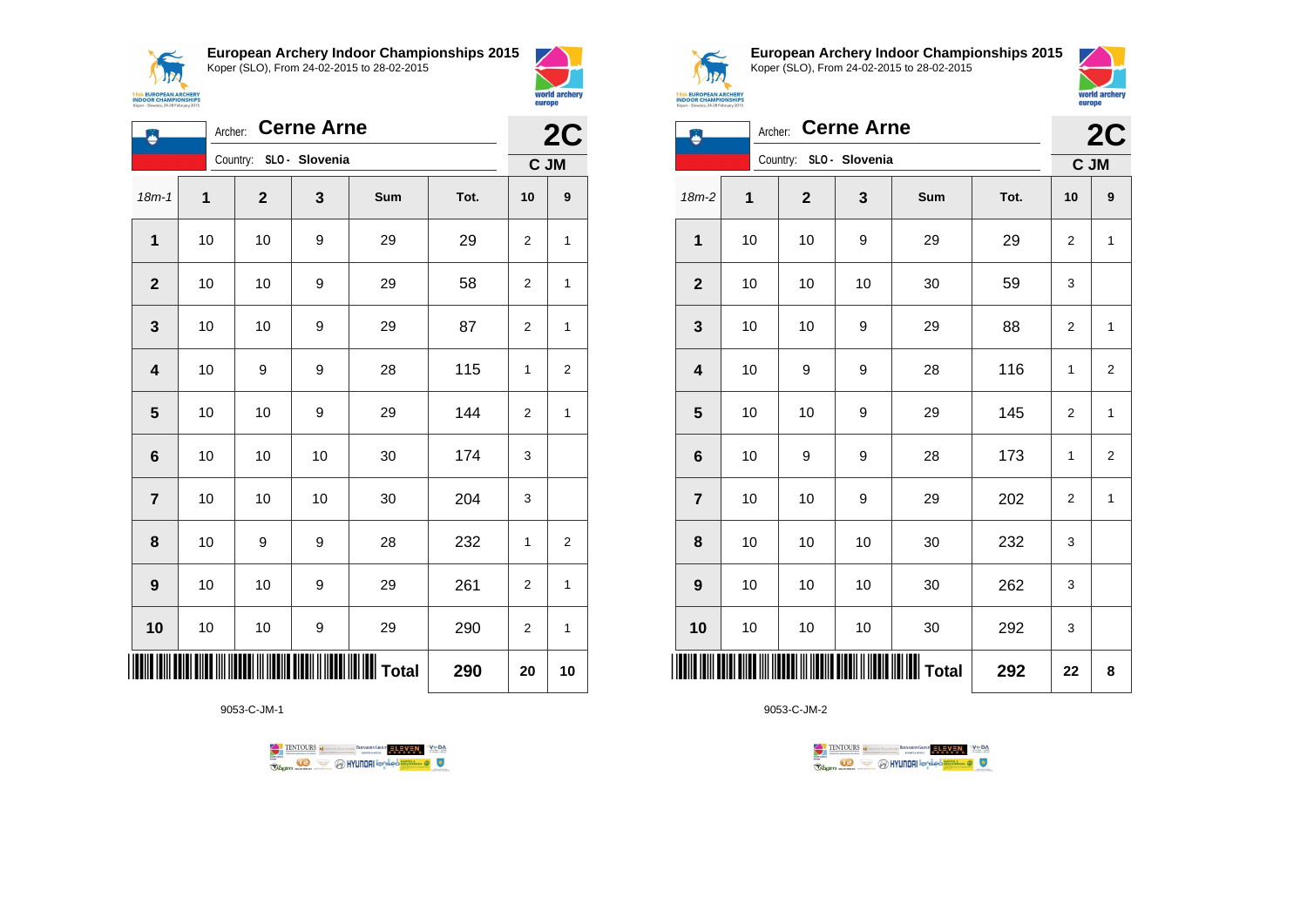

**European Archery Indoor Championships 2015**







**European Archery Indoor Championships 2015** Koper (SLO), From 24-02-2015 to 28-02-2015



|                         |    | Domanski Renaud<br>Archer: |    |                                                  |      |                |                |  |  |
|-------------------------|----|----------------------------|----|--------------------------------------------------|------|----------------|----------------|--|--|
|                         |    | Country: BEL - Belgium     |    |                                                  |      |                | 2D<br>C JM     |  |  |
| $18m-2$                 | 1  | $\mathbf 2$                | 3  | Sum                                              | Tot. | 10             | 9              |  |  |
| 1                       | 10 | 9                          | 9  | 28                                               | 28   | 1              | $\overline{2}$ |  |  |
| $\mathbf{2}$            | 10 | 10                         | 10 | 30                                               | 58   | 3              |                |  |  |
| 3                       | 10 | 10                         | 10 | 30                                               | 88   | 3              |                |  |  |
| $\overline{\mathbf{4}}$ | 10 | 10                         | 9  | 29                                               | 117  | $\overline{2}$ | $\mathbf{1}$   |  |  |
| 5                       | 10 | 10                         | 10 | 30                                               | 147  | 3              |                |  |  |
| $6\phantom{1}$          | 10 | 10                         | 10 | 30                                               | 177  | 3              |                |  |  |
| $\overline{7}$          | 10 | 10                         | 10 | 30                                               | 207  | 3              |                |  |  |
| 8                       | 10 | 10                         | 10 | 30                                               | 237  | 3              |                |  |  |
| 9                       | 10 | 10                         | 10 | 30                                               | 267  | 3              |                |  |  |
| 10                      | 10 | 9                          | 9  | 28                                               | 295  | 1              | $\overline{2}$ |  |  |
| ║║║                     |    |                            |    | <b>                                   </b> Total | 295  | 25             | 5              |  |  |

11109-C-JM-2





**7** | 10 | 10 | 10 | 30 | 209 | 3

**8** | 10 | 10 | 10 | 30 | 239 | 3

**9** | 10 | 10 | 30 | 269 | 3

**10** | 10 | 10 | 30 | 299 | 3

11109-C-JM-1

\*11109-C-JM-1\* **Total 299 29 1**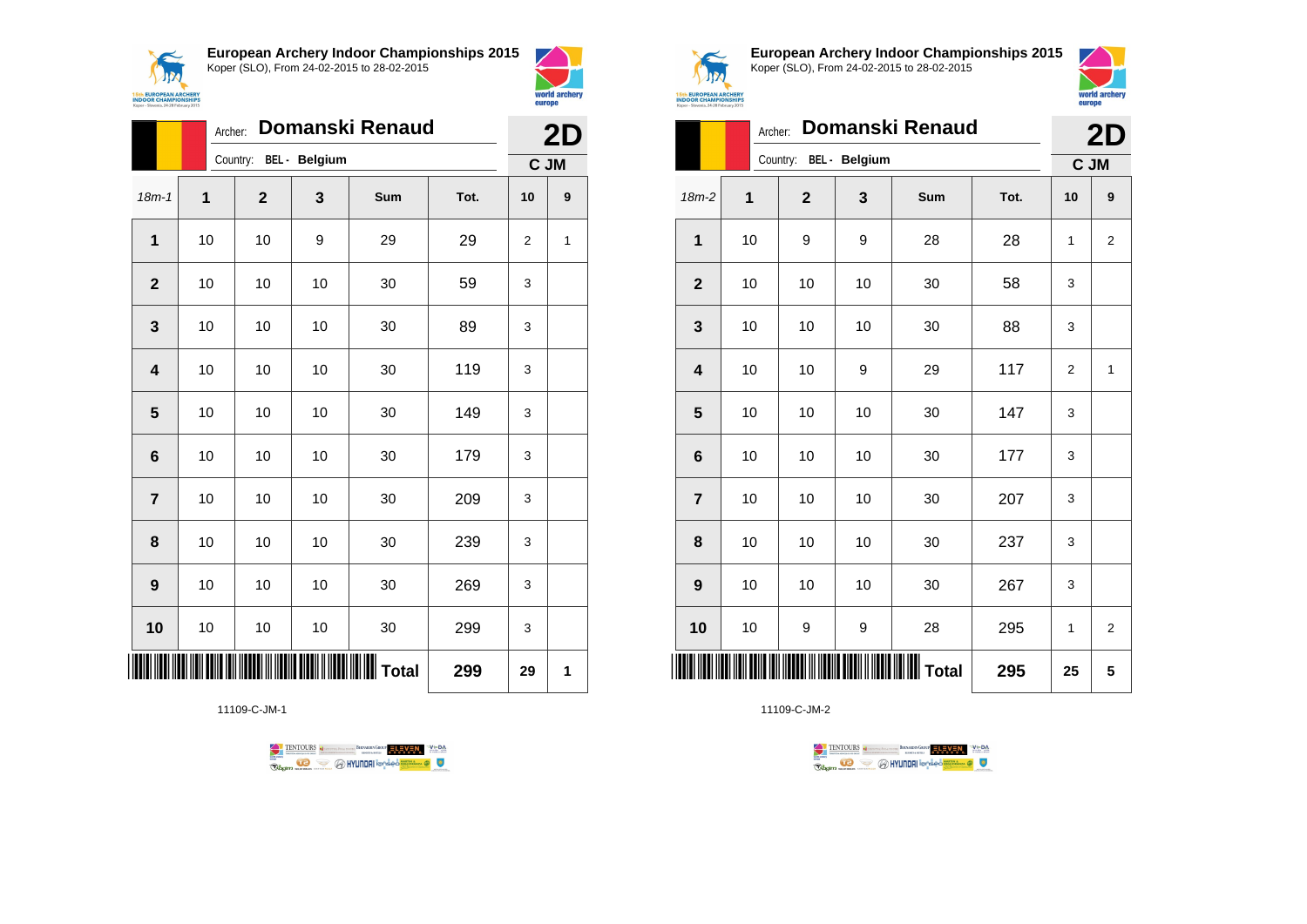



|                         | <b>Borgstrom Hampus</b><br>Archer: |              |                       |                  |      |                |                  |
|-------------------------|------------------------------------|--------------|-----------------------|------------------|------|----------------|------------------|
|                         |                                    |              | Country: SWE - Sweden |                  |      | C JM           |                  |
| $18m - 1$               | 1                                  | $\mathbf{2}$ | 3                     | Sum              | Tot. | 10             | $\boldsymbol{9}$ |
| 1                       | 10                                 | 10           | 9                     | 29               | 29   | $\overline{2}$ | 1                |
| $\overline{\mathbf{2}}$ | 10                                 | 10           | 9                     | 29               | 58   | 2              | 1                |
| 3                       | 10                                 | 10           | 10                    | 30               | 88   | 3              |                  |
| 4                       | 10                                 | 10           | 9                     | 29               | 117  | $\overline{2}$ | 1                |
| 5                       | 10                                 | 10           | 9                     | 29               | 146  | $\overline{2}$ | 1                |
| $6\phantom{1}6$         | 10                                 | 10           | 9                     | 29               | 175  | $\overline{2}$ | 1                |
| $\overline{7}$          | 10                                 | 9            | 9                     | 28               | 203  | 1              | 2                |
| 8                       | 10                                 | 10           | 10                    | 30               | 233  | 3              |                  |
| 9                       | 10                                 | 10           | 10                    | 30               | 263  | 3              |                  |
| 10                      | 10                                 | 10           | 9                     | 29               | 292  | $\overline{2}$ | 1                |
|                         |                                    |              |                       | <b>I</b> I Total | 292  | 22             | 8                |

12695-C-JM-1





**European Archery Indoor Championships 2015** Koper (SLO), From 24-02-2015 to 28-02-2015



|                 | <b>Borgstrom Hampus</b><br>Archer: |                       |    |                                |      |                |                |  |
|-----------------|------------------------------------|-----------------------|----|--------------------------------|------|----------------|----------------|--|
|                 |                                    | Country: SWE - Sweden |    |                                |      | C JM           |                |  |
| $18m-2$         | 1                                  | $\mathbf{2}$          | 3  | Sum                            | Tot. | 10             | 9              |  |
| 1               | 10                                 | 9                     | 9  | 28                             | 28   | 1              | $\overline{2}$ |  |
| $\overline{2}$  | 10                                 | 10                    | 9  | 29                             | 57   | $\overline{2}$ | 1              |  |
| 3               | 10                                 | 10                    | 9  | 29                             | 86   | 2              | 1              |  |
| 4               | 10                                 | 10                    | 9  | 29                             | 115  | 2              | $\mathbf 1$    |  |
| 5               | 10                                 | 10                    | 10 | 30                             | 145  | 3              |                |  |
| $6\phantom{1}6$ | 10                                 | 10                    | 10 | 30                             | 175  | 3              |                |  |
| $\overline{7}$  | 10                                 | 10                    | 10 | 30                             | 205  | 3              |                |  |
| 8               | 10                                 | 10                    | 10 | 30                             | 235  | 3              |                |  |
| 9               | 10                                 | 10                    | 10 | 30                             | 265  | 3              |                |  |
| 10              | 10                                 | 10                    | 10 | 30                             | 295  | 3              |                |  |
| ║║║             |                                    |                       |    | <b>IIIIIIIIIIIIIIIII</b> Total | 295  | 25             | 5              |  |

TENTOURS **(i)** CONSIDER DEVELOPS OF THE VEDA **B** MYUNDAI Tonsed **Williams 9 Regin**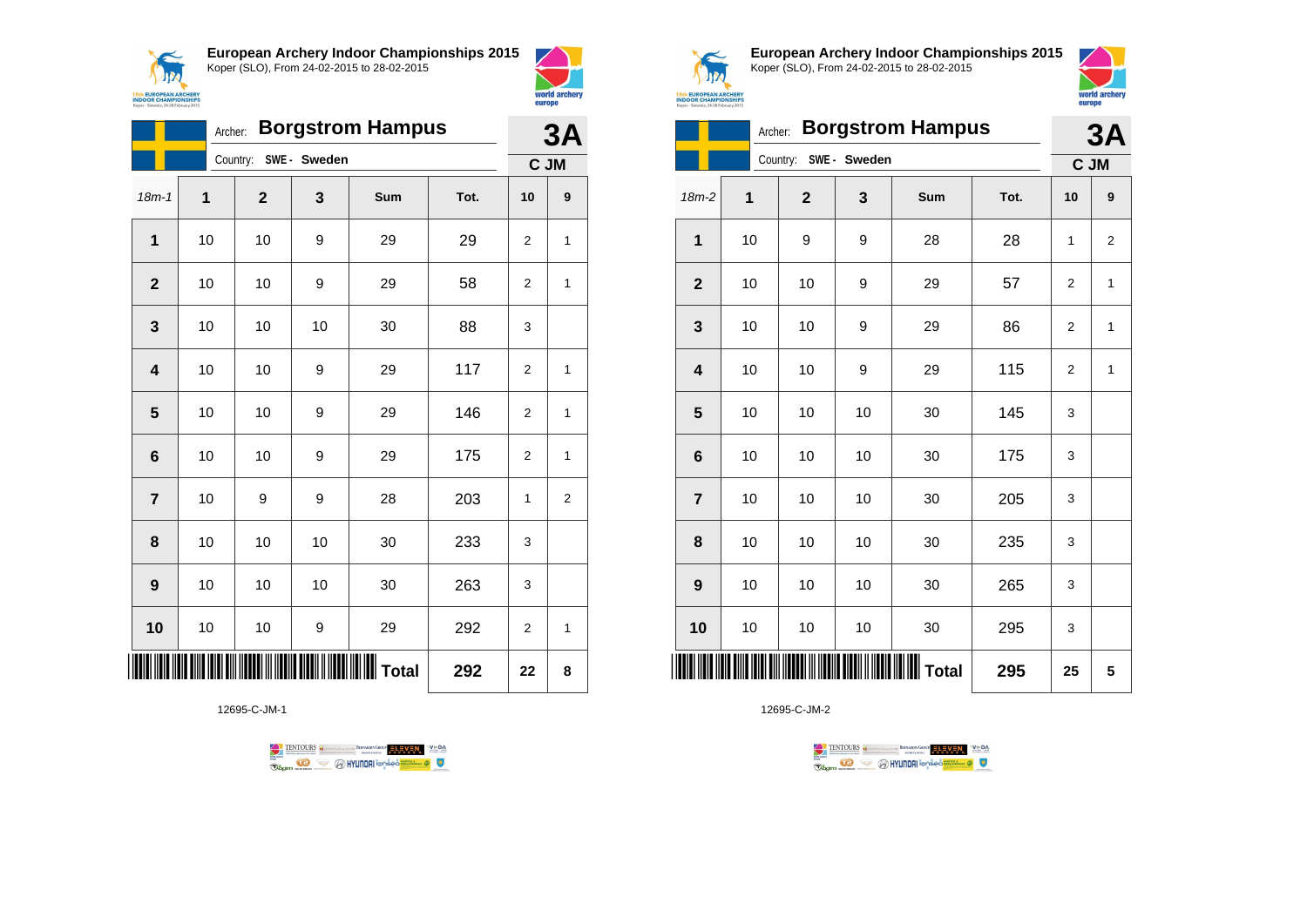



|                         | <b>Goncharov Anton</b><br>Archer: |                        |    |       |      |              |                  |
|-------------------------|-----------------------------------|------------------------|----|-------|------|--------------|------------------|
|                         |                                   | Country: UKR - Ukraine |    |       |      |              | C JM             |
| $18m - 1$               | $\overline{1}$                    | $\mathbf 2$            | 3  | Sum   | Tot. | 10           | $\boldsymbol{9}$ |
| 1                       | 10                                | 9                      | 9  | 28    | 28   | 1            | $\overline{2}$   |
| $\mathbf{2}$            | 9                                 | 9                      | 9  | 27    | 55   |              | 3                |
| 3                       | 9                                 | 9                      | 9  | 27    | 82   |              | 3                |
| $\overline{\mathbf{4}}$ | 10                                | 9                      | 9  | 28    | 110  | 1            | $\overline{c}$   |
| $\overline{\mathbf{5}}$ | 10                                | 9                      | 9  | 28    | 138  | $\mathbf{1}$ | $\overline{2}$   |
| 6                       | 10                                | 10                     | 10 | 30    | 168  | 3            |                  |
| $\overline{\mathbf{r}}$ | 9                                 | 9                      | 9  | 27    | 195  |              | 3                |
| 8                       | 10                                | 10                     | 9  | 29    | 224  | 2            | 1                |
| 9                       | 10                                | 9                      | 9  | 28    | 252  | $\mathbf{1}$ | $\overline{2}$   |
| 10                      | 9                                 | 9                      | 9  | 27    | 279  |              | 3                |
|                         |                                   |                        |    | Total | 279  | 9            | 21               |

16311-C-JM-1





**European Archery Indoor Championships 2015** Koper (SLO), From 24-02-2015 to 28-02-2015



|                 | <b>Goncharov Anton</b><br>Archer: |              |               |                                       |      |              |                         |
|-----------------|-----------------------------------|--------------|---------------|---------------------------------------|------|--------------|-------------------------|
|                 |                                   | Country:     | UKR - Ukraine |                                       |      |              | C JM                    |
| $18m-2$         | $\overline{1}$                    | $\mathbf{2}$ | 3             | Sum                                   | Tot. | 10           | 9                       |
| 1               | 10                                | 9            | 9             | 28                                    | 28   | 1            | $\overline{2}$          |
| $\overline{2}$  | 9                                 | 9            | 9             | 27                                    | 55   |              | 3                       |
| 3               | 10                                | 9            | 9             | 28                                    | 83   | 1            | 2                       |
| 4               | 10                                | 10           | 10            | 30                                    | 113  | 3            |                         |
| 5               | 10                                | 10           | 9             | 29                                    | 142  | 2            | $\mathbf{1}$            |
| $6\phantom{1}6$ | 10                                | 9            | 9             | 28                                    | 170  | $\mathbf{1}$ | $\overline{2}$          |
| $\overline{7}$  | 10                                | 9            | 9             | 28                                    | 198  | 1            | $\overline{\mathbf{c}}$ |
| 8               | 9                                 | 9            | 8             | 26                                    | 224  |              | $\overline{\mathbf{c}}$ |
| 9               | 10                                | 9            | 9             | 28                                    | 252  | 1            | $\overline{2}$          |
| 10              | 9                                 | 9            | 9             | 27                                    | 279  |              | 3                       |
| IIIII           |                                   |              |               | ╟║║║║║║║║║║║║║║║║║║│┰ <sub>ota!</sub> | 279  | 10           | 19                      |

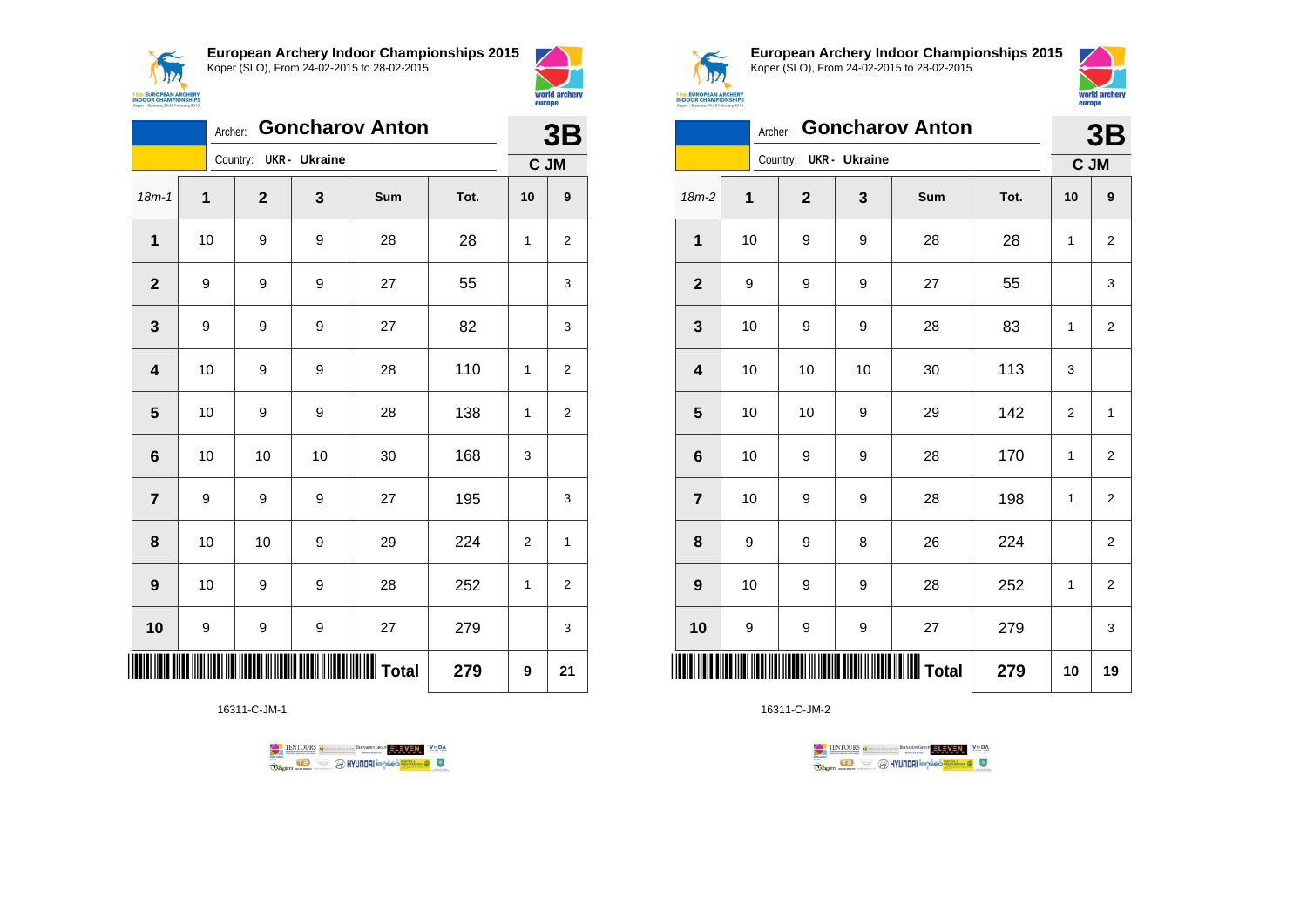





| ٨                       | <b>Modic Stas</b><br>Archer: |             |                |                   |      |                |              |
|-------------------------|------------------------------|-------------|----------------|-------------------|------|----------------|--------------|
|                         |                              | Country:    | SLO - Slovenia |                   |      | C JM           | 3C           |
| $18m - 1$               | 1                            | $\mathbf 2$ | 3              | Sum               | Tot. | 10             | 9            |
| 1                       | 10                           | 10          | 9              | 29                | 29   | 2              | 1            |
| $\mathbf{2}$            | 10                           | 10          | 10             | 30                | 59   | 3              |              |
| $\mathbf{3}$            | 10                           | 10          | 9              | 29                | 88   | $\overline{2}$ | 1            |
| $\overline{\mathbf{4}}$ | 10                           | 10          | 9              | 29                | 117  | $\overline{2}$ | 1            |
| $\overline{\mathbf{5}}$ | 10                           | 10          | 9              | 29                | 146  | 2              | $\mathbf 1$  |
| $\bf 6$                 | $10$                         | 10          | 10             | 30                | 176  | 3              |              |
| $\overline{7}$          | 10                           | 10          | 9              | 29                | 205  | 2              | 1            |
| 8                       | 10                           | 10          | 9              | 29                | 234  | $\overline{2}$ | $\mathbf{1}$ |
| 9                       | 10                           | 10          | 9              | 29                | 263  | $\overline{2}$ | 1            |
| 10                      | 10                           | 10          | 10             | 30                | 293  | 3              |              |
|                         |                              |             |                | $\parallel$ Total | 293  | 23             | 7            |

11908-C-JM-1





**European Archery Indoor Championships 2015** Koper (SLO), From 24-02-2015 to 28-02-2015



| <b>5th EUROPEAN ARCHERY</b><br>NDOOR CHAMPIONSHIPS<br>r - Slovenia, 24-28 February 2015 |         |                         |                   |     |      | europe | world archery |
|-----------------------------------------------------------------------------------------|---------|-------------------------|-------------------|-----|------|--------|---------------|
|                                                                                         | Archer: |                         | <b>Modic Stas</b> |     |      |        | 3C            |
|                                                                                         |         | Country: SLO - Slovenia |                   |     |      |        | C JM          |
| $18m-2$                                                                                 | 1       | $\mathbf{2}$            | 3                 | Sum | Tot. | 10     | 9             |
| 1                                                                                       | 10      | 10                      | 10                | 30  | 30   | 3      |               |
| $\mathbf{2}$                                                                            | 10      | 10                      | 10                | 30  | 60   | 3      |               |
| 3                                                                                       | 10      | 10                      | 10                | 30  | 90   | 3      |               |
| 4                                                                                       | 10      | 10                      | 10                | 30  | 120  | 3      |               |
| 5                                                                                       | 10      | 10                      | 10                | 30  | 150  | 3      |               |
| $6\phantom{1}6$                                                                         | 10      | 10                      | 10                | 30  | 180  | 3      |               |
| $\overline{7}$                                                                          | 10      | 10                      | 10                | 30  | 210  | 3      |               |
| 8                                                                                       | 10      | 10                      | 9                 | 29  | 239  | 2      | 1             |
| 9                                                                                       | 10      | 10                      | 10                | 30  | 269  | 3      |               |

\*11908-C-JM-2\* **Total 298 28 2**11908-C-JM-2



**10** | 10 | 10 | 9 | 29 | 298 | 2 | 1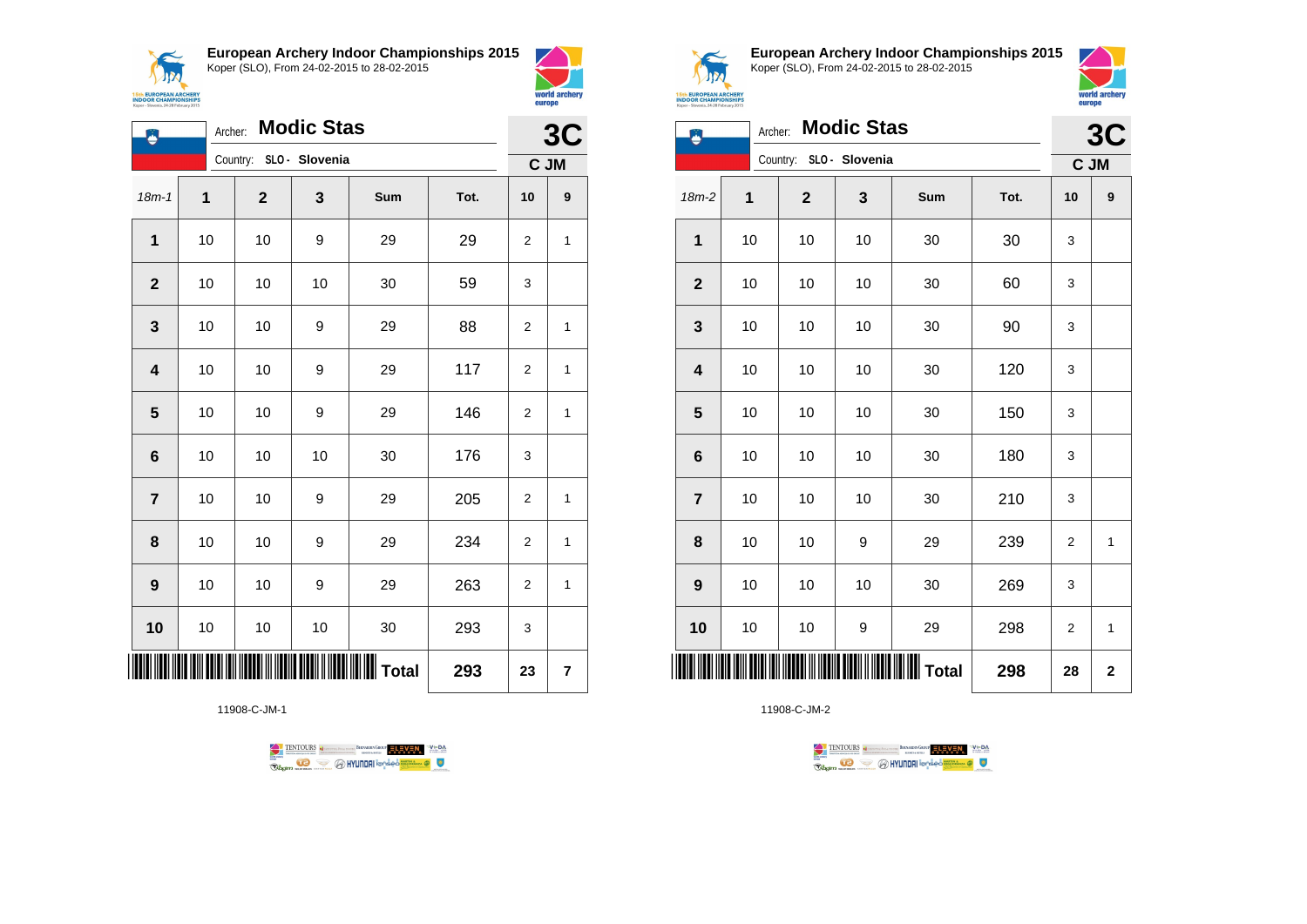



|                         |    | <b>Voortmans Ben</b><br>Archer: |    |                         |      |    |                  |  |  |
|-------------------------|----|---------------------------------|----|-------------------------|------|----|------------------|--|--|
|                         |    | Country: BEL - Belgium          |    |                         |      |    |                  |  |  |
| $18m - 1$               | 1  | $\mathbf 2$                     | 3  | Sum                     | Tot. | 10 | $\boldsymbol{9}$ |  |  |
| $\mathbf 1$             | 10 | 10                              | 10 | 30                      | 30   | 3  |                  |  |  |
| $\mathbf{2}$            | 9  | 9                               | 9  | 27                      | 57   |    | 3                |  |  |
| 3                       | 10 | 10                              | 10 | 30                      | 87   | 3  |                  |  |  |
| $\overline{\mathbf{4}}$ | 10 | 9                               | 9  | 28                      | 115  | 1  | $\overline{c}$   |  |  |
| $5\phantom{1}$          | 10 | 10                              | 10 | 30                      | 145  | 3  |                  |  |  |
| 6                       | 10 | 10                              | 10 | 30                      | 175  | 3  |                  |  |  |
| $\overline{\mathbf{r}}$ | 10 | 9                               | 9  | 28                      | 203  | 1  | $\overline{2}$   |  |  |
| 8                       | 10 | 9                               | 9  | 28                      | 231  | 1  | $\overline{2}$   |  |  |
| 9                       | 10 | 10                              | 8  | 28                      | 259  | 2  |                  |  |  |
| 10                      | 10 | 10                              | 9  | 29                      | 288  | 2  | 1                |  |  |
|                         |    |                                 |    | <b>IIIIIIIIII</b> Total | 288  | 19 | 10               |  |  |

16188-C-JM-1





**European Archery Indoor Championships 2015** Koper (SLO), From 24-02-2015 to 28-02-2015



| Koper - Slovenia, 24-28 February 2015 | europe      |                |               |                      |      |                |                |
|---------------------------------------|-------------|----------------|---------------|----------------------|------|----------------|----------------|
|                                       |             | 3D             |               |                      |      |                |                |
|                                       |             | Country:       | BEL - Belgium |                      |      |                | C JM           |
| 18m-2                                 | $\mathbf 1$ | $\overline{2}$ | 3             | Sum                  | Tot. | 10             | 9              |
| 1                                     | 10          | 9              | 9             | 28                   | 28   | 1              | 2              |
| $\overline{2}$                        | 10          | 9              | 9             | 28                   | 56   | 1              | $\overline{2}$ |
| 3                                     | 9           | 9              | 9             | 27                   | 83   |                | 3              |
| $\overline{\mathbf{4}}$               | 10          | 9              | 9             | 28                   | 111  | 1              | $\overline{2}$ |
| 5                                     | 10          | 10             | 9             | 29                   | 140  | $\overline{2}$ | 1              |
| 6                                     | 10          | 10             | 9             | 29                   | 169  | $\overline{2}$ | $\mathbf{1}$   |
| $\overline{7}$                        | 10          | 10             | 9             | 29                   | 198  | $\overline{2}$ | 1              |
| 8                                     | 10          | 10             | 10            | 30                   | 228  | 3              |                |
| 9                                     | 10          | 10             | 9             | 29                   | 257  | $\overline{2}$ | $\mathbf{1}$   |
| 10                                    | 10          | 10             | 10            | 30                   | 287  | 3              |                |
| ║║║                                   |             |                |               | <b>III III</b> Total | 287  | 17             | 13             |

TENTOURS **(i)** CONSIDER DEVELOPS OF THE VEDA

**B** MYUNDAI Tonsed **Williams 9** 

16188-C-JM-2

Ragm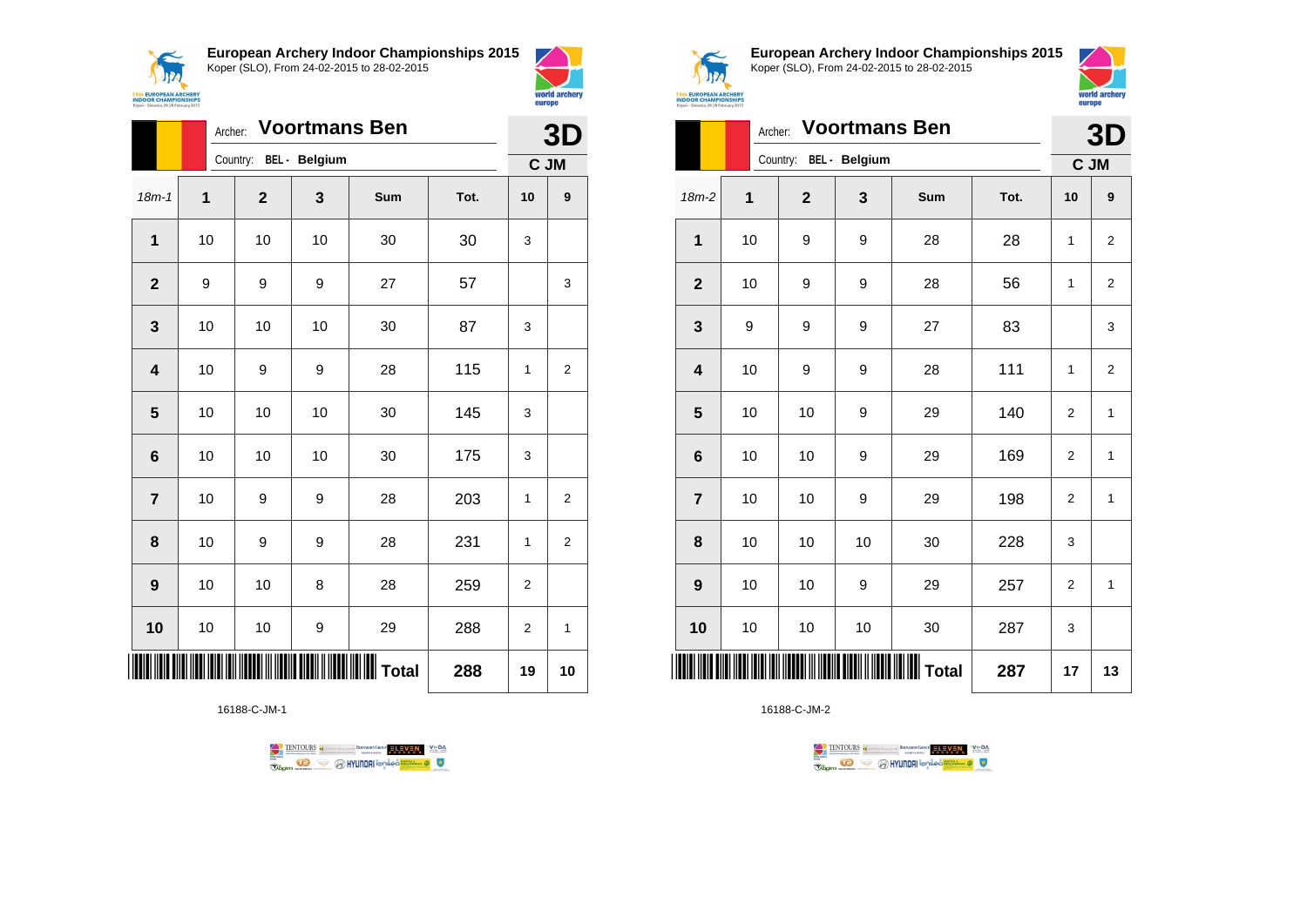



world archery

europe

|                         | Archer: Stromberg Linus |             |                       |     |      |                |                         |
|-------------------------|-------------------------|-------------|-----------------------|-----|------|----------------|-------------------------|
|                         |                         |             | Country: SWE - Sweden |     |      | C JM           |                         |
| $18m - 1$               | 1                       | $\mathbf 2$ | 3                     | Sum | Tot. | 10             | 9                       |
| $\mathbf 1$             | 10                      | 10          | 9                     | 29  | 29   | $\overline{2}$ | 1                       |
| $\overline{2}$          | 10                      | 10          | 10                    | 30  | 59   | 3              |                         |
| $\mathbf 3$             | 10                      | 10          | 9                     | 29  | 88   | $\overline{2}$ | 1                       |
| $\overline{\mathbf{4}}$ | 10                      | 10          | 9                     | 29  | 117  | $\overline{2}$ | 1                       |
| 5                       | 10                      | 10          | 10                    | 30  | 147  | 3              |                         |
| 6                       | 10                      | 10          | 10                    | 30  | 177  | 3              |                         |
| $\overline{7}$          | 10                      | 10          | 10                    | 30  | 207  | 3              |                         |
| 8                       | 10                      | 9           | 9                     | 28  | 235  | 1              | $\overline{\mathbf{c}}$ |
| 9                       | 10                      | 10          | 9                     | 29  | 264  | $\overline{2}$ | 1                       |
| 10                      | 10                      | 10          | 9                     | 29  | 293  | 2              | $\mathbf{1}$            |
| IIII                    |                         |             |                       |     | 293  | 23             | 7                       |

13309-C-JM-1





**European Archery Indoor Championships 2015** Koper (SLO), From 24-02-2015 to 28-02-2015



|                         | 4A |                       |    |     |      |                |                |
|-------------------------|----|-----------------------|----|-----|------|----------------|----------------|
|                         |    | Country: SWE - Sweden |    |     | C JM |                |                |
| $18m-2$                 | 1  | $\mathbf 2$           | 3  | Sum | Tot. | 10             | 9              |
| $\mathbf 1$             | 10 | 10                    | 10 | 30  | 30   | 3              |                |
| $\mathbf{2}$            | 10 | 10                    | 9  | 29  | 59   | 2              | 1              |
| 3                       | 10 | 10                    | 10 | 30  | 89   | 3              |                |
| $\overline{\mathbf{4}}$ | 10 | 10                    | 10 | 30  | 119  | 3              |                |
| 5                       | 10 | 10                    | 10 | 30  | 149  | 3              |                |
| $6\phantom{1}6$         | 10 | 9                     | 9  | 28  | 177  | 1              | $\overline{2}$ |
| $\overline{7}$          | 10 | 9                     | 9  | 28  | 205  | 1              | $\overline{2}$ |
| 8                       | 10 | 9                     | 9  | 28  | 233  | 1              | $\overline{2}$ |
| 9                       | 9  | 9                     | 9  | 27  | 260  |                | 3              |
| 10                      | 10 | 10                    | 9  | 29  | 289  | $\overline{2}$ | $\mathbf{1}$   |
| ║║║                     |    |                       |    |     | 289  | 19             | 11             |

TENTOURS GENERAL BRASIDINGSOUP ELEVEN WERE **Example 2** @ HYUNDAI lansed **State 4** U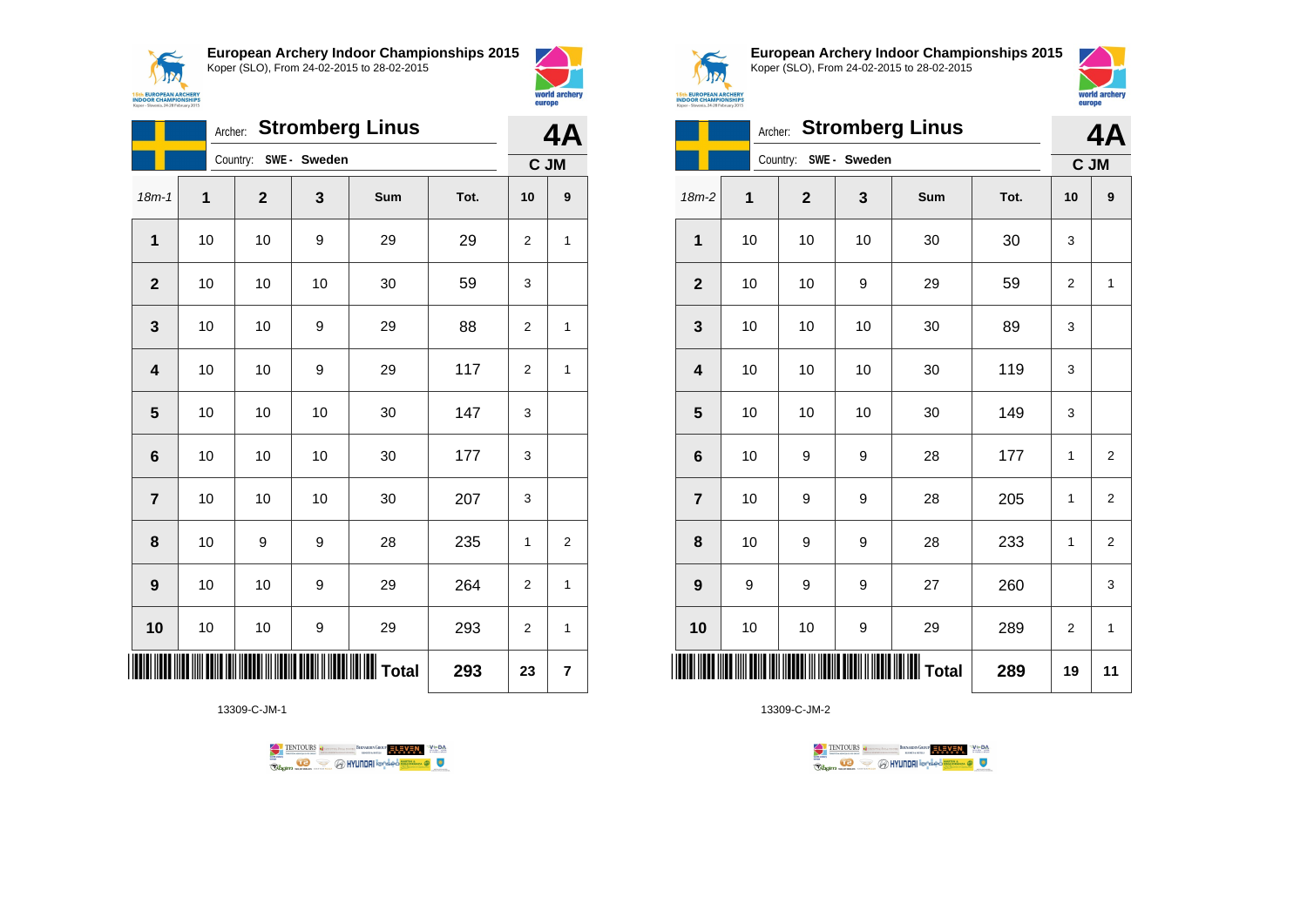



|                         | Hoviadovskyi Roman<br>Archer: |                |                      |                          |      |              |                |
|-------------------------|-------------------------------|----------------|----------------------|--------------------------|------|--------------|----------------|
|                         |                               | Country:       | <b>UKR</b> - Ukraine |                          |      |              | C JM           |
| $18m - 1$               | $\overline{1}$                | $\overline{2}$ | 3                    | Sum                      | Tot. | 10           | 9              |
| $\mathbf{1}$            | 10                            | 10             | 10                   | 30                       | 30   | 3            |                |
| $\overline{2}$          | 9                             | 9              | 9                    | 27                       | 57   |              | 3              |
| 3                       | 10                            | 10             | 9                    | 29                       | 86   | 2            | $\mathbf{1}$   |
| $\overline{\mathbf{4}}$ | 10                            | 9              | 9                    | 28                       | 114  | $\mathbf{1}$ | 2              |
| 5                       | 10                            | 10             | 9                    | 29                       | 143  | 2            | $\mathbf{1}$   |
| $6\phantom{1}6$         | 10                            | 9              | 9                    | 28                       | 171  | 1            | 2              |
| $\overline{7}$          | 10                            | 10             | 9                    | 29                       | 200  | 2            | 1              |
| 8                       | 10                            | 10             | 10                   | 30                       | 230  | 3            |                |
| 9                       | 10                            | 10             | 10                   | 30                       | 260  | 3            |                |
| 10                      | 10                            | 9              | 9                    | 28                       | 288  | 1            | $\overline{2}$ |
|                         |                               |                |                      | IIIIIIIIIIIIIIIIII Total | 288  | 18           | 12             |

12568-C-JM-1





**European Archery Indoor Championships 2015** Koper (SLO), From 24-02-2015 to 28-02-2015



|                 | Hoviadovskyi Roman<br>Archer: |                        |    |     |      |                |                  |  |
|-----------------|-------------------------------|------------------------|----|-----|------|----------------|------------------|--|
|                 |                               | Country: UKR - Ukraine |    |     |      | C JM           |                  |  |
| 18m-2           | 1                             | $\mathbf 2$            | 3  | Sum | Tot. | 10             | $\boldsymbol{9}$ |  |
| 1               | 10                            | 10                     | 10 | 30  | 30   | 3              |                  |  |
| $\overline{2}$  | 10                            | 10                     | 10 | 30  | 60   | 3              |                  |  |
| 3               | 10                            | 10                     | 9  | 29  | 89   | 2              | 1                |  |
| 4               | 10                            | 10                     | 9  | 29  | 118  | $\overline{2}$ | $\mathbf{1}$     |  |
| 5               | 10                            | 10                     | 10 | 30  | 148  | 3              |                  |  |
| $6\phantom{1}6$ | 10                            | 10                     | 9  | 29  | 177  | $\overline{2}$ | $\mathbf{1}$     |  |
| $\overline{7}$  | 10                            | 9                      | 9  | 28  | 205  | 1              | $\overline{2}$   |  |
| 8               | 10                            | 10                     | 9  | 29  | 234  | $\overline{2}$ | 1                |  |
| 9               | 10                            | 10                     | 10 | 30  | 264  | 3              |                  |  |
| 10              | 10                            | 10                     | 10 | 30  | 294  | 3              |                  |  |
| ║║║             |                               |                        |    |     | 294  | 24             | 6                |  |

TENTOURS **(i)** CONSIDER DEVELOPS OF THE VEDA **B** MYUNDAI Tonsed **Williams 9** Ragm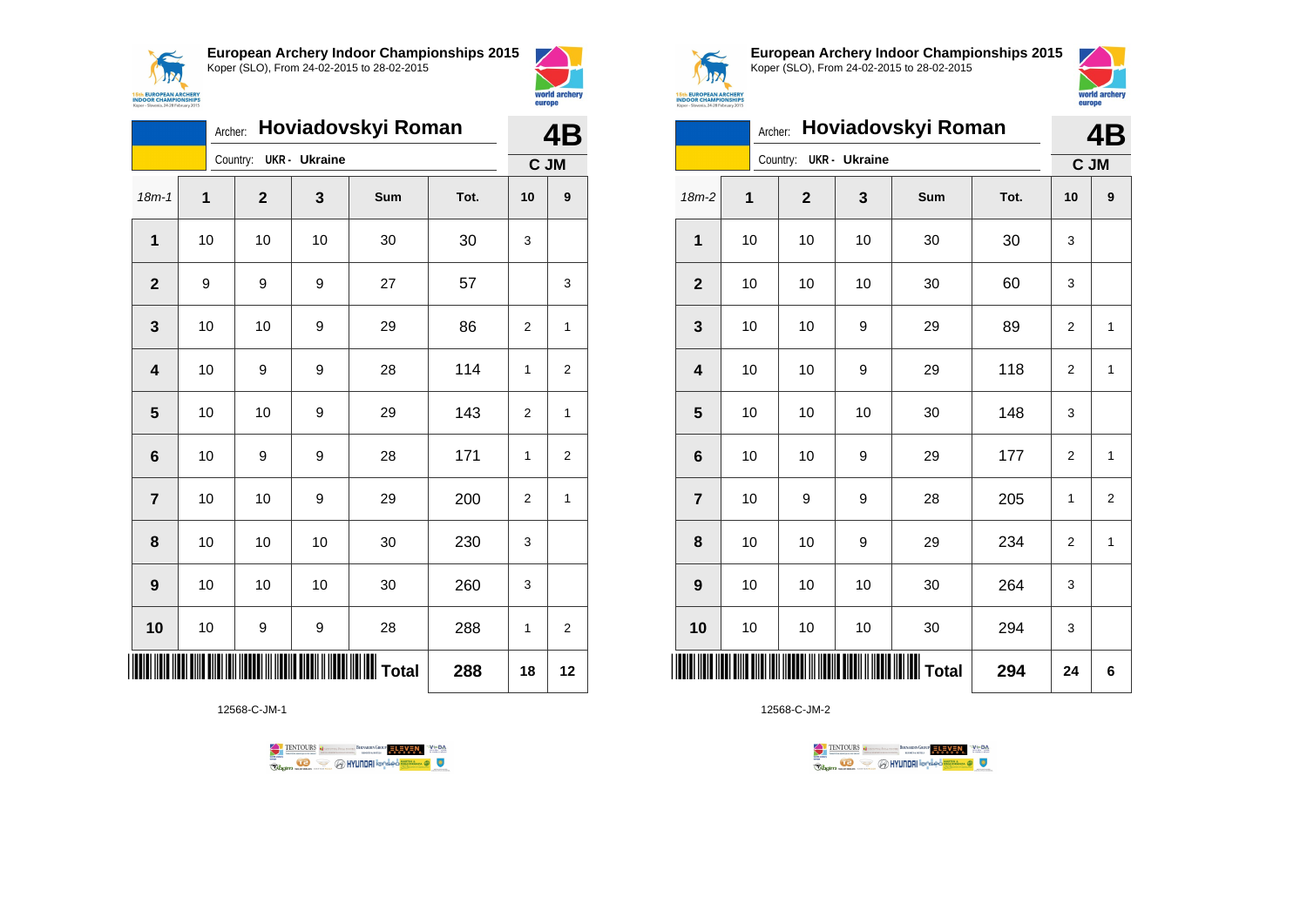



world archery

europe

| ۸                       | Stosevski Luka<br>Archer: |                         |   |                  |      |              |                  |
|-------------------------|---------------------------|-------------------------|---|------------------|------|--------------|------------------|
|                         |                           | Country: SLO - Slovenia |   |                  |      | C JM         |                  |
| $18m - 1$               | $\mathbf 1$               | $\mathbf 2$             | 3 | Sum              | Tot. | 10           | $\boldsymbol{9}$ |
| $\mathbf{1}$            | 10                        | 9                       | 9 | 28               | 28   | $\mathbf{1}$ | 2                |
| $\mathbf 2$             | 10                        | 9                       | 9 | 28               | 56   | 1            | 2                |
| $\mathbf 3$             | 10                        | 10                      | 9 | 29               | 85   | 2            | $\mathbf{1}$     |
| $\overline{\mathbf{4}}$ | 10                        | 10                      | 9 | 29               | 114  | 2            | $\mathbf{1}$     |
| $\overline{\mathbf{5}}$ | 10                        | 10                      | 9 | 29               | 143  | 2            | 1                |
| $6\phantom{1}6$         | 10                        | 9                       | 9 | 28               | 171  | 1            | $\overline{c}$   |
| $\overline{\mathbf{7}}$ | 10                        | 9                       | 9 | 28               | 199  | $\mathbf{1}$ | $\overline{c}$   |
| 8                       | 10                        | 9                       | 9 | 28               | 227  | 1            | 2                |
| $\boldsymbol{9}$        | 10                        | 10                      | 9 | 29               | 256  | 2            | $\mathbf{1}$     |
| 10                      | 10                        | $10$                    | 9 | 29               | 285  | 2            | $\mathbf{1}$     |
|                         |                           |                         |   | <b>WWW</b> Total | 285  | 15           | 15               |

9055-C-JM-1





**European Archery Indoor Championships 2015** Koper (SLO), From 24-02-2015 to 28-02-2015



|                  | 4C |             |                         |              |      |              |                         |
|------------------|----|-------------|-------------------------|--------------|------|--------------|-------------------------|
|                  |    |             | Country: SLO - Slovenia |              |      | C JM         |                         |
| 18m-2            | 1  | $\mathbf 2$ | 3                       | Sum          | Tot. | 10           | 9                       |
| 1                | 10 | 10          | 9                       | 29           | 29   | 2            | 1                       |
| $\mathbf{2}$     | 10 | 10          | 10                      | 30           | 59   | 3            |                         |
| $\mathbf{3}$     | 10 | 10          | 9                       | 29           | 88   | 2            | $\mathbf 1$             |
| 4                | 10 | 9           | $\boldsymbol{9}$        | 28           | 116  | $\mathbf{1}$ | $\mathbf 2$             |
| 5                | 9  | 9           | $\boldsymbol{9}$        | 27           | 143  |              | 3                       |
| $6\phantom{1}6$  | 10 | 9           | 9                       | 28           | 171  | 1            | $\overline{\mathbf{c}}$ |
| $\overline{7}$   | 10 | 10          | 10                      | 30           | 201  | 3            |                         |
| 8                | 10 | 9           | 9                       | 28           | 229  | $\mathbf{1}$ | $\overline{2}$          |
| $\boldsymbol{9}$ | 10 | 10          | 9                       | 29           | 258  | 2            | 1                       |
| 10               | 10 | 10          | 10                      | 30           | 288  | 3            |                         |
|                  |    |             |                         | <b>Total</b> | 288  | 18           | 12                      |

TENTOURS **(i)** CONSIDER DEVELOPS OF THE VEDA

**B** MYUNDAI Tonsed **Williams 9** 

 $\perp$ 

9055-C-JM-2

**Regin**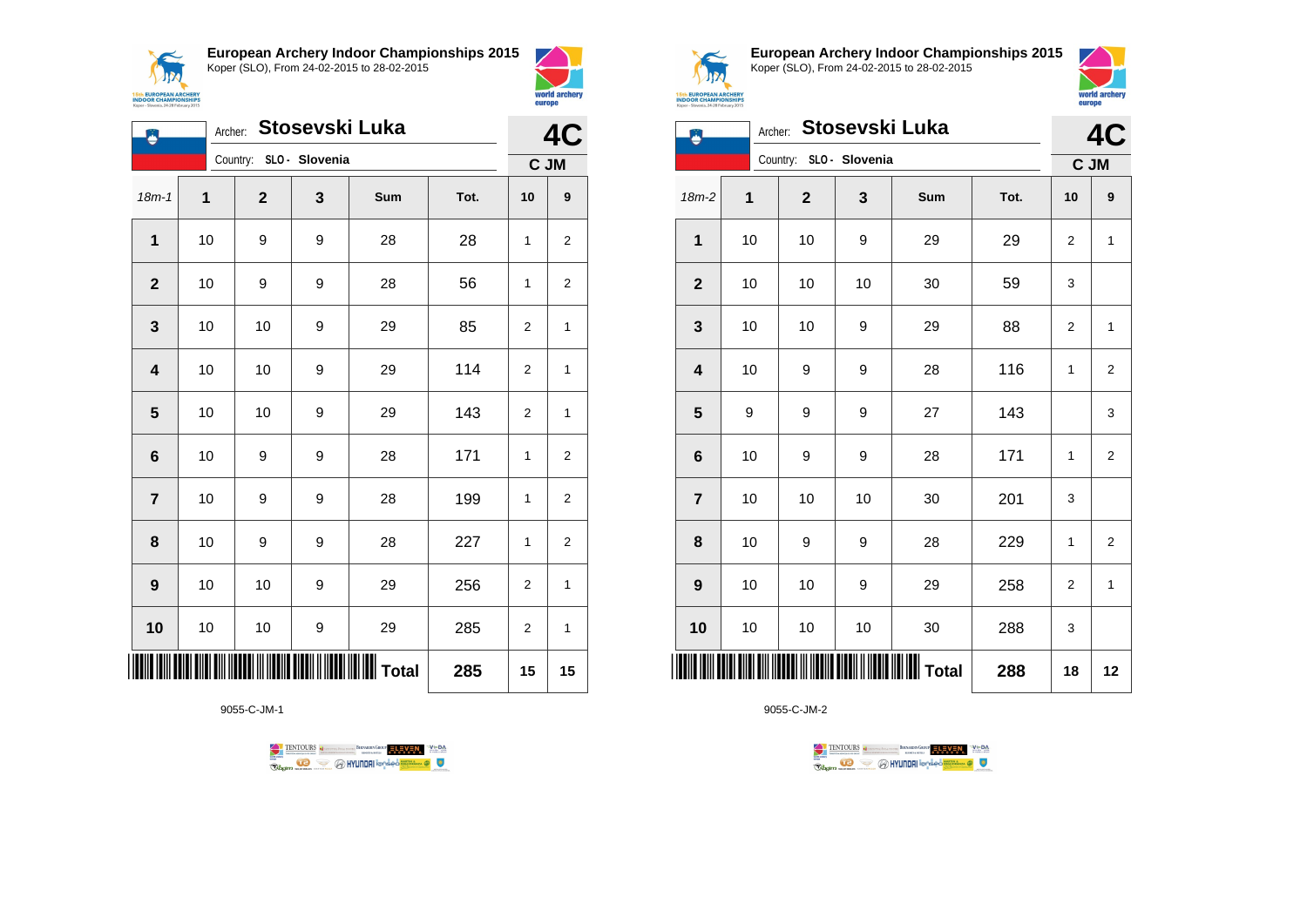



|                         | Archer:        |                        | 4D |                  |      |                |                |
|-------------------------|----------------|------------------------|----|------------------|------|----------------|----------------|
|                         |                | Country: BEL - Belgium |    |                  |      | C JM           |                |
| $18m - 1$               | $\overline{1}$ | $\mathbf{2}$           | 3  | Sum              | Tot. | 10             | 9              |
| 1                       | 10             | 10                     | 10 | 30               | 30   | 3              |                |
| $\overline{2}$          | 10             | 10                     | 9  | 29               | 59   | 2              | 1              |
| 3                       | 10             | 9                      | 9  | 28               | 87   | 1              | 2              |
| $\overline{\mathbf{4}}$ | 10             | 10                     | 9  | 29               | 116  | 2              | 1              |
| 5                       | 10             | 9                      | 9  | 28               | 144  | 1              | $\overline{2}$ |
| 6                       | 9              | 9                      | 9  | 27               | 171  |                | 3              |
| $\overline{7}$          | 10             | 10                     | 9  | 29               | 200  | $\overline{2}$ | 1              |
| 8                       | 10             | 9                      | 9  | 28               | 228  | 1              | 2              |
| 9                       | 10             | 9                      | 9  | 28               | 256  | 1              | 2              |
| 10                      | 10             | 9                      | 9  | 28               | 284  | 1              | $\overline{2}$ |
|                         |                |                        |    | IIIIIIIIII Total | 284  | 14             | 16             |

15545-C-JM-1





**European Archery Indoor Championships 2015** Koper (SLO), From 24-02-2015 to 28-02-2015



|                         |    | <b>Vermeiren Ambroos</b><br>Archer: |    |     |      |                |                  |  |  |
|-------------------------|----|-------------------------------------|----|-----|------|----------------|------------------|--|--|
|                         |    | Country: BEL - Belgium              |    |     |      | C JM           |                  |  |  |
| $18m-2$                 | 1  | $\mathbf{2}$                        | 3  | Sum | Tot. | 10             | $\boldsymbol{9}$ |  |  |
| $\mathbf{1}$            | 10 | 10                                  | 9  | 29  | 29   | $\overline{2}$ | $\mathbf{1}$     |  |  |
| $\mathbf{2}$            | 10 | 9                                   | 9  | 28  | 57   | 1              | $\overline{2}$   |  |  |
| 3                       | 10 | 9                                   | 9  | 28  | 85   | 1              | 2                |  |  |
| $\overline{\mathbf{4}}$ | 10 | 10                                  | 10 | 30  | 115  | 3              |                  |  |  |
| 5                       | 10 | 10                                  | 9  | 29  | 144  | $\overline{2}$ | $\mathbf{1}$     |  |  |
| $6\phantom{1}$          | 10 | 10                                  | 9  | 29  | 173  | $\overline{2}$ | $\mathbf{1}$     |  |  |
| $\overline{7}$          | 10 | 9                                   | 9  | 28  | 201  | 1              | $\overline{2}$   |  |  |
| 8                       | 10 | 10                                  | 10 | 30  | 231  | 3              |                  |  |  |
| 9                       | 10 | 10                                  | 9  | 29  | 260  | $\overline{2}$ | $\mathbf{1}$     |  |  |
| 10                      | 10 | 10                                  | 10 | 30  | 290  | 3              |                  |  |  |
| ║║║                     |    |                                     |    |     | 290  | 20             | 10               |  |  |

TENTOURS **(i)** CONSIDER DEVELOPS OF THE VEDA **Example 2** @ HYUNDAI lansed **State 4** U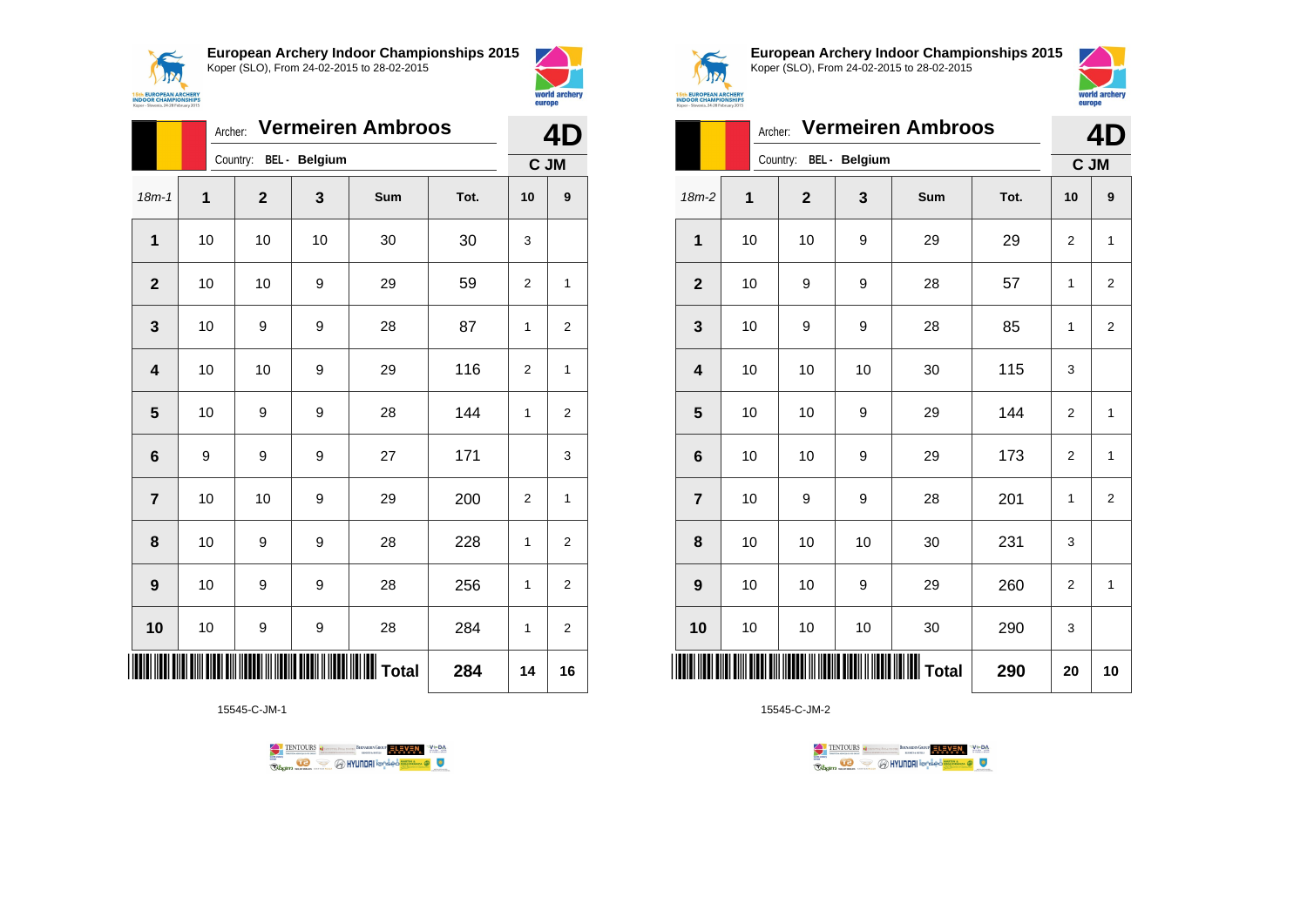



|                 | Archer: |                      |    | <b>5A</b>         |      |                |                         |  |  |
|-----------------|---------|----------------------|----|-------------------|------|----------------|-------------------------|--|--|
|                 |         | Country: ITA - Italy |    |                   |      |                |                         |  |  |
| $18m - 1$       | 1       | $\mathbf{2}$         | 3  | Sum               | Tot. | 10             | 9                       |  |  |
| 1               | 10      | 10                   | 10 | 30                | 30   | 3              |                         |  |  |
| $\mathbf{2}$    | 10      | 10                   | 9  | 29                | 59   | $\overline{2}$ | 1                       |  |  |
| 3               | 10      | 10                   | 9  | 29                | 88   | $\overline{2}$ | 1                       |  |  |
| 4               | 10      | 10                   | 10 | 30                | 118  | 3              |                         |  |  |
| 5               | 10      | 10                   | 9  | 29                | 147  | $\overline{2}$ | 1                       |  |  |
| $6\phantom{1}6$ | 10      | 9                    | 9  | 28                | 175  | 1              | $\overline{2}$          |  |  |
| $\overline{7}$  | 10      | 10                   | 9  | 29                | 204  | $\overline{2}$ | 1                       |  |  |
| 8               | 10      | 9                    | 9  | 28                | 232  | 1              | $\overline{\mathbf{c}}$ |  |  |
| 9               | 10      | 10                   | 9  | 29                | 261  | 2              | 1                       |  |  |
| 10              | 10      | 10                   | 10 | 30                | 291  | 3              |                         |  |  |
| ║║              |         |                      |    | $\parallel$ Total | 291  | 21             | 9                       |  |  |

16296-C-JM-1





world archery

europe

**European Archery Indoor Championships 2015** Koper (SLO), From 24-02-2015 to 28-02-2015



|                  |    | <b>Mior Viviano</b><br>Archer: |                  |              |      |                |                         |  |  |
|------------------|----|--------------------------------|------------------|--------------|------|----------------|-------------------------|--|--|
|                  |    | Country: ITA - Italy           |                  |              |      | C JM           |                         |  |  |
| 18m-2            | 1  | $\mathbf 2$                    | 3                | Sum          | Tot. | 10             | 9                       |  |  |
| 1                | 10 | 10                             | $\boldsymbol{9}$ | 29           | 29   | $\overline{2}$ | $\mathbf{1}$            |  |  |
| $\mathbf{2}$     | 10 | 10                             | 10               | 30           | 59   | 3              |                         |  |  |
| 3                | 10 | 9                              | 9                | 28           | 87   | 1              | $\overline{\mathbf{c}}$ |  |  |
| 4                | 10 | 10                             | 10               | 30           | 117  | 3              |                         |  |  |
| 5                | 10 | 10                             | 10               | 30           | 147  | 3              |                         |  |  |
| 6                | 10 | 10                             | 10               | 30           | 177  | 3              |                         |  |  |
| $\overline{7}$   | 10 | 10                             | 10               | 30           | 207  | 3              |                         |  |  |
| 8                | 10 | 10                             | 10               | 30           | 237  | 3              |                         |  |  |
| $\boldsymbol{9}$ | 10 | 9                              | 9                | 28           | 265  | $\mathbf{1}$   | $\mathbf 2$             |  |  |
| 10               | 10 | 10                             | $10$             | 30           | 295  | 3              |                         |  |  |
|                  |    |                                |                  | <b>Total</b> | 295  | 25             | 5                       |  |  |

16296-C-JM-2

TENTOURS **Q** CONSIDERED BEXTRED CONDUCT **CONSIDERED** VICE DA **Example 2** @ HYUNDAI lansed **State 4** U

 $\mathbf{I}$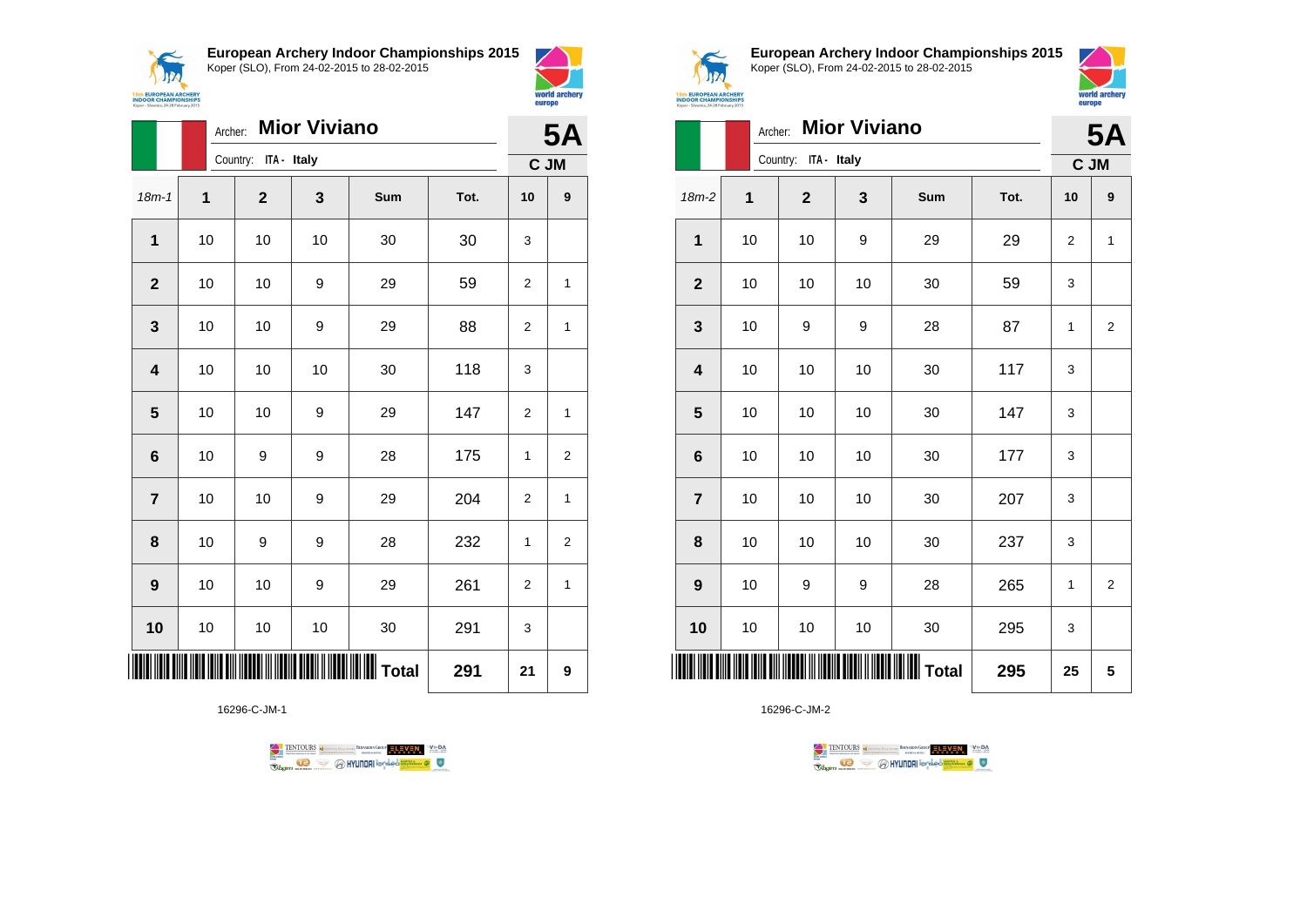$\sqrt{N}$ **15th EUROPEAN ARCHERY**<br>INDOOR CHAMPIONSHIPS<br>Koper - Slovenia, 24-28 February 2015 **European Archery Indoor Championships 2015** Koper (SLO), From 24-02-2015 to 28-02-2015



| <b>HARACASES</b>        |    | <b>Bujic Branko</b><br>Archer: |    |                              |      |      |                  |  |  |
|-------------------------|----|--------------------------------|----|------------------------------|------|------|------------------|--|--|
|                         |    | Country:                       |    | BIH - Bosnia and Herzegovina |      | C JM |                  |  |  |
| $18m - 1$               | 1  | $\mathbf{2}$                   | 3  | Sum                          | Tot. | 10   | 9                |  |  |
| $\overline{1}$          | 9  | 9                              | 9  | 27                           | 27   |      | 3                |  |  |
| $\mathbf{2}$            | 10 | 9                              | 9  | 28                           | 55   | 1    | $\overline{2}$   |  |  |
| 3                       | 10 | 10                             | 9  | 29                           | 84   | 2    | 1                |  |  |
| $\overline{\mathbf{4}}$ | 10 | 9                              | 9  | 28                           | 112  | 1    | $\boldsymbol{2}$ |  |  |
| 5                       | 10 | 10                             | 10 | 30                           | 142  | 3    |                  |  |  |
| $6\phantom{1}6$         | 10 | 9                              | 9  | 28                           | 170  | 1    | $\overline{2}$   |  |  |
| $\overline{7}$          | 10 | 10                             | 10 | 30                           | 200  | 3    |                  |  |  |
| 8                       | 10 | 9                              | 9  | 28                           | 228  | 1    | $\overline{2}$   |  |  |
| 9                       | 9  | 9                              | 9  | 27                           | 255  |      | 3                |  |  |
| 10                      | 10 | 9                              | 9  | 28                           | 283  | 1    | $\overline{2}$   |  |  |
|                         |    |                                |    | Total                        | 283  | 13   | 17               |  |  |

16120-C-JM-1





world archery

europe

**European Archery Indoor Championships 2015** Koper (SLO), From 24-02-2015 to 28-02-2015



| <b>REGISTER</b> | <b>5B</b> |                |                  |                                       |      |                |                |
|-----------------|-----------|----------------|------------------|---------------------------------------|------|----------------|----------------|
|                 |           |                |                  | Country: BIH - Bosnia and Herzegovina |      | C JM           |                |
| $18m-2$         | 1         | $\overline{2}$ | 3                | Sum                                   | Tot. | 10             | 9              |
| 1               | 10        | 9              | $\boldsymbol{9}$ | 28                                    | 28   | $\mathbf{1}$   | $\overline{2}$ |
| $\overline{2}$  | 10        | 10             | 10               | 30                                    | 58   | 3              |                |
| 3               | 10        | 10             | 9                | 29                                    | 87   | $\overline{2}$ | $\mathbf{1}$   |
| 4               | 10        | 10             | 10               | 30                                    | 117  | 3              |                |
| 5               | 10        | 10             | 9                | 29                                    | 146  | $\overline{2}$ | $\mathbf{1}$   |
| 6               | 10        | 10             | 10               | 30                                    | 176  | 3              |                |
| $\overline{7}$  | 10        | 9              | $\boldsymbol{9}$ | 28                                    | 204  | 1              | 2              |
| 8               | 10        | 10             | 10               | 30                                    | 234  | 3              |                |
| 9               | 10        | 10             | 9                | 29                                    | 263  | $\overline{2}$ | $\mathbf{1}$   |
| 10              | 9         | 9              | 9                | 27                                    | 290  |                | 3              |
|                 |           |                |                  | <b>Total</b>                          | 290  | 20             | 10             |

16120-C-JM-2

TENTOURS **(i)** CONSIDER DEVELOPS OF THE VEDA **Example 2** @ HYUNDAI lansed **State 4** U

 $\mathbf{I}$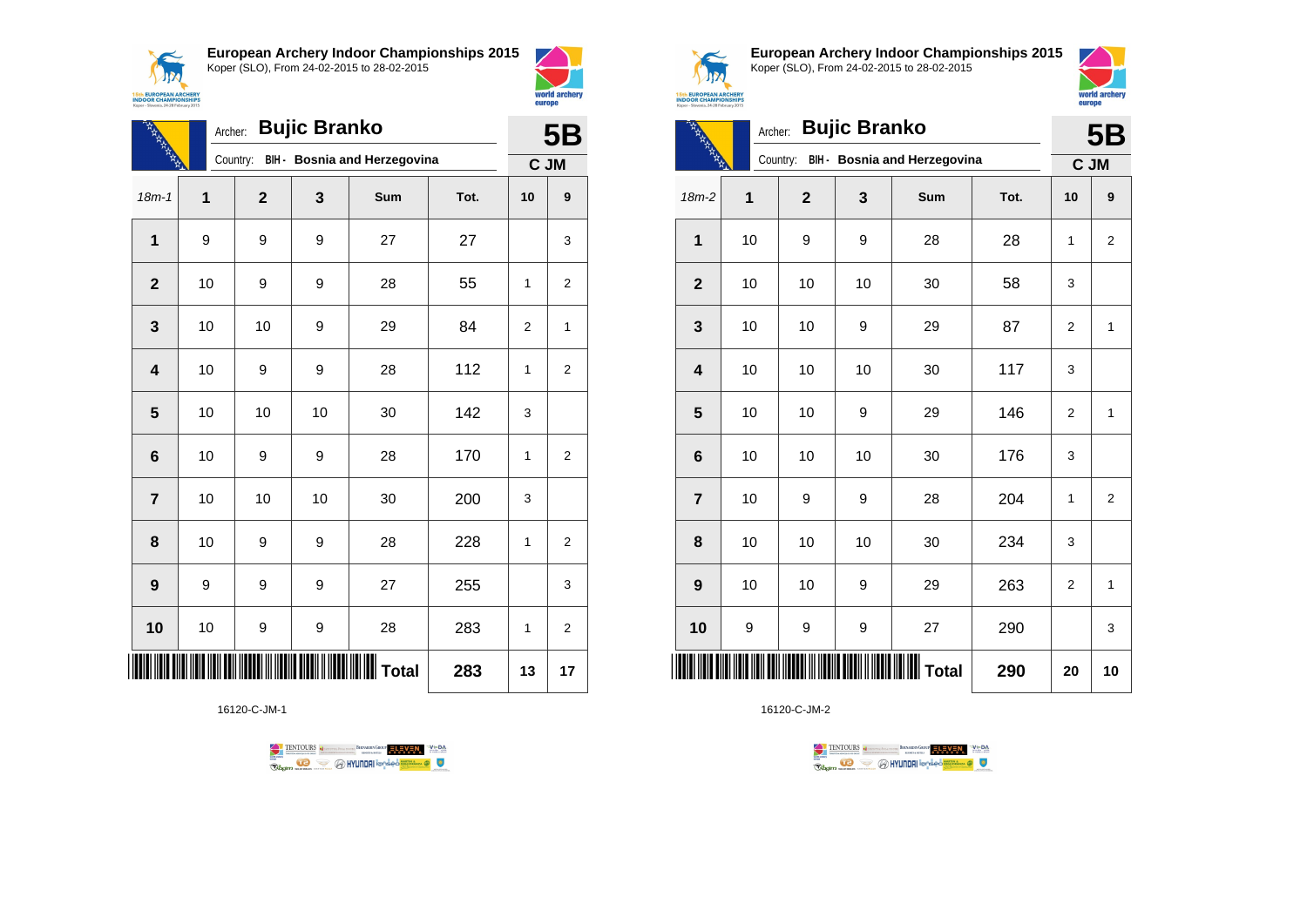



world archery

europe

|  |                  | <b>5C</b> |              |                              |     |      |    |              |
|--|------------------|-----------|--------------|------------------------------|-----|------|----|--------------|
|  |                  |           |              | Country: GBR - Great Britain |     |      |    | C JM         |
|  | $18m - 1$        | 1         | $\mathbf{2}$ | 3                            | Sum | Tot. | 10 | 9            |
|  | 1                | 9         | 9            | 9                            | 27  | 27   |    | 3            |
|  | $\mathbf{2}$     | 9         | 9            | 8                            | 26  | 53   |    | 2            |
|  | 3                | 10        | 10           | 8                            | 28  | 81   | 2  |              |
|  | 4                | 10        | 10           | 10                           | 30  | 111  | 3  |              |
|  | 5                | 10        | 9            | 8                            | 27  | 138  | 1  | $\mathbf{1}$ |
|  | $6\phantom{1}6$  | 10        | 9            | 9                            | 28  | 166  | 1  | 2            |
|  | $\overline{7}$   | 10        | 9            | 9                            | 28  | 194  | 1  | 2            |
|  | 8                | 10        | 9            | 9                            | 28  | 222  | 1  | 2            |
|  | $\boldsymbol{9}$ | 10        | 9            | 9                            | 28  | 250  | 1  | 2            |
|  | 10               | 10        | 10           | 9                            | 29  | 279  | 2  | 1            |
|  | 12               | 15        |              |                              |     |      |    |              |

16116-C-JM-1





**European Archery Indoor Championships 2015** Koper (SLO), From 24-02-2015 to 28-02-2015



| Archer: Tucknott Phillip |    |                |                              |         |      |                | <b>5C</b>      |  |  |
|--------------------------|----|----------------|------------------------------|---------|------|----------------|----------------|--|--|
|                          |    |                | Country: GBR - Great Britain |         |      | C JM           |                |  |  |
| 18m-2                    | 1  | $\overline{2}$ | 3                            | Sum     | Tot. | 10             | 9              |  |  |
| $\mathbf{1}$             | 9  | 9              | 9                            | 27      | 27   |                | 3              |  |  |
| $\overline{2}$           | 10 | 10             | 10                           | 30      | 57   | 3              |                |  |  |
| $\mathbf{3}$             | 10 | 9              | 9                            | 28      | 85   | 1              | $\overline{2}$ |  |  |
| $\overline{\mathbf{4}}$  | 10 | 10             | 9                            | 29      | 114  | 2              | 1              |  |  |
| 5                        | 9  | 9              | 9                            | 27      | 141  |                | 3              |  |  |
| $6\phantom{1}6$          | 10 | 10             | 9                            | 29      | 170  | $\overline{2}$ | 1              |  |  |
| $\overline{7}$           | 10 | 9              | 8                            | 27      | 197  | 1              | 1              |  |  |
| 8                        | 9  | 9              | 9                            | 27      | 224  |                | 3              |  |  |
| $\boldsymbol{9}$         | 9  | 9              | 9                            | 27      | 251  |                | 3              |  |  |
| 10                       | 10 | 9              | 8                            | 27      | 278  | 1              | 1              |  |  |
|                          |    |                |                              | ∥ Total | 278  | 10             | 18             |  |  |

TENTOURS **(i)** CONSIDER DEVELOPS OF THE VEDA

**Example 2** @ HYUNDAI lansed **State 4** U

 $\mathbf{I}$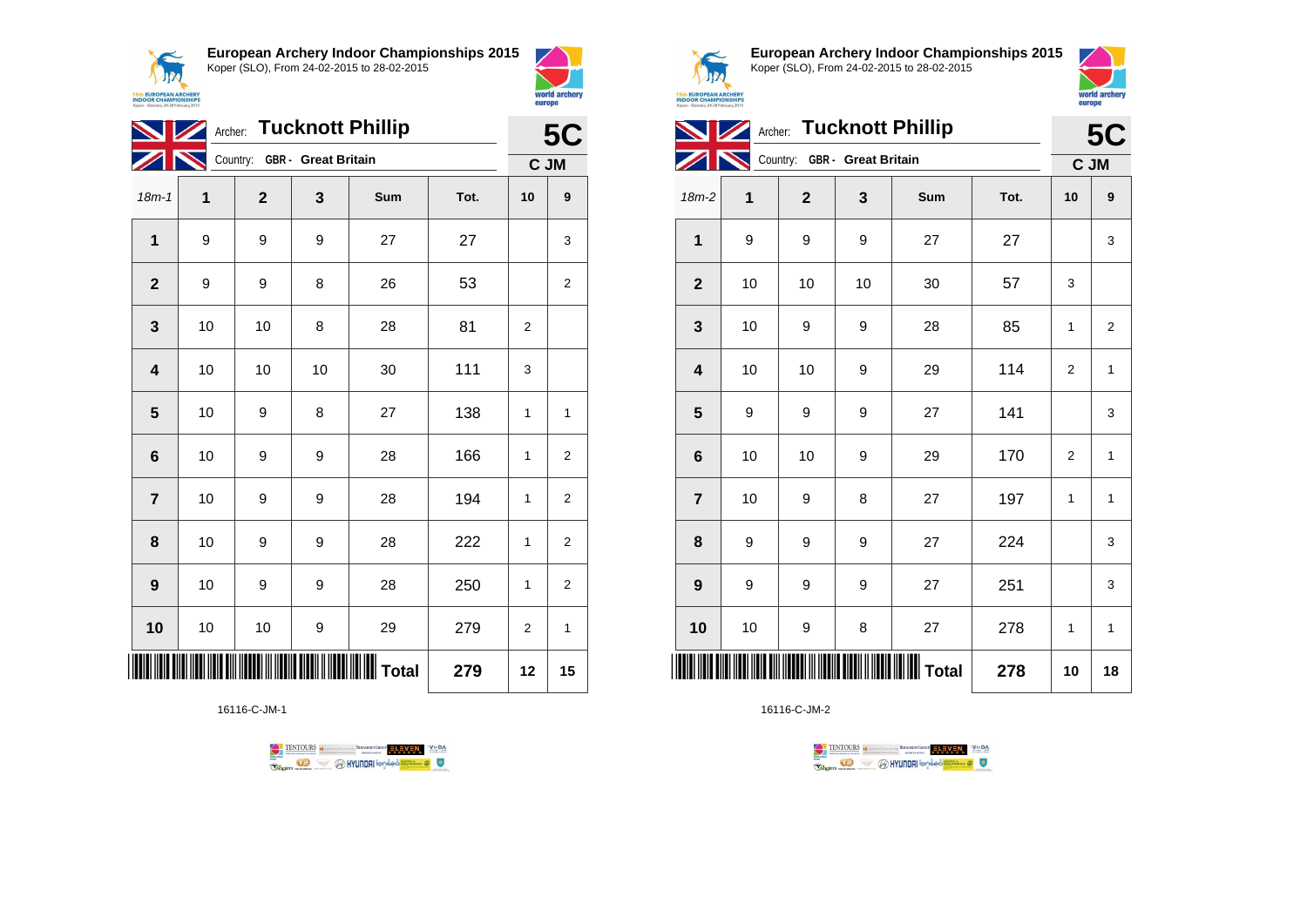





8702-C-JM-1





world archery

europe

**European Archery Indoor Championships 2015** Koper (SLO), From 24-02-2015 to 28-02-2015



**5D**

**ANA 15th EUROPEAN ARCHERY**<br>**INDOOR CHAMPIONSHIPS**<br>Koper - Slovenia, 24-28 February 2015

|                         | Archer: | 5D                     |    |     |      |      |   |
|-------------------------|---------|------------------------|----|-----|------|------|---|
|                         |         | Country: CRO - Croatia |    |     |      | C JM |   |
| $18m-2$                 | 1       | $\mathbf 2$            | 3  | Sum | Tot. | 10   | 9 |
| 1                       | 10      | 10                     | 10 | 30  | 30   | 3    |   |
| $\mathbf{2}$            | 10      | 10                     | 10 | 30  | 60   | 3    |   |
| 3                       | 10      | 10                     | 10 | 30  | 90   | 3    |   |
| $\overline{\mathbf{4}}$ | 10      | 10                     | 10 | 30  | 120  | 3    |   |
| 5                       | 10      | 10                     | 9  | 29  | 149  | 2    | 1 |
| $\bf 6$                 | 10      | 10                     | 10 | 30  | 179  | 3    |   |
| $\overline{7}$          | 10      | 10                     | 10 | 30  | 209  | 3    |   |
| 8                       | 10      | 10                     | 10 | 30  | 239  | 3    |   |
| 9                       | 10      | 10                     | 10 | 30  | 269  | 3    |   |
| 10                      | 10      | 10                     | 10 | 30  | 299  | 3    |   |
| ║║║                     |         |                        |    |     | 299  | 29   | 1 |

TENTOURS & RENARDING CONTROLLER WEBA

**Company CO** & CONYUNDAL IS AND A COMPANY COMPANY COMPANY COMPANY COMPANY COMPANY COMPANY COMPANY COMPANY COMPANY COMPANY COMPANY COMPANY COMPANY COMPANY COMPANY COMPANY COMPANY COMPANY COMPANY COMPANY COMPANY COMPANY COMP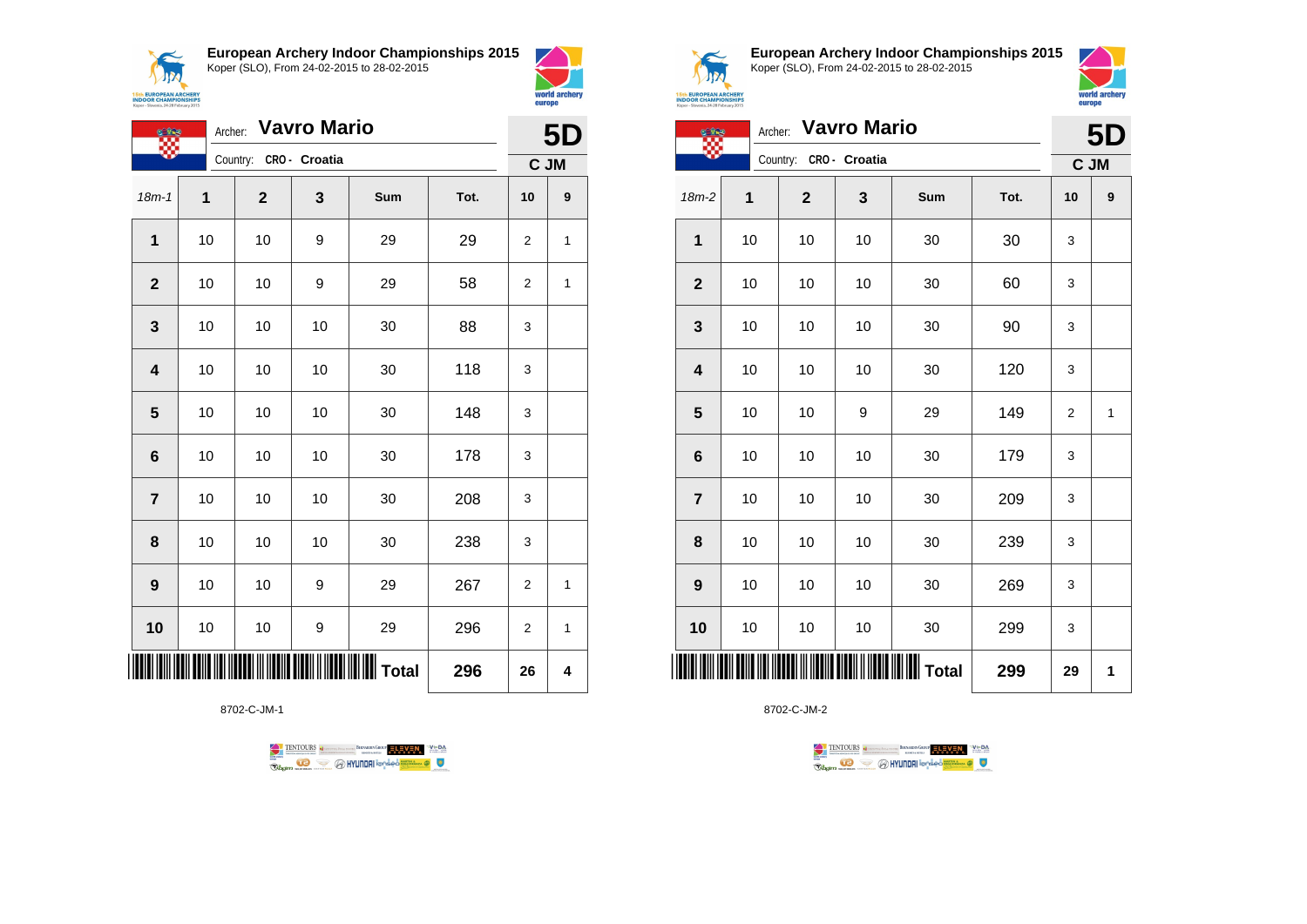

**European Archery Indoor Championships 2015**





|                         |             | <b>Festi Manuel</b><br>Archer: |    |     |      |      |    |  |
|-------------------------|-------------|--------------------------------|----|-----|------|------|----|--|
|                         |             | Country: ITA - Italy           |    |     |      | C JM |    |  |
| $18m - 1$               | $\mathbf 1$ | $\mathbf 2$                    | 3  | Sum | Tot. | 10   | 9  |  |
| 1                       | 10          | 10                             | 9  | 29  | 29   | 2    | 1  |  |
| $\overline{2}$          | 10          | 10                             | 10 | 30  | 59   | 3    |    |  |
| $\mathbf{3}$            | 9           | 9                              | 9  | 27  | 86   |      | 3  |  |
| $\overline{\mathbf{4}}$ | 10          | 10                             | 9  | 29  | 115  | 2    | 1  |  |
| 5                       | 9           | 9                              | 9  | 27  | 142  |      | 3  |  |
| $6\phantom{1}$          | 10          | 10                             | 9  | 29  | 171  | 2    | 1  |  |
| $\overline{7}$          | 10          | 10                             | 9  | 29  | 200  | 2    | 1  |  |
| 8                       | 10          | 10                             | 10 | 30  | 230  | 3    |    |  |
| 9                       | 10          | 10                             | 10 | 30  | 260  | 3    |    |  |
| 10                      | 10          | 10                             | 9  | 29  | 289  | 2    | 1  |  |
|                         |             |                                |    |     | 289  | 19   | 11 |  |

15479-C-JM-1





**European Archery Indoor Championships 2015** Koper (SLO), From 24-02-2015 to 28-02-2015



|  | 717 |                                 |  |
|--|-----|---------------------------------|--|
|  |     |                                 |  |
|  |     | <b>EUROPEAN ARCHERY</b>         |  |
|  |     | <b>OOR CHAMPIONSHIPS</b>        |  |
|  |     | - Slovenia, 24-28 February 2015 |  |

|                         |    | <b>Festi Manuel</b><br>Archer: |             |                                                  |      |                  |                  |  |  |
|-------------------------|----|--------------------------------|-------------|--------------------------------------------------|------|------------------|------------------|--|--|
|                         |    | Country: ITA - Italy           |             |                                                  |      |                  | 6A<br>C JM       |  |  |
| $18m-2$                 | 1  | $\mathbf 2$                    | $\mathbf 3$ | Sum                                              | Tot. | 10               | $\boldsymbol{9}$ |  |  |
| 1                       | 10 | 9                              | 9           | 28                                               | 28   | 1                | $\overline{2}$   |  |  |
| $\mathbf 2$             | 10 | 10                             | 10          | 30                                               | 58   | 3                |                  |  |  |
| 3                       | 10 | 10                             | 10          | 30                                               | 88   | 3                |                  |  |  |
| $\overline{\mathbf{4}}$ | 10 | 10                             | 9           | 29                                               | 117  | $\boldsymbol{2}$ | $\mathbf{1}$     |  |  |
| 5                       | 10 | 10                             | 9           | 29                                               | 146  | $\overline{2}$   | $\mathbf{1}$     |  |  |
| $6\phantom{1}$          | 10 | 10                             | 9           | 29                                               | 175  | $\overline{2}$   | $\mathbf{1}$     |  |  |
| $\overline{7}$          | 10 | 10                             | 10          | 30                                               | 205  | 3                |                  |  |  |
| 8                       | 10 | 9                              | 8           | 27                                               | 232  | 1                | 1                |  |  |
| $\boldsymbol{9}$        | 10 | 10                             | 10          | 30                                               | 262  | 3                |                  |  |  |
| 10                      | 10 | 10                             | 9           | 29                                               | 291  | $\overline{2}$   | 1                |  |  |
| ║║║                     |    |                                |             | <b>                                   </b> Total | 291  | 22               | 7                |  |  |

TENTOURS **(i)** CONSIDER DEVELOPS OF THE VEDA **Example 2** @ HYUNDAI lansed **State 4** U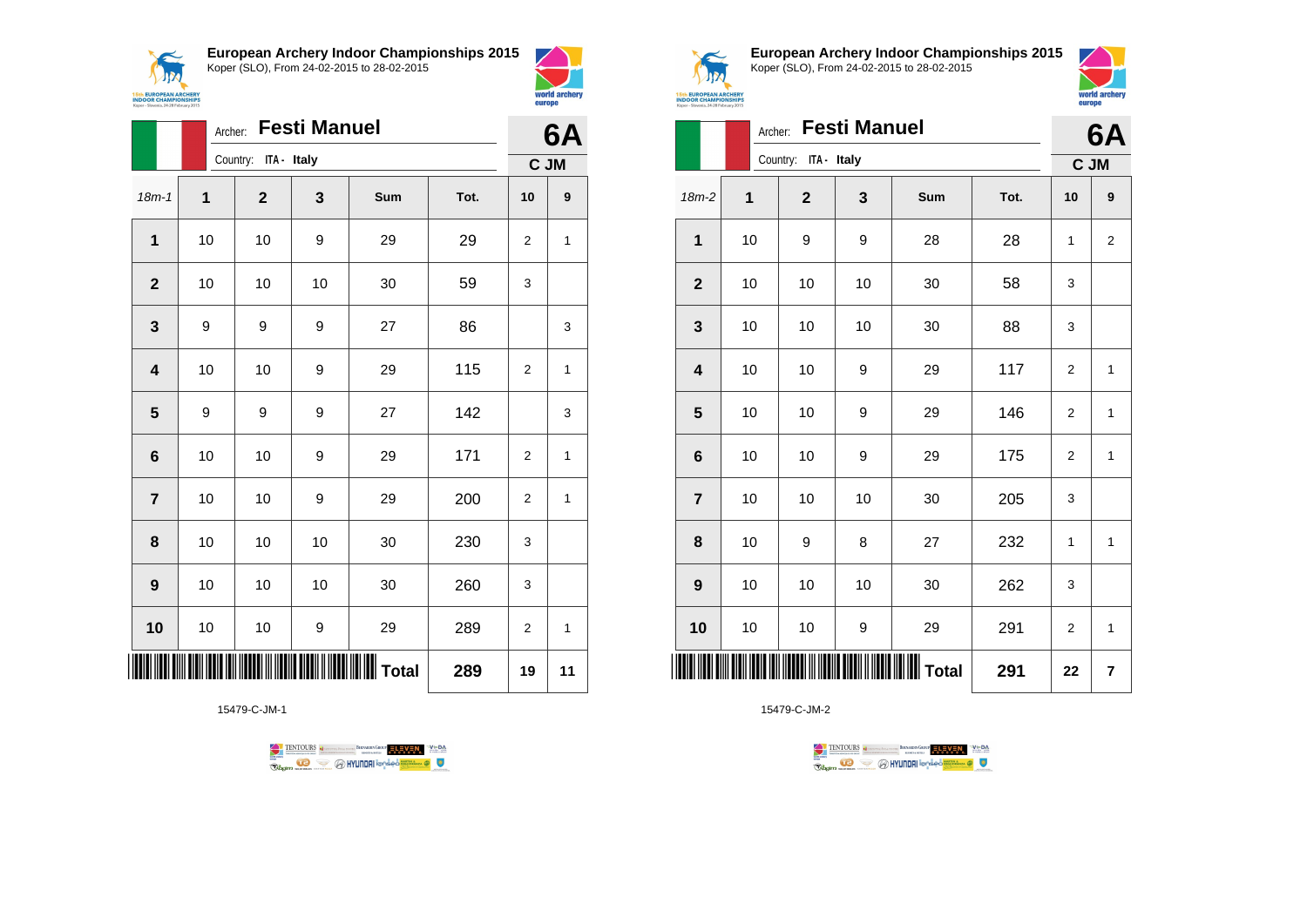



|                                                | <b>REAL PROPERTY</b>    |             | <b>Grgic Nebojsa</b><br>Archer: |    |                              |      |                |                         |  |  |
|------------------------------------------------|-------------------------|-------------|---------------------------------|----|------------------------------|------|----------------|-------------------------|--|--|
|                                                |                         |             | Country:                        |    | BIH - Bosnia and Herzegovina |      | C JM           |                         |  |  |
|                                                | $18m - 1$               | $\mathbf 1$ | $\mathbf{2}$                    | 3  | Sum                          | Tot. | 10             | 9                       |  |  |
|                                                | 1                       | 9           | 9                               | 9  | 27                           | 27   |                | 3                       |  |  |
|                                                | $\overline{2}$          | 10          | 9                               | 9  | 28                           | 55   | 1              | 2                       |  |  |
|                                                | 3                       | 10          | 10                              | 9  | 29                           | 84   | $\overline{2}$ | 1                       |  |  |
|                                                | $\overline{\mathbf{4}}$ | 10          | 10                              | 9  | 29                           | 113  | $\overline{2}$ | 1                       |  |  |
|                                                | 5                       | 10          | 9                               | 9  | 28                           | 141  | 1              | $\overline{\mathbf{c}}$ |  |  |
|                                                | $6\phantom{1}6$         | 10          | 9                               | 9  | 28                           | 169  | $\mathbf{1}$   | 2                       |  |  |
|                                                | $\overline{7}$          | 10          | 10                              | 9  | 29                           | 198  | $\overline{2}$ | 1                       |  |  |
|                                                | 8                       | 10          | 9                               | 9  | 28                           | 226  | $\mathbf{1}$   | $\boldsymbol{2}$        |  |  |
|                                                | 9                       | 10          | 10                              | 10 | 30                           | 256  | 3              |                         |  |  |
|                                                | 10                      | 10          | 10                              | 10 | 30                           | 286  | 3              |                         |  |  |
| <b>                          </b> Total<br>286 |                         |             |                                 |    |                              |      |                |                         |  |  |

16118-C-JM-1





world archery

europe

**European Archery Indoor Championships 2015** Koper (SLO), From 24-02-2015 to 28-02-2015



 $\overline{\phantom{0}}$ 

| $\cdots$                          |  |  |
|-----------------------------------|--|--|
|                                   |  |  |
| <b>EUROPEAN ARCHERY</b>           |  |  |
| <b>OOR CHAMPIONSHIPS</b>          |  |  |
| r - Slovenia, 24-28 February 2015 |  |  |

| <b>REAL PROPERTY</b>    |             | <b>Grgic Nebojsa</b><br>Archer: |    |                                            |      |                |                |  |  |
|-------------------------|-------------|---------------------------------|----|--------------------------------------------|------|----------------|----------------|--|--|
|                         |             | Country:                        |    | BIH - Bosnia and Herzegovina               |      | C JM           |                |  |  |
| $18m-2$                 | $\mathbf 1$ | $\overline{2}$                  | 3  | Sum                                        | Tot. | 10             | 9              |  |  |
| 1                       | 9           | 9                               | 9  | 27                                         | 27   |                | 3              |  |  |
| $\mathbf{2}$            | 10          | 10                              | 9  | 29                                         | 56   | $\overline{2}$ | 1              |  |  |
| 3                       | 10          | 9                               | 9  | 28                                         | 84   | 1              | 2              |  |  |
| $\overline{\mathbf{4}}$ | 10          | 10                              | 9  | 29                                         | 113  | $\overline{2}$ | $\mathbf{1}$   |  |  |
| 5                       | 10          | 10                              | 9  | 29                                         | 142  | $\overline{2}$ | $\mathbf{1}$   |  |  |
| $6\phantom{1}6$         | 10          | 9                               | 9  | 28                                         | 170  | 1              | $\overline{2}$ |  |  |
| $\overline{7}$          | 10          | 9                               | 9  | 28                                         | 198  | 1              | $\overline{2}$ |  |  |
| 8                       | 10          | 10                              | 10 | 30                                         | 228  | 3              |                |  |  |
| 9                       | 10          | 10                              | 9  | 29                                         | 257  | $\overline{2}$ | 1              |  |  |
| 10                      | 10          | 10                              | 9  | 29                                         | 286  | $\overline{2}$ | 1              |  |  |
| <b>       </b>          |             |                                 |    | <b>                             </b> Total | 286  | 16             | 14             |  |  |

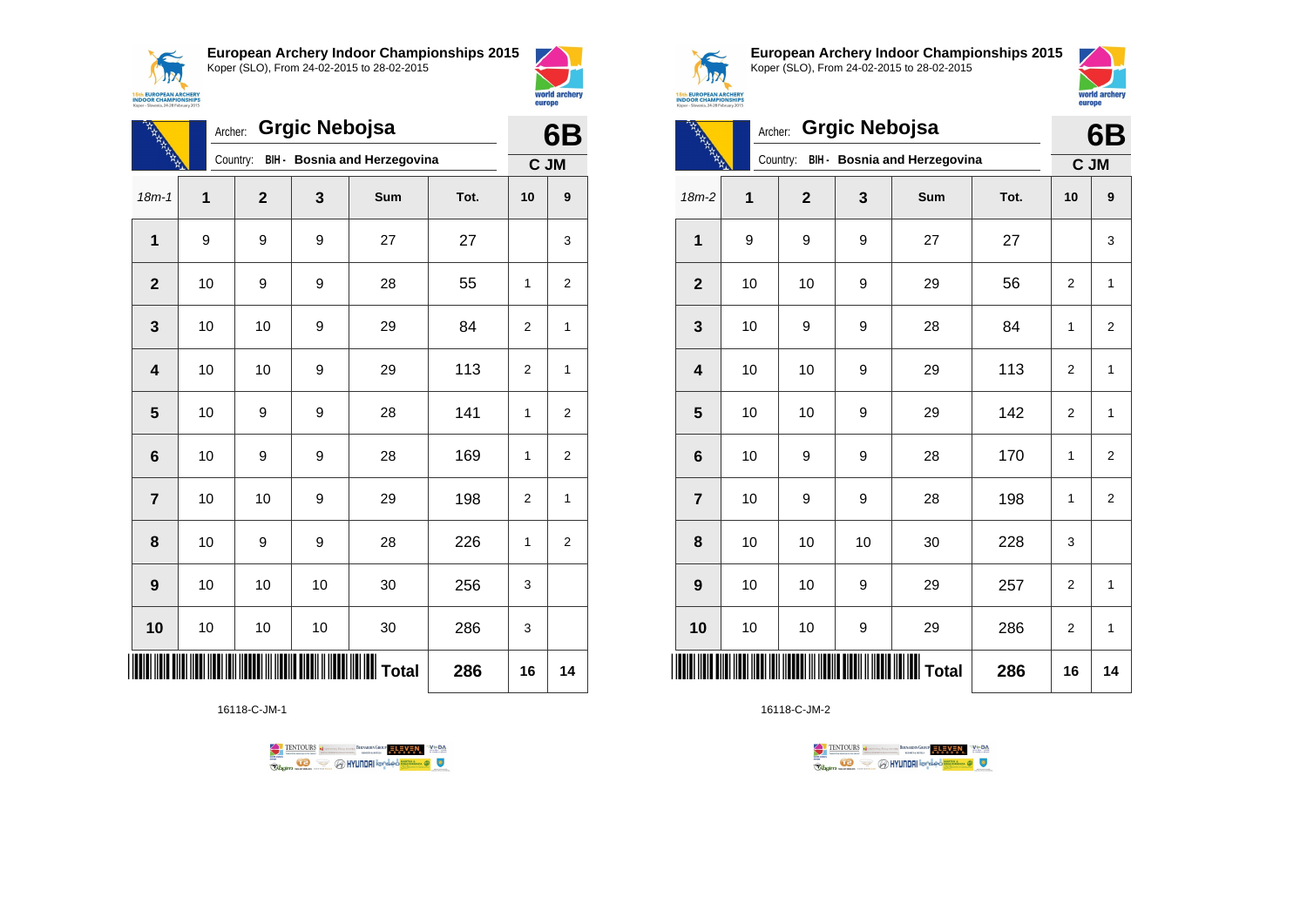



| Archer: Chape Fraser    |  |           |                              |   |       |      |                | 6C               |  |
|-------------------------|--|-----------|------------------------------|---|-------|------|----------------|------------------|--|
|                         |  | <b>IN</b> | Country: GBR - Great Britain |   |       |      |                | C JM             |  |
| $18m - 1$               |  | 1         | $\mathbf{2}$                 | 3 | Sum   | Tot. | 10             | $\boldsymbol{9}$ |  |
| 1                       |  | 10        | 10                           | 9 | 29    | 29   | $\overline{2}$ | 1                |  |
| $\overline{\mathbf{2}}$ |  | 10        | 10                           | 9 | 29    | 58   | $\overline{2}$ | 1                |  |
| 3                       |  | 9         | 9                            | 9 | 27    | 85   |                | 3                |  |
| 4                       |  | 10        | 10                           | 9 | 29    | 114  | $\overline{2}$ | 1                |  |
| 5                       |  | 10        | 10                           | 9 | 29    | 143  | $\overline{2}$ | 1                |  |
| 6                       |  | 9         | 9                            | 9 | 27    | 170  |                | 3                |  |
| $\overline{7}$          |  | 10        | 9                            | 9 | 28    | 198  | 1              | $\boldsymbol{2}$ |  |
| 8                       |  | 10        | 9                            | 9 | 28    | 226  | 1              | $\overline{c}$   |  |
| 9                       |  | 9         | 9                            | 9 | 27    | 253  |                | 3                |  |
| 10                      |  | 10        | 9                            | 9 | 28    | 281  | 1              | $\overline{2}$   |  |
|                         |  |           |                              |   | Total | 281  | 11             | 19               |  |

16169-C-JM-1





world archery

europe

**European Archery Indoor Championships 2015** Koper (SLO), From 24-02-2015 to 28-02-2015



|                 | 6C          |                              |                |     |      |             |                         |
|-----------------|-------------|------------------------------|----------------|-----|------|-------------|-------------------------|
|                 |             | Country: GBR - Great Britain |                |     |      | C JM        |                         |
| $18m-2$         | $\mathbf 1$ | $\mathbf{2}$                 | 3              | Sum | Tot. | 10          | 9                       |
| 1               | 10          | 9                            | 9              | 28  | 28   | 1           | $\overline{2}$          |
| $\mathbf{2}$    | 10          | 9                            | 8              | 27  | 55   | 1           | $\mathbf{1}$            |
| 3               | 10          | 9                            | 8              | 27  | 82   | 1           | $\mathbf{1}$            |
| 4               | 10          | 10                           | $\overline{7}$ | 27  | 109  | $\mathbf 2$ |                         |
| 5               | 10          | 9                            | 9              | 28  | 137  | 1           | $\overline{\mathbf{c}}$ |
| $6\phantom{1}6$ | 9           | 9                            | 9              | 27  | 164  |             | 3                       |
| $\overline{7}$  | 10          | 9                            | 9              | 28  | 192  | 1           | 2                       |
| 8               | 9           | 9                            | $\overline{7}$ | 25  | 217  |             | $\overline{2}$          |
| 9               | 9           | 8                            | $\overline{7}$ | 24  | 241  |             | 1                       |
| 10              | 10          | 9                            | 9              | 28  | 269  | 1           | $\overline{\mathbf{c}}$ |
|                 |             |                              |                |     | 269  | 8           | 16                      |

TENTOURS **Q** CONSIDERED BEXTRED CONDUCT **CONSIDERED** VICE DA **B** MYUNDAI Tonsed **Williams 9** Ragm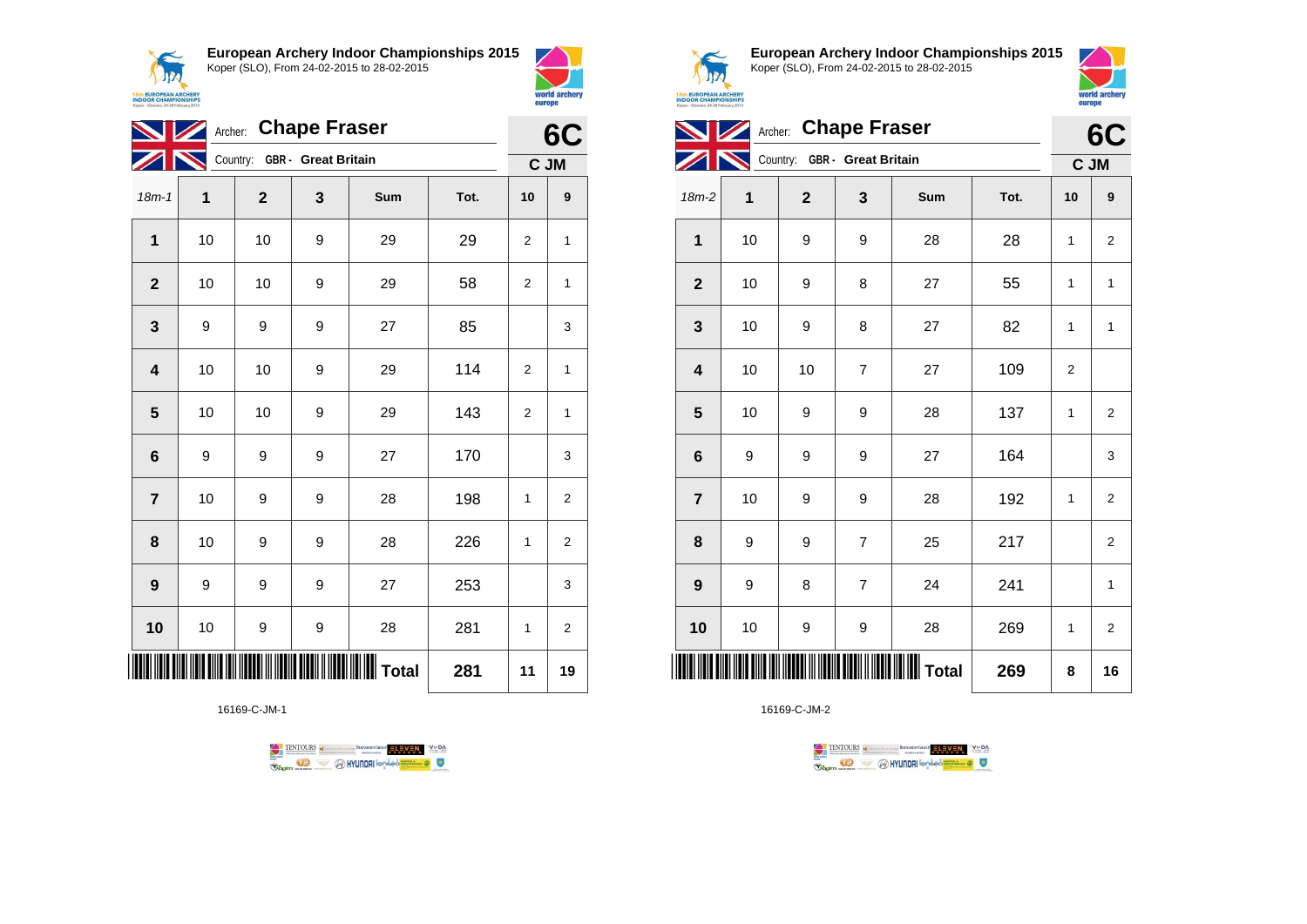



|                         | <b>Buden Domagoj</b><br>Archer:<br><b>OF BRA</b> |              |               |     |      |                |    |
|-------------------------|--------------------------------------------------|--------------|---------------|-----|------|----------------|----|
|                         |                                                  | Country:     | CRO - Croatia |     |      | C JM           |    |
| $18m - 1$               | 1                                                | $\mathbf{2}$ | 3             | Sum | Tot. | 10             | 9  |
| 1                       | 10                                               | 10           | 10            | 30  | 30   | 3              |    |
| $\overline{\mathbf{2}}$ | 10                                               | 10           | 9             | 29  | 59   | 2              | 1  |
| 3                       | 10                                               | 10           | 9             | 29  | 88   | 2              | 1  |
| 4                       | 9                                                | 9            | 9             | 27  | 115  |                | 3  |
| 5                       | 10                                               | 10           | 9             | 29  | 144  | $\overline{2}$ | 1  |
| $\bf 6$                 | 10                                               | 10           | 9             | 29  | 173  | $\overline{2}$ | 1  |
| $\overline{7}$          | 10                                               | 10           | 9             | 29  | 202  | 2              | 1  |
| 8                       | 10                                               | 10           | 9             | 29  | 231  | 2              | 1  |
| 9                       | 10                                               | 10           | 9             | 29  | 260  | 2              | 1  |
| 10                      | 10                                               | 10           | 9             | 29  | 289  | 2              | 1  |
| IIII                    |                                                  |              |               |     | 289  | 19             | 11 |

8705-C-JM-1





**European Archery Indoor Championships 2015** Koper (SLO), From 24-02-2015 to 28-02-2015



 $\overline{\phantom{0}}$ 

|  | <b>EUROPEAN ARCHERY</b>         |  |
|--|---------------------------------|--|
|  | <b>DOR CHAMPIONSHIPS</b>        |  |
|  | - Slovenia, 24-28 February 2015 |  |

|                         | <b>Buden Domagoj</b><br>Archer: |                        |    |     |      |              |                         |
|-------------------------|---------------------------------|------------------------|----|-----|------|--------------|-------------------------|
|                         |                                 | Country: CRO - Croatia |    |     |      | C JM         |                         |
| $18m-2$                 | $\mathbf 1$                     | $\mathbf{2}$           | 3  | Sum | Tot. | 10           | 9                       |
| 1                       | 10                              | 10                     | 10 | 30  | 30   | 3            |                         |
| $\mathbf{2}$            | 10                              | 9                      | 9  | 28  | 58   | 1            | $\overline{\mathbf{c}}$ |
| 3                       | 10                              | 10                     | 9  | 29  | 87   | 2            | 1                       |
| $\overline{\mathbf{4}}$ | 10                              | 10                     | 10 | 30  | 117  | 3            |                         |
| 5                       | 10                              | 10                     | 10 | 30  | 147  | 3            |                         |
| $6\phantom{1}6$         | 10                              | 9                      | 9  | 28  | 175  | 1            | $\overline{\mathbf{c}}$ |
| $\overline{7}$          | 10                              | 9                      | 9  | 28  | 203  | $\mathbf{1}$ | $\mathbf 2$             |
| 8                       | 9                               | 9                      | 9  | 27  | 230  |              | 3                       |
| 9                       | 10                              | 10                     | 9  | 29  | 259  | 2            | 1                       |
| 10                      | 10                              | 10                     | 9  | 29  | 288  | 2            | $\mathbf{1}$            |
|                         |                                 |                        |    |     | 288  | 18           | 12                      |

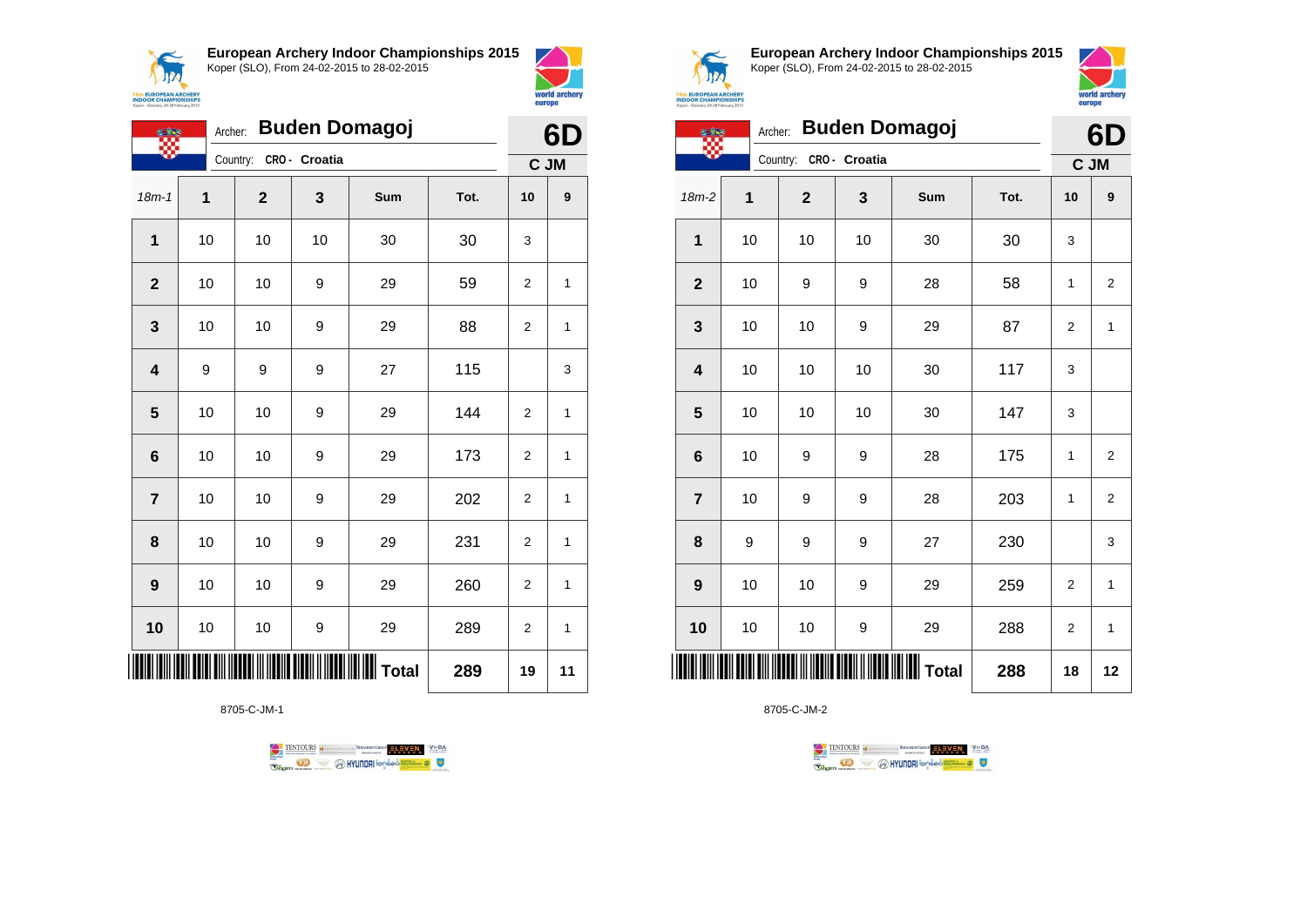



world archery

europe

|                         |              | <b>Sut Jesse</b><br>Archer: |              |       |      |                |                  |  |
|-------------------------|--------------|-----------------------------|--------------|-------|------|----------------|------------------|--|
|                         |              | Country: ITA - Italy        |              |       |      |                | C JM             |  |
| $18m - 1$               | $\mathbf{1}$ | $\mathbf{2}$                | $\mathbf{3}$ | Sum   | Tot. | 10             | $\boldsymbol{9}$ |  |
| $\mathbf{1}$            | 9            | 9                           | 9            | 27    | 27   |                | 3                |  |
| $\mathbf{2}$            | 10           | 9                           | 9            | 28    | 55   | 1              | 2                |  |
| $\mathbf{3}$            | 10           | 10                          | 9            | 29    | 84   | 2              | 1                |  |
| $\overline{\mathbf{4}}$ | 10           | 10                          | 9            | 29    | 113  | 2              | 1                |  |
| 5                       | 10           | 10                          | 10           | 30    | 143  | 3              |                  |  |
| $6\phantom{a}$          | 10           | 10                          | 9            | 29    | 172  | 2              | 1                |  |
| $\overline{7}$          | 10           | 9                           | 9            | 28    | 200  | 1              | 2                |  |
| 8                       | 10           | 10                          | 10           | 30    | 230  | 3              |                  |  |
| 9                       | 10           | 10                          | 9            | 29    | 259  | $\overline{2}$ | $\mathbf{1}$     |  |
| 10                      | 10           | 10                          | 10           | 30    | 289  | 3              |                  |  |
|                         |              |                             |              | Total | 289  | 19             | 11               |  |

13085-C-JM-1





**European Archery Indoor Championships 2015** Koper (SLO), From 24-02-2015 to 28-02-2015



|                         |    | <b>Sut Jesse</b><br>Archer: |    |       |      |                |              |  |  |
|-------------------------|----|-----------------------------|----|-------|------|----------------|--------------|--|--|
|                         |    | Country: ITA - Italy        |    |       |      |                | C JM         |  |  |
| $18m-2$                 | 1  | $\mathbf 2$                 | 3  | Sum   | Tot. | 10             | 9            |  |  |
| 1                       | 10 | 10                          | 9  | 29    | 29   | $\overline{c}$ | 1            |  |  |
| $\mathbf{2}$            | 10 | 10                          | 9  | 29    | 58   | $\overline{2}$ | 1            |  |  |
| 3                       | 10 | 10                          | 10 | 30    | 88   | 3              |              |  |  |
| $\overline{\mathbf{4}}$ | 10 | 10                          | 10 | 30    | 118  | 3              |              |  |  |
| 5                       | 10 | 10                          | 9  | 29    | 147  | $\overline{c}$ | 1            |  |  |
| $\bf 6$                 | 10 | 10                          | 10 | 30    | 177  | 3              |              |  |  |
| $\overline{7}$          | 10 | 10                          | 10 | 30    | 207  | 3              |              |  |  |
| 8                       | 10 | 10                          | 9  | 29    | 236  | $\overline{2}$ | $\mathbf{1}$ |  |  |
| 9                       | 10 | 10                          | 10 | 30    | 266  | 3              |              |  |  |
| 10                      | 10 | 10                          | 9  | 29    | 295  | 2              | $\mathbf{1}$ |  |  |
| ║║║                     |    |                             |    | Total | 295  | 25             | 5            |  |  |

TENTOURS **(i)** CONSIDER DEVELOPS OF THE VEDA **Example 2** @ HYUNDAI lansed **State 4** U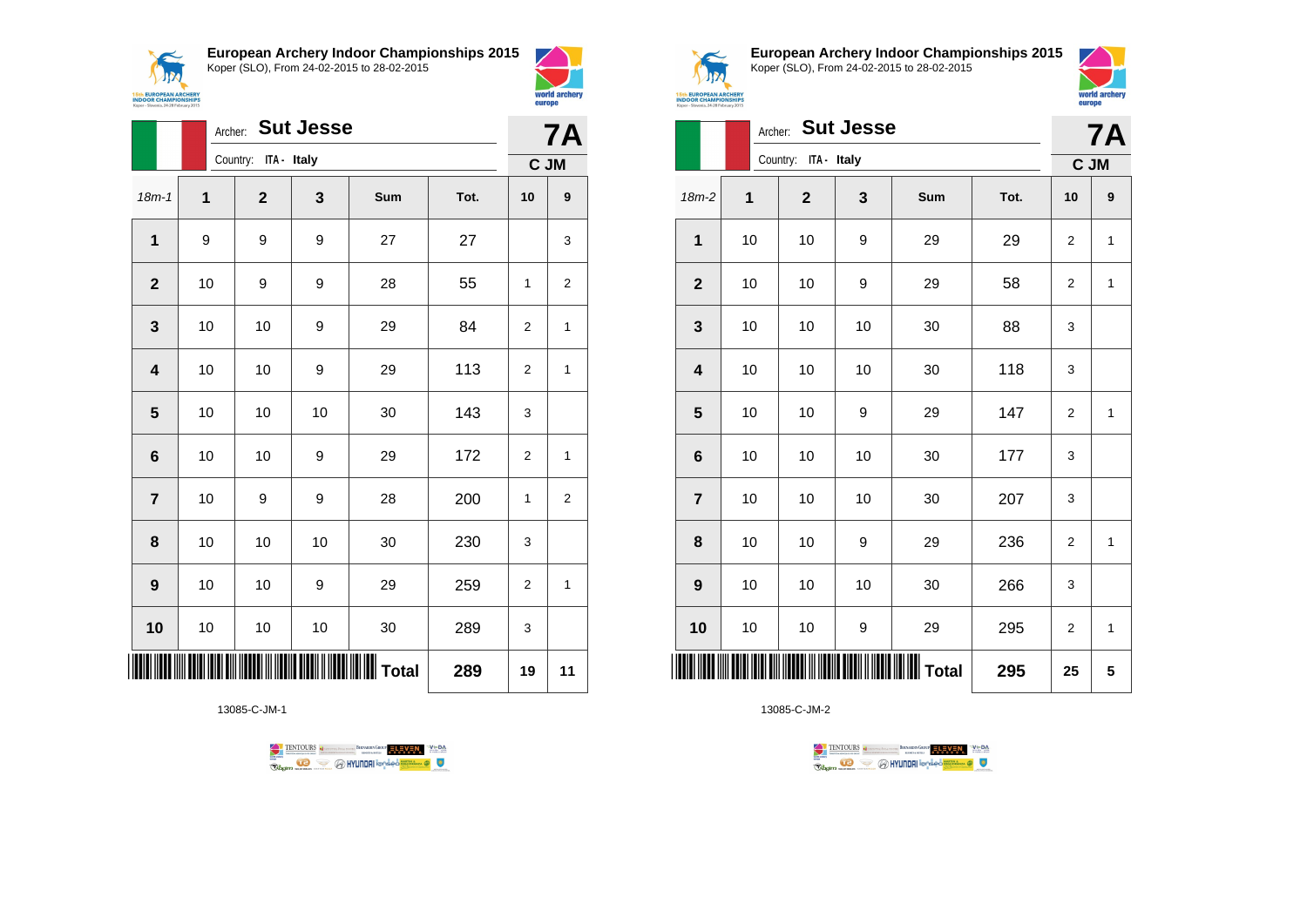

**European Archery Indoor Championships 2015**



|                | <b>Wiener Nico</b><br>Archer: |                        |    |                   |      |                |              |  |
|----------------|-------------------------------|------------------------|----|-------------------|------|----------------|--------------|--|
|                |                               | Country: AUT - Austria |    |                   |      | C JM           |              |  |
| $18m - 1$      | $\mathbf 1$                   | $\mathbf{2}$           | 3  | Sum               | Tot. | 10             | 9            |  |
| $\mathbf{1}$   | 10                            | 10                     | 10 | 30                | 30   | 3              |              |  |
| $\mathbf{2}$   | 10                            | 10                     | 9  | 29                | 59   | 2              | 1            |  |
| 3              | 10                            | 10                     | 9  | 29                | 88   | $\overline{2}$ | 1            |  |
| 4              | 10                            | 10                     | 10 | 30                | 118  | 3              |              |  |
| 5              | 10                            | 10                     | 9  | 29                | 147  | $\overline{2}$ | 1            |  |
| 6              | 10                            | 10                     | 10 | 30                | 177  | 3              |              |  |
| $\overline{7}$ | 10                            | 10                     | 9  | 29                | 206  | 2              | 1            |  |
| 8              | 10                            | 10                     | 9  | 29                | 235  | 2              | $\mathbf{1}$ |  |
| 9              | 10                            | 10                     | 9  | 29                | 264  | 2              | 1            |  |
| 10             | 10                            | 10                     | 10 | 30                | 294  | 3              |              |  |
| Ш              |                               |                        |    | $\parallel$ Total | 294  | 24             | 6            |  |

15539-C-JM-1





world archery

europe

**European Archery Indoor Championships 2015** Koper (SLO), From 24-02-2015 to 28-02-2015



|                         |             | Archer:                | <b>Wiener Nico</b> |     |      |                | <b>7B</b>    |
|-------------------------|-------------|------------------------|--------------------|-----|------|----------------|--------------|
|                         |             | Country: AUT - Austria |                    |     |      | C JM           |              |
| $18m-2$                 | $\mathbf 1$ | $\mathbf{2}$           | 3                  | Sum | Tot. | 10             | 9            |
| 1                       | 10          | 10                     | 10                 | 30  | 30   | 3              |              |
| $\mathbf{2}$            | 10          | 10                     | 9                  | 29  | 59   | $\overline{2}$ | $\mathbf{1}$ |
| 3                       | 10          | 10                     | 10                 | 30  | 89   | 3              |              |
| $\overline{\mathbf{4}}$ | 10          | 10                     | 10                 | 30  | 119  | 3              |              |
| 5                       | 10          | 10                     | 9                  | 29  | 148  | $\overline{2}$ | $\mathbf{1}$ |
| $\bf 6$                 | 10          | 10                     | 10                 | 30  | 178  | 3              |              |
| $\overline{7}$          | 10          | 10                     | 10                 | 30  | 208  | 3              |              |
| 8                       | 10          | 10                     | 10                 | 30  | 238  | 3              |              |
| $\boldsymbol{9}$        | 10          | 10                     | 9                  | 29  | 267  | 2              | 1            |
| 10                      | 10          | 10                     | 9                  | 29  | 296  | $\overline{2}$ | $\mathbf{1}$ |
|                         |             |                        |                    |     | 296  | 26             | 4            |

TENTOURS **(i)** CONSIDER DEVELOPS OF THE VEDA **Example 2** @ HYUNDAI lansed **State 4** U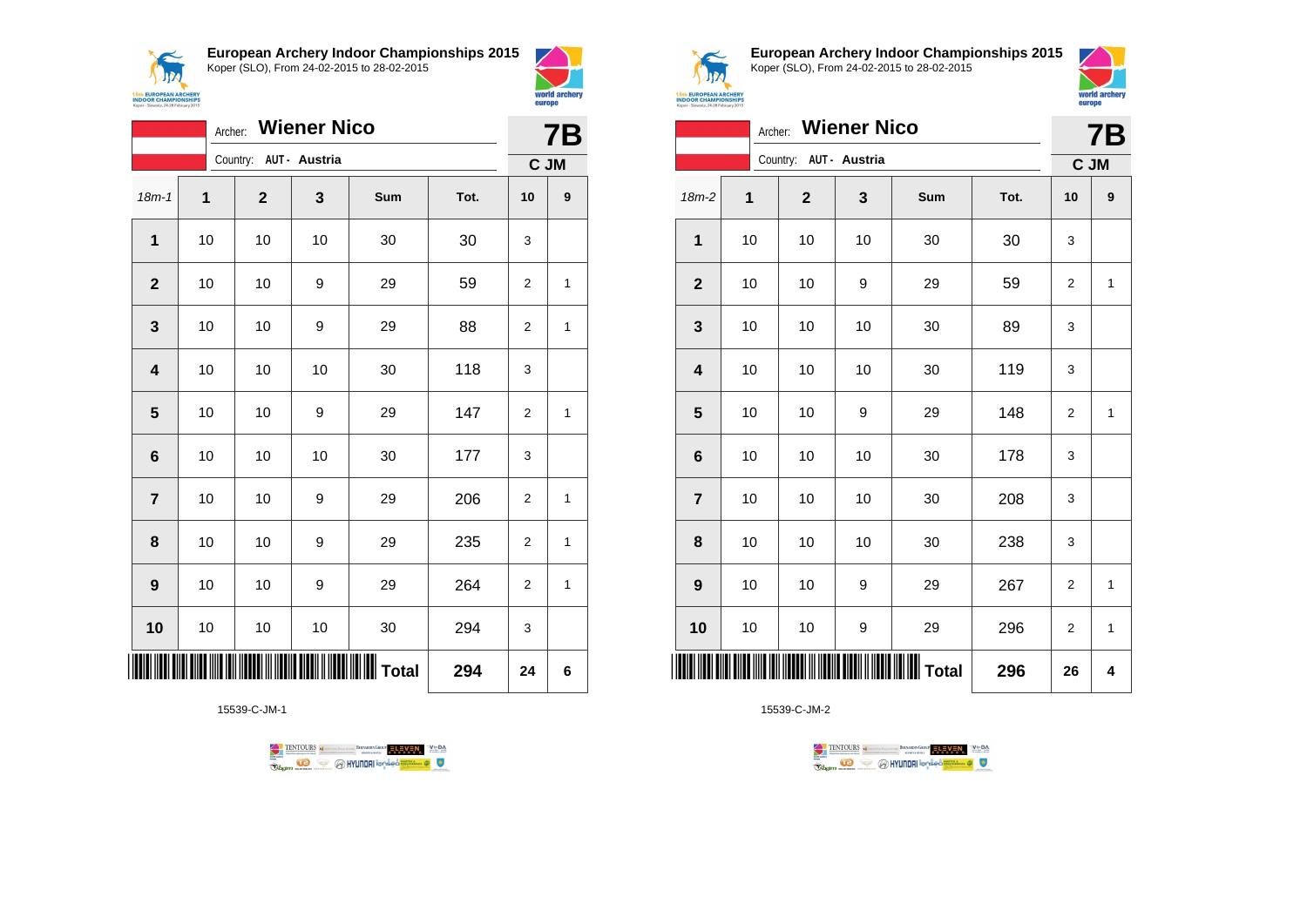



| ക                               | <b>Akos Varga</b><br>Archer:<br>X |                       |    |     |      |                |                |  |
|---------------------------------|-----------------------------------|-----------------------|----|-----|------|----------------|----------------|--|
|                                 |                                   | Country: SRB - Serbia |    |     |      | C JM           |                |  |
| $18m - 1$                       | 1                                 | $\mathbf{2}$          | 3  | Sum | Tot. | 10             | 9              |  |
| $\mathbf 1$                     | 10                                | 10                    | 9  | 29  | 29   | $\overline{2}$ | 1              |  |
| $\mathbf{2}$                    | 10                                | 9                     | 9  | 28  | 57   | 1              | $\overline{2}$ |  |
| 3                               | 10                                | 10                    | 10 | 30  | 87   | 3              |                |  |
| $\overline{\mathbf{4}}$         | 10                                | 9                     | 9  | 28  | 115  | $\mathbf{1}$   | $\overline{2}$ |  |
| 5                               | 10                                | 10                    | 9  | 29  | 144  | $\overline{2}$ | 1              |  |
| $6\phantom{1}6$                 | 10                                | 10                    | 10 | 30  | 174  | 3              |                |  |
| $\overline{7}$                  | 10                                | 9                     | 9  | 28  | 202  | 1              | $\overline{c}$ |  |
| 8                               | 10                                | 9                     | 9  | 28  | 230  | 1              | 2              |  |
| 9                               | 10                                | 10                    | 9  | 29  | 259  | $\overline{2}$ | $\mathbf{1}$   |  |
| 10                              | 10                                | 10                    | 10 | 30  | 289  | 3              |                |  |
| IIIIIIIIIIIIIIIIII Total<br>289 |                                   |                       |    |     |      |                | 11             |  |

14166-C-JM-1





**European Archery Indoor Championships 2015** Koper (SLO), From 24-02-2015 to 28-02-2015



 $\overline{I}$ 

| <b>EAN ARCHERY</b><br><b>AMPIONSHIPS</b><br>4-28 February 2015 |         |            |
|----------------------------------------------------------------|---------|------------|
|                                                                | Archar: | Akos Varga |

| W              | AIGHT.<br>Anvo varga |                       |     |     |      |                |   |  |
|----------------|----------------------|-----------------------|-----|-----|------|----------------|---|--|
|                |                      | Country: SRB - Serbia |     |     |      | C JM           |   |  |
| $18m-2$        | 1                    | $\mathbf 2$           | 3   | Sum | Tot. | 10             | 9 |  |
| 1              | 10                   | 10                    | 10  | 30  | 30   | 3              |   |  |
| $\mathbf{2}$   | 10                   | 10                    | 10  | 30  | 60   | 3              |   |  |
| $\mathbf{3}$   | 10                   | 10                    | 9   | 29  | 89   | 2              | 1 |  |
| 4              | $10$                 | 10                    | 10  | 30  | 119  | 3              |   |  |
| 5              | 10                   | 10                    | 9   | 29  | 148  | 2              | 1 |  |
| 6              | $10$                 | 10                    | 9   | 29  | 177  | $\overline{c}$ | 1 |  |
| $\overline{7}$ | 10                   | $10$                  | 9   | 29  | 206  | 2              | 1 |  |
| 8              | 10                   | 10                    | 9   | 29  | 235  | 2              | 1 |  |
| 9              | 10                   | 10                    | 9   | 29  | 264  | 2              | 1 |  |
| 10             | 10                   | $10$                  | 9   | 29  | 293  | 2              | 1 |  |
|                |                      |                       | 293 | 23  | 7    |                |   |  |

TENTOURS **(i)** CONSIDER DEVELOPS OF THE VEDA **Example 2** @ HYUNDAI lansed **State 4** U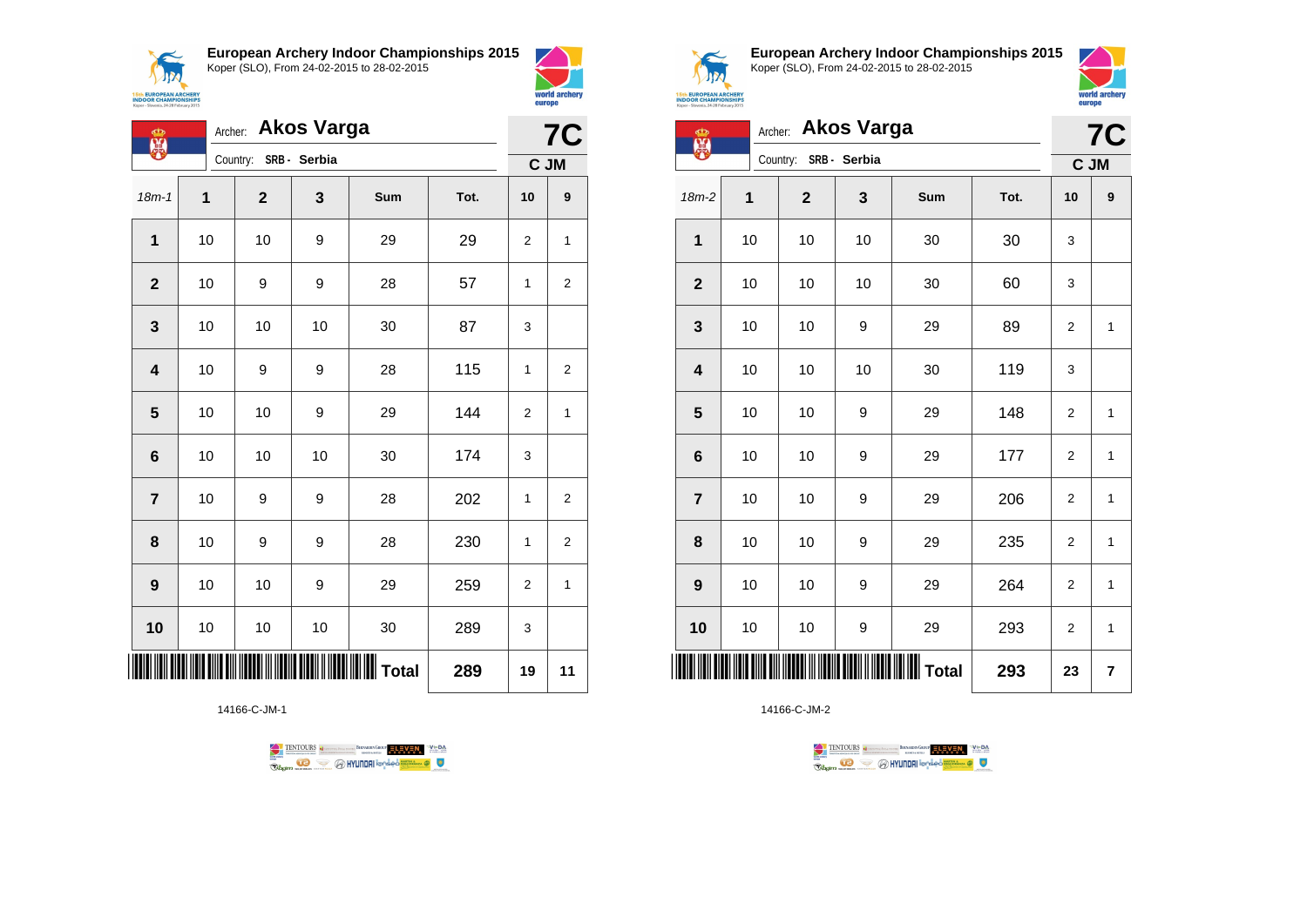

**European Archery Indoor Championships 2015**





|                         | Archer: |                        | <b>Orosz Viktor</b> |       |      | <b>8A</b>      |                |
|-------------------------|---------|------------------------|---------------------|-------|------|----------------|----------------|
|                         |         | Country: HUN - Hungary |                     |       |      |                | C JM           |
| $18m - 1$               | 1       | $\mathbf 2$            | 3                   | Sum   | Tot. | 10             | 9              |
| 1                       | 10      | 10                     | 10                  | 30    | 30   | 3              |                |
| $\mathbf{2}$            | 10      | 10                     | 10                  | 30    | 60   | 3              |                |
| 3                       | 10      | 10                     | 9                   | 29    | 89   | $\overline{2}$ | 1              |
| $\overline{\mathbf{4}}$ | 10      | 9                      | 9                   | 28    | 117  | 1              | $\overline{c}$ |
| $\overline{\mathbf{5}}$ | 10      | 10                     | 10                  | 30    | 147  | 3              |                |
| 6                       | 10      | 10                     | 10                  | 30    | 177  | 3              |                |
| $\overline{\mathbf{r}}$ | 10      | 10                     | 10                  | 30    | 207  | 3              |                |
| 8                       | 10      | 10                     | 10                  | 30    | 237  | 3              |                |
| 9                       | 10      | 10                     | 9                   | 29    | 266  | 2              | 1              |
| 10                      | 10      | 10                     | 10                  | 30    | 296  | 3              |                |
|                         |         |                        |                     | Total | 296  | 26             | 4              |

12666-C-JM-1





**European Archery Indoor Championships 2015** Koper (SLO), From 24-02-2015 to 28-02-2015



|                  | Archer: |                        | <b>Orosz Viktor</b> |              |      | <b>8A</b>        |                  |
|------------------|---------|------------------------|---------------------|--------------|------|------------------|------------------|
|                  |         | Country: HUN - Hungary |                     |              |      | C JM             |                  |
| $18m-2$          | 1       | $\mathbf{2}$           | 3                   | Sum          | Tot. | 10               | $\boldsymbol{9}$ |
| 1                | 10      | 10                     | 9                   | 29           | 29   | 2                | 1                |
| $\mathbf{2}$     | 10      | 10                     | 10                  | 30           | 59   | 3                |                  |
| 3                | 10      | 10                     | 10                  | 30           | 89   | 3                |                  |
| 4                | 10      | 10                     | 9                   | 29           | 118  | $\boldsymbol{2}$ | $\mathbf{1}$     |
| 5                | 10      | 10                     | 9                   | 29           | 147  | 2                | 1                |
| $6\phantom{1}6$  | 10      | 10                     | 10                  | 30           | 177  | 3                |                  |
| $\overline{7}$   | 10      | 10                     | 10                  | 30           | 207  | 3                |                  |
| 8                | 10      | 10                     | 9                   | 29           | 236  | $\overline{2}$   | $\mathbf{1}$     |
| $\boldsymbol{9}$ | 10      | 10                     | 10                  | 30           | 266  | 3                |                  |
| 10               | 10      | 10                     | 9                   | 29           | 295  | 2                | 1                |
| Ⅲ                |         |                        |                     | <b>Total</b> | 295  | 25               | 5                |

12666-C-JM-2

TENTOURS GENERAL BRASIDINGSOUP ELEVEN WERE **Example 2** @ HYUNDAI lansed **State 4** U

 $\perp$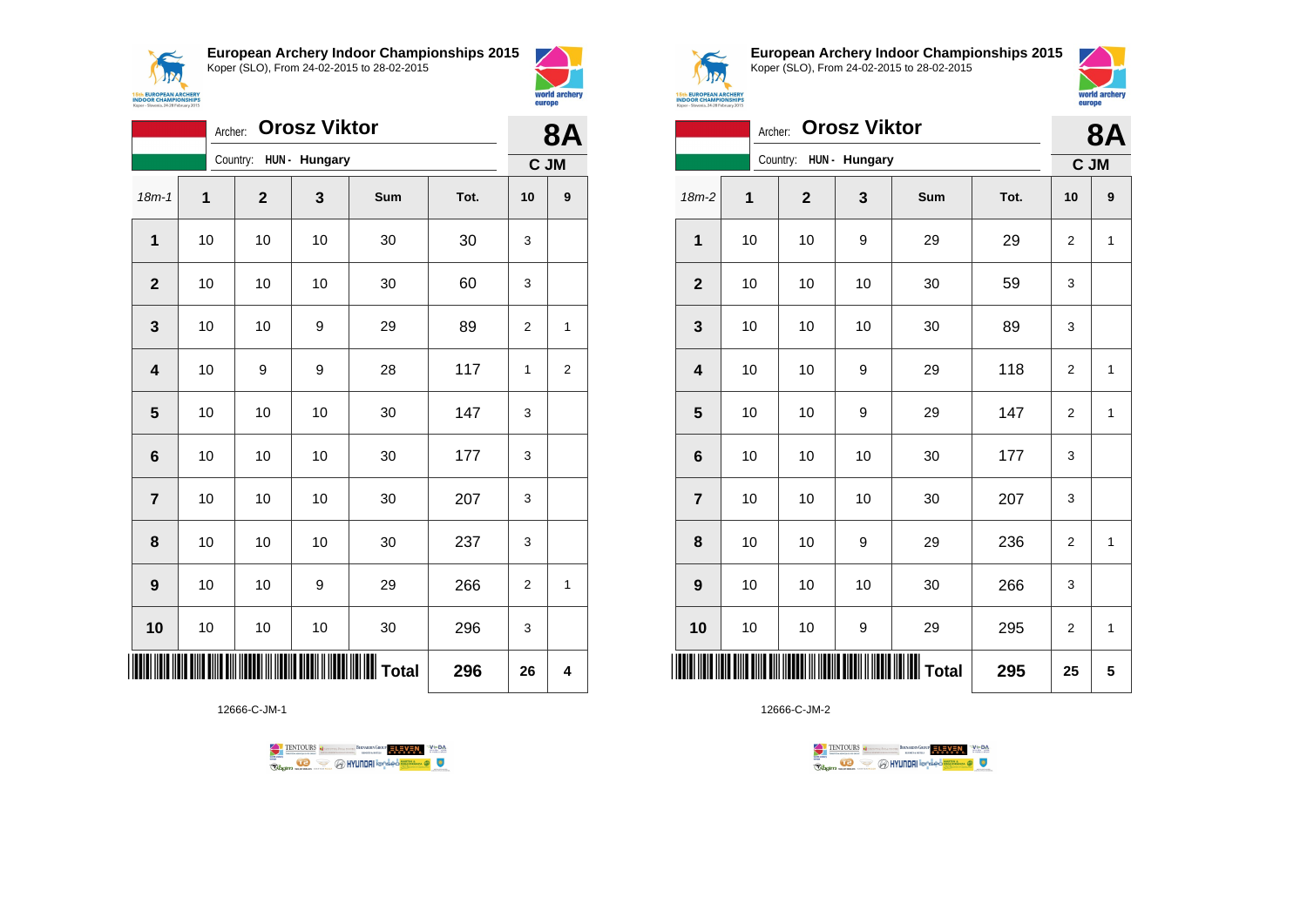



|                         | Archer: |             |    | <b>Kharkov Andrey</b>    |      | <b>8B</b>      |                |
|-------------------------|---------|-------------|----|--------------------------|------|----------------|----------------|
|                         |         | Country:    |    | RUS - Russian Federation |      | C JM           |                |
| $18m - 1$               | 1       | $\mathbf 2$ | 3  | Sum                      | Tot. | 10             | 9              |
| $\mathbf{1}$            | 10      | 10          | 10 | 30                       | 30   | 3              |                |
| $\mathbf{2}$            | 10      | 10          | 10 | 30                       | 60   | 3              |                |
| 3                       | 10      | 10          | 10 | 30                       | 90   | 3              |                |
| $\overline{\mathbf{4}}$ | 10      | 10          | 10 | 30                       | 120  | 3              |                |
| 5                       | 10      | 10          | 10 | 30                       | 150  | 3              |                |
| $6\phantom{1}$          | 10      | 10          | 9  | 29                       | 179  | $\overline{2}$ | 1              |
| $\overline{7}$          | 10      | 10          | 10 | 30                       | 209  | 3              |                |
| 8                       | 10      | 10          | 10 | 30                       | 239  | 3              |                |
| 9                       | 10      | 9           | 9  | 28                       | 267  | 1              | $\overline{2}$ |
| 10                      | 10      | 10          | 10 | 30                       | 297  | 3              |                |
| Ш                       |         |             |    |                          | 297  | 27             | 3              |

14262-C-JM-1





**European Archery Indoor Championships 2015** Koper (SLO), From 24-02-2015 to 28-02-2015



|                         | Archer: |              |    | <b>Kharkov Andrey</b>             |      |                | <b>8B</b>      |
|-------------------------|---------|--------------|----|-----------------------------------|------|----------------|----------------|
|                         |         |              |    | Country: RUS - Russian Federation |      | C JM           |                |
| $18m-2$                 | 1       | $\mathbf{2}$ | 3  | Sum                               | Tot. | 10             | 9              |
| 1                       | 10      | 10           | 9  | 29                                | 29   | 2              | 1              |
| $\mathbf{2}$            | 10      | 10           | 9  | 29                                | 58   | 2              | 1              |
| 3                       | 10      | 10           | 10 | 30                                | 88   | 3              |                |
| $\overline{\mathbf{4}}$ | 10      | 10           | 9  | 29                                | 117  | $\overline{2}$ | 1              |
| 5                       | 10      | 9            | 9  | 28                                | 145  | 1              | $\overline{2}$ |
| $6\phantom{1}6$         | 10      | 10           | 9  | 29                                | 174  | $\overline{2}$ | $\mathbf{1}$   |
| $\overline{7}$          | 10      | 10           | 9  | 29                                | 203  | $\overline{2}$ | $\mathbf{1}$   |
| 8                       | 10      | 10           | 9  | 29                                | 232  | $\overline{2}$ | 1              |
| 9                       | 10      | 9            | 9  | 28                                | 260  | 1              | 2              |
| 10                      | 10      | 10           | 10 | 30                                | 290  | 3              |                |
| IIII                    |         |              |    |                                   | 290  | 20             | 10             |

TENTOURS **(i)** CONSIDER DEVELOPS OF THE VEDA **B** MYUNDAI Tonsed **Williams 9 Regin**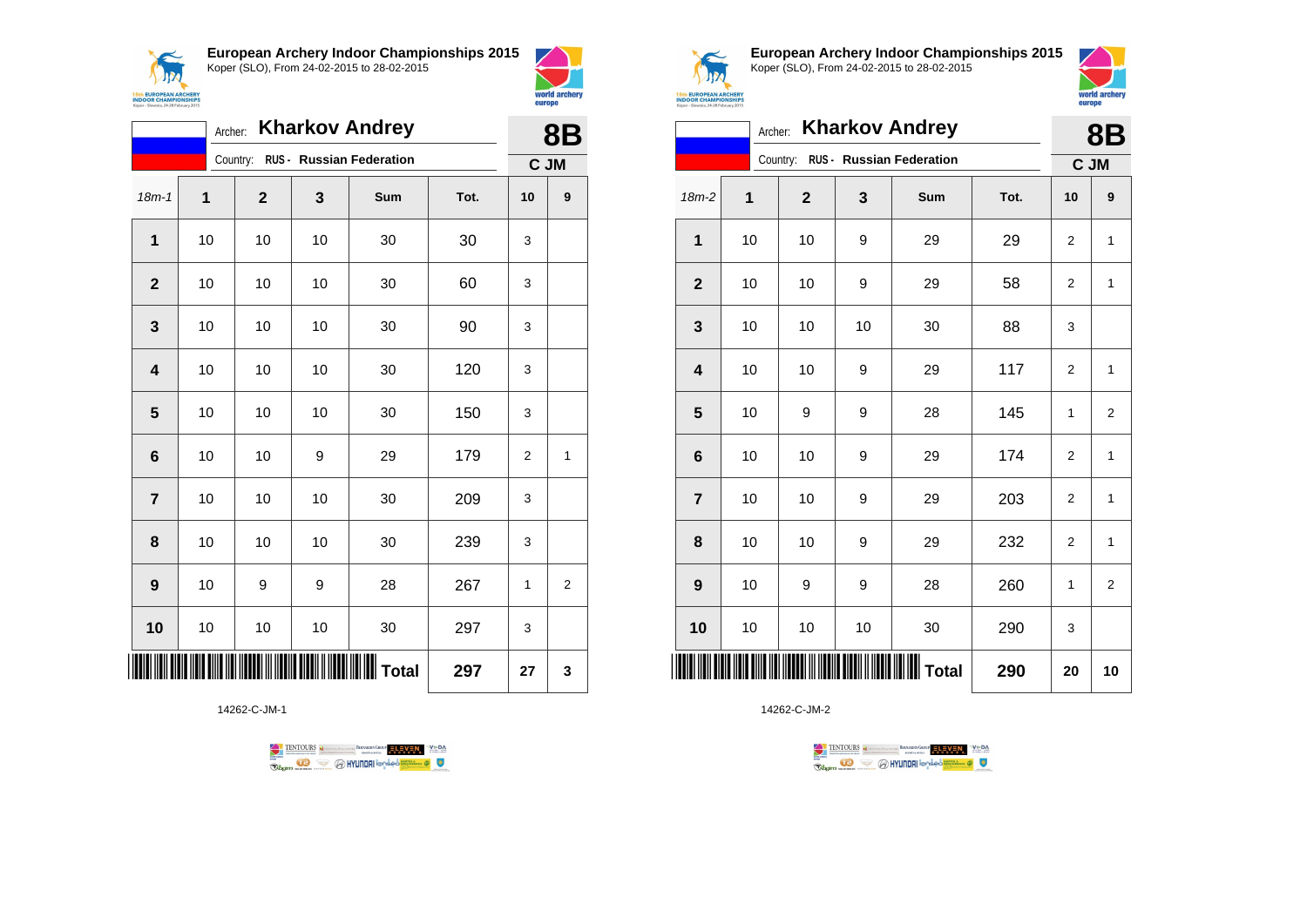



|                 | Archer: |             |              | <b>Haugseth Mads</b> |      | 8C             |                |
|-----------------|---------|-------------|--------------|----------------------|------|----------------|----------------|
|                 |         | Country:    | NOR - Norway |                      |      |                | C JM           |
| $18m - 1$       | 1       | $\mathbf 2$ | 3            | Sum                  | Tot. | 10             | 9              |
| $\mathbf{1}$    | 10      | 10          | 9            | 29                   | 29   | 2              | 1              |
| $\mathbf{2}$    | 10      | 10          | 9            | 29                   | 58   | $\overline{2}$ | 1              |
| 3               | 10      | 9           | 9            | 28                   | 86   | 1              | $\overline{c}$ |
| 4               | 10      | 10          | 10           | 30                   | 116  | 3              |                |
| 5               | 10      | 10          | 9            | 29                   | 145  | 2              | 1              |
| $6\phantom{1}6$ | 10      | 10          | 10           | 30                   | 175  | 3              |                |
| $\overline{7}$  | 10      | 10          | 10           | 30                   | 205  | 3              |                |
| 8               | 10      | 10          | 9            | 29                   | 234  | 2              | 1              |
| 9               | 10      | 10          | 9            | 29                   | 263  | 2              | 1              |
| 10              | 10      | 10          | 9            | 29                   | 292  | $\overline{2}$ | 1              |
|                 |         |             |              | <b>IIII</b> Total    | 292  | 22             | 8              |

12633-C-JM-1





**European Archery Indoor Championships 2015** Koper (SLO), From 24-02-2015 to 28-02-2015



 $\overline{\phantom{a}}$ 

| ЗΙХ                                                  |  |
|------------------------------------------------------|--|
| <b>ROPEAN ARCHERY</b>                                |  |
| <b>R CHAMPIONSHIPS</b><br>wenia, 24-28 February 2015 |  |
|                                                      |  |

|                 | Archer: |                       |    | <b>Haugseth Mads</b> |      | 8C             |                |
|-----------------|---------|-----------------------|----|----------------------|------|----------------|----------------|
|                 |         | Country: NOR - Norway |    |                      |      |                | C JM           |
| 18m-2           | 1       | $\mathbf{2}$          | 3  | Sum                  | Tot. | 10             | 9              |
| $\mathbf 1$     | 10      | 10                    | 9  | 29                   | 29   | 2              | 1              |
| $\overline{2}$  | 10      | 10                    | 9  | 29                   | 58   | 2              | 1              |
| 3               | 10      | 9                     | 9  | 28                   | 86   | 1              | $\overline{2}$ |
| 4               | 10      | 10                    | 10 | 30                   | 116  | 3              |                |
| 5               | 10      | 10                    | 9  | 29                   | 145  | $\overline{2}$ | $\mathbf{1}$   |
| $6\phantom{1}6$ | 10      | 10                    | 9  | 29                   | 174  | $\overline{2}$ | $\mathbf{1}$   |
| $\overline{7}$  | 10      | 9                     | 9  | 28                   | 202  | 1              | $\overline{2}$ |
| 8               | 10      | 10                    | 9  | 29                   | 231  | $\overline{2}$ | 1              |
| 9               | 10      | 10                    | 9  | 29                   | 260  | $\overline{2}$ | 1              |
| 10              | 10      | 10                    | 9  | 29                   | 289  | $\overline{2}$ | 1              |
| IIII            |         |                       |    | <b>WWW</b> Total     | 289  | 19             | 11             |

TENTOURS **(i)** CONSIDER DEVELOPS OF THE VEDA **Example 2** @ HYUNDAI lansed **State 4** U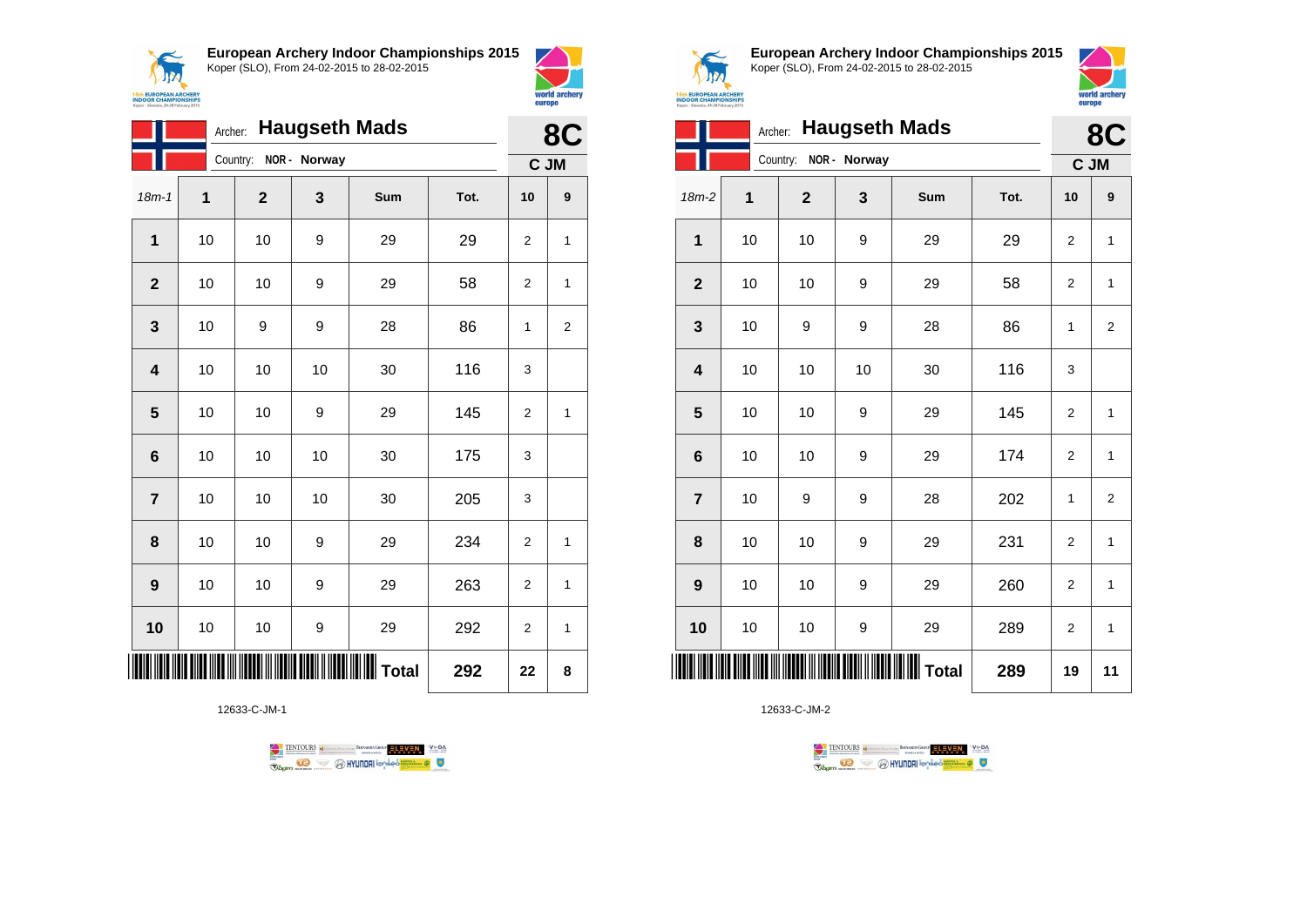



|                         | Archer: |              |                      | <b>Borysenko Olena</b> |      | <b>10A</b>     |                |
|-------------------------|---------|--------------|----------------------|------------------------|------|----------------|----------------|
|                         |         | Country:     | <b>UKR</b> - Ukraine |                        |      |                | C JW           |
| $18m - 1$               | 1       | $\mathbf{2}$ | 3                    | Sum                    | Tot. | 10             | 9              |
| 1                       | 10      | 9            | 9                    | 28                     | 28   | 1              | $\overline{2}$ |
| $\overline{2}$          | 10      | 10           | 9                    | 29                     | 57   | 2              | 1              |
| 3                       | 10      | 9            | 9                    | 28                     | 85   | 1              | 2              |
| $\overline{\mathbf{4}}$ | 10      | 10           | 10                   | 30                     | 115  | 3              |                |
| 5                       | 10      | 9            | 9                    | 28                     | 143  | 1              | $\overline{2}$ |
| 6                       | 10      | 9            | 9                    | 28                     | 171  | 1              | $\overline{2}$ |
| $\overline{7}$          | 10      | 10           | 9                    | 29                     | 200  | $\overline{2}$ | 1              |
| 8                       | 10      | 10           | 10                   | 30                     | 230  | 3              |                |
| 9                       | 10      | 9            | 9                    | 28                     | 258  | 1              | 2              |
| 10                      | 10      | 9            | 9                    | 28                     | 286  | 1              | 2              |
|                         |         |              |                      |                        | 286  | 16             | 14             |

15792-C-JW-1





**European Archery Indoor Championships 2015** Koper (SLO), From 24-02-2015 to 28-02-2015



|                         | Archer: |             |               | <b>Borysenko Olena</b> |      | <b>10A</b>     |                         |
|-------------------------|---------|-------------|---------------|------------------------|------|----------------|-------------------------|
|                         |         | Country:    | UKR - Ukraine |                        |      |                | C JW                    |
| $18m-2$                 | 1       | $\mathbf 2$ | 3             | Sum                    | Tot. | 10             | 9                       |
| 1                       | 10      | 10          | 9             | 29                     | 29   | $\overline{2}$ | $\mathbf 1$             |
| $\overline{2}$          | 10      | 10          | 9             | 29                     | 58   | $\overline{2}$ | 1                       |
| 3                       | 10      | 9           | 9             | 28                     | 86   | 1              | 2                       |
| $\overline{\mathbf{4}}$ | 10      | 9           | 8             | 27                     | 113  | $\mathbf{1}$   | $\mathbf{1}$            |
| 5                       | 10      | 10          | 9             | 29                     | 142  | 2              | 1                       |
| $6\phantom{1}6$         | 10      | 10          | 9             | 29                     | 171  | $\overline{2}$ | $\mathbf{1}$            |
| $\overline{7}$          | 10      | 9           | 9             | 28                     | 199  | 1              | $\overline{\mathbf{c}}$ |
| 8                       | 9       | 9           | 9             | 27                     | 226  |                | 3                       |
| 9                       | 10      | 9           | 9             | 28                     | 254  | 1              | $\overline{\mathbf{c}}$ |
| 10                      | 10      | 9           | 9             | 28                     | 282  | 1              | $\overline{2}$          |
| ║║                      |         |             |               |                        | 282  | 13             | 16                      |

TENTOURS **(i)** CONSIDER DEVELOPS OF THE VEDA **B** MYUNDAI Tonsed **Williams 9** Ragm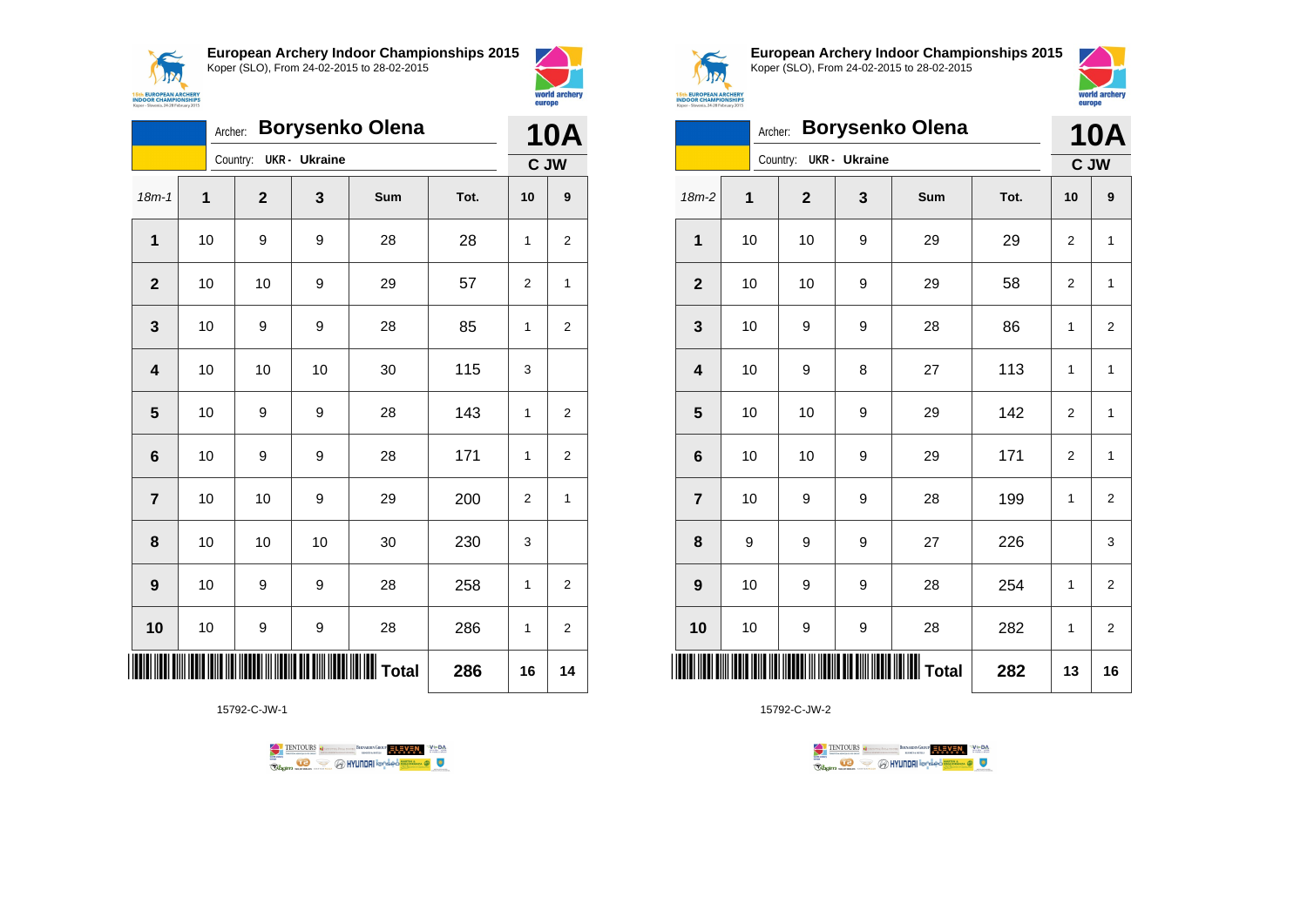



world archery

europe

|                         | Archer:     | <b>Sgaggiaro Kyana</b>                     |   |                       | <b>10B</b> |                |                |
|-------------------------|-------------|--------------------------------------------|---|-----------------------|------------|----------------|----------------|
|                         |             | Country: BEL - Belgium                     |   |                       |            |                | C JW           |
| $18m - 1$               | $\mathbf 1$ | $\mathbf 2$                                | 3 | Sum                   | Tot.       | 10             | 9              |
| 1                       | 9           | 9                                          | 9 | 27                    | 27         |                | 3              |
| $\overline{2}$          | 10          | 9                                          | 9 | 28                    | 55         | 1              | 2              |
| 3                       | 10          | 10                                         | 9 | 29                    | 84         | $\overline{2}$ | 1              |
| $\overline{\mathbf{4}}$ | 10          | 9                                          | 8 | 27                    | 111        | 1              | 1              |
| $\overline{\mathbf{5}}$ | 10          | 10                                         | 9 | 29                    | 140        | $\overline{2}$ | 1              |
| 6                       | 10          | 9                                          | 9 | 28                    | 168        | 1              | 2              |
| $\overline{7}$          | 10          | 9                                          | 9 | 28                    | 196        | 1              | 2              |
| 8                       | 10          | 9                                          | 9 | 28                    | 224        | 1              | $\overline{2}$ |
| 9                       | 10          | 9                                          | 9 | 28                    | 252        | 1              | $\overline{2}$ |
| 10                      | 10          | 10                                         | 9 | 29                    | 281        | 2              | 1              |
| ║║                      |             | <u>                                   </u> |   | <b>IIIIIIII</b> Total | 281        | 12             | 17             |

16300-C-JW-1





**European Archery Indoor Championships 2015** Koper (SLO), From 24-02-2015 to 28-02-2015



|                | <b>Sgaggiaro Kyana</b><br>Archer: |              |               |                  |      |                |                    |  |
|----------------|-----------------------------------|--------------|---------------|------------------|------|----------------|--------------------|--|
|                |                                   | Country:     | BEL - Belgium |                  |      |                | <b>10B</b><br>C JW |  |
| $18m-2$        | 1                                 | $\mathbf{2}$ | 3             | Sum              | Tot. | 10             | 9                  |  |
| 1              | 9                                 | 9            | 9             | 27               | 27   |                | 3                  |  |
| $\mathbf{2}$   | 10                                | 10           | 10            | 30               | 57   | 3              |                    |  |
| 3              | 10                                | 9            | 8             | 27               | 84   | 1              | $\mathbf{1}$       |  |
| 4              | 10                                | 10           | 9             | 29               | 113  | 2              | 1                  |  |
| 5              | 10                                | 9            | 8             | 27               | 140  | 1              | 1                  |  |
| 6              | 10                                | 10           | 9             | 29               | 169  | $\overline{2}$ | 1                  |  |
| $\overline{7}$ | 10                                | 9            | 9             | 28               | 197  | 1              | $\overline{2}$     |  |
| 8              | 9                                 | 9            | 9             | 27               | 224  |                | 3                  |  |
| 9              | 9                                 | 9            | 9             | 27               | 251  |                | 3                  |  |
| 10             | 10                                | 10           | 9             | 29               | 280  | $\overline{2}$ | 1                  |  |
| ║║║            |                                   |              |               | <b>WII</b> Total | 280  | 12             | 16                 |  |

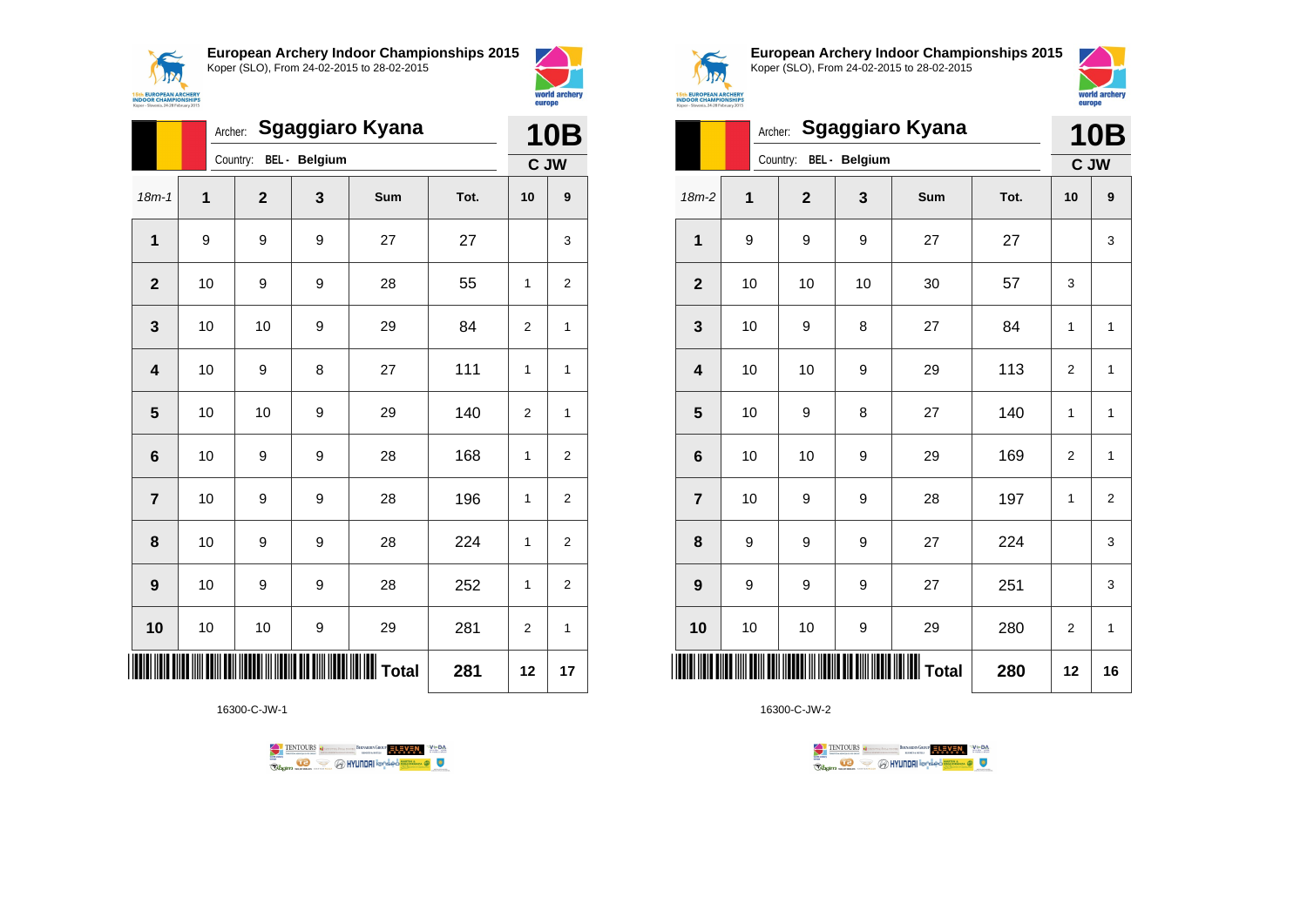



|                  | Archer: |                         |    | Savenkova Alexandra               |      | <b>10C</b>     |                |
|------------------|---------|-------------------------|----|-----------------------------------|------|----------------|----------------|
|                  |         |                         |    | Country: RUS - Russian Federation |      |                | C JW           |
| $18m - 1$        | 1       | $\overline{\mathbf{2}}$ | 3  | Sum                               | Tot. | 10             | 9              |
| 1                | 10      | 10                      | 9  | 29                                | 29   | 2              | 1              |
| $\overline{2}$   | 10      | 9                       | 9  | 28                                | 57   | 1              | $\overline{2}$ |
| 3                | 9       | 9                       | 9  | 27                                | 84   |                | 3              |
| 4                | 10      | 9                       | 9  | 28                                | 112  | 1              | $\overline{2}$ |
| 5                | 10      | 9                       | 9  | 28                                | 140  | 1              | $\overline{2}$ |
| 6                | 10      | 9                       | 9  | 28                                | 168  | 1              | $\overline{2}$ |
| $\overline{7}$   | 10      | 10                      | 10 | 30                                | 198  | 3              |                |
| 8                | 10      | 10                      | 9  | 29                                | 227  | $\overline{2}$ | 1              |
| $\boldsymbol{9}$ | 10      | 9                       | 9  | 28                                | 255  | 1              | $\overline{2}$ |
| 10               | 10      | 10                      | 9  | 29                                | 284  | 2              | 1              |
|                  |         |                         |    | <b>WILLE</b> Total                | 284  | 14             | 16             |

13577-C-JW-1

TENTOURS of BENJAMING COUP ELEVEN VEBA **OD SOUTHERRY AND STATES OF THE STATES OF STATES** Ragun



**European Archery Indoor Championships 2015** Koper (SLO), From 24-02-2015 to 28-02-2015



|                         |    |              |    | Archer: Savenkova Alexandra       |      | 10<br>C        |                |
|-------------------------|----|--------------|----|-----------------------------------|------|----------------|----------------|
|                         |    |              |    | Country: RUS - Russian Federation |      | C JW           |                |
| $18m-2$                 | 1  | $\mathbf{2}$ | 3  | Sum                               | Tot. | 10             | 9              |
| $\mathbf{1}$            | 10 | 10           | 9  | 29                                | 29   | $\overline{2}$ | 1              |
| $\mathbf{2}$            | 10 | 10           | 10 | 30                                | 59   | 3              |                |
| 3                       | 10 | 9            | 9  | 28                                | 87   | 1              | 2              |
| $\overline{\mathbf{4}}$ | 10 | 10           | 9  | 29                                | 116  | 2              | $\mathbf{1}$   |
| 5                       | 10 | 10           | 10 | 30                                | 146  | 3              |                |
| 6                       | 10 | 9            | 9  | 28                                | 174  | 1              | $\overline{2}$ |
| $\overline{7}$          | 10 | 10           | 9  | 29                                | 203  | $\overline{2}$ | $\mathbf{1}$   |
| 8                       | 10 | 10           | 10 | 30                                | 233  | 3              |                |
| 9                       | 10 | 10           | 10 | 30                                | 263  | 3              |                |
| 10                      | 10 | 10           | 10 | 30                                | 293  | 3              |                |
|                         |    |              |    | Total                             | 293  | 23             | 7              |

TENTOURS **(i)** CONSIDER DEVELOPS OF THE VEDA **B** MYUNDAI Tonsed **Williams 9** Ragm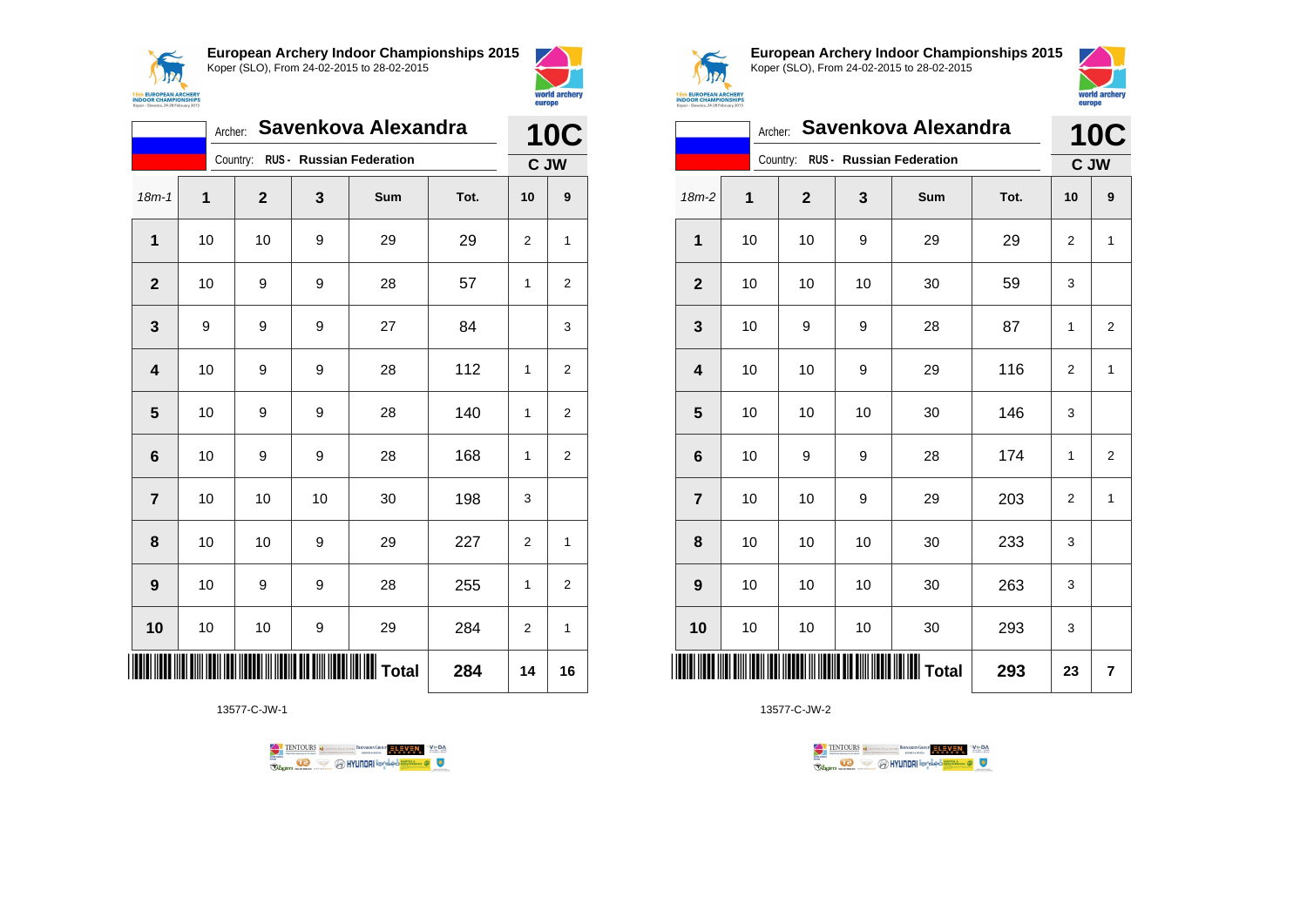



|                         | Archer: |              | Jensen Tanja  |                  |      | <b>10D</b>     |                |
|-------------------------|---------|--------------|---------------|------------------|------|----------------|----------------|
|                         |         | Country:     | DEN - Denmark |                  |      |                | C JW           |
| $18m - 1$               | 1       | $\mathbf{2}$ | 3             | Sum              | Tot. | 10             | 9              |
| $\mathbf 1$             | 9       | 9            | 9             | 27               | 27   |                | 3              |
| $\mathbf{2}$            | 10      | 10           | 10            | 30               | 57   | 3              |                |
| $\mathbf{3}$            | 9       | 9            | 9             | 27               | 84   |                | 3              |
| $\overline{\mathbf{4}}$ | 10      | 10           | 10            | 30               | 114  | 3              |                |
| 5                       | 10      | 9            | 9             | 28               | 142  | $\mathbf{1}$   | $\overline{2}$ |
| $6\phantom{1}6$         | 10      | 10           | 9             | 29               | 171  | $\overline{2}$ | 1              |
| $\overline{7}$          | 10      | 10           | 9             | 29               | 200  | 2              | 1              |
| 8                       | 9       | 9            | 9             | 27               | 227  |                | 3              |
| $\boldsymbol{9}$        | 9       | 9            | 9             | 27               | 254  |                | 3              |
| 10                      | 10      | 10           | 9             | 29               | 283  | $\overline{2}$ | 1              |
|                         |         |              |               | <b>WWW</b> Total | 283  | 13             | 17             |

11518-C-JW-1





**European Archery Indoor Championships 2015** Koper (SLO), From 24-02-2015 to 28-02-2015



**10D** 

| <b>EUROPEAN ARCHERY</b><br><b>OOR CHAMPIONSHIPS</b> |  |
|-----------------------------------------------------|--|
| r - Slovenia 24-28 February 2015                    |  |

|                  |    | Archer:      | Jensen Tanja  |       |      | <b>10D</b>       |                         |
|------------------|----|--------------|---------------|-------|------|------------------|-------------------------|
|                  |    | Country:     | DEN - Denmark |       |      | C JW             |                         |
| $18m-2$          | 1  | $\mathbf{2}$ | 3             | Sum   | Tot. | 10               | 9                       |
| 1                | 10 | 10           | 9             | 29    | 29   | $\boldsymbol{2}$ | 1                       |
| $\mathbf{2}$     | 10 | 10           | 10            | 30    | 59   | 3                |                         |
| 3                | 10 | 10           | 9             | 29    | 88   | 2                | 1                       |
| 4                | 10 | 10           | 9             | 29    | 117  | 2                | $\mathbf{1}$            |
| 5                | 9  | 9            | 9             | 27    | 144  |                  | 3                       |
| $6\phantom{1}6$  | 10 | 10           | 10            | 30    | 174  | 3                |                         |
| $\overline{7}$   | 10 | 10           | 9             | 29    | 203  | $\overline{2}$   | $\mathbf 1$             |
| 8                | 10 | 9            | 9             | 28    | 231  | 1                | $\overline{\mathbf{c}}$ |
| $\boldsymbol{9}$ | 10 | 9            | 9             | 28    | 259  | 1                | $\overline{2}$          |
| 10               | 10 | 9            | 9             | 28    | 287  | 1                | $\overline{\mathbf{c}}$ |
| Ⅲ                |    |              |               | Total | 287  | 17               | 13                      |

TENTOURS GENERAL BEXTRONGENT FUEVEN. WEBA

**Example 2** @ HYUNDAI lansed **State 4** U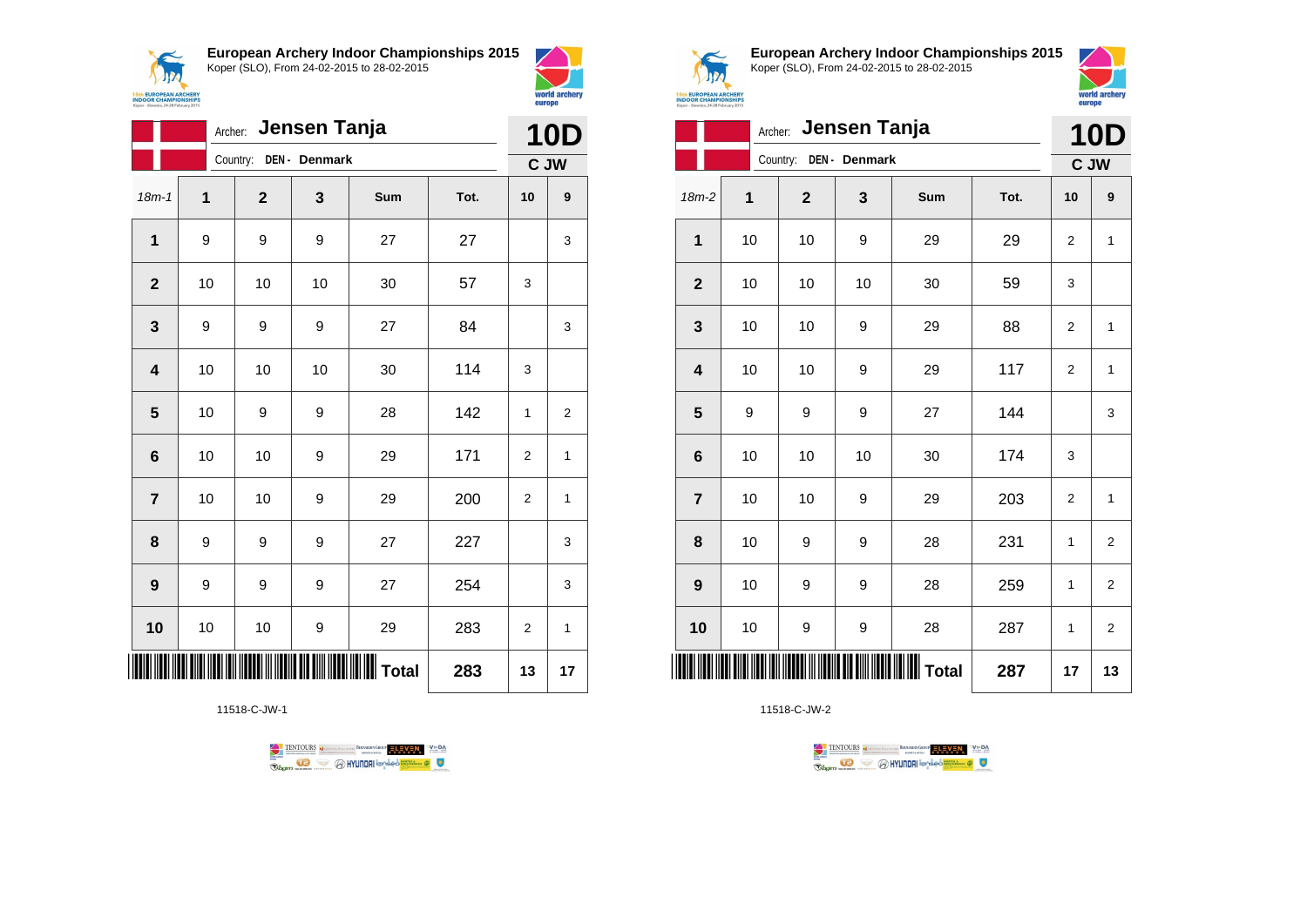



|                |             | Archer:                |    | <b>Shkolna Mariya</b> |      | <b>11A</b>     |      |
|----------------|-------------|------------------------|----|-----------------------|------|----------------|------|
|                |             | Country: UKR - Ukraine |    |                       |      |                | C JW |
| $18m - 1$      | $\mathbf 1$ | $\mathbf 2$            | 3  | Sum                   | Tot. | 10             | 9    |
| 1              | 10          | 10                     | 10 | 30                    | 30   | 3              |      |
| $\mathbf{2}$   | 10          | 10                     | 10 | 30                    | 60   | 3              |      |
| 3              | 10          | 10                     | 9  | 29                    | 89   | $\overline{2}$ | 1    |
| 4              | 10          | 10                     | 9  | 29                    | 118  | 2              | 1    |
| 5              | 10          | 10                     | 9  | 29                    | 147  | 2              | 1    |
| 6              | 10          | 10                     | 9  | 29                    | 176  | $\overline{2}$ | 1    |
| $\overline{7}$ | 10          | 10                     | 10 | 30                    | 206  | 3              |      |
| 8              | 10          | 10                     | 10 | 30                    | 236  | 3              |      |
| 9              | 10          | 10                     | 10 | 30                    | 266  | 3              |      |
| 10             | 10          | 10                     | 10 | 30                    | 296  | 3              |      |
|                |             |                        |    | <b>WW</b> Total       | 296  | 26             | 4    |

9298-C-JW-1





**European Archery Indoor Championships 2015** Koper (SLO), From 24-02-2015 to 28-02-2015



|                         |             | Archer:     |                      | <b>Shkolna Mariya</b> |      | 11A            |                         |
|-------------------------|-------------|-------------|----------------------|-----------------------|------|----------------|-------------------------|
|                         |             | Country:    | <b>UKR</b> - Ukraine |                       |      | C JW           |                         |
| $18m-2$                 | $\mathbf 1$ | $\mathbf 2$ | 3                    | Sum                   | Tot. | 10             | 9                       |
| 1                       | 10          | 10          | 10                   | 30                    | 30   | 3              |                         |
| $\overline{2}$          | 10          | 10          | 9                    | 29                    | 59   | $\overline{2}$ | 1                       |
| 3                       | 10          | 9           | 9                    | 28                    | 87   | 1              | 2                       |
| $\overline{\mathbf{4}}$ | 10          | 9           | 9                    | 28                    | 115  | 1              | $\overline{2}$          |
| 5                       | 10          | 10          | 10                   | 30                    | 145  | 3              |                         |
| $6\phantom{1}6$         | 10          | 10          | 10                   | 30                    | 175  | 3              |                         |
| $\overline{7}$          | 10          | 10          | 9                    | 29                    | 204  | $\overline{2}$ | 1                       |
| 8                       | 10          | 10          | 10                   | 30                    | 234  | 3              |                         |
| 9                       | 10          | 9           | 9                    | 28                    | 262  | 1              | $\overline{\mathbf{c}}$ |
| 10                      | 10          | 10          | 10                   | 30                    | 292  | 3              |                         |
| <b>THE</b>              |             |             |                      |                       | 292  | 22             | 8                       |

TENTOURS **(i)** CONSIDER DEVELOPS OF THE PARAMETERS OF THE PARTIES OF THE PARTIES OF THE PARTIES OF THE PARTIES OF THE PARTIES OF THE PARTIES OF THE PARTIES OF THE PARTIES OF THE PARTIES OF THE PARTIES OF THE PARTIES OF THE

**B** MYUNDAI Tonsed **Williams 9** 

9298-C-JW-2

**Regin**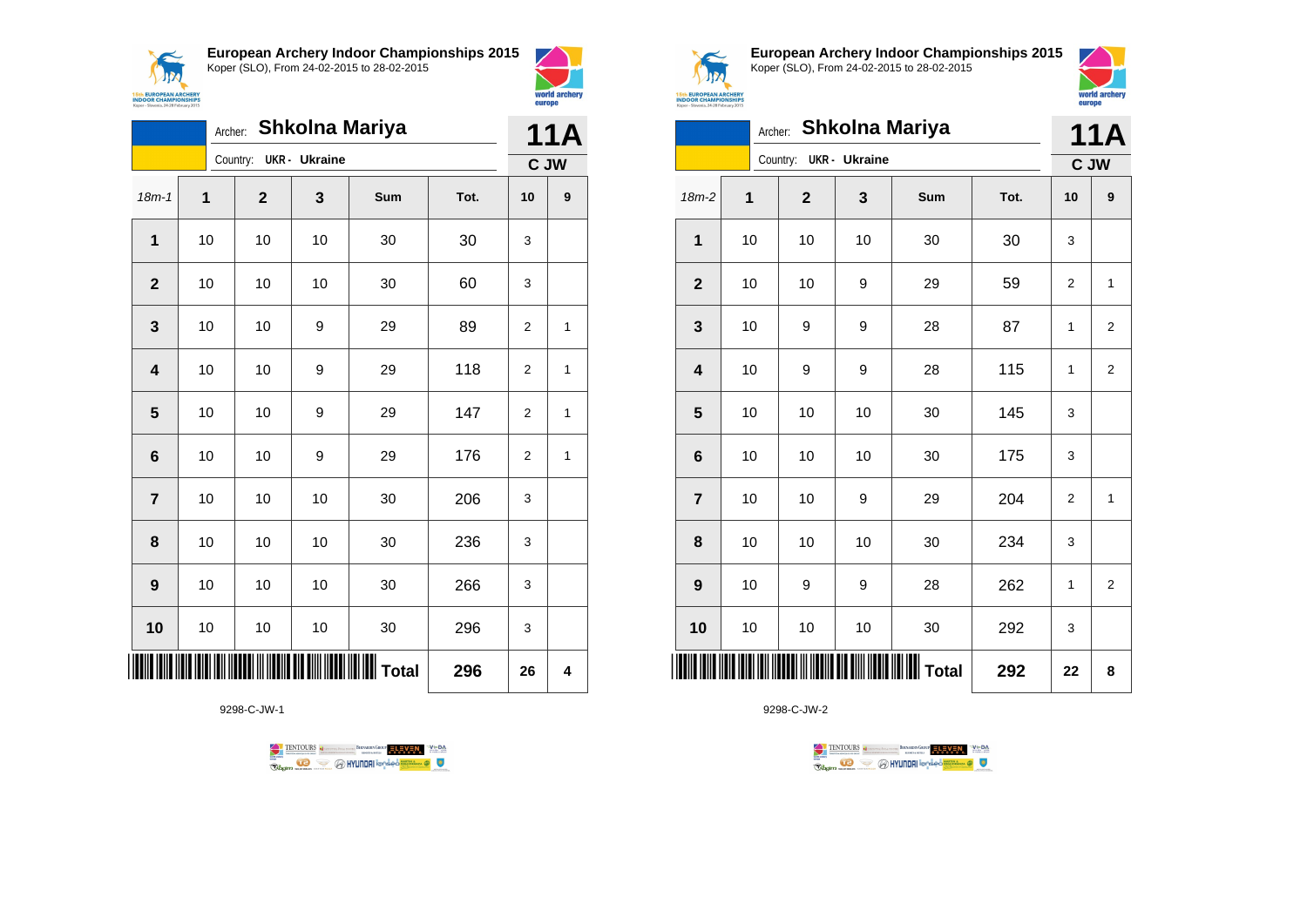



|                 |             | <b>Meynen Degryse Lena</b><br>Archer: |    |                 |      |                |              |  |  |
|-----------------|-------------|---------------------------------------|----|-----------------|------|----------------|--------------|--|--|
|                 |             | Country: BEL - Belgium                |    |                 |      |                | C JW         |  |  |
| $18m - 1$       | $\mathbf 1$ | $\overline{2}$                        | 3  | Sum             | Tot. | 10             | 9            |  |  |
| 1               | 10          | 10                                    | 10 | 30              | 30   | 3              |              |  |  |
| $\overline{2}$  | 10          | 10                                    | 10 | 30              | 60   | 3              |              |  |  |
| 3               | 10          | 10                                    | 10 | 30              | 90   | 3              |              |  |  |
| 4               | 10          | 10                                    | 9  | 29              | 119  | $\overline{2}$ | 1            |  |  |
| 5               | 10          | 10                                    | 9  | 29              | 148  | $\overline{2}$ | $\mathbf{1}$ |  |  |
| $6\phantom{1}6$ | 10          | 10                                    | 10 | 30              | 178  | 3              |              |  |  |
| $\overline{7}$  | 10          | 10                                    | 9  | 29              | 207  | $\overline{2}$ | 1            |  |  |
| 8               | 10          | 10                                    | 10 | 30              | 237  | 3              |              |  |  |
| 9               | 10          | 10                                    | 9  | 29              | 266  | $\overline{2}$ | 1            |  |  |
| 10              | 10          | 10                                    | 10 | 30              | 296  | 3              |              |  |  |
|                 |             |                                       |    | <b>WI</b> Total | 296  | 26             | 4            |  |  |

12623-C-JW-1

TENTOURS of BENJAMING COUP ELEVEN VEBA **OD SOUTHERRY AND STATES OF THE STATES OF STATES** Ragun



**European Archery Indoor Championships 2015** Koper (SLO), From 24-02-2015 to 28-02-2015



|                 |                | <b>Meynen Degryse Lena</b><br>Archer: |    |                                               |      |                |                |  |  |
|-----------------|----------------|---------------------------------------|----|-----------------------------------------------|------|----------------|----------------|--|--|
|                 |                | Country: BEL - Belgium                |    |                                               |      |                | C JW           |  |  |
| $18m-2$         | $\overline{1}$ | $\overline{2}$                        | 3  | Sum                                           | Tot. | 10             | 9              |  |  |
| 1               | 10             | 10                                    | 9  | 29                                            | 29   | $\overline{2}$ | $\mathbf{1}$   |  |  |
| $\overline{2}$  | 10             | 10                                    | 9  | 29                                            | 58   | $\overline{2}$ | 1              |  |  |
| 3               | 10             | 10                                    | 10 | 30                                            | 88   | 3              |                |  |  |
| 4               | 10             | 10                                    | 10 | 30                                            | 118  | 3              |                |  |  |
| 5               | 10             | 10                                    | 10 | 30                                            | 148  | 3              |                |  |  |
| $6\phantom{1}6$ | 10             | 9                                     | 9  | 28                                            | 176  | 1              | $\overline{2}$ |  |  |
| $\overline{7}$  | 10             | 10                                    | 10 | 30                                            | 206  | 3              |                |  |  |
| 8               | 10             | 10                                    | 9  | 29                                            | 235  | $\overline{2}$ | $\mathbf{1}$   |  |  |
| 9               | 10             | 9                                     | 9  | 28                                            | 263  | 1              | $\mathbf 2$    |  |  |
| 10              | 10             | 9                                     | 9  | 28                                            | 291  | 1              | $\overline{2}$ |  |  |
| ║║║             |                |                                       |    | <b>                              </b>   Total | 291  | 21             | 9              |  |  |

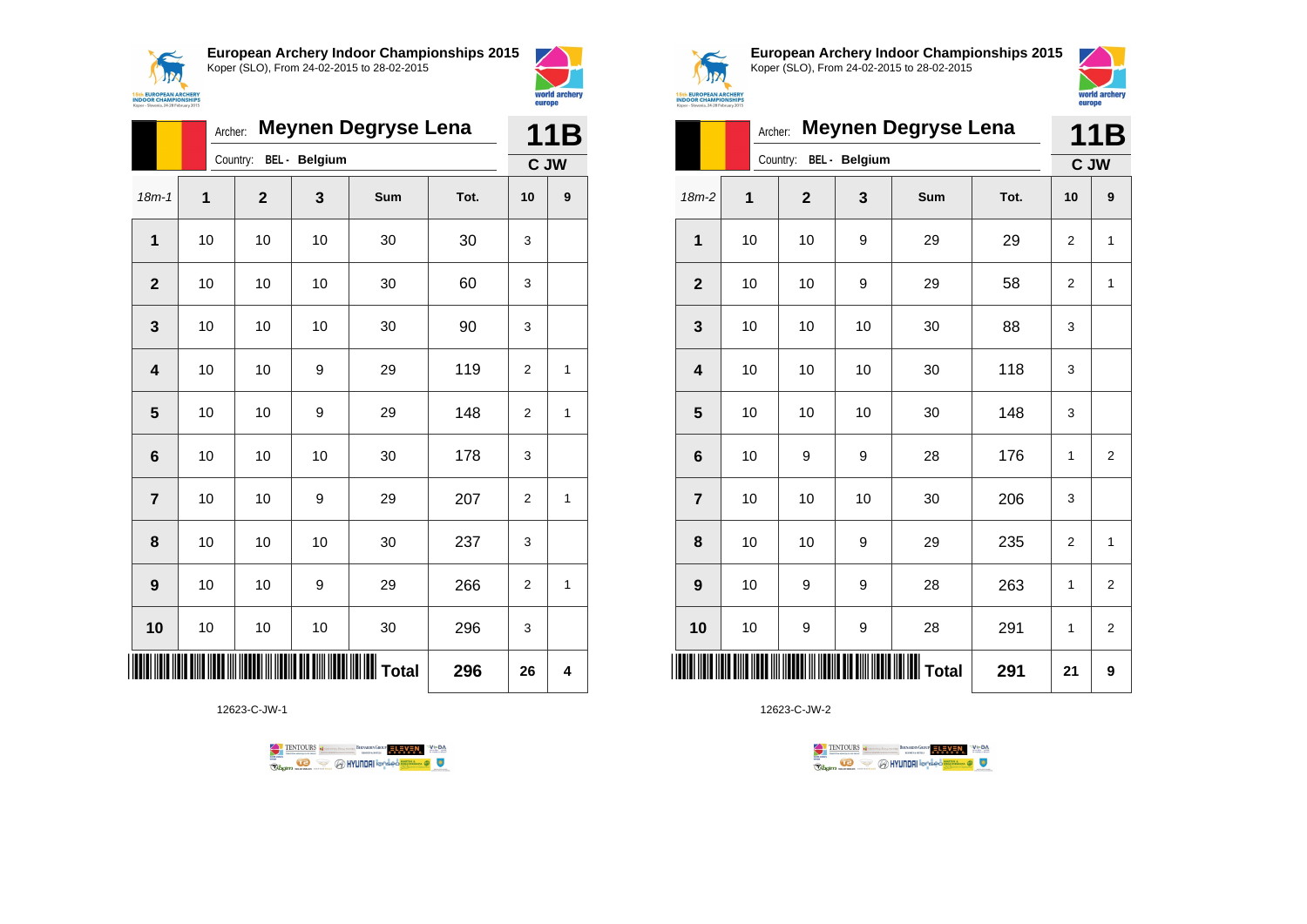



|                | Ravilova Diana<br>Archer: |              |    |                                   |      |                |                  |  |
|----------------|---------------------------|--------------|----|-----------------------------------|------|----------------|------------------|--|
|                |                           |              |    | Country: RUS - Russian Federation |      | C JW           | <b>11C</b>       |  |
| $18m - 1$      | 1                         | $\mathbf{2}$ | 3  | Sum                               | Tot. | 10             | $\boldsymbol{9}$ |  |
| 1              | 10                        | 9            | 9  | 28                                | 28   | 1              | 2                |  |
| $\mathbf{2}$   | 10                        | 9            | 9  | 28                                | 56   | 1              | 2                |  |
| 3              | 10                        | 10           | 9  | 29                                | 85   | 2              | $\mathbf{1}$     |  |
| 4              | 10                        | 10           | 10 | 30                                | 115  | 3              |                  |  |
| 5              | 10                        | 9            | 9  | 28                                | 143  | 1              | 2                |  |
| 6              | 10                        | 10           | 9  | 29                                | 172  | $\overline{2}$ | 1                |  |
| $\overline{7}$ | 10                        | 9            | 9  | 28                                | 200  | 1              | 2                |  |
| 8              | 10                        | 10           | 10 | 30                                | 230  | 3              |                  |  |
| 9              | 10                        | 10           | 9  | 29                                | 259  | 2              | 1                |  |
| 10             | 10                        | 10           | 10 | 30                                | 289  | 3              |                  |  |
|                |                           |              |    | <b>III</b> Total                  | 289  | 19             | 11               |  |

15565-C-JW-1





**European Archery Indoor Championships 2015** Koper (SLO), From 24-02-2015 to 28-02-2015



|                |    | Archer:      | Ravilova Diana |                                   |      | 11C            |                         |
|----------------|----|--------------|----------------|-----------------------------------|------|----------------|-------------------------|
|                |    |              |                | Country: RUS - Russian Federation |      |                | C JW                    |
| $18m-2$        | 1  | $\mathbf{2}$ | 3              | Sum                               | Tot. | 10             | 9                       |
| 1              | 10 | 10           | 9              | 29                                | 29   | 2              | 1                       |
| $\mathbf{2}$   | 10 | 10           | 10             | 30                                | 59   | 3              |                         |
| 3              | 10 | 10           | 9              | 29                                | 88   | 2              | 1                       |
| 4              | 10 | 9            | 9              | 28                                | 116  | 1              | $\overline{\mathbf{c}}$ |
| 5              | 10 | 10           | 9              | 29                                | 145  | $\overline{2}$ | $\mathbf{1}$            |
| 6              | 10 | 9            | 9              | 28                                | 173  | 1              | $\overline{\mathbf{c}}$ |
| $\overline{7}$ | 10 | 10           | 9              | 29                                | 202  | $\overline{2}$ | $\mathbf{1}$            |
| 8              | 10 | 9            | 9              | 28                                | 230  | 1              | $\overline{\mathbf{c}}$ |
| 9              | 10 | 10           | 10             | 30                                | 260  | 3              |                         |
| 10             | 10 | 10           | 9              | 29                                | 289  | 2              | 1                       |
| ∭              |    |              |                | <b>I</b> Total                    | 289  | 19             | 11                      |

TENTOURS **(i)** CONSIDER DEVELOPS OF THE PARAMETERS OF THE PARTIES OF THE PARTIES OF THE PARTIES OF THE PARTIES OF THE PARTIES OF THE PARTIES OF THE PARTIES OF THE PARTIES OF THE PARTIES OF THE PARTIES OF THE PARTIES OF THE **B** MYUNDAI Tonsed **Williams 9** Ragm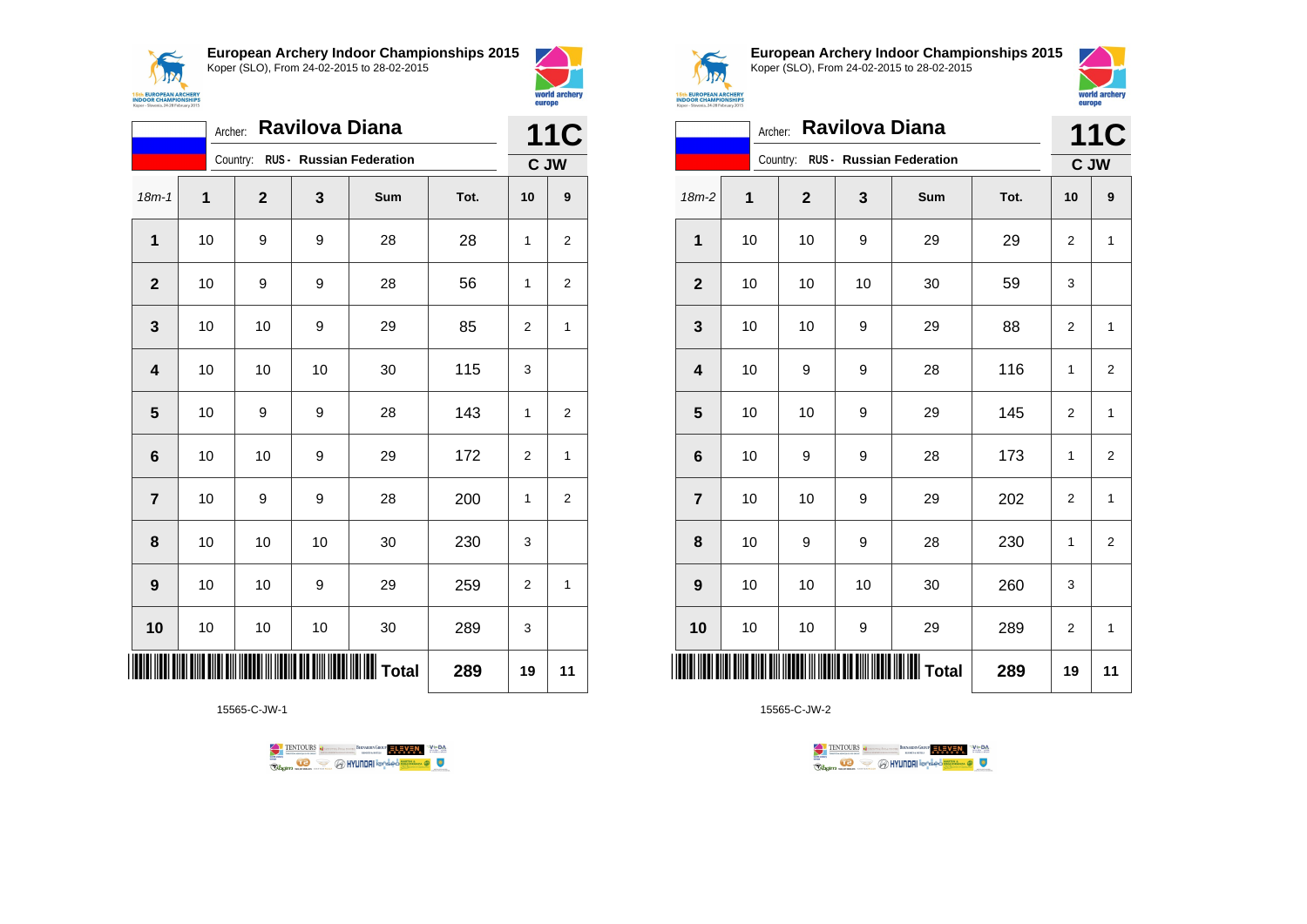



|                | <b>Sonnichsen Sarah Holst</b><br>Archer: |              |               |                 |      |                |                |
|----------------|------------------------------------------|--------------|---------------|-----------------|------|----------------|----------------|
|                |                                          | Country:     | DEN - Denmark |                 |      | C JW           | 11D            |
| $18m - 1$      | 1                                        | $\mathbf{2}$ | 3             | Sum             | Tot. | 10             | 9              |
| 1              | 10                                       | 9            | 9             | 28              | 28   | 1              | $\overline{2}$ |
| $\mathbf{2}$   | 10                                       | 10           | 9             | 29              | 57   | $\overline{2}$ | 1              |
| 3              | 10                                       | 10           | 10            | 30              | 87   | 3              |                |
| 4              | 9                                        | 9            | 9             | 27              | 114  |                | 3              |
| 5              | 10                                       | 10           | 10            | 30              | 144  | 3              |                |
| 6              | 10                                       | 9            | 9             | 28              | 172  | 1              | 2              |
| $\overline{7}$ | 10                                       | 10           | 10            | 30              | 202  | 3              |                |
| 8              | 10                                       | 10           | 9             | 29              | 231  | $\overline{2}$ | 1              |
| 9              | 10                                       | 10           | 10            | 30              | 261  | 3              |                |
| 10             | 10                                       | 10           | 9             | 29              | 290  | $\overline{2}$ | 1              |
|                |                                          |              |               | <b>II</b> Total | 290  | 20             | 10             |

8253-C-JW-1





**European Archery Indoor Championships 2015** Koper (SLO), From 24-02-2015 to 28-02-2015



world archery

europe

|                         | Archer: |              | 11D           |       |      |                |                         |
|-------------------------|---------|--------------|---------------|-------|------|----------------|-------------------------|
|                         |         | Country:     | DEN - Denmark |       |      |                | C JW                    |
| 18m-2                   | 1       | $\mathbf{2}$ | 3             | Sum   | Tot. | 10             | 9                       |
| 1                       | 10      | 10           | 9             | 29    | 29   | $\overline{2}$ | $\mathbf{1}$            |
| $\mathbf{2}$            | 10      | 10           | 9             | 29    | 58   | 2              | 1                       |
| 3                       | 10      | 10           | 10            | 30    | 88   | 3              |                         |
| $\overline{\mathbf{4}}$ | 10      | 9            | 9             | 28    | 116  | 1              | 2                       |
| 5                       | 10      | 10           | 9             | 29    | 145  | 2              | $\mathbf{1}$            |
| $\bf 6$                 | 10      | 10           | 9             | 29    | 174  | $\overline{2}$ | $\mathbf{1}$            |
| $\overline{7}$          | 10      | 9            | 9             | 28    | 202  | 1              | $\mathbf 2$             |
| 8                       | 10      | 10           | 10            | 30    | 232  | 3              |                         |
| 9                       | 10      | 9            | 9             | 28    | 260  | 1              | $\overline{\mathbf{c}}$ |
| 10                      | 10      | 9            | 9             | 28    | 288  | 1              | $\overline{2}$          |
|                         |         |              |               | Total | 288  | 18             | 12                      |

TENTOURS **(i)** CONSIDER DEVELOPS OF THE PARAMETERS OF THE PARTIES OF THE PARTIES OF THE PARTIES OF THE PARTIES OF THE PARTIES OF THE PARTIES OF THE PARTIES OF THE PARTIES OF THE PARTIES OF THE PARTIES OF THE PARTIES OF THE

**Example 2** @ HYUNDAI lansed **State 4** U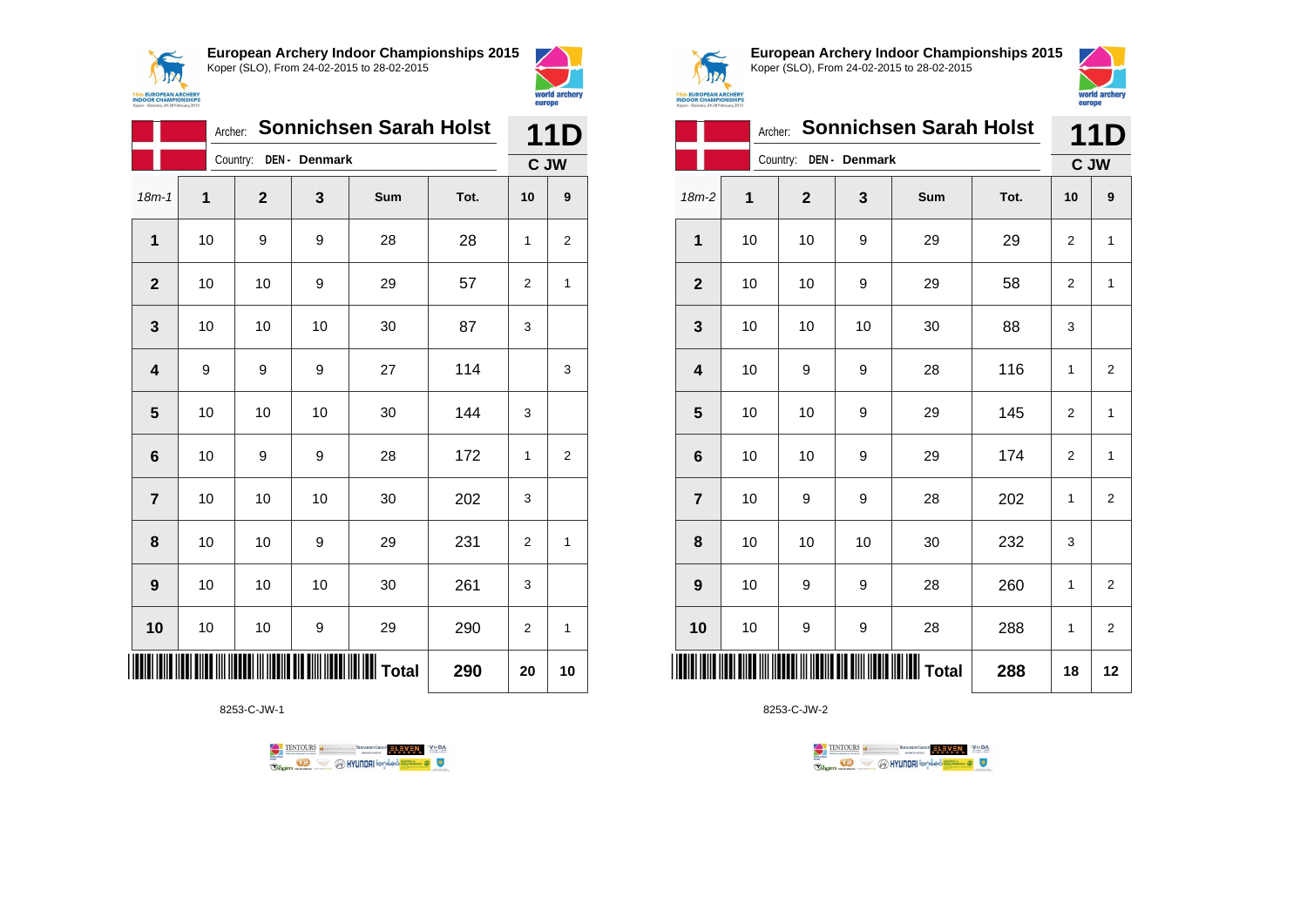



| Goncharova Valeria<br>Archer: |    |                |    |     |      | <b>12A</b> |                |
|-------------------------------|----|----------------|----|-----|------|------------|----------------|
| UKR - Ukraine<br>Country:     |    |                |    |     |      | C JW       |                |
| $18m - 1$                     | 1  | $\overline{2}$ | 3  | Sum | Tot. | 10         | 9              |
| $\mathbf{1}$                  | 10 | 9              | 9  | 28  | 28   | 1          | $\overline{2}$ |
| $\mathbf{2}$                  | 10 | 10             | 10 | 30  | 58   | 3          |                |
| 3                             | 10 | 10             | 9  | 29  | 87   | 2          | 1              |
| $\overline{\mathbf{4}}$       | 9  | 9              | 9  | 27  | 114  |            | 3              |
| 5                             | 10 | 9              | 9  | 28  | 142  | 1          | $\overline{2}$ |
| 6                             | 10 | 10             | 9  | 29  | 171  | 2          | 1              |
| $\overline{7}$                | 10 | 9              | 9  | 28  | 199  | 1          | 2              |
| 8                             | 10 | 10             | 9  | 29  | 228  | 2          | 1              |
| 9                             | 10 | 10             | 9  | 29  | 257  | 2          | 1              |
| 10                            | 10 | 10             | 10 | 30  | 287  | 3          |                |
|                               |    |                |    | 287 | 17   | 13         |                |

15426-C-JW-1





**European Archery Indoor Championships 2015** Koper (SLO), From 24-02-2015 to 28-02-2015



| Goncharova Valeria<br>Archer: |    |              |    |     |      | <b>12A</b>     |                  |  |
|-------------------------------|----|--------------|----|-----|------|----------------|------------------|--|
| Country: UKR - Ukraine        |    |              |    |     |      |                | C JW             |  |
| $18m-2$                       | 1  | $\mathbf{2}$ | 3  | Sum | Tot. | 10             | $\boldsymbol{9}$ |  |
| 1                             | 10 | 10           | 9  | 29  | 29   | $\overline{2}$ | $\mathbf{1}$     |  |
| $\mathbf{2}$                  | 10 | 10           | 10 | 30  | 59   | 3              |                  |  |
| 3                             | 10 | 10           | 9  | 29  | 88   | $\overline{2}$ | $\mathbf{1}$     |  |
| $\overline{\mathbf{4}}$       | 10 | 9            | 9  | 28  | 116  | 1              | $\overline{2}$   |  |
| 5                             | 10 | 10           | 9  | 29  | 145  | $\overline{2}$ | $\mathbf{1}$     |  |
| $6\phantom{1}6$               | 10 | 9            | 9  | 28  | 173  | 1              | $\overline{2}$   |  |
| $\overline{7}$                | 10 | 10           | 10 | 30  | 203  | 3              |                  |  |
| 8                             | 10 | 9            | 9  | 28  | 231  | 1              | $\overline{2}$   |  |
| 9                             | 10 | 10           | 9  | 29  | 260  | $\overline{2}$ | $\mathbf{1}$     |  |
| 10                            | 10 | 10           | 9  | 29  | 289  | 2              | $\mathbf{1}$     |  |
| ║║║                           |    |              |    |     | 289  | 19             | 11               |  |

TENTOURS **(i)** CONSIDER DEVELOPS OF THE PARAMETERS OF THE PARTIES OF THE PARTIES OF THE PARTIES OF THE PARTIES OF THE PARTIES OF THE PARTIES OF THE PARTIES OF THE PARTIES OF THE PARTIES OF THE PARTIES OF THE PARTIES OF THE **B** MYUNDAI Tonsed **Williams 9** Ragm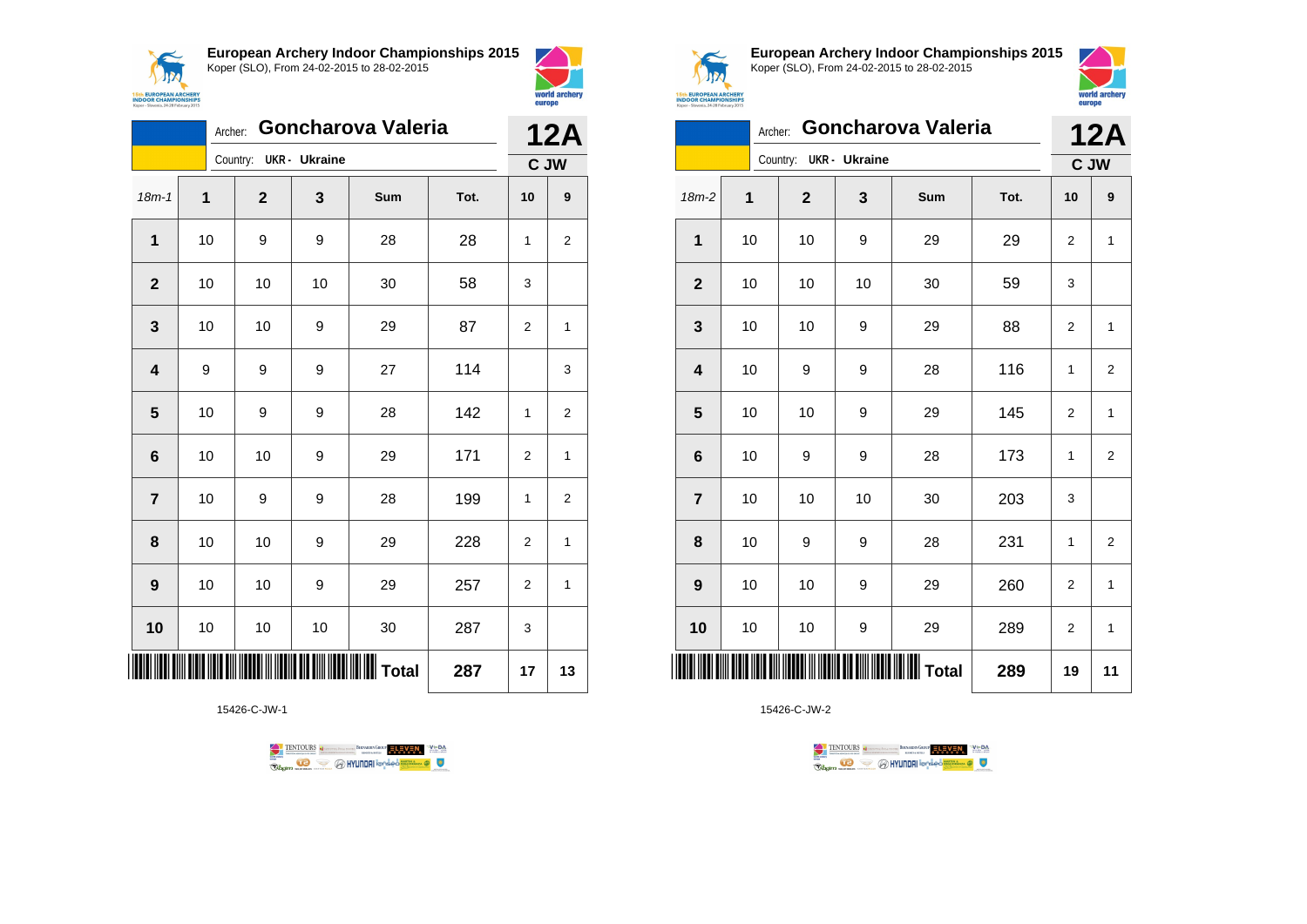



|                         | <b>Meynen Degryse Saskia</b><br>Archer: |                |    |     |      |                | <b>12B</b>       |  |
|-------------------------|-----------------------------------------|----------------|----|-----|------|----------------|------------------|--|
|                         | Country: BEL - Belgium                  |                |    |     |      |                | C JW             |  |
| $18m - 1$               | $\overline{1}$                          | $\overline{2}$ | 3  | Sum | Tot. | 10             | $\boldsymbol{9}$ |  |
| $\mathbf{1}$            | 10                                      | 10             | 10 | 30  | 30   | 3              |                  |  |
| $\overline{2}$          | 10                                      | 10             | 9  | 29  | 59   | $\overline{2}$ | 1                |  |
| 3                       | 10                                      | 10             | 9  | 29  | 88   | $\overline{2}$ | 1                |  |
| $\overline{\mathbf{4}}$ | 10                                      | 10             | 10 | 30  | 118  | 3              |                  |  |
| 5                       | 10                                      | 9              | 9  | 28  | 146  | 1              | $\overline{c}$   |  |
| $6\phantom{1}6$         | 10                                      | 9              | 9  | 28  | 174  | 1              | $\overline{2}$   |  |
| $\overline{7}$          | 10                                      | 9              | 9  | 28  | 202  | 1              | $\overline{2}$   |  |
| 8                       | 10                                      | 9              | 9  | 28  | 230  | 1              | 2                |  |
| 9                       | 9                                       | 9              | 9  | 27  | 257  |                | 3                |  |
| 10                      | 10                                      | 10             | 10 | 30  | 287  | 3              |                  |  |
|                         |                                         |                |    |     | 287  | 17             | 13               |  |

11455-C-JW-1





**European Archery Indoor Championships 2015** Koper (SLO), From 24-02-2015 to 28-02-2015



|                         | Meynen Degryse Saskia<br>Archer: |              |    |     |      | <b>12B</b>     |                         |
|-------------------------|----------------------------------|--------------|----|-----|------|----------------|-------------------------|
|                         | BEL - Belgium<br>Country:        |              |    |     |      | C JW           |                         |
| $18m-2$                 | 1                                | $\mathbf{2}$ | 3  | Sum | Tot. | 10             | 9                       |
| 1                       | 10                               | 10           | 9  | 29  | 29   | $\overline{2}$ | $\mathbf{1}$            |
| $\overline{2}$          | 10                               | 10           | 10 | 30  | 59   | 3              |                         |
| 3                       | 10                               | 10           | 9  | 29  | 88   | 2              | 1                       |
| $\overline{\mathbf{4}}$ | 10                               | 9            | 9  | 28  | 116  | $\mathbf{1}$   | $\overline{\mathbf{c}}$ |
| 5                       | 10                               | 10           | 9  | 29  | 145  | $\overline{2}$ | $\mathbf{1}$            |
| $6\phantom{1}6$         | 10                               | 10           | 9  | 29  | 174  | $\overline{2}$ | 1                       |
| $\overline{7}$          | 10                               | 9            | 8  | 27  | 201  | $\mathbf{1}$   | $\mathbf{1}$            |
| 8                       | 10                               | 9            | 9  | 28  | 229  | 1              | $\overline{\mathbf{c}}$ |
| 9                       | 10                               | 9            | 9  | 28  | 257  | $\mathbf{1}$   | $\overline{2}$          |
| 10                      | 10                               | 9            | 9  | 28  | 285  | 1              | $\overline{\mathbf{c}}$ |
| <b>III</b> Total        |                                  |              |    |     | 285  | 16             | 13                      |

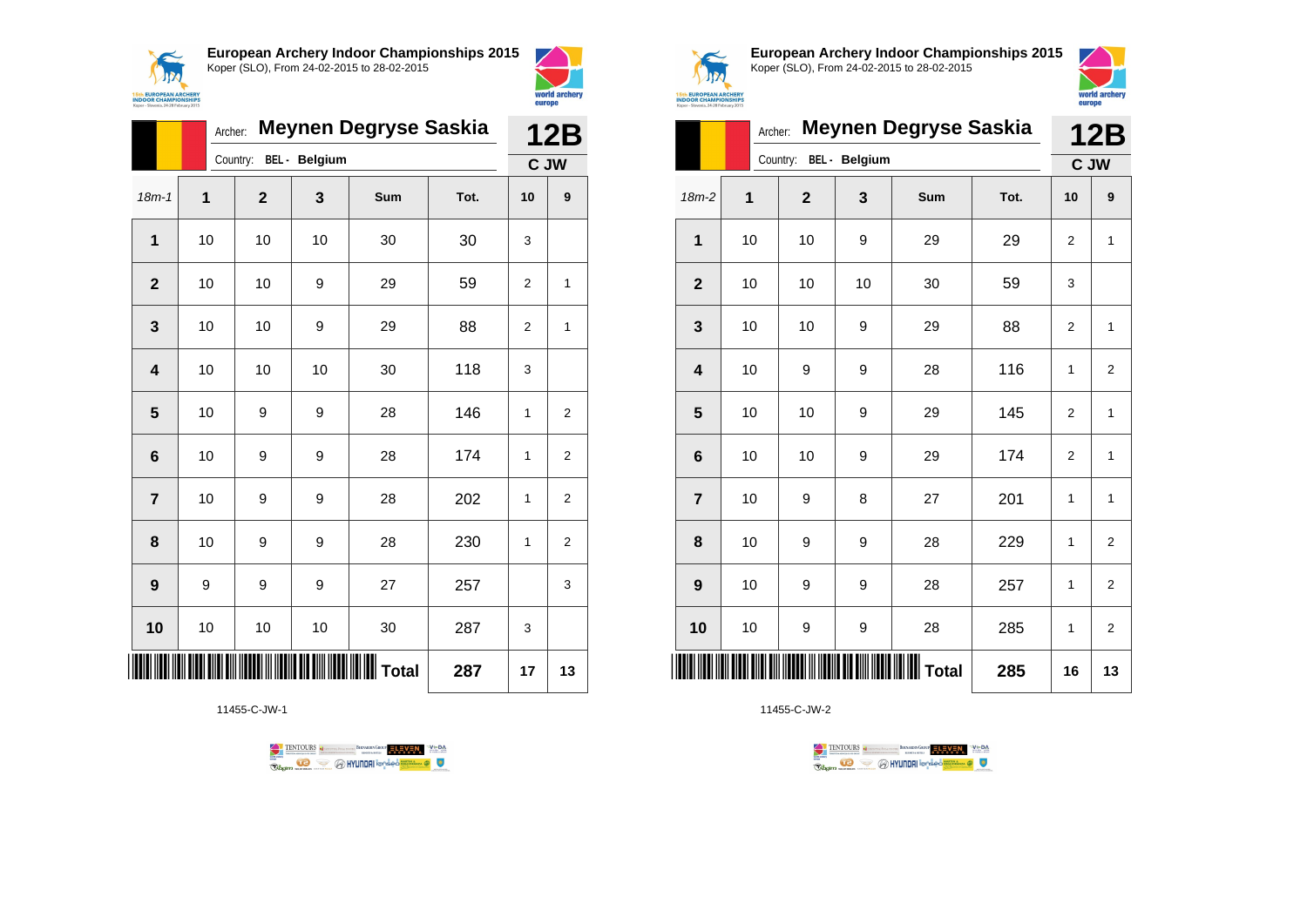

18m-1 **1 2 3 Sum Tot. 10 9**

Archer: **Makeeva Ekaterina**

Country: **RUS - Russian Federation**



**15th EUROPEAN ARCHERY**<br>**INDOOR CHAMPIONSHIPS**<br>Koper - Slovenia, 24-28 February 2015

**12C C JW**

**European Archery Indoor Championships 2015** Koper (SLO), From 24-02-2015 to 28-02-2015



|                  | <b>12C</b> |              |    |                                 |      |                |                         |
|------------------|------------|--------------|----|---------------------------------|------|----------------|-------------------------|
|                  |            | Country:     |    | <b>RUS - Russian Federation</b> |      | C JW           |                         |
| $18m-2$          | 1          | $\mathbf{2}$ | 3  | Sum                             | Tot. | 10             | 9                       |
| 1                | 10         | 10           | 9  | 29                              | 29   | 2              | $\mathbf{1}$            |
| $\mathbf{2}$     | 10         | 10           | 9  | 29                              | 58   | 2              | $\mathbf{1}$            |
| 3                | 10         | 9            | 9  | 28                              | 86   | 1              | $\overline{\mathbf{c}}$ |
| 4                | 10         | 9            | 9  | 28                              | 114  | 1              | $\overline{2}$          |
| 5                | 10         | 9            | 9  | 28                              | 142  | 1              | $\overline{\mathbf{c}}$ |
| $6\phantom{1}6$  | 10         | 10           | 9  | 29                              | 171  | 2              | 1                       |
| $\overline{7}$   | 10         | 10           | 10 | 30                              | 201  | 3              |                         |
| 8                | 10         | 10           | 9  | 29                              | 230  | 2              | $\mathbf{1}$            |
| $\boldsymbol{9}$ | 10         | 10           | 9  | 29                              | 259  | 2              | $\mathbf{1}$            |
| 10               | 10         | 10           | 9  | 29                              | 288  | $\overline{c}$ | 1                       |
| ∭                |            |              |    | $\vert$ Total                   | 288  | 18             | 12                      |

13761-C-JW-2



| ║                |    |    |   | $\parallel$ Total | 279 | 9                | 21                      |
|------------------|----|----|---|-------------------|-----|------------------|-------------------------|
| 10               | 10 | 9  | 9 | 28                | 279 | 1                | $\overline{c}$          |
| $\boldsymbol{9}$ | 9  | 9  | 9 | 27                | 251 |                  | 3                       |
| 8                | 9  | 9  | 9 | 27                | 224 |                  | 3                       |
| $\overline{7}$   | 10 | 9  | 9 | 28                | 197 | 1                | $\overline{c}$          |
| $\bf 6$          | 10 | 10 | 9 | 29                | 169 | $\overline{2}$   | $\mathbf{1}$            |
| 5                | 9  | 9  | 9 | 27                | 140 |                  | 3                       |
| 4                | 10 | 9  | 9 | 28                | 113 | 1                | $\overline{a}$          |
| $\mathbf{3}$     | 10 | 9  | 9 | 28                | 85  | 1                | $\overline{c}$          |
| $\mathbf{2}$     | 10 | 10 | 9 | 29                | 57  | $\boldsymbol{2}$ | $\mathbf{1}$            |
| 1                | 10 | 9  | 9 | 28                | 28  | 1                | $\overline{\mathbf{c}}$ |
|                  |    |    |   |                   |     |                  |                         |

13761-C-JW-1

TENTOURS & RENAISSANCE CONTROLLER VEBA **OD SOUTHERRY SECTION AND STATE Ragma**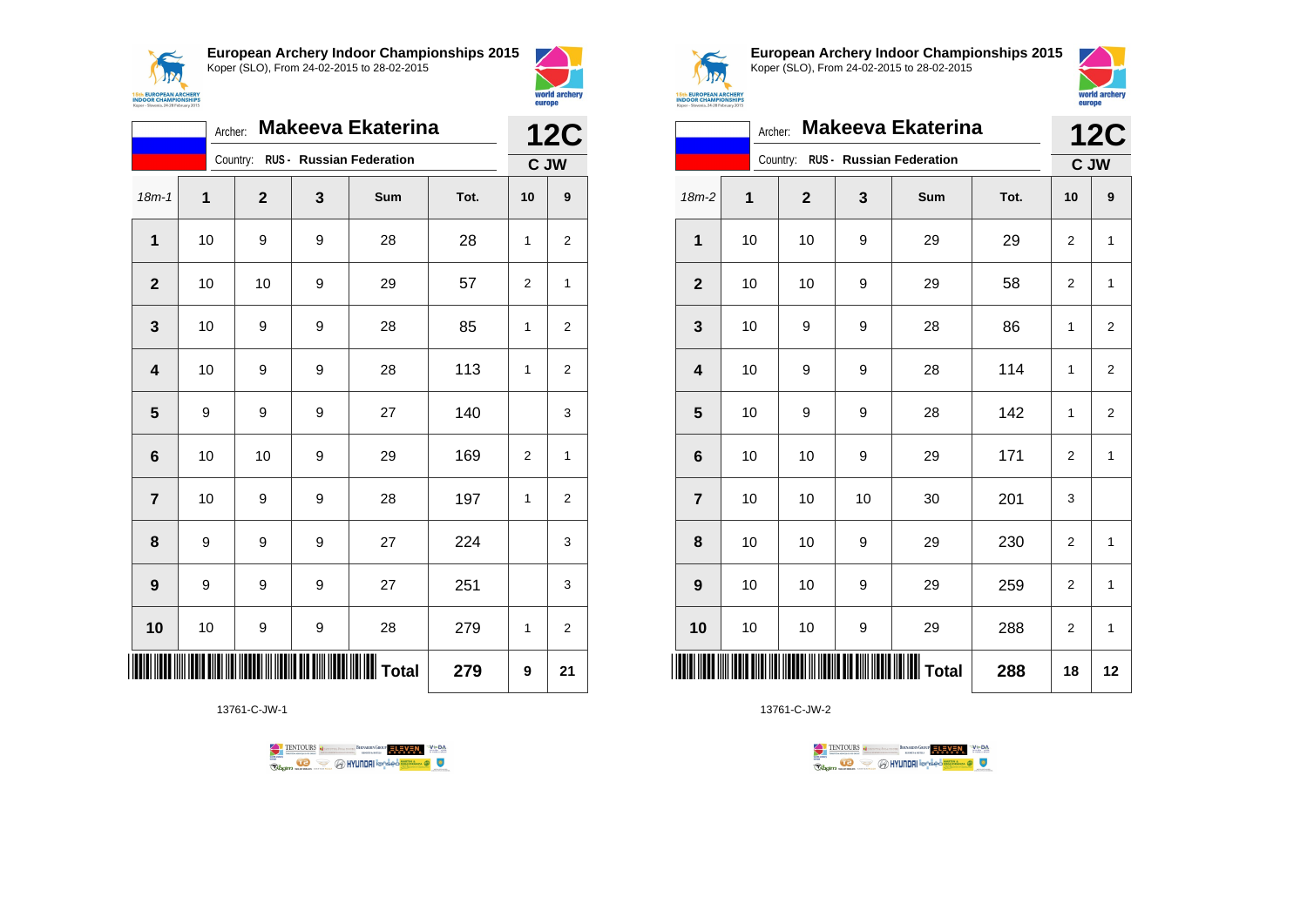**AN 15th EUROPEAN ARCHERY**<br>INDOOR CHAMPIONSHIPS<br>Koper - Slovenia, 24-28 February 2015 **European Archery Indoor Championships 2015**



|                | Archer:        |                        | <b>12D</b> |                 |      |                |                         |  |
|----------------|----------------|------------------------|------------|-----------------|------|----------------|-------------------------|--|
|                |                | Country: CRO - Croatia |            |                 |      | C JW           |                         |  |
| $18m - 1$      | $\overline{1}$ | $\overline{2}$         | 3          | Sum             | Tot. | 10             | 9                       |  |
| 1              | 10             | 9                      | 9          | 28              | 28   | 1              | $\overline{\mathbf{c}}$ |  |
| $\mathbf{2}$   | 10             | 9                      | 9          | 28              | 56   | 1              | $\boldsymbol{2}$        |  |
| 3              | 10             | 9                      | 9          | 28              | 84   | 1              | $\overline{\mathbf{c}}$ |  |
| 4              | 10             | 10                     | 9          | 29              | 113  | 2              | 1                       |  |
| 5              | 10             | 10                     | 9          | 29              | 142  | $\overline{2}$ | 1                       |  |
| 6              | 10             | 10                     | 10         | 30              | 172  | 3              |                         |  |
| $\overline{7}$ | 10             | 10                     | 10         | 30              | 202  | 3              |                         |  |
| 8              | 10             | 10                     | 10         | 30              | 232  | 3              |                         |  |
| 9              | 10             | 9                      | 9          | 28              | 260  | 1              | $\overline{\mathbf{c}}$ |  |
| 10             | 10             | 9                      | 9          | 28              | 288  | 1              | $\boldsymbol{2}$        |  |
|                |                |                        |            | <b>II</b> Total | 288  | 18             | 12                      |  |

8706-C-JW-1





world archery

europe

**European Archery Indoor Championships 2015** Koper (SLO), From 24-02-2015 to 28-02-2015



|                                   | ЪW |  |  |
|-----------------------------------|----|--|--|
| <b>EUROPEAN ARCHERY</b>           |    |  |  |
| <b>OOR CHAMPIONSHIPS</b>          |    |  |  |
| r - Slovenia, 24-28 February 2015 |    |  |  |

|     | <b>Brlek Tamara</b><br>Archer:<br><b>OF BR</b> |             |                        |    |     |      |                |                |  |
|-----|------------------------------------------------|-------------|------------------------|----|-----|------|----------------|----------------|--|
|     |                                                |             | Country: CRO - Croatia |    |     |      | C JW           |                |  |
|     | 18m-2                                          | $\mathbf 1$ | $\mathbf{2}$           | 3  | Sum | Tot. | 10             | 9              |  |
|     | 1                                              | 10          | 10                     | 9  | 29  | 29   | 2              | $\mathbf 1$    |  |
|     | $\overline{2}$                                 | 10          | 9                      | 9  | 28  | 57   | 1              | $\overline{2}$ |  |
|     | 3                                              | 10          | 10                     | 9  | 29  | 86   | 2              | 1              |  |
|     | $\overline{\mathbf{4}}$                        | 10          | 10                     | 9  | 29  | 115  | $\overline{2}$ | $\mathbf{1}$   |  |
|     | 5                                              | 10          | 9                      | 9  | 28  | 143  | 1              | 2              |  |
|     | $6\phantom{1}6$                                | 10          | 10                     | 10 | 30  | 173  | 3              |                |  |
|     | $\overline{7}$                                 | 10          | 10                     | 9  | 29  | 202  | 2              | 1              |  |
|     | 8                                              | 10          | 10                     | 9  | 29  | 231  | $\overline{2}$ | $\mathbf{1}$   |  |
|     | 9                                              | 10          | 10                     | 9  | 29  | 260  | $\overline{2}$ | 1              |  |
|     | 10                                             | 10          | 10                     | 9  | 29  | 289  | 2              | $\mathbf{1}$   |  |
| ║║║ |                                                |             |                        |    |     | 289  | 19             | 11             |  |

8706-C-JW-2

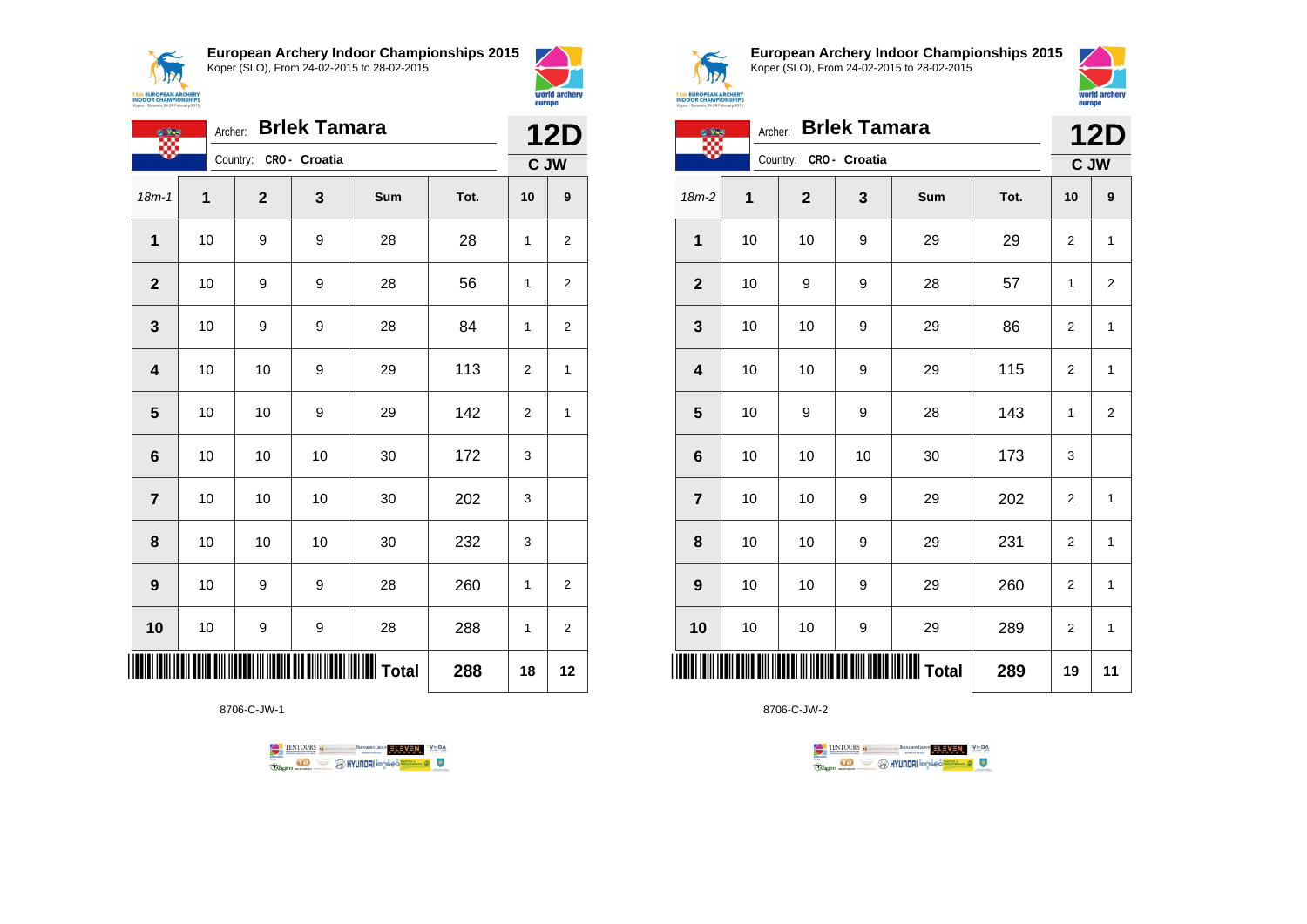$\prec$ **ANA 15th EUROPEAN ARCHERY**<br>INDOOR CHAMPIONSHIPS<br>Koper - Slovenia, 24-28 February 2015 **European Archery Indoor Championships 2015**





world archery

| <b>Orlic Maja</b><br>Archer: |    |                        |    |                 |      |                | 13A              |
|------------------------------|----|------------------------|----|-----------------|------|----------------|------------------|
|                              |    | Country: CRO - Croatia |    |                 |      |                | C JW             |
| $18m - 1$                    | 1  | $\mathbf 2$            | 3  | Sum             | Tot. | 10             | $\boldsymbol{9}$ |
| 1                            | 10 | 9                      | 9  | 28              | 28   | 1              | $\overline{2}$   |
| $\overline{2}$               | 10 | 10                     | 10 | 30              | 58   | 3              |                  |
| 3                            | 10 | 10                     | 9  | 29              | 87   | $\overline{2}$ | 1                |
| $\overline{\mathbf{4}}$      | 10 | 10                     | 10 | 30              | 117  | 3              |                  |
| 5                            | 10 | 9                      | 9  | 28              | 145  | 1              | $\overline{2}$   |
| $6\phantom{1}6$              | 10 | 9                      | 9  | 28              | 173  | 1              | $\overline{2}$   |
| $\overline{7}$               | 10 | 10                     | 9  | 29              | 202  | $\overline{2}$ | 1                |
| 8                            | 10 | 10                     | 9  | 29              | 231  | $\overline{2}$ | 1                |
| $\boldsymbol{9}$             | 10 | 9                      | 9  | 28              | 259  | 1              | $\overline{2}$   |
| 10                           | 10 | 10                     | 9  | 29              | 288  | $\overline{2}$ | 1                |
|                              |    |                        |    | <b>II</b> Total | 288  | 18             | 12               |

8704-C-JW-1





**European Archery Indoor Championships 2015** Koper (SLO), From 24-02-2015 to 28-02-2015



|                 | <b>COMPA</b> | Archer:     |              | <b>13A</b>       |              |      |              |                         |
|-----------------|--------------|-------------|--------------|------------------|--------------|------|--------------|-------------------------|
|                 |              |             | Country:     | CRO - Croatia    |              |      | C JW         |                         |
| 18m-2           |              | $\mathbf 1$ | $\mathbf{2}$ | 3                | Sum          | Tot. | 10           | 9                       |
| 1               |              | 10          | 10           | 10               | 30           | 30   | 3            |                         |
| $\mathbf 2$     |              | 10          | 10           | 9                | 29           | 59   | 2            | $\mathbf{1}$            |
| 3               |              | 10          | 10           | 10               | 30           | 89   | 3            |                         |
| 4               |              | 10          | 9            | 9                | 28           | 117  | 1            | 2                       |
| 5               |              | 10          | 10           | 10               | 30           | 147  | 3            |                         |
| $6\phantom{1}6$ |              | 10          | 10           | 10               | 30           | 177  | 3            |                         |
| $\overline{7}$  |              | 10          | 9            | $\boldsymbol{9}$ | 28           | 205  | $\mathbf{1}$ | $\overline{\mathbf{c}}$ |
| 8               |              | 10          | 10           | 10               | 30           | 235  | 3            |                         |
| 9               |              | 10          | 9            | 9                | 28           | 263  | 1            | $\overline{2}$          |
| 10              |              | 10          | 10           | 9                | 29           | 292  | 2            | $\mathbf 1$             |
|                 |              |             |              |                  | <b>Total</b> | 292  | 22           | 8                       |

8704-C-JW-2



 $\perp$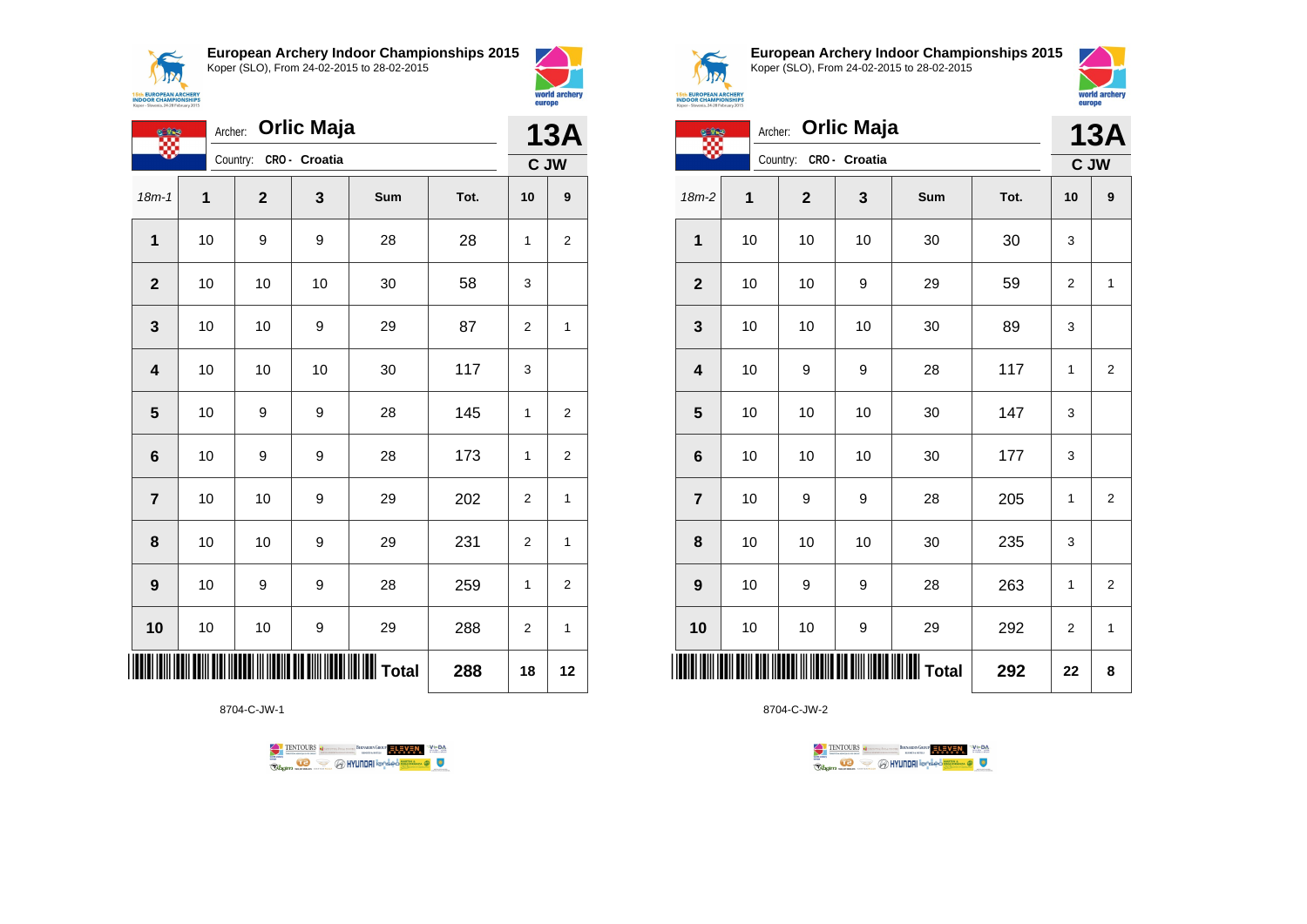



world archery

europe

|                         | Jaatma Lisell<br>Archer: |                        |    |                                          |      |    |                |  |  |
|-------------------------|--------------------------|------------------------|----|------------------------------------------|------|----|----------------|--|--|
|                         |                          | Country: EST - Estonia |    |                                          |      |    | C JW           |  |  |
| $18m - 1$               | $\mathbf 1$              | $\mathbf{2}$           | 3  | Sum                                      | Tot. | 10 | 9              |  |  |
| $\mathbf{1}$            | 10                       | 9                      | 9  | 28                                       | 28   | 1  | 2              |  |  |
| $\mathbf{2}$            | 10                       | 9                      | 9  | 28                                       | 56   | 1  | 2              |  |  |
| $\mathbf{3}$            | 10                       | 9                      | 9  | 28                                       | 84   | 1  | 2              |  |  |
| $\overline{\mathbf{4}}$ | 10                       | 9                      | 9  | 28                                       | 112  | 1  | $\overline{2}$ |  |  |
| 5                       | 10                       | 9                      | 9  | 28                                       | 140  | 1  | $\mathbf{2}$   |  |  |
| $6\phantom{1}$          | 9                        | 9                      | 9  | 27                                       | 167  |    | 3              |  |  |
| $\overline{7}$          | 10                       | 10                     | 9  | 29                                       | 196  | 2  | 1              |  |  |
| 8                       | 9                        | 9                      | 9  | 27                                       | 223  |    | 3              |  |  |
| $\boldsymbol{9}$        | 10                       | 10                     | 9  | 29                                       | 252  | 2  | $\mathbf{1}$   |  |  |
| 10                      | 10                       | 10                     | 10 | 30                                       | 282  | 3  |                |  |  |
|                         |                          |                        |    | <b>                            Total</b> | 282  | 12 | 18             |  |  |

13752-C-JW-1

TENTOURS & RENAISSANCE CONTROLLER VEBA **Example 1999** O HYUNDAI lonsed **and the Company of Company of Company of Company of Company of Company of Company of Company of Company of Company of Company of Company of Company of Company of Company of Company of Compa** 



**European Archery Indoor Championships 2015** Koper (SLO), From 24-02-2015 to 28-02-2015



|                         | Jaatma Lisell<br>Archer: |                        |   |                       |      |                |                |  |  |
|-------------------------|--------------------------|------------------------|---|-----------------------|------|----------------|----------------|--|--|
|                         |                          | Country: EST - Estonia |   |                       |      | C JW           |                |  |  |
| $18m-2$                 | 1                        | $\mathbf{2}$           | 3 | Sum                   | Tot. | 10             | 9              |  |  |
| 1                       | 10                       | 9                      | 9 | 28                    | 28   | 1              | $\overline{2}$ |  |  |
| $\mathbf{2}$            | 10                       | 10                     | 9 | 29                    | 57   | 2              | $\mathbf{1}$   |  |  |
| $\mathbf 3$             | 10                       | 9                      | 9 | 28                    | 85   | 1              | $\overline{2}$ |  |  |
| $\overline{\mathbf{4}}$ | 10                       | 10                     | 9 | 29                    | 114  | $\overline{2}$ | $\mathbf{1}$   |  |  |
| 5                       | 10                       | 9                      | 9 | 28                    | 142  | 1              | $\overline{2}$ |  |  |
| $\bf 6$                 | 10                       | 10                     | 9 | 29                    | 171  | $\overline{2}$ | $\mathbf{1}$   |  |  |
| $\overline{7}$          | 10                       | 10                     | 9 | 29                    | 200  | $\overline{2}$ | $\mathbf{1}$   |  |  |
| 8                       | 10                       | 10                     | 9 | 29                    | 229  | $\overline{2}$ | $\mathbf{1}$   |  |  |
| 9                       | 10                       | 9                      | 9 | 28                    | 257  | 1              | $\overline{2}$ |  |  |
| 10                      | 9                        | 9                      | 9 | 27                    | 284  |                | 3              |  |  |
| ║║║                     |                          |                        |   | <b>WWWWWWWW</b> Total | 284  | 14             | 16             |  |  |

13752-C-JW-2

TENTOURS **(i)** CONSIDER DEVELOPS OF THE VEDA TABLES OF THE CONSIDERED PARTICULAR DEVELOPS OF THE CONSIDERED PARTICULAR DEVELOPS OF THE CONSTRUCTION OF THE CONSTRUCTION OF THE CONSTRUCTION OF THE CONSTRUCTION OF THE CONSTRU **Example 2** @ HYUNDAI lansed **State 4** U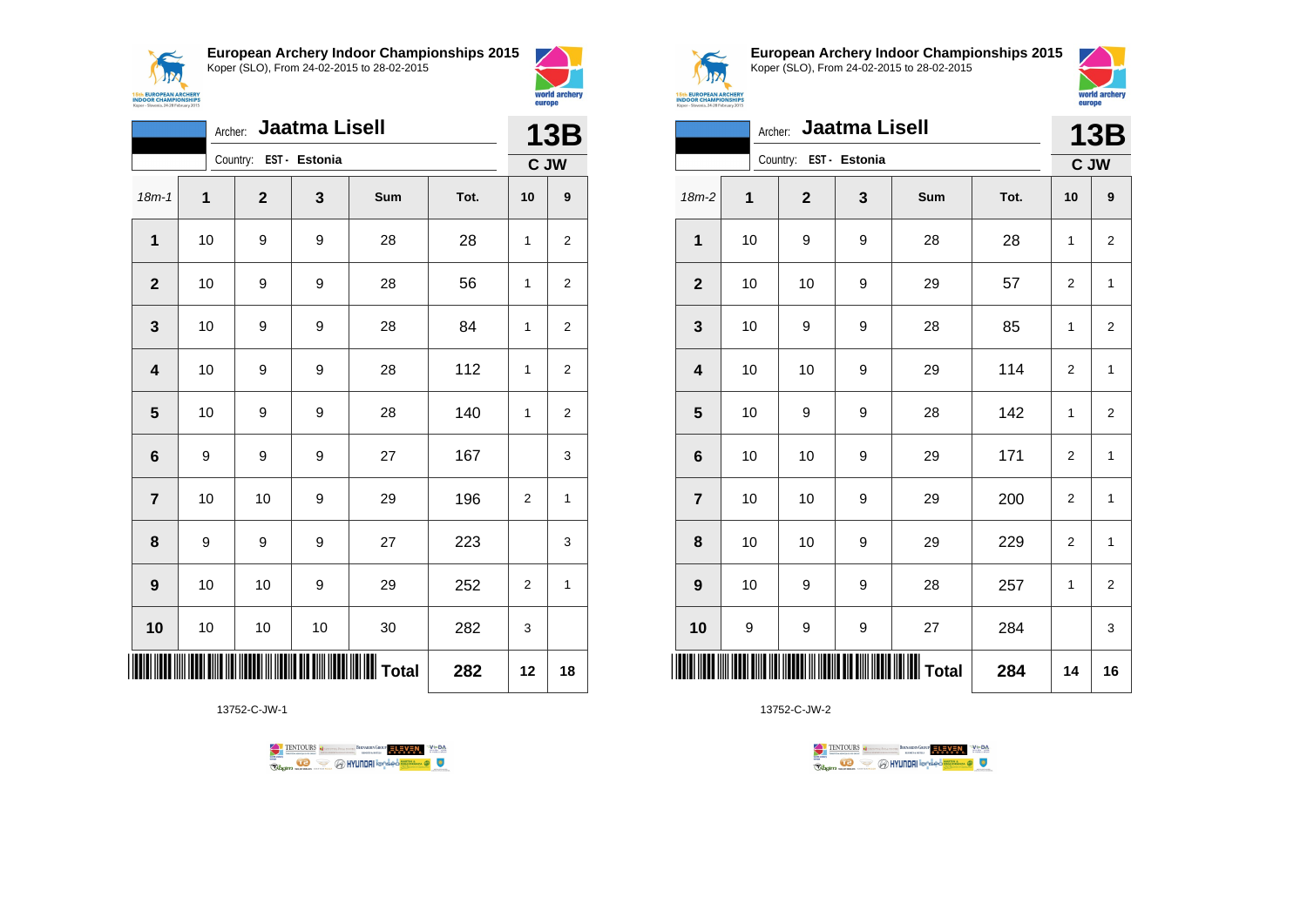



world archery

europe

|                         | Archer: Forsberg Helen |                       |    |       |      |                |                |  |  |
|-------------------------|------------------------|-----------------------|----|-------|------|----------------|----------------|--|--|
|                         |                        | Country: SWE - Sweden |    |       |      |                | C JW           |  |  |
| $18m - 1$               | 1                      | $\mathbf{2}$          | 3  | Sum   | Tot. | 10             | 9              |  |  |
| $\overline{1}$          | 10                     | 9                     | 9  | 28    | 28   | 1              | 2              |  |  |
| $\overline{2}$          | 10                     | 10                    | 9  | 29    | 57   | $\overline{2}$ | 1              |  |  |
| 3                       | 10                     | 10                    | 10 | 30    | 87   | 3              |                |  |  |
| $\overline{\mathbf{4}}$ | 10                     | 10                    | 9  | 29    | 116  | $\overline{2}$ | $\mathbf{1}$   |  |  |
| 5                       | 10                     | 10                    | 9  | 29    | 145  | 2              | 1              |  |  |
| 6                       | 10                     | 10                    | 10 | 30    | 175  | 3              |                |  |  |
| $\overline{7}$          | 10                     | 10                    | 9  | 29    | 204  | 2              | $\mathbf{1}$   |  |  |
| 8                       | 9                      | 9                     | 9  | 27    | 231  |                | 3              |  |  |
| 9                       | 10                     | 9                     | 9  | 28    | 259  | 1              | $\overline{c}$ |  |  |
| 10                      | 10                     | 10                    | 10 | 30    | 289  | 3              |                |  |  |
|                         |                        |                       |    | Total | 289  | 19             | 11             |  |  |

16253-C-JW-1





**European Archery Indoor Championships 2015** Koper (SLO), From 24-02-2015 to 28-02-2015



|                         | <b>Forsberg Helen</b><br>Archer: |              |                |     |      |                |                         |  |
|-------------------------|----------------------------------|--------------|----------------|-----|------|----------------|-------------------------|--|
|                         |                                  | Country:     | SWE- Sweden    |     |      |                | <b>13C</b><br>C JW      |  |
| $18m-2$                 | 1                                | $\mathbf{2}$ | 3              | Sum | Tot. | 10             | 9                       |  |
| 1                       | 10                               | 9            | 9              | 28  | 28   | 1              | $\overline{\mathbf{c}}$ |  |
| $\overline{2}$          | 10                               | 10           | 10             | 30  | 58   | 3              |                         |  |
| 3                       | 10                               | 10           | 9              | 29  | 87   | 2              | $\mathbf{1}$            |  |
| $\overline{\mathbf{4}}$ | 9                                | 9            | $\overline{7}$ | 25  | 112  |                | $\overline{\mathbf{c}}$ |  |
| 5                       | 10                               | 10           | 10             | 30  | 142  | 3              |                         |  |
| $6\phantom{1}6$         | 10                               | 10           | 9              | 29  | 171  | $\overline{2}$ | $\mathbf{1}$            |  |
| $\overline{7}$          | 10                               | 10           | 10             | 30  | 201  | 3              |                         |  |
| 8                       | 10                               | 9            | 9              | 28  | 229  | 1              | $\mathbf 2$             |  |
| 9                       | 10                               | 9            | 9              | 28  | 257  | $\mathbf{1}$   | $\overline{2}$          |  |
| 10                      | 9                                | 9            | 9              | 27  | 284  |                | 3                       |  |
| ║║║                     |                                  |              |                |     | 284  | 16             | 13                      |  |

16253-C-JW-2

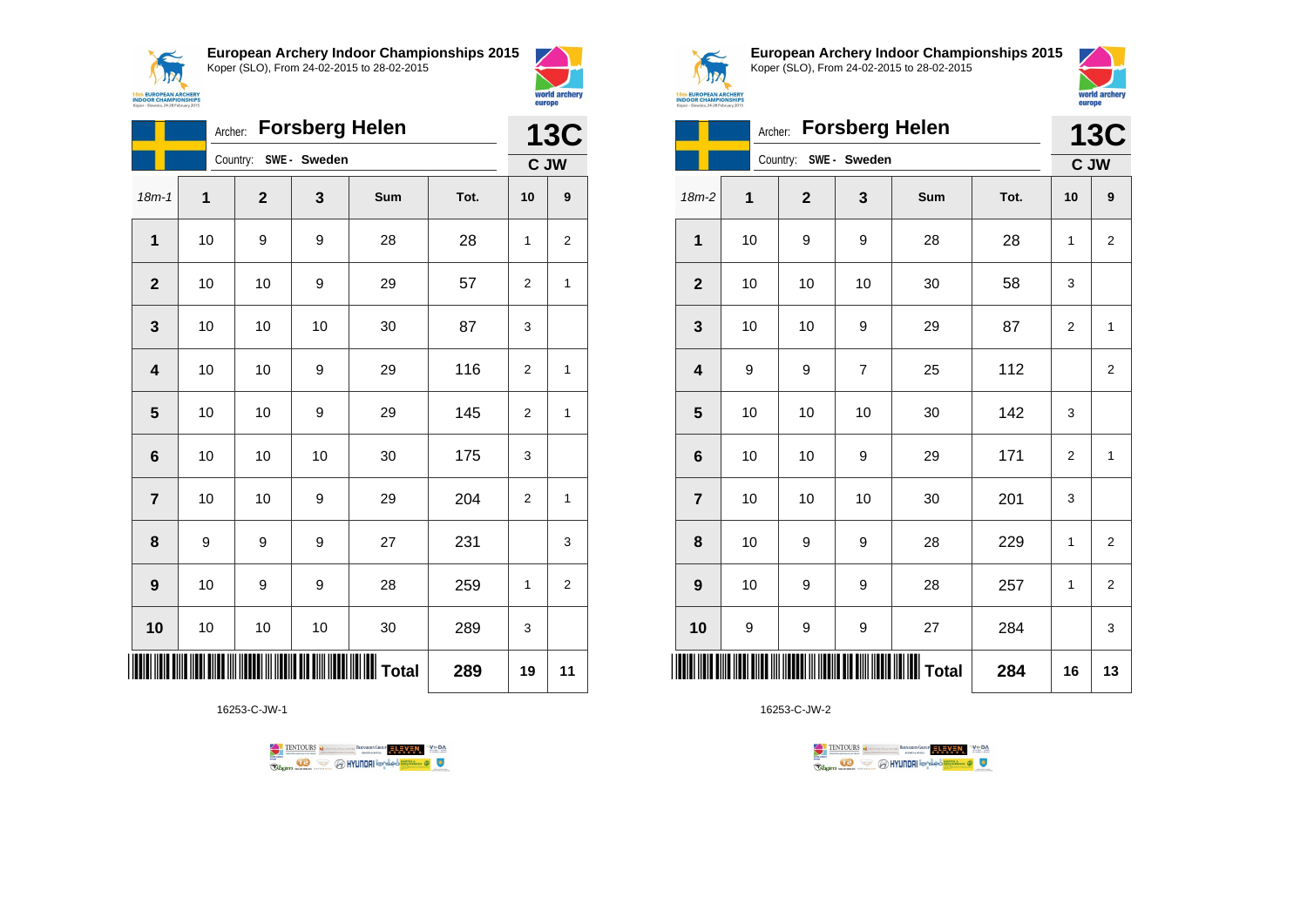

**European Archery Indoor Championships 2015**



|                         | <b>Khuda Anton</b><br>Archer: |              |                      |     |      |              |                |  |  |
|-------------------------|-------------------------------|--------------|----------------------|-----|------|--------------|----------------|--|--|
|                         |                               | Country:     | <b>UKR</b> - Ukraine |     |      | R JM         |                |  |  |
| $18m - 1$               | $\overline{1}$                | $\mathbf{2}$ | 3                    | Sum | Tot. | 10           | 9              |  |  |
| $\mathbf 1$             | 10                            | 10           | 9                    | 29  | 29   | 2            | 1              |  |  |
| $\mathbf{2}$            | 10                            | 10           | 10                   | 30  | 59   | 3            |                |  |  |
| $\mathbf{3}$            | 10                            | 10           | 10                   | 30  | 89   | 3            |                |  |  |
| $\overline{\mathbf{4}}$ | 10                            | 9            | 9                    | 28  | 117  | $\mathbf{1}$ | $\overline{2}$ |  |  |
| 5                       | 10                            | 9            | 8                    | 27  | 144  | 1            | 1              |  |  |
| $6\phantom{1}6$         | 10                            | 10           | 8                    | 28  | 172  | 2            |                |  |  |
| $\overline{7}$          | 10                            | 10           | 9                    | 29  | 201  | 2            | 1              |  |  |
| 8                       | 10                            | 9            | 8                    | 27  | 228  | 1            | 1              |  |  |
| $\boldsymbol{9}$        | 9                             | 9            | 9                    | 27  | 255  |              | 3              |  |  |
| 10                      | 9                             | 8            | 8                    | 25  | 280  |              | 1              |  |  |
|                         |                               |              |                      |     | 280  | 15           | 10             |  |  |

16341-R-JM-1





world archery

europe

**European Archery Indoor Championships 2015** Koper (SLO), From 24-02-2015 to 28-02-2015



| ЛW                         |  |  |
|----------------------------|--|--|
| <b>ROPEAN ARCHERY</b>      |  |  |
| <b>R CHAMPIONSHIPS</b>     |  |  |
| weeia, 24-28 February 2015 |  |  |
|                            |  |  |

|                         | Archer: |                        | <b>Khuda Anton</b> |     |      | <b>15A</b>     |                         |
|-------------------------|---------|------------------------|--------------------|-----|------|----------------|-------------------------|
|                         |         | Country: UKR - Ukraine |                    |     |      | R JM           |                         |
| 18m-2                   | 1       | $\mathbf{2}$           | 3                  | Sum | Tot. | 10             | 9                       |
| 1                       | 10      | 10                     | 9                  | 29  | 29   | 2              | 1                       |
| $\overline{2}$          | 10      | 10                     | 9                  | 29  | 58   | 2              | $\mathbf{1}$            |
| 3                       | 10      | 9                      | 9                  | 28  | 86   | 1              | 2                       |
| $\overline{\mathbf{4}}$ | 10      | 10                     | 9                  | 29  | 115  | $\overline{2}$ | $\mathbf{1}$            |
| 5                       | 10      | 9                      | 9                  | 28  | 143  | 1              | $\overline{2}$          |
| 6                       | 10      | $\overline{7}$         | $\overline{7}$     | 24  | 167  | 1              |                         |
| $\overline{7}$          | 10      | 9                      | $\overline{7}$     | 26  | 193  | 1              | $\mathbf{1}$            |
| 8                       | 10      | 10                     | 9                  | 29  | 222  | 2              | 1                       |
| 9                       | 10      | 9                      | 9                  | 28  | 250  | 1              | $\overline{\mathbf{c}}$ |
| 10                      | 10      | 10                     | 8                  | 28  | 278  | $\overline{2}$ |                         |
|                         |         |                        |                    |     | 278  | 15             | 11                      |

TENTOURS **(i)** CONSIDER DEVELOPS OF THE VEDA TABLES OF THE CONSIDERED PARTICULAR DEVELOPS OF THE CONSIDERED PARTICULAR DEVELOPS OF THE CONSTRUCTION OF THE CONSTRUCTION OF THE CONSTRUCTION OF THE CONSTRUCTION OF THE CONSTRU

**Example 2** @ HYUNDAI lansed **State 4** U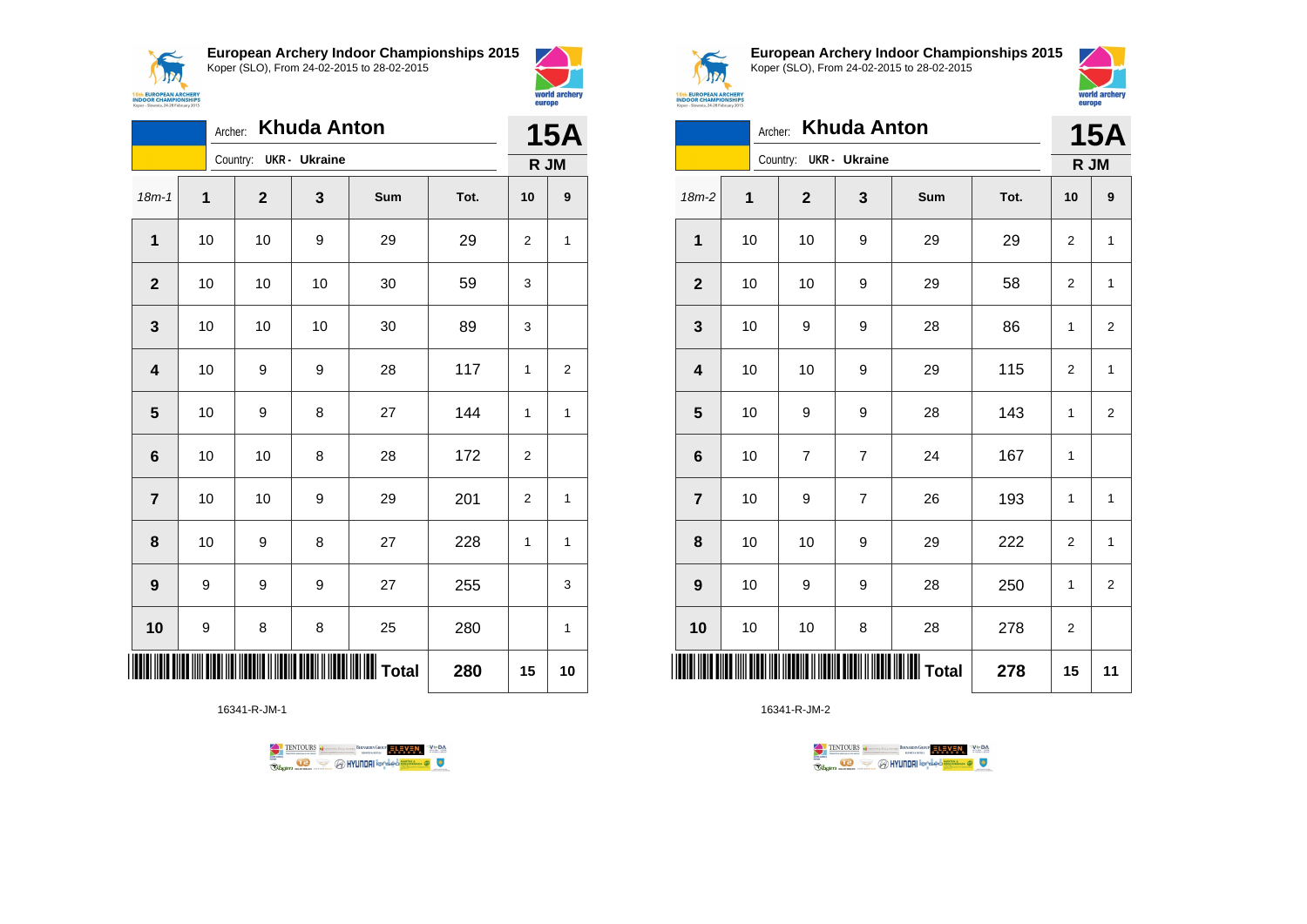



|                         | Archer: |              |    | <b>Makhnenko Artem</b>            |      | 15B            |                  |
|-------------------------|---------|--------------|----|-----------------------------------|------|----------------|------------------|
|                         |         |              |    | Country: RUS - Russian Federation |      | R JM           |                  |
| $18m - 1$               | 1       | $\mathbf{2}$ | 3  | Sum                               | Tot. | 10             | $\boldsymbol{9}$ |
| $\mathbf{1}$            | 10      | 10           | 9  | 29                                | 29   | $\overline{2}$ | $\mathbf{1}$     |
| $\overline{2}$          | 10      | 10           | 9  | 29                                | 58   | 2              | 1                |
| 3                       | 10      | 10           | 9  | 29                                | 87   | 2              | 1                |
| $\overline{\mathbf{4}}$ | 10      | 10           | 10 | 30                                | 117  | 3              |                  |
| 5                       | 10      | 10           | 10 | 30                                | 147  | 3              |                  |
| $6\phantom{1}6$         | 10      | 10           | 9  | 29                                | 176  | 2              | 1                |
| $\overline{7}$          | 10      | 10           | 10 | 30                                | 206  | 3              |                  |
| 8                       | 10      | 10           | 9  | 29                                | 235  | 2              | 1                |
| $\boldsymbol{9}$        | 10      | 10           | 9  | 29                                | 264  | $\overline{2}$ | $\mathbf{1}$     |
| 10                      | 10      | 10           | 10 | 30                                | 294  | 3              |                  |
|                         |         |              |    | <b>III</b> Total                  | 294  | 24             | 6                |

12708-R-JM-1





**European Archery Indoor Championships 2015** Koper (SLO), From 24-02-2015 to 28-02-2015



|                         | <b>Makhnenko Artem</b><br>Archer: |             |    |                                   |      |                |                         |  |
|-------------------------|-----------------------------------|-------------|----|-----------------------------------|------|----------------|-------------------------|--|
|                         |                                   |             |    | Country: RUS - Russian Federation |      | R JM           |                         |  |
| $18m-2$                 | 1                                 | $\mathbf 2$ | 3  | Sum                               | Tot. | 10             | 9                       |  |
| 1                       | 10                                | 10          | 9  | 29                                | 29   | 2              | 1                       |  |
| $\mathbf 2$             | 10                                | 10          | 9  | 29                                | 58   | 2              | 1                       |  |
| 3                       | 10                                | 9           | 9  | 28                                | 86   | 1              | $\overline{\mathbf{c}}$ |  |
| $\overline{\mathbf{4}}$ | 10                                | 10          | 9  | 29                                | 115  | $\overline{2}$ | $\mathbf{1}$            |  |
| 5                       | 10                                | 10          | 10 | 30                                | 145  | 3              |                         |  |
| $6\phantom{1}6$         | 10                                | 10          | 8  | 28                                | 173  | $\overline{2}$ |                         |  |
| $\overline{7}$          | 10                                | 10          | 10 | 30                                | 203  | 3              |                         |  |
| 8                       | 10                                | 10          | 10 | 30                                | 233  | 3              |                         |  |
| 9                       | 10                                | 10          | 10 | 30                                | 263  | 3              |                         |  |
| 10                      | 10                                | 10          | 9  | 29                                | 292  | 2              | 1                       |  |
| ║║║                     |                                   |             |    |                                   | 292  | 23             | 6                       |  |

TENTOURS **Q** CONSIDERED BEXTRED CONDUCT **CONSIDERED** VICE DA **B** MYUNDAI Tonsed **Williams 9** Ragm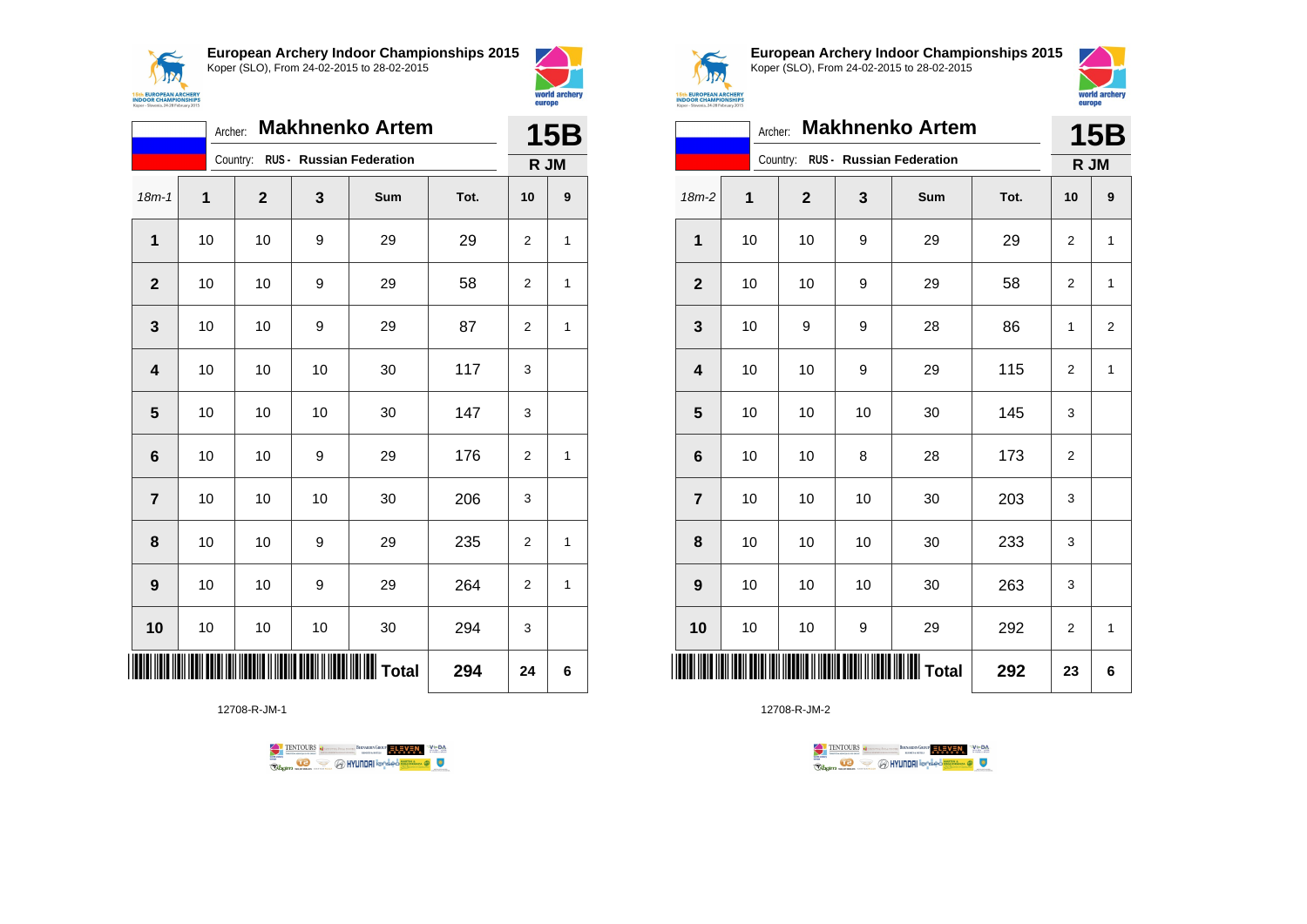



| ۸              |    | Archer:                 |                | <b>Strajhar Gasper</b> |      | <b>15C</b>     |                |
|----------------|----|-------------------------|----------------|------------------------|------|----------------|----------------|
|                |    | Country:                | SLO - Slovenia |                        |      | R JM           |                |
| $18m - 1$      | 1  | $\overline{\mathbf{2}}$ | 3              | Sum                    | Tot. | 10             | 9              |
| $\mathbf 1$    | 10 | 10                      | 10             | 30                     | 30   | 3              |                |
| $\mathbf{2}$   | 10 | 10                      | 10             | 30                     | 60   | 3              |                |
| 3              | 10 | 10                      | 10             | 30                     | 90   | 3              |                |
| 4              | 10 | 10                      | 10             | 30                     | 120  | 3              |                |
| 5              | 10 | 9                       | 9              | 28                     | 148  | 1              | 2              |
| $\bf 6$        | 10 | 10                      | 10             | 30                     | 178  | 3              |                |
| $\overline{7}$ | 10 | 9                       | 9              | 28                     | 206  | 1              | $\overline{2}$ |
| 8              | 10 | 10                      | 9              | 29                     | 235  | $\overline{2}$ | 1              |
| 9              | 10 | 10                      | 8              | 28                     | 263  | 2              |                |
| 10             | 10 | 10                      | 10             | 30                     | 293  | 3              |                |
| III            |    |                         |                |                        | 293  | 24             | 5              |

12469-R-JM-1





**European Archery Indoor Championships 2015** Koper (SLO), From 24-02-2015 to 28-02-2015



|                         | <b>Strajhar Gasper</b><br>Archer: |                         |                         |                  |      |                  | <b>15C</b>       |  |
|-------------------------|-----------------------------------|-------------------------|-------------------------|------------------|------|------------------|------------------|--|
|                         |                                   |                         | Country: SLO - Slovenia |                  |      |                  | R JM             |  |
| 18m-2                   | 1                                 | $\overline{\mathbf{2}}$ | 3                       | Sum              | Tot. | 10               | $\boldsymbol{9}$ |  |
| 1                       | 10                                | 9                       | 9                       | 28               | 28   | 1                | $\overline{2}$   |  |
| $\overline{2}$          | 10                                | 10                      | 10                      | 30               | 58   | 3                |                  |  |
| 3                       | 10                                | 10                      | 10                      | 30               | 88   | 3                |                  |  |
| $\overline{\mathbf{4}}$ | 10                                | 10                      | 9                       | 29               | 117  | $\overline{2}$   | $\mathbf{1}$     |  |
| 5                       | 10                                | 10                      | 8                       | 28               | 145  | $\overline{c}$   |                  |  |
| $6\phantom{1}6$         | 10                                | 10                      | 10                      | 30               | 175  | 3                |                  |  |
| $\overline{7}$          | 10                                | 10                      | 10                      | 30               | 205  | 3                |                  |  |
| 8                       | 10                                | 10                      | 9                       | 29               | 234  | $\boldsymbol{2}$ | 1                |  |
| 9                       | 10                                | 10                      | 10                      | 30               | 264  | 3                |                  |  |
| 10                      | 10                                | 10                      | 10                      | 30               | 294  | 3                |                  |  |
| ║║║                     |                                   |                         |                         | IIIIIIIIII Total | 294  | 25               | 4                |  |

TENTOURS **(i)** CONSIDER DEVELOPS OF THE VEDA TABLES OF THE CONSIDERED PARTICULAR DEVELOPS OF THE CONSIDERED PARTICULAR DEVELOPS OF THE CONSTRUCTION OF THE CONSTRUCTION OF THE CONSTRUCTION OF THE CONSTRUCTION OF THE CONSTRU **B** MYUNDAI Tonsed **Williams 9 Regin**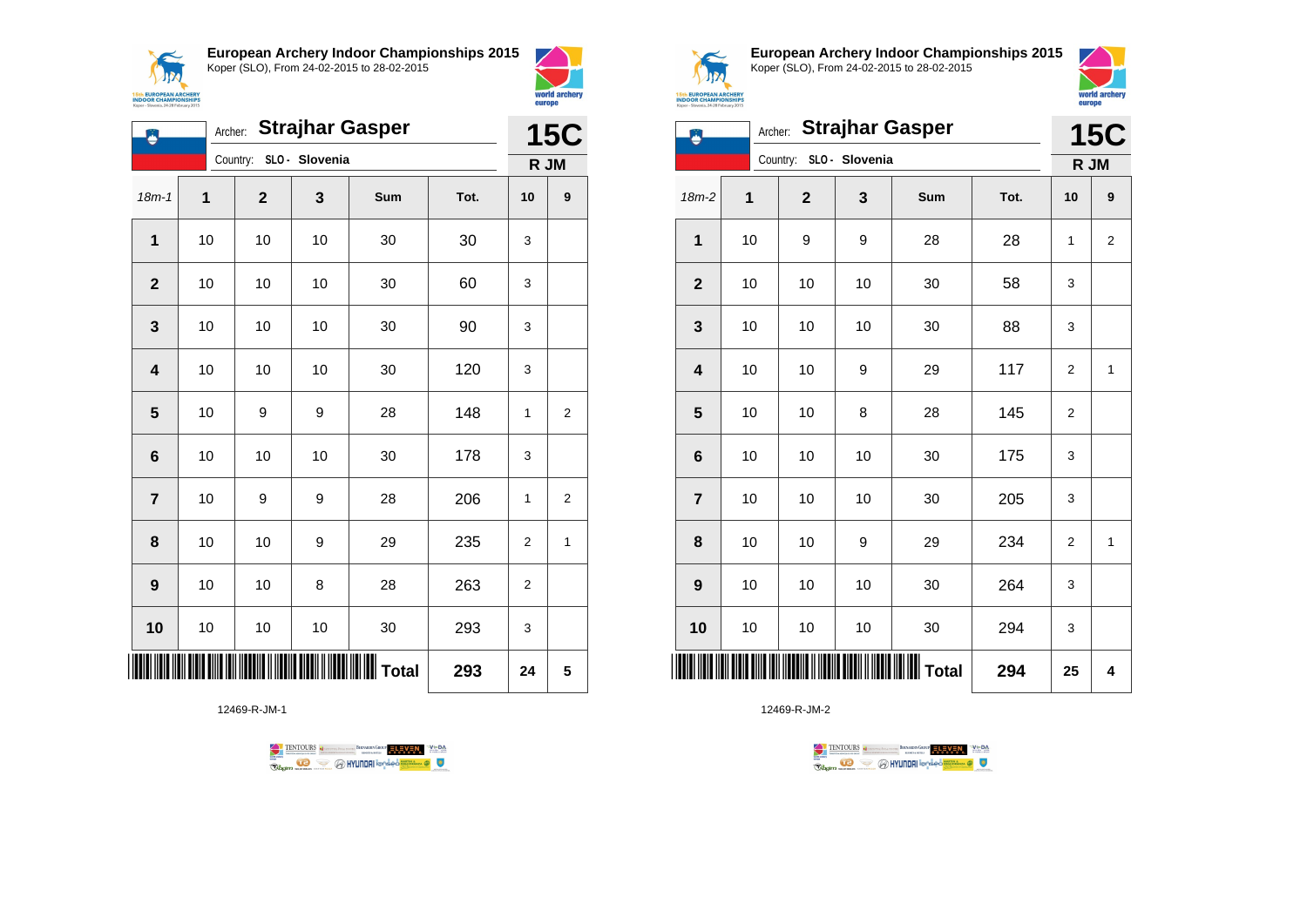



|                         |    | Archer:                 | <b>Pendov Todor</b> |                  |      | <b>15D</b>   |                |
|-------------------------|----|-------------------------|---------------------|------------------|------|--------------|----------------|
|                         |    | Country: BUL - Bulgaria |                     |                  |      |              | R JM           |
| $18m - 1$               | 1  | $\mathbf 2$             | 3                   | Sum              | Tot. | 10           | 9              |
| 1                       | 10 | 9                       | 9                   | 28               | 28   | 1            | 2              |
| $\mathbf{2}$            | 10 | 10                      | 9                   | 29               | 57   | 2            | 1              |
| $\mathbf 3$             | 10 | 9                       | 9                   | 28               | 85   | $\mathbf{1}$ | $\overline{2}$ |
| $\overline{\mathbf{4}}$ | 10 | 9                       | 8                   | 27               | 112  | $\mathbf{1}$ | 1              |
| $\overline{\mathbf{5}}$ | 10 | 9                       | 9                   | 28               | 140  | $\mathbf{1}$ | $\overline{2}$ |
| 6                       | 10 | 10                      | 9                   | 29               | 169  | 2            | 1              |
| $\overline{7}$          | 9  | 9                       | 9                   | 27               | 196  |              | 3              |
| 8                       | 10 | 10                      | 9                   | 29               | 225  | 2            | 1              |
| 9                       | 10 | 9                       | $\overline{7}$      | 26               | 251  | $\mathbf{1}$ | 1              |
| 10                      | 10 | 9                       | 9                   | 28               | 279  | $\mathbf{1}$ | $\overline{2}$ |
|                         |    |                         |                     | <b>III</b> Total | 279  | 12           | 16             |

16255-R-JM-1





**European Archery Indoor Championships 2015** Koper (SLO), From 24-02-2015 to 28-02-2015



|                  |    | Archer:                 | <b>Pendov Todor</b> |                   |      | <b>15D</b>     |                         |
|------------------|----|-------------------------|---------------------|-------------------|------|----------------|-------------------------|
|                  |    | Country: BUL - Bulgaria |                     |                   |      |                | R JM                    |
| $18m-2$          | 1  | $\mathbf{2}$            | $\mathbf{3}$        | Sum               | Tot. | 10             | 9                       |
| 1                | 9  | 9                       | 8                   | 26                | 26   |                | $\mathbf 2$             |
| $\mathbf{2}$     | 9  | 9                       | 9                   | 27                | 53   |                | 3                       |
| 3                | 10 | 10                      | 10                  | 30                | 83   | 3              |                         |
| 4                | 10 | 10                      | 9                   | 29                | 112  | 2              | 1                       |
| 5                | 10 | $10$                    | 9                   | 29                | 141  | $\overline{2}$ | $\mathbf 1$             |
| 6                | 10 | 10                      | 9                   | 29                | 170  | 2              | $\mathbf{1}$            |
| $\overline{7}$   | 10 | 9                       | 9                   | 28                | 198  | 1              | $\overline{\mathbf{c}}$ |
| 8                | 10 | 10                      | 9                   | 29                | 227  | $\overline{2}$ | 1                       |
| $\boldsymbol{9}$ | 10 | 10                      | 8                   | 28                | 255  | $\overline{2}$ |                         |
| 10               | 10 | 9                       | 8                   | 27                | 282  | 1              | 1                       |
| ∭                |    |                         |                     | $\parallel$ Total | 282  | 15             | 12                      |

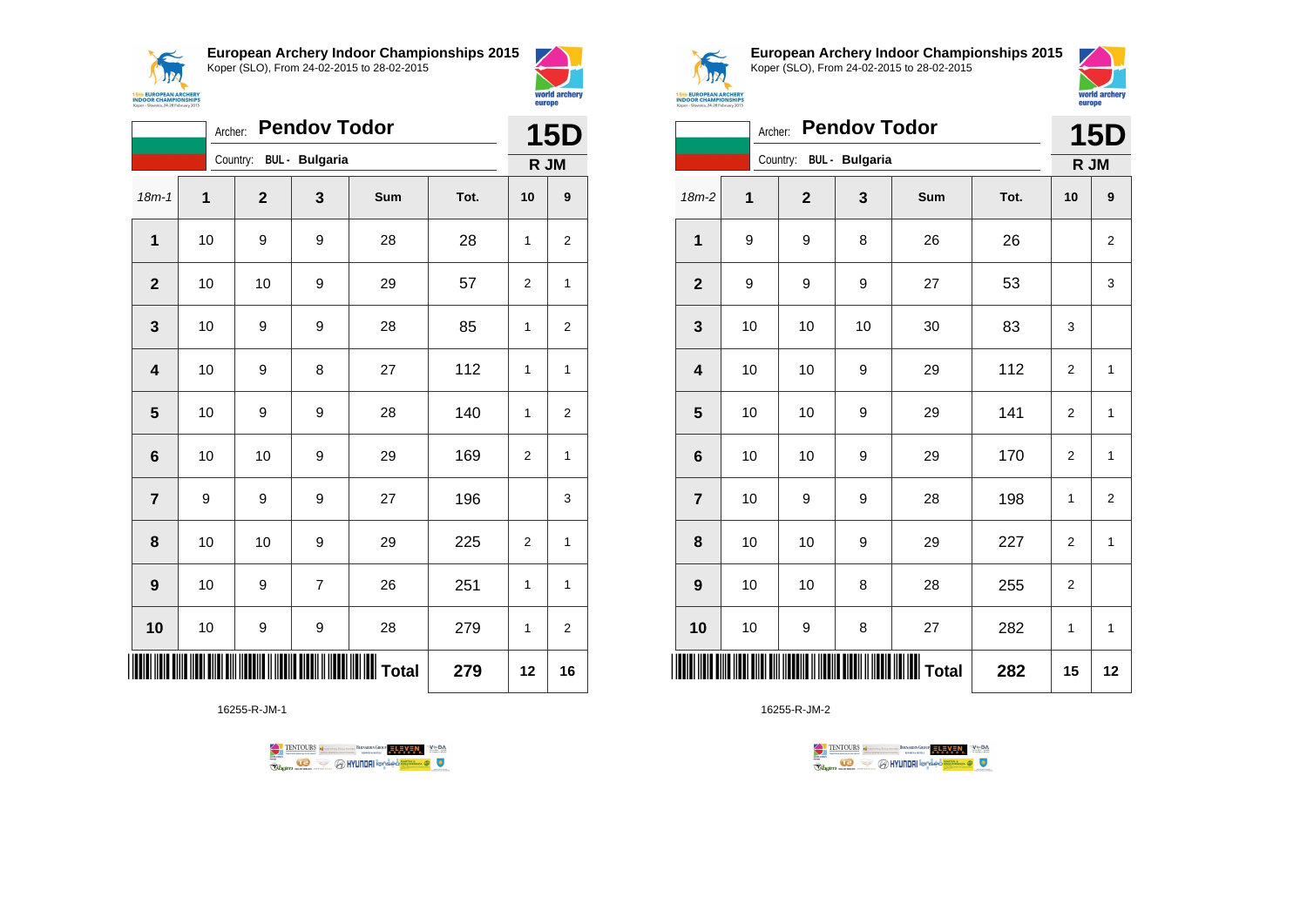



|                |    | Archer:                | <b>Rozhko Oleh</b> |     |      | <b>16A</b>     |              |
|----------------|----|------------------------|--------------------|-----|------|----------------|--------------|
|                |    | Country: UKR - Ukraine |                    |     |      | R JM           |              |
| $18m - 1$      | 1  | $\mathbf 2$            | 3                  | Sum | Tot. | 10             | 9            |
| 1              | 10 | 10                     | 9                  | 29  | 29   | 2              | 1            |
| $\mathbf{2}$   | 10 | 10                     | 10                 | 30  | 59   | 3              |              |
| 3              | 10 | 10                     | 9                  | 29  | 88   | 2              | 1            |
| 4              | 10 | 10                     | 10                 | 30  | 118  | 3              |              |
| 5              | 10 | 10                     | 8                  | 28  | 146  | 2              |              |
| 6              | 10 | 10                     | 9                  | 29  | 175  | $\overline{2}$ | $\mathbf{1}$ |
| $\overline{7}$ | 10 | 10                     | 9                  | 29  | 204  | 2              | 1            |
| 8              | 10 | 10                     | 9                  | 29  | 233  | $\overline{2}$ | 1            |
| 9              | 10 | 10                     | 9                  | 29  | 262  | 2              | 1            |
| 10             | 10 | 10                     | 10                 | 30  | 292  | 3              |              |
|                |    |                        |                    |     | 292  | 23             | 6            |

13100-R-JM-1





**European Archery Indoor Championships 2015** Koper (SLO), From 24-02-2015 to 28-02-2015



|                |    | Archer: Rozhko Oleh    |    |                   |      | <b>16A</b>       |                         |
|----------------|----|------------------------|----|-------------------|------|------------------|-------------------------|
|                |    | Country: UKR - Ukraine |    |                   |      | R JM             |                         |
| $18m-2$        | 1  | $\mathbf{2}$           | 3  | Sum               | Tot. | 10               | 9                       |
| 1              | 10 | 10                     | 10 | 30                | 30   | 3                |                         |
| $\overline{2}$ | 10 | 10                     | 10 | 30                | 60   | 3                |                         |
| 3              | 10 | 10                     | 9  | 29                | 89   | 2                | 1                       |
| 4              | 10 | 10                     | 10 | 30                | 119  | 3                |                         |
| 5              | 10 | 10                     | 9  | 29                | 148  | 2                | 1                       |
| 6              | 10 | 9                      | 9  | 28                | 176  | 1                | $\overline{\mathbf{c}}$ |
| $\overline{7}$ | 10 | 10                     | 9  | 29                | 205  | $\boldsymbol{2}$ | 1                       |
| 8              | 10 | 10                     | 9  | 29                | 234  | $\mathbf 2$      | 1                       |
| 9              | 10 | 10                     | 10 | 30                | 264  | 3                |                         |
| 10             | 9  | 6                      | M  | 15                | 279  |                  | 1                       |
| ║║║            |    |                        |    | IIIIIIIIIII Total | 279  | 21               | $\overline{7}$          |

TENTOURS **Q** CONSIDERED BEXTRED CONDUCT **CONSIDERED** VICE DA

**B** MYUNDAI Tonsed **Williams 9** 

13100-R-JM-2

**Regin**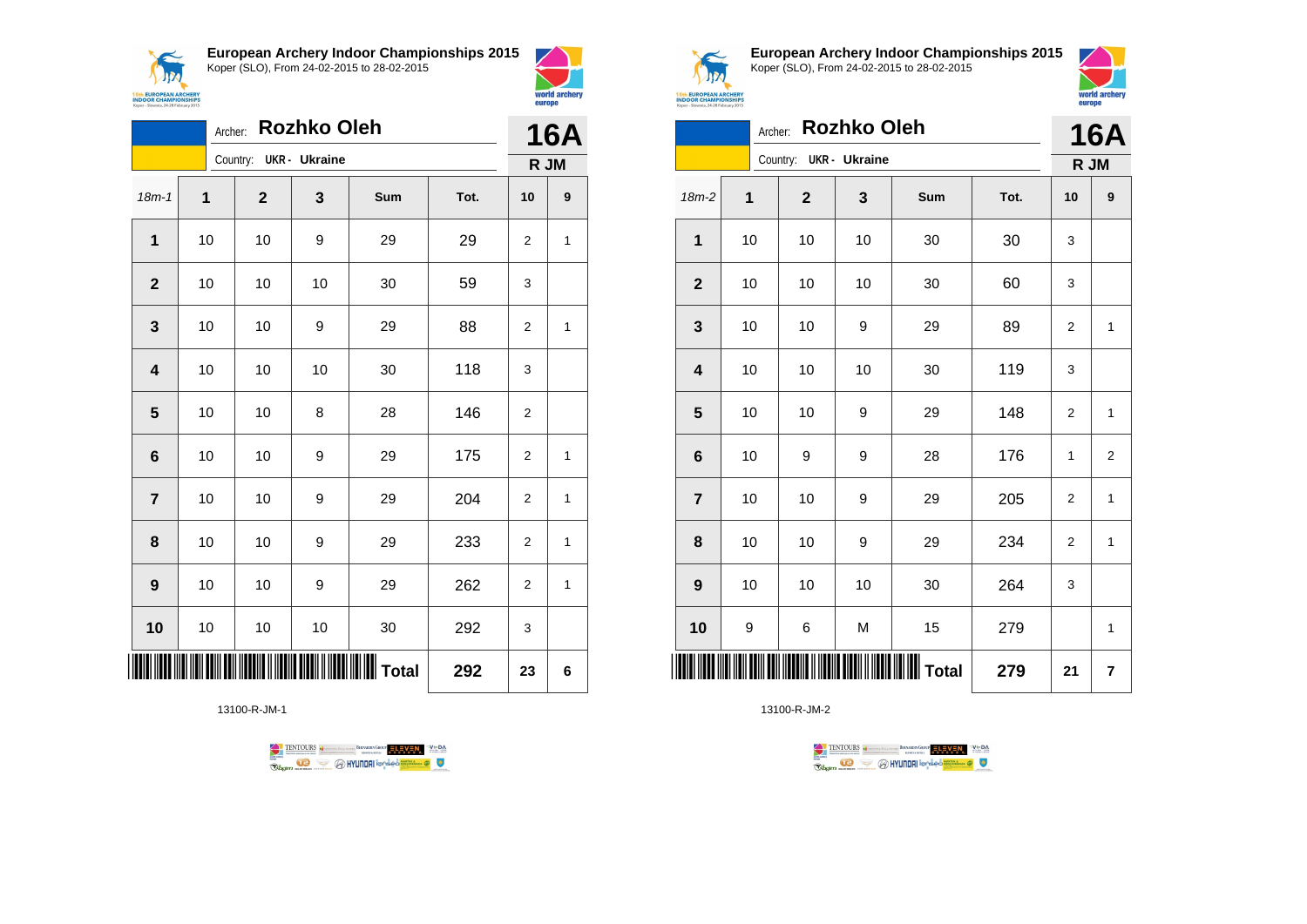

18m-1 **1 2 3 Sum Tot. 10 9**

**1** | 10 | 10 | 9 | 29 | 29 | 2 | 1

**2** | 10 | 10 | 9 | 29 | 58 | 2 | 1

**4** | 10 | 10 | 9 | 29 | 115 | 2 | 1

**5** | 10 | 10 | 9 | 29 | 144 | 2 | 1

**7** | 10 | 9 | 9 | 28 | 202 | 1 | 2

**8** | 10 | 10 | 9 | 29 | 231 | 2 | 1

**10** | 10 | 10 | 9 | 29 | 290 | 2 | 1

\*13089-R-JM-1\* **Total 290 21 8**

**3** | 10 | 10 | 8 | 28 | 86 | 2

**6** | 10 | 10 | 30 | 174 | 3

**9** | 10 | 10 | 30 | 261 | 3

Archer: **Batoev Zhargal**

Country: **RUS - Russian Federation**



**15th EUROPEAN ARCHERY**<br>INDOOR CHAMPIONSHIPS

Koper - Skyemia, 24-28 F

**16B R JM**

**European Archery Indoor Championships 2015** Koper (SLO), From 24-02-2015 to 28-02-2015



|                | Archer: |             |                  | <b>Batoev Zhargal</b>                 |      | <b>16B</b>     |              |
|----------------|---------|-------------|------------------|---------------------------------------|------|----------------|--------------|
|                |         |             |                  | Country: RUS - Russian Federation     |      | R JM           |              |
| 18m-2          | 1       | $\mathbf 2$ | 3                | Sum                                   | Tot. | 10             | 9            |
| 1              | 10      | 10          | 10               | 30                                    | 30   | 3              |              |
| $\overline{2}$ | 10      | 10          | 10               | 30                                    | 60   | 3              |              |
| 3              | 10      | 10          | 10               | 30                                    | 90   | 3              |              |
| 4              | 10      | 10          | 9                | 29                                    | 119  | $\overline{2}$ | 1            |
| 5              | 10      | 10          | 9                | 29                                    | 148  | $\overline{2}$ | 1            |
| 6              | 10      | 10          | 10               | 30                                    | 178  | 3              |              |
| $\overline{7}$ | 10      | 9           | $\boldsymbol{9}$ | 28                                    | 206  | 1              | 2            |
| 8              | 10      | 9           | 9                | 28                                    | 234  | 1              | 2            |
| 9              | 10      | 10          | 9                | 29                                    | 263  | $\mathbf 2$    | $\mathbf{1}$ |
| 10             | 10      | 10          | 9                | 29                                    | 292  | $\overline{2}$ | 1            |
| IIII           |         |             |                  | <b>                      </b>   Total | 292  | 22             | 8            |

13089-R-JM-2



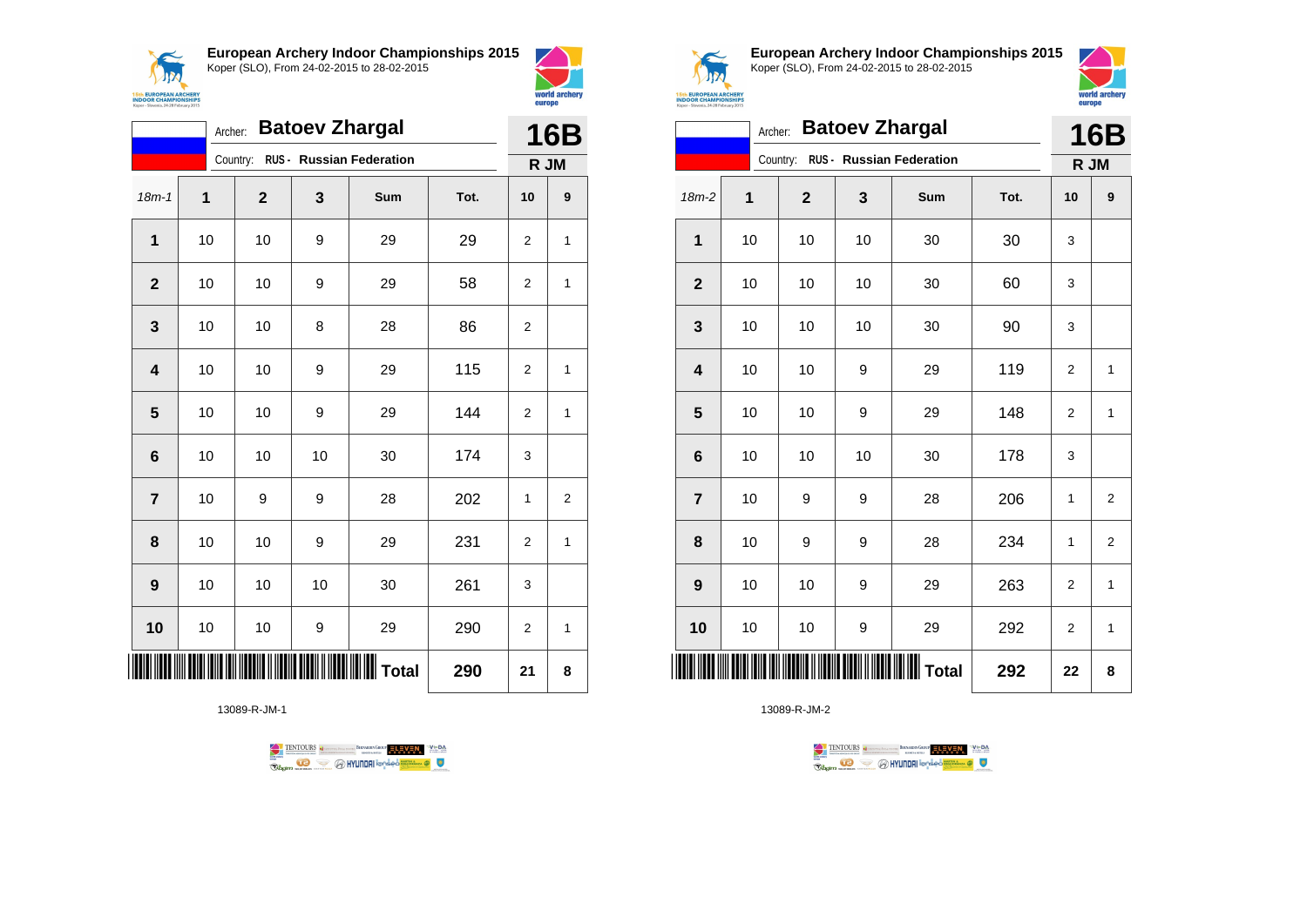

**European Archery Indoor Championships 2015**



| Ä.                      | <b>Bizjak Rok</b><br>Archer: |                         |                |       |      |                |                |
|-------------------------|------------------------------|-------------------------|----------------|-------|------|----------------|----------------|
|                         |                              | Country: SLO - Slovenia |                |       |      | R JM           |                |
| $18m - 1$               | $\mathbf 1$                  | $\boldsymbol{2}$        | 3              | Sum   | Tot. | 10             | 9              |
| 1                       | 10                           | 10                      | 9              | 29    | 29   | $\overline{2}$ | $\mathbf{1}$   |
| $\overline{2}$          | 10                           | 10                      | 9              | 29    | 58   | $\overline{2}$ | $\mathbf{1}$   |
| 3                       | 10                           | 10                      | 9              | 29    | 87   | $\overline{2}$ | $\overline{1}$ |
| $\overline{\mathbf{4}}$ | 10                           | 9                       | 8              | 27    | 114  | 1              | $\mathbf{1}$   |
| 5                       | 10                           | 8                       | $\overline{7}$ | 25    | 139  | $\mathbf{1}$   |                |
| $6\phantom{1}$          | 10                           | 10                      | 10             | 30    | 169  | 3              |                |
| $\overline{7}$          | 10                           | 10                      | 8              | 28    | 197  | $\mathbf{2}$   |                |
| 8                       | 10                           | 10                      | 9              | 29    | 226  | 2              | 1              |
| 9                       | 9                            | 9                       | 8              | 26    | 252  |                | $\mathbf 2$    |
| 10                      | 10                           | 10                      | $10$           | 30    | 282  | 3              |                |
|                         |                              |                         |                | Total | 282  | 18             | 7              |

13783-R-JM-1





world archery

europe

**European Archery Indoor Championships 2015** Koper (SLO), From 24-02-2015 to 28-02-2015



| ۸                | <b>Bizjak Rok</b><br>Archer:<br>Country: SLO - Slovenia |              |    |              |      |    |                         |
|------------------|---------------------------------------------------------|--------------|----|--------------|------|----|-------------------------|
|                  |                                                         |              |    |              |      |    | R JM                    |
| 18m-2            | 1                                                       | $\mathbf{2}$ | 3  | Sum          | Tot. | 10 | 9                       |
| 1                | 10                                                      | 10           | 10 | 30           | 30   | 3  |                         |
| $\overline{2}$   | 9                                                       | 9            | 8  | 26           | 56   |    | $\overline{\mathbf{c}}$ |
| 3                | 10                                                      | 9            | 9  | 28           | 84   | 1  | $\overline{\mathbf{c}}$ |
| 4                | 10                                                      | 10           | 9  | 29           | 113  | 2  | $\mathbf{1}$            |
| 5                | 10                                                      | 10           | 9  | 29           | 142  | 2  | 1                       |
| 6                | 10                                                      | 10           | 10 | 30           | 172  | 3  |                         |
| $\overline{7}$   | 10                                                      | 9            | 9  | 28           | 200  | 1  | $\overline{2}$          |
| 8                | 10                                                      | 9            | 9  | 28           | 228  | 1  | $\overline{2}$          |
| $\boldsymbol{9}$ | 10                                                      | 10           | 10 | 30           | 258  | 3  |                         |
| 10               | 10                                                      | 10           | 9  | 29           | 287  | 2  | 1                       |
|                  |                                                         |              |    | <b>Total</b> | 287  | 18 | 11                      |

13783-R-JM-2



 $\perp$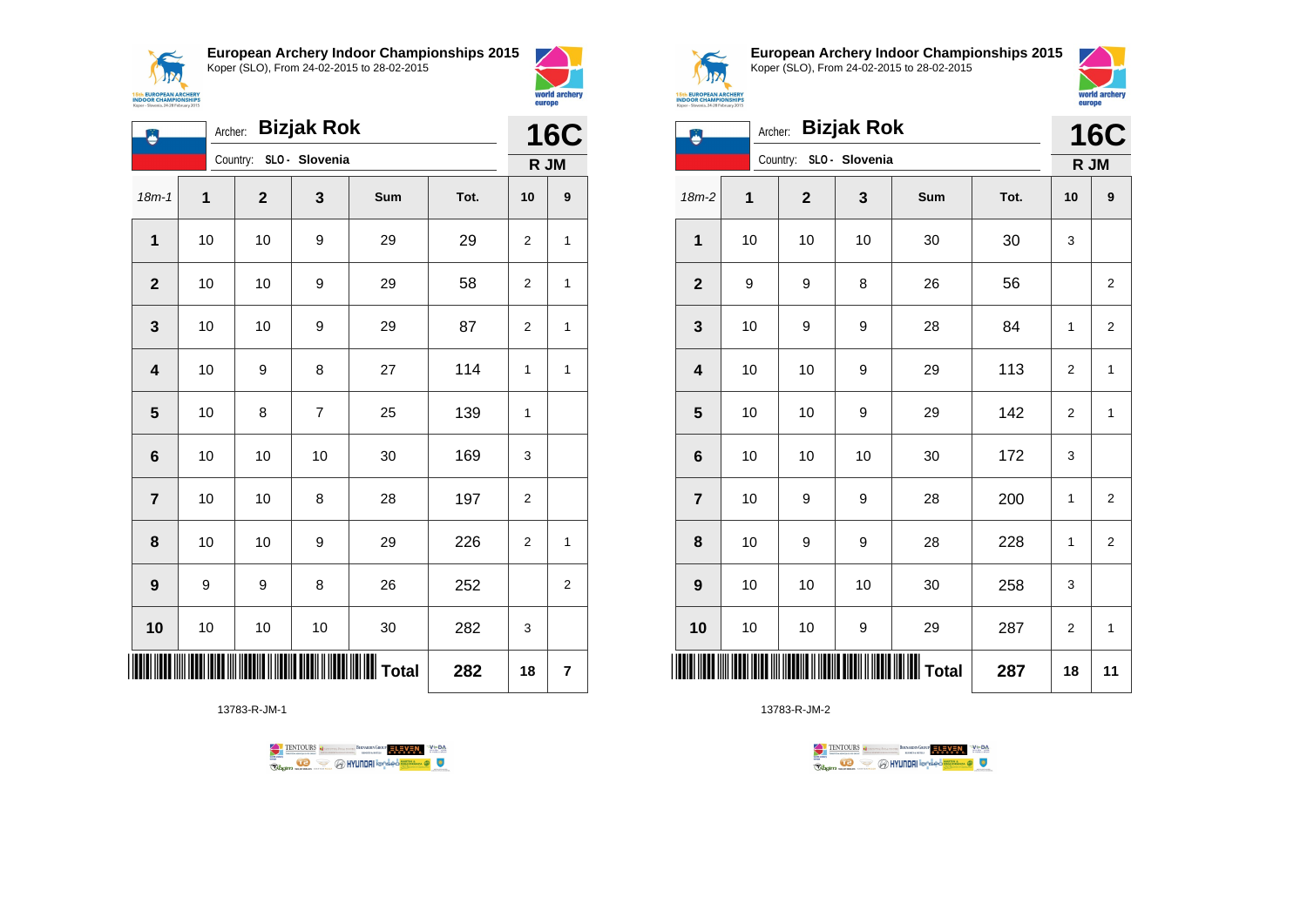



world archery

europe

|                         | <b>Yotov Iliyan</b><br>Archer: |              |                       |     |      |                |                         |
|-------------------------|--------------------------------|--------------|-----------------------|-----|------|----------------|-------------------------|
|                         |                                | Country:     | <b>BUL</b> - Bulgaria |     |      |                | R JM                    |
| $18m - 1$               | 1                              | $\mathbf{2}$ | 3                     | Sum | Tot. | 10             | $\boldsymbol{9}$        |
| $\mathbf{1}$            | 9                              | 8            | $\overline{7}$        | 24  | 24   |                | 1                       |
| $\mathbf{2}$            | 10                             | 9            | 9                     | 28  | 52   | $\mathbf{1}$   | 2                       |
| $\mathbf 3$             | 10                             | 10           | 9                     | 29  | 81   | $\overline{2}$ | $\mathbf{1}$            |
| $\overline{\mathbf{4}}$ | 10                             | 8            | 8                     | 26  | 107  | $\mathbf{1}$   |                         |
| $\overline{\mathbf{5}}$ | 10                             | 8            | 8                     | 26  | 133  | $\mathbf{1}$   |                         |
| 6                       | 10                             | 9            | 9                     | 28  | 161  | $\mathbf{1}$   | $\overline{c}$          |
| $\overline{\mathbf{r}}$ | 10                             | 9            | 8                     | 27  | 188  | 1              | $\mathbf{1}$            |
| 8                       | 9                              | 9            | 9                     | 27  | 215  |                | 3                       |
| 9                       | 9                              | 9            | 8                     | 26  | 241  |                | $\overline{c}$          |
| 10                      | 10                             | 9            | 9                     | 28  | 269  | 1              | $\overline{\mathbf{c}}$ |
|                         |                                |              |                       |     | 269  | 8              | 14                      |

16252-R-JM-1





**European Archery Indoor Championships 2015** Koper (SLO), From 24-02-2015 to 28-02-2015



|                  | Archer: Yotov Iliyan    |             |                |                  |      |                  |                  |  |
|------------------|-------------------------|-------------|----------------|------------------|------|------------------|------------------|--|
|                  | Country: BUL - Bulgaria |             |                |                  |      | R JM             | <b>16D</b>       |  |
| $18m-2$          | 1                       | $\mathbf 2$ | 3              | Sum              | Tot. | 10               | 9                |  |
| 1                | 9                       | 9           | 8              | 26               | 26   |                  | 2                |  |
| $\overline{2}$   | 10                      | 9           | 8              | 27               | 53   | 1                | $\mathbf{1}$     |  |
| 3                | 10                      | 10          | 9              | 29               | 82   | $\boldsymbol{2}$ | 1                |  |
| 4                | 9                       | 9           | 8              | 26               | 108  |                  | $\boldsymbol{2}$ |  |
| 5                | 9                       | 8           | 8              | 25               | 133  |                  | $\mathbf{1}$     |  |
| $\bf 6$          | 9                       | 9           | $\overline{7}$ | 25               | 158  |                  | $\overline{2}$   |  |
| $\overline{7}$   | 10                      | 9           | 8              | 27               | 185  | $\mathbf{1}$     | $\mathbf{1}$     |  |
| 8                | 10                      | 9           | 8              | 27               | 212  | 1                | $\mathbf{1}$     |  |
| $\boldsymbol{9}$ | 9                       | 8           | 8              | 25               | 237  |                  | $\mathbf{1}$     |  |
| 10               | 9                       | 9           | 8              | 26               | 263  |                  | $\overline{c}$   |  |
| ║                |                         |             |                | <b>III</b> Total | 263  | 5                | 14               |  |

TENTOURS **Q** CONSIDERED BEXTRED CONDUCT **CONSIDERED** VICE DA **Example 2** @ HYUNDAI lansed **State 4** U

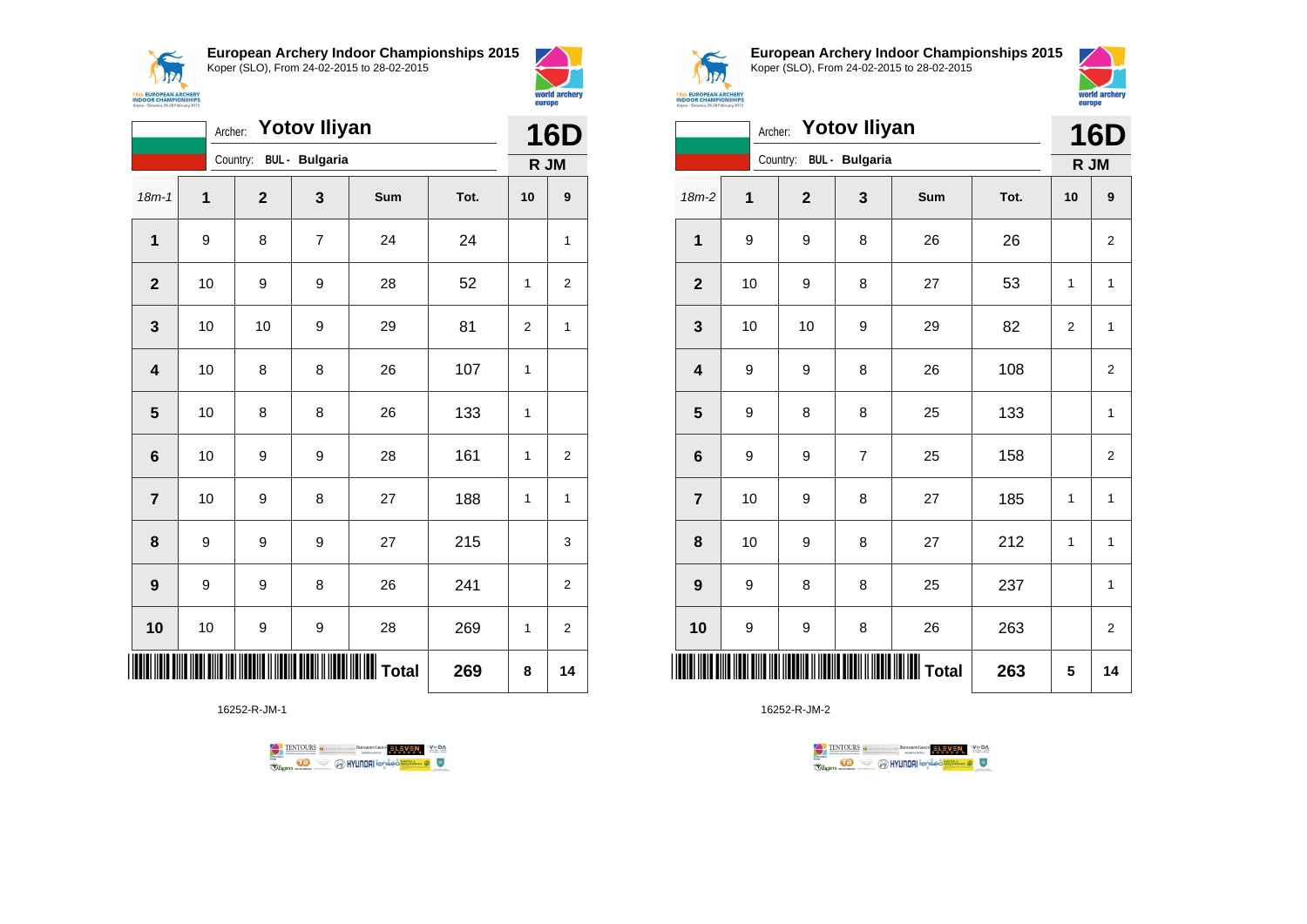

**European Archery Indoor Championships 2015**

Koper (SLO), From 24-02-2015 to 28-02-2015



|                         |                | Archer: |              |               | <b>Popovych Maksym</b> |      | <b>17A</b>     |                |
|-------------------------|----------------|---------|--------------|---------------|------------------------|------|----------------|----------------|
|                         |                |         | Country:     | UKR - Ukraine |                        | R JM |                |                |
| $18m - 1$               | $\overline{1}$ |         | $\mathbf{2}$ | 3             | Sum                    | Tot. | 10             | 9              |
| 1                       | 10             |         | 10           | 10            | 30                     | 30   | 3              |                |
| $\mathbf{2}$            | 10             |         | 9            | 8             | 27                     | 57   | 1              | 1              |
| 3                       | 10             |         | 10           | 10            | 30                     | 87   | 3              |                |
| $\overline{\mathbf{4}}$ | 10             |         | 9            | 9             | 28                     | 115  | 1              | $\overline{2}$ |
| 5                       | 10             |         | 9            | 9             | 28                     | 143  | 1              | $\overline{c}$ |
| 6                       | 10             |         | 10           | 9             | 29                     | 172  | $\overline{2}$ | $\mathbf{1}$   |
| $\overline{7}$          | 10             |         | 10           | 9             | 29                     | 201  | $\overline{2}$ | 1              |
| 8                       | 10             |         | 9            | 9             | 28                     | 229  | $\mathbf{1}$   | 2              |
| 9                       | 10             |         | 10           | 9             | 29                     | 258  | $\overline{2}$ | 1              |
| 10                      | 10             |         | 10           | 9             | 29                     | 287  | $\overline{2}$ | $\mathbf{1}$   |
|                         |                |         |              |               | <b>II</b> Total        | 287  | 18             | 11             |

16313-R-JM-1

TENTOURS & RENAISSANCE CONTROLLER VEBA **B** AHYUNDAI lonsed **Williams & Ragma** 



**European Archery Indoor Championships 2015** Koper (SLO), From 24-02-2015 to 28-02-2015



| <b>Popovych Maksym</b><br>Archer: |    |             |                      |     | <b>17A</b> |                |              |
|-----------------------------------|----|-------------|----------------------|-----|------------|----------------|--------------|
|                                   |    | Country:    | <b>UKR</b> - Ukraine |     |            | R JM           |              |
| 18m-2                             | 1  | $\mathbf 2$ | 3                    | Sum | Tot.       | 10             | 9            |
| $\mathbf 1$                       | 10 | 10          | 9                    | 29  | 29         | $\overline{2}$ | 1            |
| $\mathbf{2}$                      | 10 | 10          | 9                    | 29  | 58         | $\overline{2}$ | 1            |
| 3                                 | 10 | 10          | 9                    | 29  | 87         | $\overline{2}$ | $\mathbf{1}$ |
| 4                                 | 10 | 10          | 10                   | 30  | 117        | 3              |              |
| 5                                 | 10 | 10          | 9                    | 29  | 146        | $\overline{c}$ | $\mathbf{1}$ |
| $6\phantom{1}6$                   | 10 | 10          | 10                   | 30  | 176        | 3              |              |
| $\overline{7}$                    | 10 | 10          | 9                    | 29  | 205        | $\overline{2}$ | 1            |
| 8                                 | 9  | 9           | 9                    | 27  | 232        |                | 3            |
| 9                                 | 9  | 9           | 9                    | 27  | 259        |                | 3            |
| 10                                | 10 | 10          | 9                    | 29  | 288        | $\overline{2}$ | 1            |
| ║║║                               |    |             |                      |     | 288        | 18             | 12           |

TENTOURS **(i)** CONSIDER DEVELOPS OF THE VEDA TABLES OF THE CONSIDERED PARTICULAR DEVELOPS OF THE CONSIDERED PARTICULAR DEVELOPS OF THE CONSTRUCTION OF THE CONSTRUCTION OF THE CONSTRUCTION OF THE CONSTRUCTION OF THE CONSTRU

**B** MYUNDAI Tonsed **Williams 9** 

16313-R-JM-2

**Regin**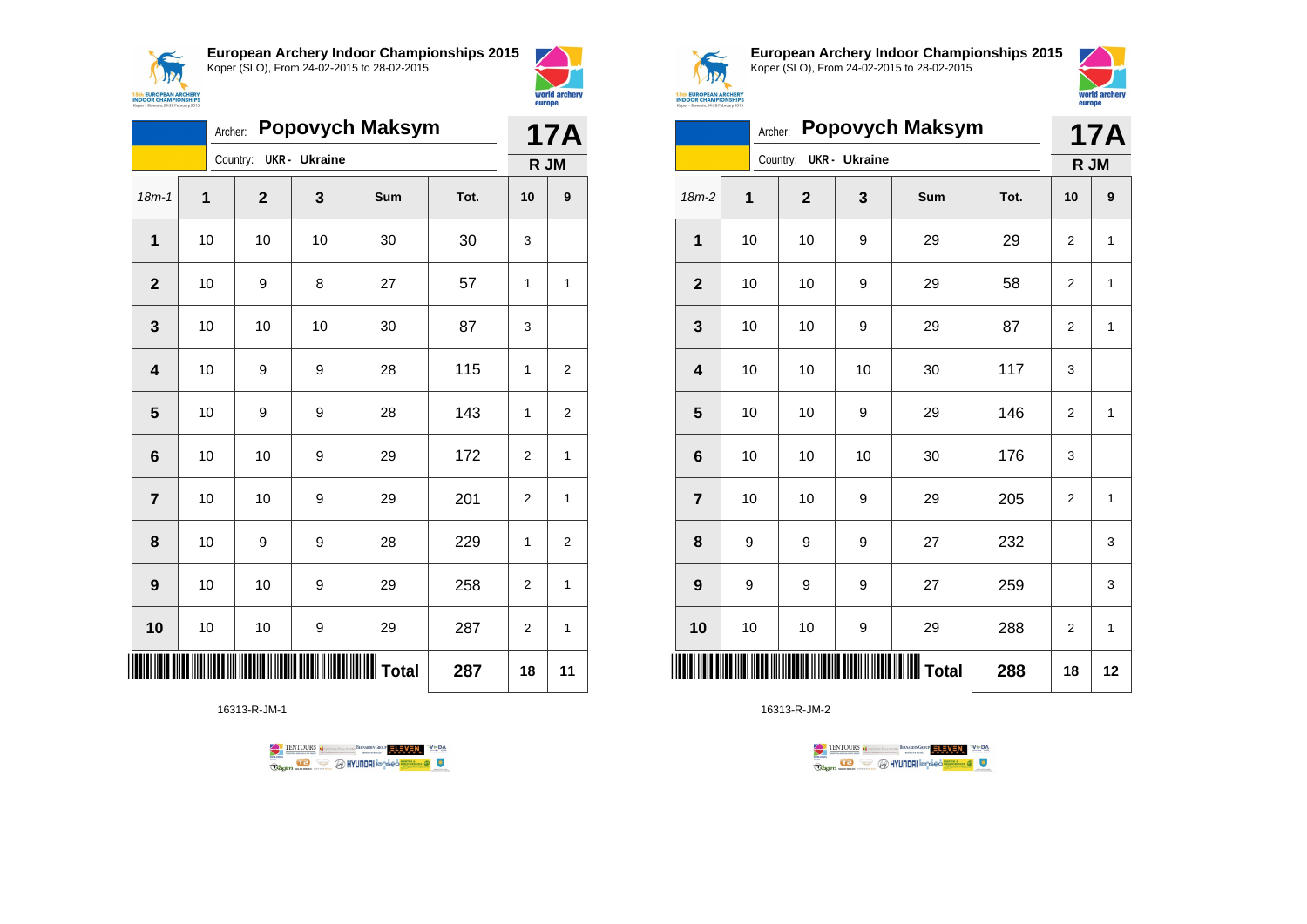



|                         | <b>Popov Vitalii</b><br>Archer: |              |    |                          |      |                |                |  |
|-------------------------|---------------------------------|--------------|----|--------------------------|------|----------------|----------------|--|
|                         |                                 | Country:     |    | RUS - Russian Federation |      | R JM           |                |  |
| $18m - 1$               | 1                               | $\mathbf{2}$ | 3  | Sum                      | Tot. | 10             | 9              |  |
| $\mathbf{1}$            | 10                              | 10           | 9  | 29                       | 29   | $\overline{2}$ | 1              |  |
| $\overline{2}$          | 10                              | 10           | 9  | 29                       | 58   | $\overline{2}$ | 1              |  |
| 3                       | 10                              | 10           | 9  | 29                       | 87   | $\overline{2}$ | 1              |  |
| $\overline{\mathbf{4}}$ | 10                              | 10           | 9  | 29                       | 116  | $\overline{2}$ | 1              |  |
| 5                       | 10                              | 10           | 9  | 29                       | 145  | $\overline{2}$ | 1              |  |
| $6\phantom{1}6$         | 10                              | 9            | 9  | 28                       | 173  | 1              | $\overline{2}$ |  |
| $\overline{7}$          | 10                              | 10           | 10 | 30                       | 203  | 3              |                |  |
| 8                       | 10                              | 10           | 9  | 29                       | 232  | $\overline{2}$ | 1              |  |
| 9                       | 10                              | 10           | 8  | 28                       | 260  | $\overline{2}$ |                |  |
| 10                      | 10                              | 10           | 10 | 30                       | 290  | 3              |                |  |
|                         |                                 |              |    |                          | 290  | 21             | 8              |  |

11297-R-JM-1





**European Archery Indoor Championships 2015** Koper (SLO), From 24-02-2015 to 28-02-2015



|                         | Archer: |             | <b>Popov Vitalii</b> |                                   |      |                | 17B            |
|-------------------------|---------|-------------|----------------------|-----------------------------------|------|----------------|----------------|
|                         |         |             |                      | Country: RUS - Russian Federation |      | R JM           |                |
| $18m-2$                 | 1       | $\mathbf 2$ | 3                    | Sum                               | Tot. | 10             | 9              |
| 1                       | 10      | 10          | 9                    | 29                                | 29   | $\overline{2}$ | 1              |
| $\mathbf{2}$            | 10      | 9           | 9                    | 28                                | 57   | 1              | $\overline{2}$ |
| $\mathbf{3}$            | 10      | 10          | 10                   | 30                                | 87   | 3              |                |
| $\overline{\mathbf{4}}$ | 10      | 10          | 9                    | 29                                | 116  | $\overline{2}$ | $\mathbf{1}$   |
| 5                       | 10      | 9           | 9                    | 28                                | 144  | 1              | $\overline{2}$ |
| $6\phantom{1}6$         | 10      | 10          | 9                    | 29                                | 173  | $\overline{2}$ | $\mathbf{1}$   |
| $\overline{7}$          | 10      | 10          | 10                   | 30                                | 203  | 3              |                |
| 8                       | 10      | 10          | 10                   | 30                                | 233  | 3              |                |
| $\boldsymbol{9}$        | 9       | 9           | 9                    | 27                                | 260  |                | 3              |
| 10                      | 10      | 10          | 10                   | 30                                | 290  | 3              |                |
|                         |         |             |                      |                                   | 290  | 20             | 10             |

TENTOURS GENERAL BRASIDINGSOUP ELEVEN VERA **B** MYUNDAI Tonsed **Williams 9** Ragm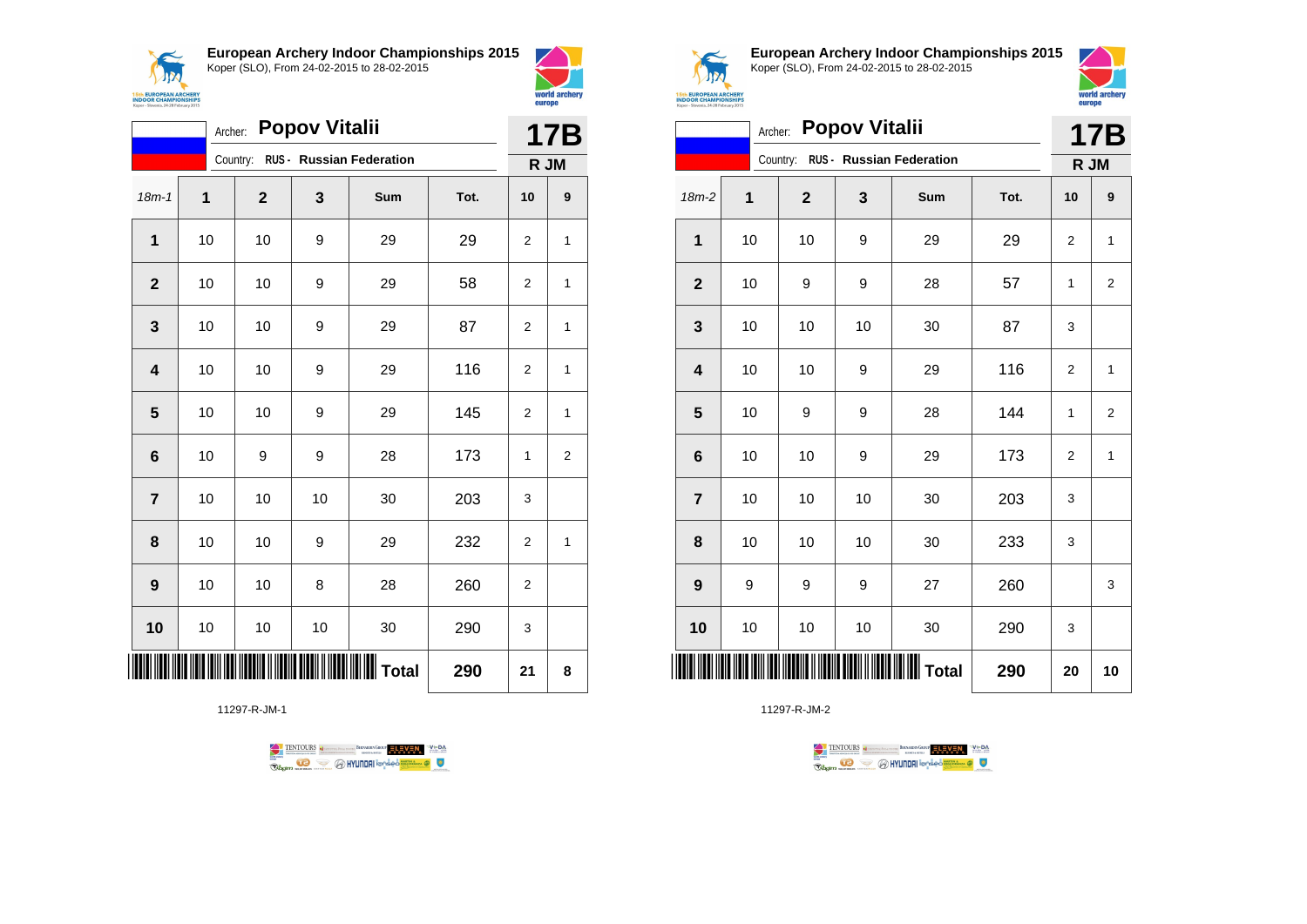



|                 | <b>Ravnikar Ziga</b><br>Archer: |                         |                |                       |      |                |            |
|-----------------|---------------------------------|-------------------------|----------------|-----------------------|------|----------------|------------|
|                 |                                 | Country: SLO - Slovenia |                |                       |      | R JM           | <b>17C</b> |
| $18m - 1$       | 1                               | $\mathbf{2}$            | 3              | Sum                   | Tot. | 10             | 9          |
| 1               | 10                              | 10                      | 10             | 30                    | 30   | 3              |            |
| $\overline{2}$  | 10                              | 9                       | 9              | 28                    | 58   | 1              | 2          |
| 3               | 9                               | 9                       | 9              | 27                    | 85   |                | 3          |
| 4               | 10                              | 10                      | 10             | 30                    | 115  | 3              |            |
| 5               | 10                              | 10                      | 8              | 28                    | 143  | 2              |            |
| $6\phantom{1}6$ | 10                              | 10                      | $\overline{7}$ | 27                    | 170  | $\overline{2}$ |            |
| $\overline{7}$  | 10                              | 10                      | 8              | 28                    | 198  | $\overline{2}$ |            |
| 8               | 9                               | 9                       | 8              | 26                    | 224  |                | 2          |
| 9               | 10                              | 10                      | 10             | 30                    | 254  | 3              |            |
| 10              | 10                              | 10                      | 8              | 28                    | 282  | $\overline{2}$ |            |
| Ш               |                                 |                         |                | <b>III III T</b> otal | 282  | 18             | 7          |

15129-R-JM-1





**European Archery Indoor Championships 2015** Koper (SLO), From 24-02-2015 to 28-02-2015



| ٨                       | Archer: |              | Ravnikar Ziga           |              |      |                  | <b>17C</b>              |
|-------------------------|---------|--------------|-------------------------|--------------|------|------------------|-------------------------|
|                         |         |              | Country: SLO - Slovenia |              |      |                  | R JM                    |
| $18m-2$                 | 1       | $\mathbf{2}$ | 3                       | Sum          | Tot. | 10               | 9                       |
| 1                       | 10      | 9            | 8                       | 27           | 27   | 1                | $\mathbf{1}$            |
| $\mathbf{2}$            | 10      | 10           | 9                       | 29           | 56   | $\overline{c}$   | 1                       |
| $\mathbf 3$             | 10      | 9            | 9                       | 28           | 84   | 1                | $\overline{\mathbf{c}}$ |
| $\overline{\mathbf{4}}$ | 10      | 9            | 9                       | 28           | 112  | 1                | $\overline{\mathbf{c}}$ |
| 5                       | 10      | 10           | 9                       | 29           | 141  | $\overline{c}$   | $\mathbf{1}$            |
| $\bf 6$                 | 10      | 10           | 9                       | 29           | 170  | 2                | $\mathbf{1}$            |
| $\overline{7}$          | 10      | 10           | 9                       | 29           | 199  | $\boldsymbol{2}$ | $\mathbf{1}$            |
| 8                       | 10      | 10           | 10                      | 30           | 229  | 3                |                         |
| $\boldsymbol{9}$        | 9       | 9            | 8                       | 26           | 255  |                  | $\overline{2}$          |
| 10                      | 10      | 10           | 8                       | 28           | 283  | 2                |                         |
|                         |         |              |                         | <b>Total</b> | 283  | 16               | 11                      |

15129-R-JM-2



 $\perp$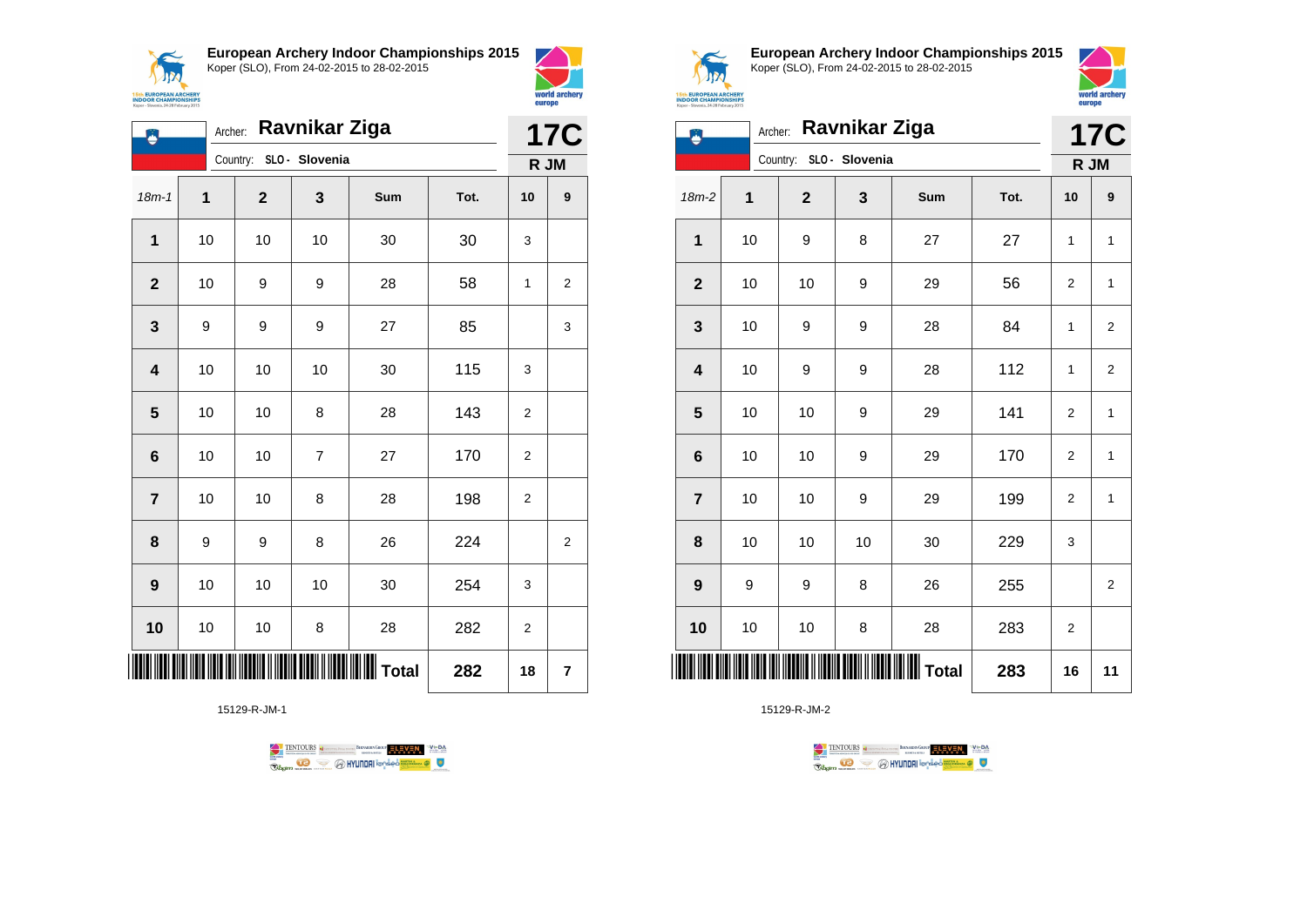



|                         | <b>Dachev Damyan</b><br>Archer: |              |                       |                 |      |                | <b>17D</b>     |  |
|-------------------------|---------------------------------|--------------|-----------------------|-----------------|------|----------------|----------------|--|
|                         |                                 | Country:     | <b>BUL - Bulgaria</b> |                 |      |                | R JM           |  |
| $18m - 1$               | $\mathbf 1$                     | $\mathbf{2}$ | 3                     | Sum             | Tot. | 10             | 9              |  |
| $\mathbf{1}$            | 9                               | 9            | 8                     | 26              | 26   |                | $\overline{c}$ |  |
| $\overline{2}$          | 10                              | 10           | 9                     | 29              | 55   | $\overline{2}$ | 1              |  |
| 3                       | 10                              | 9            | $\overline{7}$        | 26              | 81   | 1              | 1              |  |
| $\overline{\mathbf{4}}$ | 10                              | 10           | 8                     | 28              | 109  | 2              |                |  |
| $\overline{\mathbf{5}}$ | 10                              | 9            | 9                     | 28              | 137  | 1              | $\overline{2}$ |  |
| $6\phantom{1}6$         | 10                              | 8            | 8                     | 26              | 163  | 1              |                |  |
| $\overline{7}$          | 10                              | 9            | 9                     | 28              | 191  | 1              | $\overline{2}$ |  |
| 8                       | 10                              | 9            | 8                     | 27              | 218  | 1              | $\mathbf{1}$   |  |
| 9                       | 10                              | 9            | 9                     | 28              | 246  | 1              | 2              |  |
| 10                      | 10                              | 9            | 8                     | 27              | 273  | 1              | 1              |  |
|                         |                                 |              |                       | <b>II</b> Total | 273  | 11             | 12             |  |

13550-R-JM-1





**European Archery Indoor Championships 2015** Koper (SLO), From 24-02-2015 to 28-02-2015



|                         | <b>Dachev Damyan</b><br>Archer: |                         |   |     |      |                | <b>17D</b>     |  |
|-------------------------|---------------------------------|-------------------------|---|-----|------|----------------|----------------|--|
|                         |                                 | Country: BUL - Bulgaria |   |     |      | R JM           |                |  |
| 18m-2                   | 1                               | $\mathbf 2$             | 3 | Sum | Tot. | 10             | 9              |  |
| $\mathbf 1$             | 10                              | 10                      | 9 | 29  | 29   | 2              | 1              |  |
| $\overline{2}$          | 10                              | 10                      | 7 | 27  | 56   | 2              |                |  |
| 3                       | 10                              | 9                       | 9 | 28  | 84   | 1              | $\overline{2}$ |  |
| $\overline{\mathbf{4}}$ | 10                              | 10                      | 9 | 29  | 113  | $\overline{2}$ | $\mathbf{1}$   |  |
| 5                       | 10                              | 10                      | 9 | 29  | 142  | 2              | $\mathbf{1}$   |  |
| $6\phantom{1}6$         | 10                              | 10                      | 9 | 29  | 171  | $\overline{2}$ | $\mathbf{1}$   |  |
| $\overline{7}$          | 9                               | 9                       | 8 | 26  | 197  |                | 2              |  |
| 8                       | 10                              | 10                      | 9 | 29  | 226  | $\overline{2}$ | 1              |  |
| 9                       | 10                              | 8                       | 8 | 26  | 252  | $\mathbf{1}$   |                |  |
| 10                      | 10                              | 10                      | 9 | 29  | 281  | 2              | 1              |  |
| ║║║                     |                                 |                         |   |     | 281  | 16             | 10             |  |

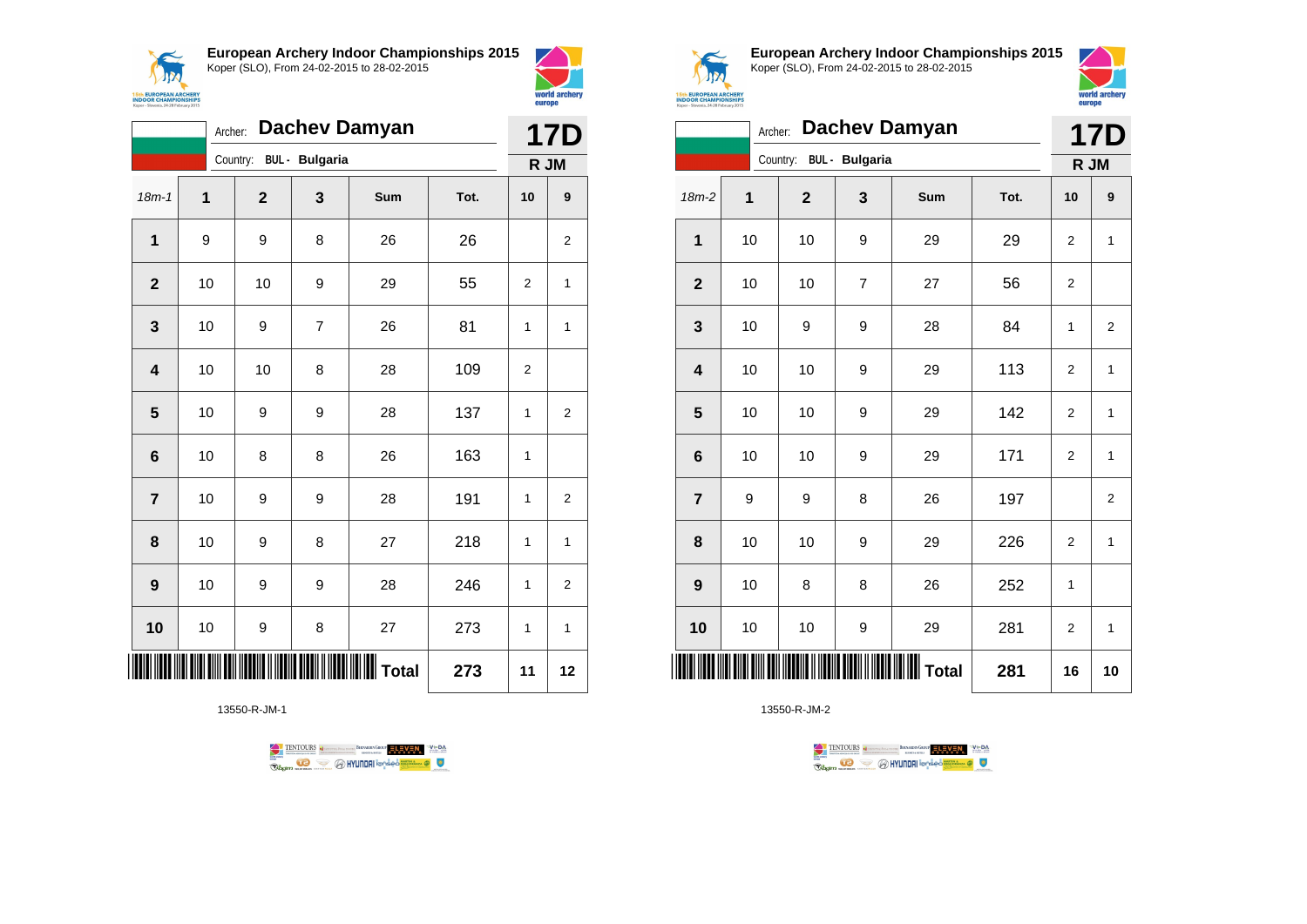



|                         | <b>Rudow Marc</b><br>Archer: |                        |    |         |      |                |                    |
|-------------------------|------------------------------|------------------------|----|---------|------|----------------|--------------------|
|                         |                              | Country: GER - Germany |    |         |      |                | <b>18A</b><br>R JM |
| $18m - 1$               | 1                            | $\mathbf 2$            | 3  | Sum     | Tot. | 10             | 9                  |
| 1                       | 10                           | 10                     | 9  | 29      | 29   | $\overline{2}$ | 1                  |
| $\overline{2}$          | 10                           | 10                     | 9  | 29      | 58   | $\overline{2}$ | 1                  |
| 3                       | 10                           | 10                     | 10 | 30      | 88   | 3              |                    |
| $\overline{\mathbf{4}}$ | 10                           | 10                     | 10 | 30      | 118  | 3              |                    |
| 5                       | 10                           | 10                     | 10 | 30      | 148  | 3              |                    |
| $6\phantom{1}6$         | 10                           | 10                     | 9  | 29      | 177  | $\overline{2}$ | 1                  |
| $\overline{7}$          | 10                           | 10                     | 9  | 29      | 206  | $\overline{2}$ | 1                  |
| 8                       | 10                           | 10                     | 9  | 29      | 235  | 2              | 1                  |
| $\boldsymbol{9}$        | 10                           | 10                     | 10 | 30      | 265  | 3              |                    |
| 10                      | 10                           | 10                     | 10 | 30      | 295  | 3              |                    |
| ▏▎▌▌▌▌▌                 |                              |                        |    | ∭ Total | 295  | 25             | 5                  |

12687-R-JM-1





**European Archery Indoor Championships 2015** Koper (SLO), From 24-02-2015 to 28-02-2015



|                 | <b>Rudow Marc</b><br>Archer: |                |                        |     |      |                |              |  |
|-----------------|------------------------------|----------------|------------------------|-----|------|----------------|--------------|--|
|                 |                              |                | Country: GER - Germany |     |      | R JM           | <b>18A</b>   |  |
| $18m-2$         | 1                            | $\overline{2}$ | 3                      | Sum | Tot. | 10             | 9            |  |
| 1               | 10                           | 10             | 10                     | 30  | 30   | 3              |              |  |
| $\overline{2}$  | 10                           | 10             | 10                     | 30  | 60   | 3              |              |  |
| 3               | 10                           | 10             | 9                      | 29  | 89   | 2              | $\mathbf{1}$ |  |
| 4               | 10                           | 9              | 8                      | 27  | 116  | 1              | 1            |  |
| 5               | 10                           | 10             | 10                     | 30  | 146  | 3              |              |  |
| $6\phantom{1}6$ | 10                           | 10             | 7                      | 27  | 173  | 2              |              |  |
| $\overline{7}$  | 10                           | 10             | 10                     | 30  | 203  | 3              |              |  |
| 8               | 10                           | 10             | 10                     | 30  | 233  | 3              |              |  |
| 9               | 10                           | 10             | 10                     | 30  | 263  | 3              |              |  |
| 10              | 10                           | 10             | 9                      | 29  | 292  | $\overline{2}$ | $\mathbf{1}$ |  |
| ║║║             |                              |                |                        |     | 292  | 25             | 3            |  |

TENTOURS **Q** CONSIDERED BEXTRED CONDUCT **CONSIDERED** VICE DA **B** MYUNDAI Tonsed **Williams 9** Ragm

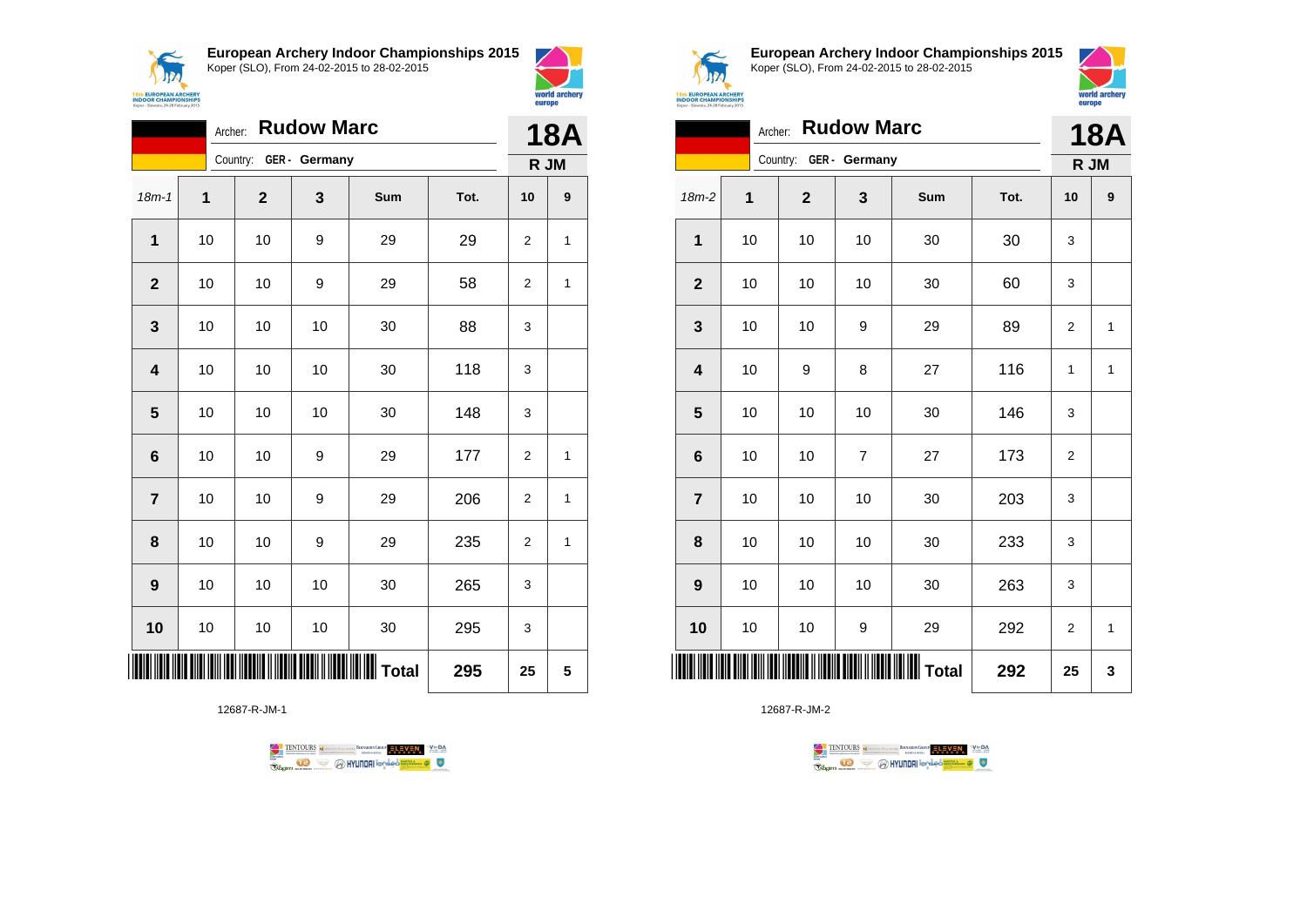



|                         | <b>Buliga Artur</b><br>Archer:<br>喇 |              |    |                                    |      |                |                |  |
|-------------------------|-------------------------------------|--------------|----|------------------------------------|------|----------------|----------------|--|
|                         |                                     |              |    | Country: MDA - Republic of Moldova |      |                | R JM           |  |
| $18m - 1$               | $\overline{1}$                      | $\mathbf{2}$ | 3  | <b>Sum</b>                         | Tot. | 10             | 9              |  |
| $\mathbf{1}$            | 10                                  | 10           | 10 | 30                                 | 30   | 3              |                |  |
| $\overline{2}$          | 10                                  | 9            | 8  | 27                                 | 57   | 1              | 1              |  |
| 3                       | 10                                  | 9            | 8  | 27                                 | 84   | 1              | 1              |  |
| $\overline{\mathbf{4}}$ | 10                                  | 10           | 8  | 28                                 | 112  | $\overline{2}$ |                |  |
| 5                       | 10                                  | 9            | 9  | 28                                 | 140  | 1              | $\overline{c}$ |  |
| $6\phantom{1}6$         | 10                                  | 9            | 8  | 27                                 | 167  | 1              | 1              |  |
| $\overline{7}$          | 10                                  | 10           | 9  | 29                                 | 196  | $\overline{2}$ | 1              |  |
| 8                       | 10                                  | 10           | 9  | 29                                 | 225  | 2              | 1              |  |
| 9                       | 10                                  | 10           | 8  | 28                                 | 253  | 2              |                |  |
| 10                      | 10                                  | 10           | 9  | 29                                 | 282  | 2              | 1              |  |
|                         |                                     |              |    | <b>WWW</b> Total                   | 282  | 17             | 8              |  |

12671-R-JM-1





**European Archery Indoor Championships 2015** Koper (SLO), From 24-02-2015 to 28-02-2015



| 喇                | Archer: |             | <b>Buliga Artur</b> |                                    |      |                | <b>18B</b>     |  |
|------------------|---------|-------------|---------------------|------------------------------------|------|----------------|----------------|--|
|                  |         |             |                     | Country: MDA - Republic of Moldova |      | R JM           |                |  |
| $18m-2$          | 1       | $\mathbf 2$ | 3                   | Sum                                | Tot. | 10             | 9              |  |
| 1                | 10      | 9           | 8                   | 27                                 | 27   | $\mathbf{1}$   | 1              |  |
| $\mathbf{2}$     | 10      | 10          | 9                   | 29                                 | 56   | $\overline{2}$ | $\mathbf{1}$   |  |
| 3                | 10      | 10          | 9                   | 29                                 | 85   | $\overline{2}$ | 1              |  |
| 4                | 10      | 10          | 9                   | 29                                 | 114  | $\overline{2}$ | 1              |  |
| 5                | 10      | 10          | 8                   | 28                                 | 142  | 2              |                |  |
| 6                | 10      | 9           | 9                   | 28                                 | 170  | $\mathbf{1}$   | $\overline{2}$ |  |
| $\overline{7}$   | 10      | 8           | 8                   | 26                                 | 196  | 1              |                |  |
| 8                | 10      | 10          | 8                   | 28                                 | 224  | $\overline{2}$ |                |  |
| $\boldsymbol{9}$ | 10      | 10          | 9                   | 29                                 | 253  | 2              | 1              |  |
| 10               | 10      | 10          | 9                   | 29                                 | 282  | 2              | 1              |  |
|                  |         |             |                     | <b>Total</b>                       | 282  | 17             | 8              |  |

TENTOURS **(i)** CONSIDER DEVELOPS OF THE VEDA TABLES OF THE CONSIDERED PARTICULAR DEVELOPS OF THE CONSIDERED PARTICULAR DEVELOPS OF THE CONSTRUCTION OF THE CONSTRUCTION OF THE CONSTRUCTION OF THE CONSTRUCTION OF THE CONSTRU **Example 2** @ HYUNDAI lansed **State 4** U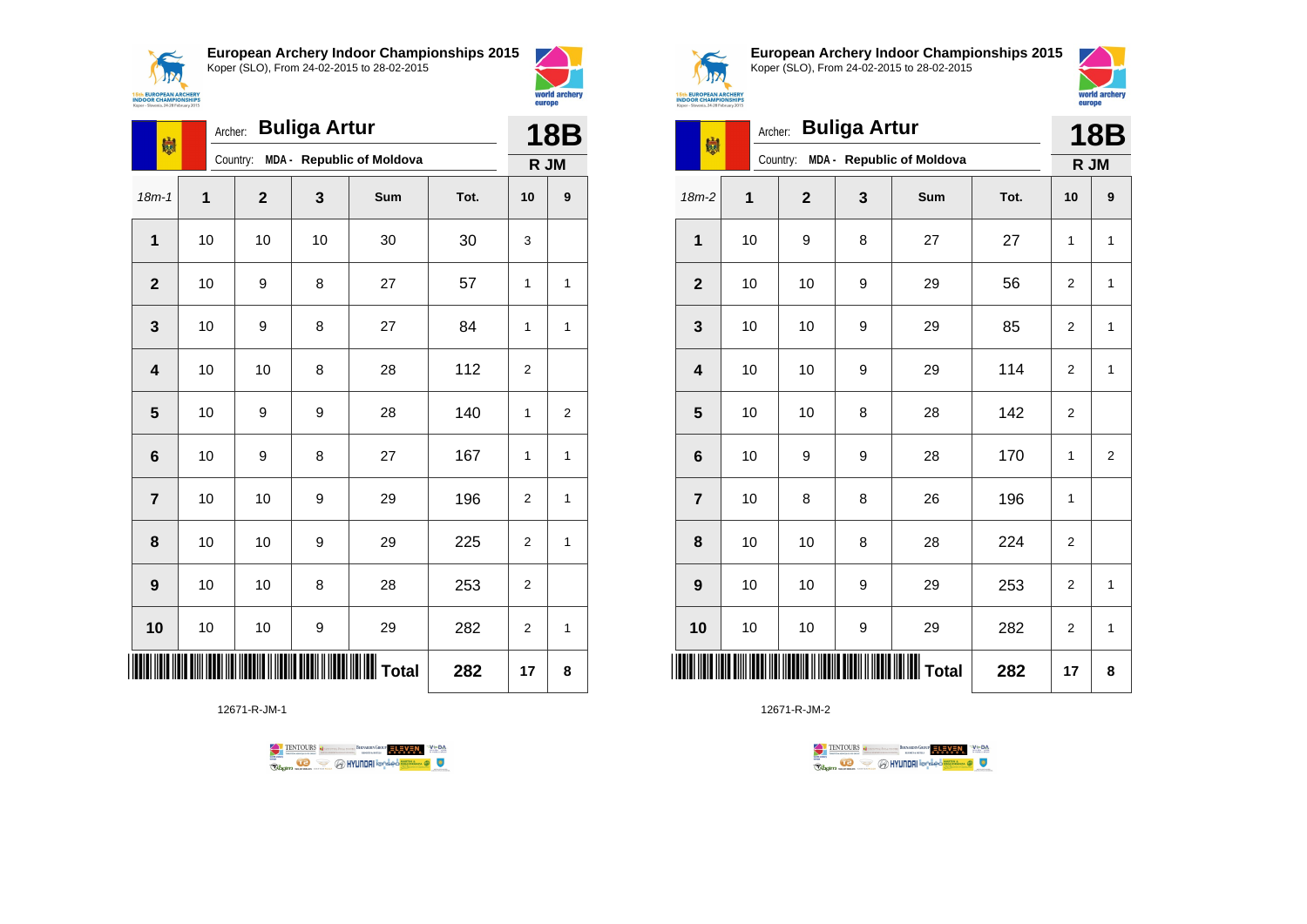**ANA 15th EUROPEAN ARCHERY**<br>INDOOR CHAMPIONSHIPS<br>Koper - Slovenia, 24-28 February 2015 **European Archery Indoor Championships 2015** Koper (SLO), From 24-02-2015 to 28-02-2015



|                         | <b>Balaz Boris</b><br>Archer:<br>$\ket{\ddot{\ddot{\pi}}}$ |                         |                |     |      |                |                  |  |
|-------------------------|------------------------------------------------------------|-------------------------|----------------|-----|------|----------------|------------------|--|
|                         |                                                            | Country: SVK - Slovakia |                |     |      | R JM           |                  |  |
| $18m - 1$               | 1                                                          | $\mathbf 2$             | 3              | Sum | Tot. | 10             | $\boldsymbol{9}$ |  |
| 1                       | 10                                                         | 10                      | 10             | 30  | 30   | 3              |                  |  |
| $\mathbf{2}$            | 10                                                         | 10                      | 9              | 29  | 59   | $\overline{c}$ | 1                |  |
| $\mathbf{3}$            | 10                                                         | 10                      | 10             | 30  | 89   | 3              |                  |  |
| $\overline{\mathbf{4}}$ | 10                                                         | 9                       | 9              | 28  | 117  | 1              | $\overline{2}$   |  |
| $5\phantom{1}$          | 10                                                         | 10                      | 9              | 29  | 146  | 2              | 1                |  |
| 6                       | 9                                                          | 9                       | 8              | 26  | 172  |                | $\overline{2}$   |  |
| $\overline{7}$          | 10                                                         | 10                      | 10             | 30  | 202  | 3              |                  |  |
| 8                       | 10                                                         | 10                      | $\overline{7}$ | 27  | 229  | $\overline{2}$ |                  |  |
| 9                       | 10                                                         | 10                      | 10             | 30  | 259  | 3              |                  |  |
| 10                      | 10                                                         | 10                      | 10             | 30  | 289  | 3              |                  |  |
| ▏▎▌▌▌▌▌                 |                                                            |                         |                |     | 289  | 22             | 6                |  |

13029-R-JM-1

TENTOURS & RENAISSANCE CONTROLLER VEBA **Example 1999** O HYUNDAI lonsed **and the Company of Company of Company of Company of Company of Company of Company of Company of Company of Company of Company of Company of Company of Company of Company of Company of Compa** 



**European Archery Indoor Championships 2015** Koper (SLO), From 24-02-2015 to 28-02-2015



|                         | <b>Balaz Boris</b><br>Archer:<br>书 |             |                         |     |      |                |              |  |
|-------------------------|------------------------------------|-------------|-------------------------|-----|------|----------------|--------------|--|
|                         |                                    |             | Country: SVK - Slovakia |     |      | R JM           |              |  |
| 18m-2                   | 1                                  | $\mathbf 2$ | 3                       | Sum | Tot. | 10             | 9            |  |
| 1                       | 10                                 | 10          | 10                      | 30  | 30   | 3              |              |  |
| $\mathbf{2}$            | 10                                 | 10          | 9                       | 29  | 59   | 2              | 1            |  |
| $\mathbf 3$             | 10                                 | $10$        | 9                       | 29  | 88   | $\overline{c}$ | $\mathbf{1}$ |  |
| $\overline{\mathbf{4}}$ | 10                                 | 10          | 10                      | 30  | 118  | 3              |              |  |
| 5                       | 10                                 | 10          | 10                      | 30  | 148  | 3              |              |  |
| $6\phantom{1}6$         | 10                                 | 10          | 10                      | 30  | 178  | 3              |              |  |
| $\overline{7}$          | 10                                 | $10$        | 9                       | 29  | 207  | $\overline{c}$ | 1            |  |
| 8                       | 10                                 | $10$        | 10                      | 30  | 237  | 3              |              |  |
| 9                       | 10                                 | 10          | 9                       | 29  | 266  | $\overline{c}$ | 1            |  |
| 10                      | 10                                 | 10          | 9                       | 29  | 295  | 2              | $\mathbf{1}$ |  |
| IIIII                   |                                    |             |                         |     | 295  | 25             | 5            |  |

TENTOURS **(i)** CONSIDER DEVELOPS OF THE VEDA TABLES OF THE CONSIDERED PARTICULAR DEVELOPS OF THE CONSIDERED PARTICULAR DEVELOPS OF THE CONSTRUCTION OF THE CONSTRUCTION OF THE CONSTRUCTION OF THE CONSTRUCTION OF THE CONSTRU **Example 2** @ HYUNDAI lansed **State 4** U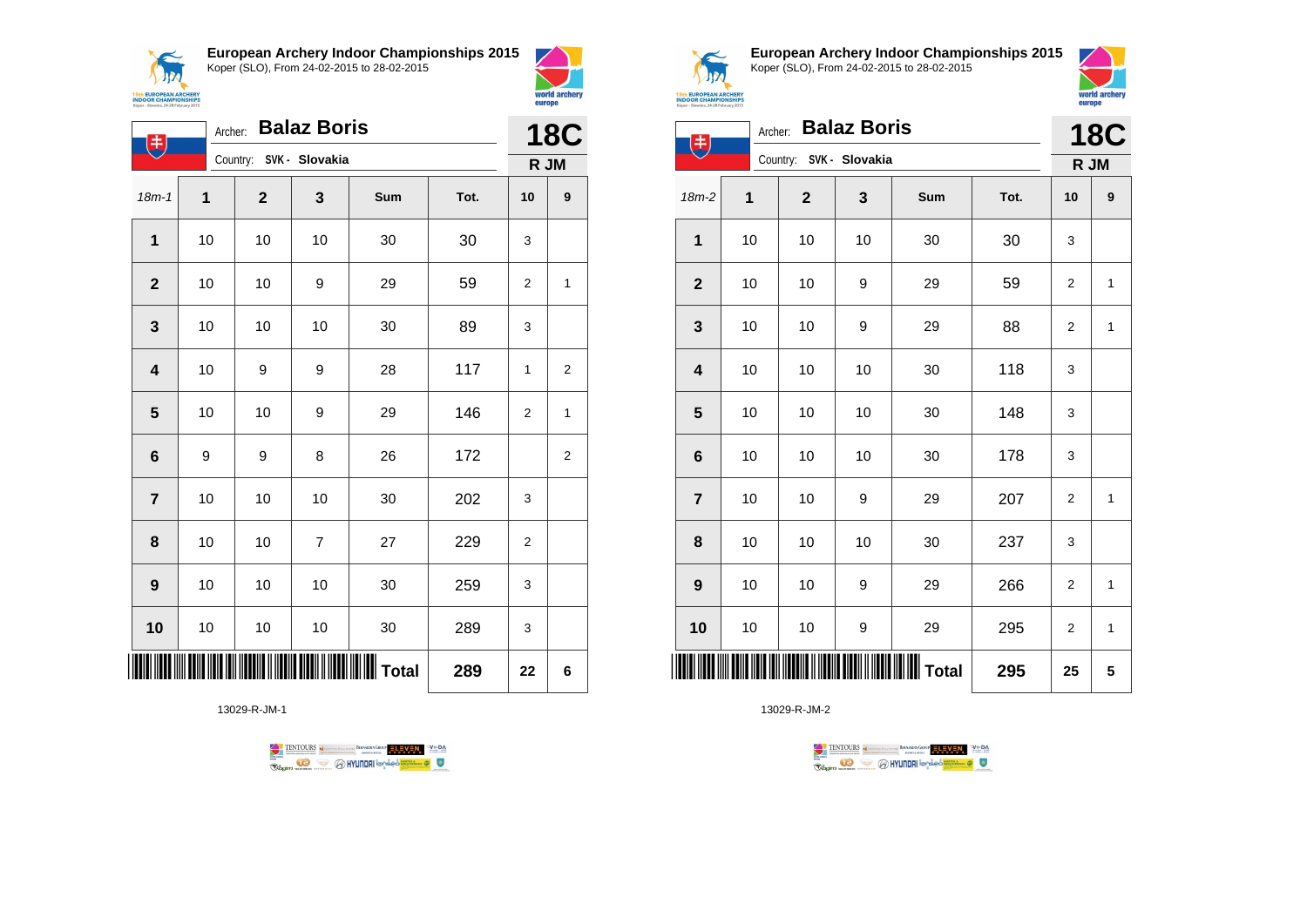



|                         | <b>Irrasch Dominik</b><br>Archer: |  |              |                        |     |      |      | <b>18D</b>       |  |
|-------------------------|-----------------------------------|--|--------------|------------------------|-----|------|------|------------------|--|
|                         |                                   |  |              | Country: AUT - Austria |     |      | R JM |                  |  |
| $18m - 1$               | $\mathbf 1$                       |  | $\mathbf{2}$ | 3                      | Sum | Tot. | 10   | $\boldsymbol{9}$ |  |
| 1                       | 10                                |  | 10           | 8                      | 28  | 28   | 2    |                  |  |
| $\mathbf{2}$            | 10                                |  | 10           | 8                      | 28  | 56   | 2    |                  |  |
| 3                       | 10                                |  | 10           | 9                      | 29  | 85   | 2    | $\mathbf{1}$     |  |
| $\overline{\mathbf{4}}$ | 10                                |  | 10           | 10                     | 30  | 115  | 3    |                  |  |
| 5                       | 10                                |  | 9            | 9                      | 28  | 143  | 1    | $\overline{2}$   |  |
| 6                       | 10                                |  | 10           | 10                     | 30  | 173  | 3    |                  |  |
| $\overline{7}$          | 9                                 |  | 9            | 9                      | 27  | 200  |      | 3                |  |
| 8                       | 10                                |  | 10           | 10                     | 30  | 230  | 3    |                  |  |
| 9                       | 10                                |  | 10           | 9                      | 29  | 259  | 2    | 1                |  |
| 10                      | 10                                |  | 10           | 8                      | 28  | 287  | 2    |                  |  |
|                         |                                   |  |              |                        |     | 287  | 20   | 7                |  |

12451-R-JM-1





**European Archery Indoor Championships 2015** Koper (SLO), From 24-02-2015 to 28-02-2015



|                         | <b>Irrasch Dominik</b><br>Archer: |                        |   |     |      |                  |                  |  |
|-------------------------|-----------------------------------|------------------------|---|-----|------|------------------|------------------|--|
|                         |                                   | Country: AUT - Austria |   |     |      |                  | R JM             |  |
| $18m-2$                 | 1                                 | $\mathbf{2}$           | 3 | Sum | Tot. | 10               | $\boldsymbol{9}$ |  |
| $\mathbf{1}$            | 10                                | 10                     | 9 | 29  | 29   | $\overline{2}$   | $\mathbf{1}$     |  |
| $\mathbf{2}$            | 10                                | 10                     | 9 | 29  | 58   | $\overline{2}$   | $\mathbf{1}$     |  |
| 3                       | 10                                | 9                      | 9 | 28  | 86   | 1                | 2                |  |
| $\overline{\mathbf{4}}$ | 9                                 | 9                      | 8 | 26  | 112  |                  | $\overline{2}$   |  |
| 5                       | 10                                | 9                      | 9 | 28  | 140  | 1                | $\overline{2}$   |  |
| $6\phantom{1}$          | 10                                | 10                     | 8 | 28  | 168  | $\overline{2}$   |                  |  |
| $\overline{7}$          | 10                                | 10                     | 9 | 29  | 197  | $\overline{2}$   | 1                |  |
| 8                       | 10                                | 10                     | 9 | 29  | 226  | $\boldsymbol{2}$ | $\mathbf{1}$     |  |
| 9                       | 10                                | 10                     | M | 20  | 246  | 2                |                  |  |
| 10                      | 10                                | 9                      | 8 | 27  | 273  | 1                | $\mathbf{1}$     |  |
| ║║║                     |                                   |                        |   |     | 273  | 15               | 11               |  |

TENTOURS **(i)** CONSIDER DEVELOPS OF THE VEDA TABLES OF THE CONSIDERED PARTICULAR DEVELOPS OF THE CONSIDERED PARTICULAR DEVELOPS OF THE CONSTRUCTION OF THE CONSTRUCTION OF THE CONSTRUCTION OF THE CONSTRUCTION OF THE CONSTRU **Example 2** @ HYUNDAI lansed **State 4** U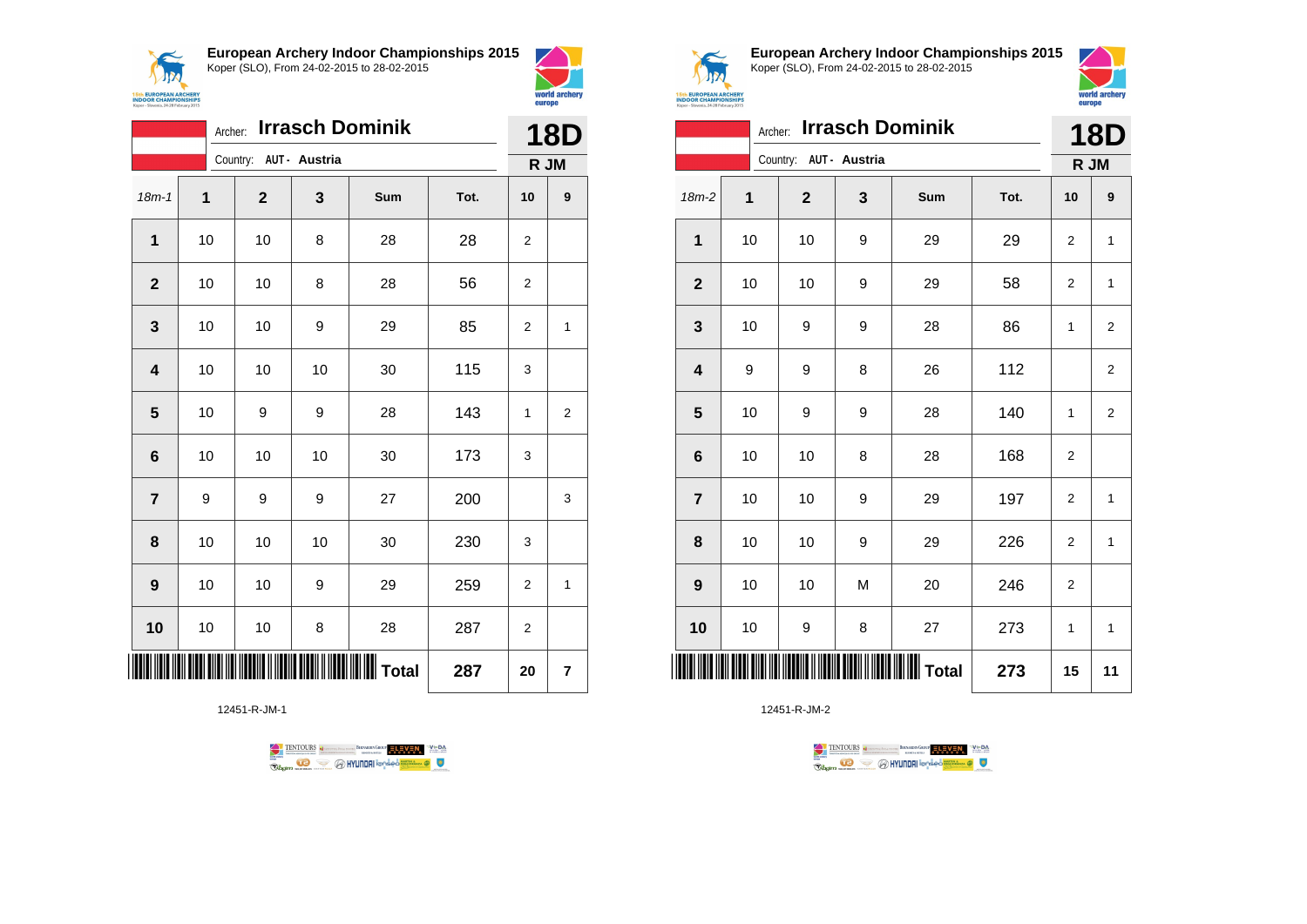



|                | <b>Weckmueller Maximilian</b><br>Archer: |                        |    |     |      |                |                  |
|----------------|------------------------------------------|------------------------|----|-----|------|----------------|------------------|
|                |                                          | Country: GER - Germany |    |     |      | R JM           |                  |
| $18m - 1$      | 1                                        | $\mathbf{2}$           | 3  | Sum | Tot. | 10             | $\boldsymbol{9}$ |
| $\mathbf 1$    | 10                                       | 10                     | 9  | 29  | 29   | 2              | 1                |
| $\overline{2}$ | 10                                       | 10                     | 10 | 30  | 59   | 3              |                  |
| 3              | 10                                       | 10                     | 9  | 29  | 88   | 2              | 1                |
| 4              | 10                                       | 10                     | 9  | 29  | 117  | 2              | 1                |
| 5              | 10                                       | 10                     | 9  | 29  | 146  | $\overline{2}$ | $\mathbf{1}$     |
| 6              | 10                                       | 10                     | 10 | 30  | 176  | 3              |                  |
| $\overline{7}$ | 10                                       | 10                     | 10 | 30  | 206  | 3              |                  |
| 8              | 10                                       | 10                     | 10 | 30  | 236  | 3              |                  |
| 9              | 10                                       | 9                      | 9  | 28  | 264  | $\mathbf{1}$   | $\overline{2}$   |
| 10             | 10                                       | 10                     | 10 | 30  | 294  | 3              |                  |
|                |                                          |                        |    |     | 294  | 24             | 6                |

9033-R-JM-1





**European Archery Indoor Championships 2015** Koper (SLO), From 24-02-2015 to 28-02-2015



|                 | 19A |                        |    |     |      |      |                  |
|-----------------|-----|------------------------|----|-----|------|------|------------------|
|                 |     | Country: GER - Germany |    |     |      | R JM |                  |
| $18m-2$         | 1   | $\mathbf 2$            | 3  | Sum | Tot. | 10   | $\boldsymbol{9}$ |
| 1               | 10  | 10                     | 10 | 30  | 30   | 3    |                  |
| $\overline{2}$  | 10  | 10                     | 9  | 29  | 59   | 2    | 1                |
| 3               | 10  | 10                     | 10 | 30  | 89   | 3    |                  |
| 4               | 10  | 10                     | 9  | 29  | 118  | 2    | $\mathbf{1}$     |
| 5               | 10  | 10                     | 10 | 30  | 148  | 3    |                  |
| $6\phantom{1}6$ | 10  | 10                     | 10 | 30  | 178  | 3    |                  |
| $\overline{7}$  | 10  | 10                     | 10 | 30  | 208  | 3    |                  |
| 8               | 10  | 10                     | 9  | 29  | 237  | 2    | $\mathbf{1}$     |
| 9               | 10  | 10                     | 10 | 30  | 267  | 3    |                  |
| 10              | 10  | 10                     | 10 | 30  | 297  | 3    |                  |
| IIII            |     |                        |    |     | 297  | 27   | 3                |

TENTOURS **(i)** CONSIDER DEVELOPS OF THE VEDA TABLES OF THE CONSIDERED PARTICULAR DEVELOPS OF THE CONSIDERED PARTICULAR DEVELOPS OF THE CONSTRUCTION OF THE CONSTRUCTION OF THE CONSTRUCTION OF THE CONSTRUCTION OF THE CONSTRU **Example 2** @ HYUNDAI lansed **State 4** U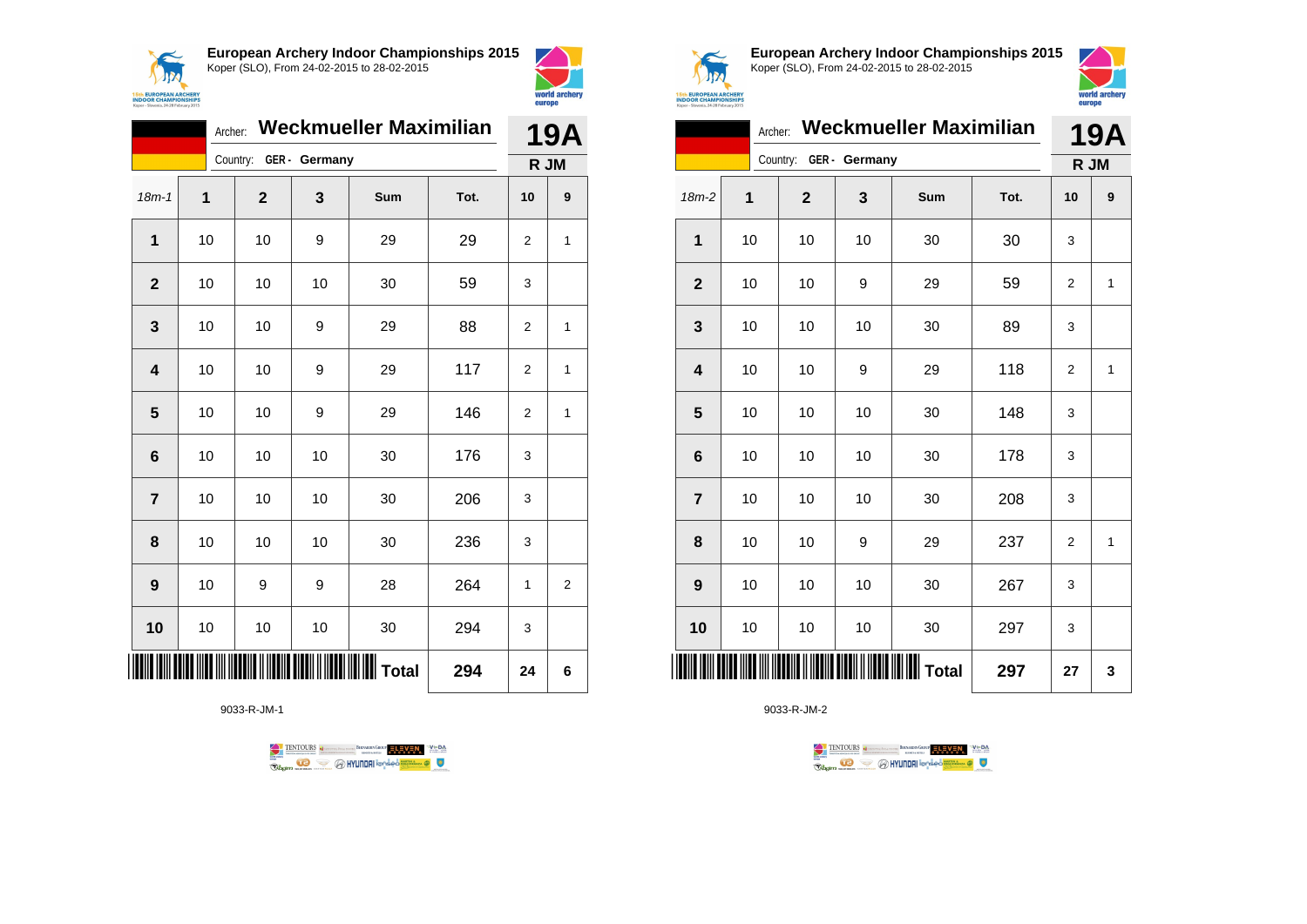



world archery

europe

| 喇                       |    | Archer:  |              | <b>19B</b> |                                  |      |                |                  |
|-------------------------|----|----------|--------------|------------|----------------------------------|------|----------------|------------------|
|                         |    | Country: |              |            | <b>MDA - Republic of Moldova</b> |      | R JM           |                  |
| $18m - 1$               | 1  |          | $\mathbf{2}$ | 3          | <b>Sum</b>                       | Tot. | 10             | 9                |
| $\mathbf{1}$            | 10 |          | 10           | 10         | 30                               | 30   | 3              |                  |
| $\mathbf{2}$            | 10 |          | 10           | 9          | 29                               | 59   | $\overline{2}$ | 1                |
| 3                       | 10 |          | 9            | 9          | 28                               | 87   | 1              | $\boldsymbol{2}$ |
| $\overline{\mathbf{4}}$ | 10 |          | 10           | 10         | 30                               | 117  | 3              |                  |
| 5                       | 10 |          | 10           | 10         | 30                               | 147  | 3              |                  |
| 6                       | 10 |          | 10           | 10         | 30                               | 177  | 3              |                  |
| $\overline{7}$          | 10 |          | 10           | 10         | 30                               | 207  | 3              |                  |
| 8                       | 9  |          | 9            | 9          | 27                               | 234  |                | 3                |
| 9                       | 10 |          | 10           | 9          | 29                               | 263  | $\overline{2}$ | 1                |
| 10                      | 10 |          | 10           | 10         | 30                               | 293  | 3              |                  |
|                         |    |          |              |            |                                  | 293  | 23             | 7                |

11406-R-JM-1





**European Archery Indoor Championships 2015** Koper (SLO), From 24-02-2015 to 28-02-2015



**19B** 

**15th EUROPEAN ARCHERY<br>INDOOR CHAMPIONSHIPS**<br>Koper - Slovenia, 24-28 February 2015

|                         | <b>Olaru Dan</b><br>Archer:<br>喇 |              |    |                                  |      |                |                |
|-------------------------|----------------------------------|--------------|----|----------------------------------|------|----------------|----------------|
|                         |                                  | Country:     |    | <b>MDA - Republic of Moldova</b> |      | R JM           |                |
| $18m-2$                 | $\mathbf 1$                      | $\mathbf{2}$ | 3  | Sum                              | Tot. | 10             | 9              |
| 1                       | 10                               | 9            | 9  | 28                               | 28   | $\mathbf{1}$   | $\overline{2}$ |
| $\mathbf{2}$            | 10                               | 10           | 10 | 30                               | 58   | 3              |                |
| 3                       | 10                               | 9            | 9  | 28                               | 86   | 1              | 2              |
| $\overline{\mathbf{4}}$ | 10                               | 10           | 9  | 29                               | 115  | $\overline{2}$ | $\mathbf{1}$   |
| 5                       | 10                               | 10           | 10 | 30                               | 145  | 3              |                |
| $6\phantom{1}6$         | 10                               | 10           | 9  | 29                               | 174  | 2              | $\mathbf{1}$   |
| $\overline{7}$          | 10                               | 10           | 9  | 29                               | 203  | $\overline{2}$ | $\mathbf{1}$   |
| 8                       | 10                               | 10           | 9  | 29                               | 232  | $\overline{2}$ | $\mathbf{1}$   |
| $\boldsymbol{9}$        | 10                               | 10           | 10 | 30                               | 262  | 3              |                |
| 10                      | 10                               | 10           | 9  | 29                               | 291  | $\overline{2}$ | $\mathbf{1}$   |
|                         |                                  |              |    |                                  | 291  | 21             | 9              |

TENTOURS **(i)** CONSIDER DEVELOPS OF THE VEDA TABLES OF THE CONSIDERED PARTICULAR DEVELOPS OF THE CONSIDERED PARTICULAR DEVELOPS OF THE CONSTRUCTION OF THE CONSTRUCTION OF THE CONSTRUCTION OF THE CONSTRUCTION OF THE CONSTRU

**Example 2** @ HYUNDAI lansed **State 4** U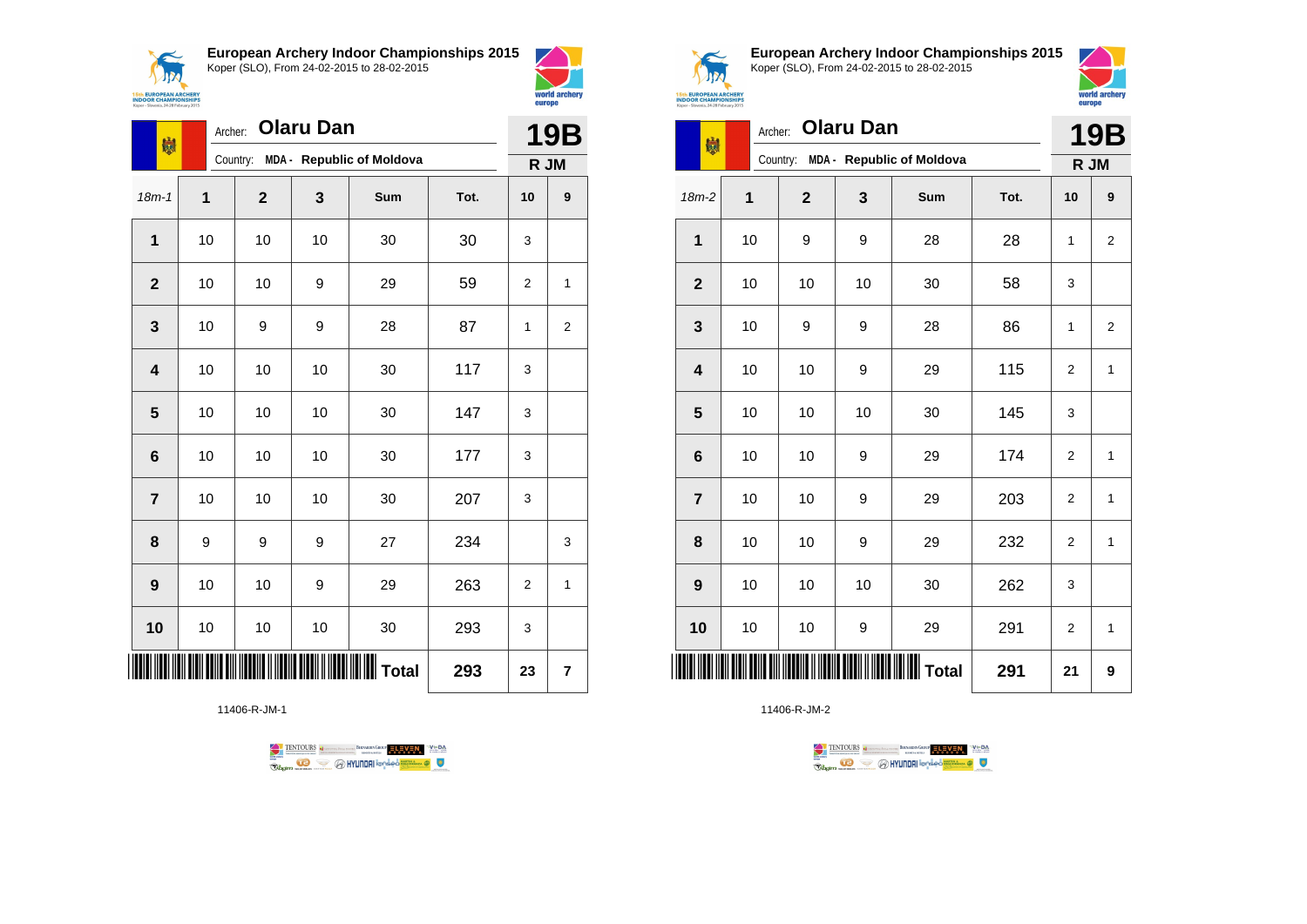



|                         | <b>Duchon Juraj</b><br>Archer:<br>$\left( \begin{matrix} \mathbf{\ddot{r}} \end{matrix} \right)$ |                         |     |     |      |              |                  |  |
|-------------------------|--------------------------------------------------------------------------------------------------|-------------------------|-----|-----|------|--------------|------------------|--|
|                         |                                                                                                  | Country: SVK - Slovakia |     |     |      |              | R JM             |  |
| $18m - 1$               | 1                                                                                                | $\mathbf 2$             | 3   | Sum | Tot. | 10           | $\boldsymbol{9}$ |  |
| $\mathbf{1}$            | 10                                                                                               | 10                      | 8   | 28  | 28   | 2            |                  |  |
| $\mathbf{2}$            | 10                                                                                               | 9                       | 9   | 28  | 56   | 1            | 2                |  |
| 3                       | 10                                                                                               | 9                       | 9   | 28  | 84   | 1            | 2                |  |
| $\overline{\mathbf{4}}$ | 10                                                                                               | 10                      | 9   | 29  | 113  | 2            | 1                |  |
| 5                       | 10                                                                                               | 9                       | 9   | 28  | 141  | $\mathbf{1}$ | $\overline{c}$   |  |
| $6\phantom{1}$          | 10                                                                                               | 10                      | 10  | 30  | 171  | 3            |                  |  |
| $\overline{7}$          | $10$                                                                                             | 9                       | 9   | 28  | 199  | 1            | 2                |  |
| 8                       | 10                                                                                               | 9                       | 8   | 27  | 226  | 1            | 1                |  |
| 9                       | 10                                                                                               | 10                      | 10  | 30  | 256  | 3            |                  |  |
| 10                      | 10                                                                                               | 10                      | 8   | 28  | 284  | 2            |                  |  |
|                         |                                                                                                  |                         | 284 | 17  | 10   |              |                  |  |

8128-R-JM-1





**European Archery Indoor Championships 2015** Koper (SLO), From 24-02-2015 to 28-02-2015



|                         | <b>Duchon Juraj</b><br>Archer:<br>电 |                         |                |       |      |                |                         |
|-------------------------|-------------------------------------|-------------------------|----------------|-------|------|----------------|-------------------------|
|                         |                                     | Country: SVK - Slovakia |                |       |      | R JM           |                         |
| 18m-2                   | 1                                   | $\mathbf{2}$            | 3              | Sum   | Tot. | 10             | 9                       |
| 1                       | 10                                  | 10                      | 9              | 29    | 29   | 2              | $\mathbf{1}$            |
| $\mathbf{2}$            | 10                                  | 10                      | 9              | 29    | 58   | 2              | 1                       |
| 3                       | 10                                  | 10                      | 10             | 30    | 88   | 3              |                         |
| $\overline{\mathbf{4}}$ | 10                                  | 10                      | 6              | 26    | 114  | $\overline{2}$ |                         |
| 5                       | 9                                   | 9                       | 9              | 27    | 141  |                | 3                       |
| $6\phantom{1}6$         | 10                                  | 10                      | $\overline{7}$ | 27    | 168  | $\overline{2}$ |                         |
| $\overline{7}$          | 10                                  | 10                      | 9              | 29    | 197  | $\overline{2}$ | $\mathbf{1}$            |
| 8                       | 10                                  | 6                       | 6              | 22    | 219  | 1              |                         |
| 9                       | 10                                  | 9                       | M              | 19    | 238  | $\mathbf{1}$   | 1                       |
| 10                      | 10                                  | 9                       | 9              | 28    | 266  | 1              | $\overline{\mathbf{c}}$ |
| IIII                    |                                     |                         |                | Total | 266  | 16             | 9                       |

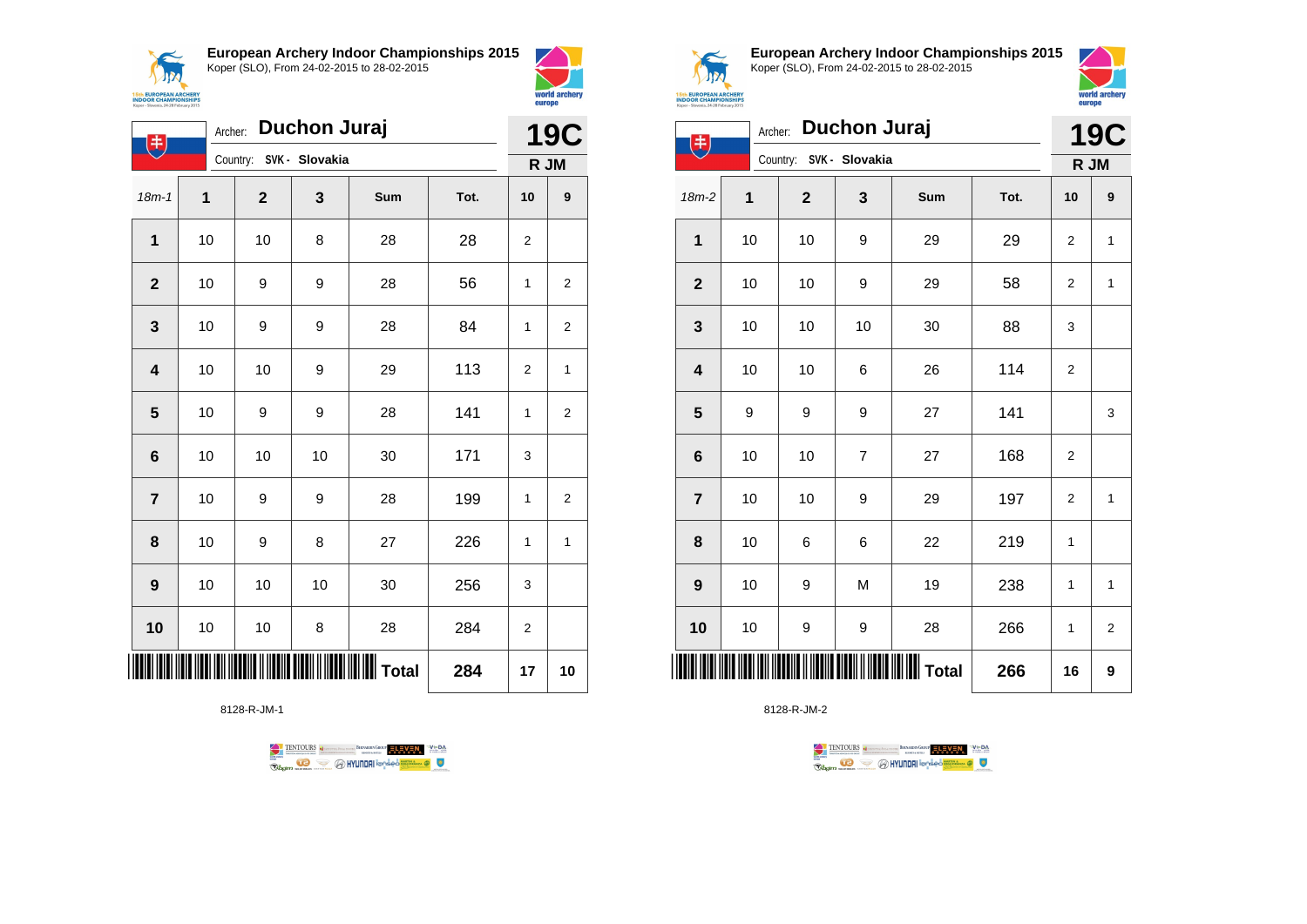



|                         | Archer: |                        |    | <b>Gstoettner Andreas</b> |      | <b>19D</b> |                |
|-------------------------|---------|------------------------|----|---------------------------|------|------------|----------------|
|                         |         | Country: AUT - Austria |    |                           |      |            | R JM           |
| $18m - 1$               | 1       | $\overline{2}$         | 3  | Sum                       | Tot. | 10         | 9              |
| 1                       | 10      | 10                     | 9  | 29                        | 29   | 2          | 1              |
| $\overline{2}$          | 10      | 10                     | 9  | 29                        | 58   | 2          | 1              |
| 3                       | 10      | 10                     | 10 | 30                        | 88   | 3          |                |
| $\overline{\mathbf{4}}$ | 10      | 10                     | 10 | 30                        | 118  | 3          |                |
| 5                       | 10      | 10                     | 10 | 30                        | 148  | 3          |                |
| $6\phantom{1}6$         | 10      | 9                      | 9  | 28                        | 176  | 1          | $\overline{2}$ |
| $\overline{7}$          | 10      | 10                     | 10 | 30                        | 206  | 3          |                |
| 8                       | 10      | 10                     | 10 | 30                        | 236  | 3          |                |
| 9                       | 10      | 10                     | 10 | 30                        | 266  | 3          |                |
| 10                      | 9       | 9                      | 9  | 27                        | 293  |            | 3              |
|                         |         |                        |    | 293                       | 23   | 7          |                |

13431-R-JM-1

TENTOURS & RENAISSANCE CONTROLLER VEBA **OD SOUTHERRY SECTION AND STATE Ragma** 



**European Archery Indoor Championships 2015** Koper (SLO), From 24-02-2015 to 28-02-2015



|                         | <b>Gstoettner Andreas</b><br>Archer: |                        |    |     |      |                |                |
|-------------------------|--------------------------------------|------------------------|----|-----|------|----------------|----------------|
|                         |                                      | Country: AUT - Austria |    |     |      | R JM           |                |
| $18m-2$                 | 1                                    | $\mathbf 2$            | 3  | Sum | Tot. | 10             | 9              |
| 1                       | 10                                   | 9                      | 9  | 28  | 28   | 1              | $\overline{2}$ |
| $\mathbf{2}$            | 10                                   | 10                     | 9  | 29  | 57   | $\overline{2}$ | $\mathbf{1}$   |
| 3                       | 10                                   | 10                     | 8  | 28  | 85   | 2              |                |
| $\overline{\mathbf{4}}$ | 10                                   | 10                     | 10 | 30  | 115  | 3              |                |
| 5                       | 10                                   | 10                     | 10 | 30  | 145  | 3              |                |
| $6\phantom{1}$          | 10                                   | 10                     | 10 | 30  | 175  | 3              |                |
| $\overline{7}$          | 10                                   | 10                     | 10 | 30  | 205  | 3              |                |
| 8                       | 10                                   | 9                      | 9  | 28  | 233  | 1              | $\overline{2}$ |
| 9                       | 10                                   | 10                     | 9  | 29  | 262  | $\overline{c}$ | 1              |
| 10                      | 10                                   | 10                     | 9  | 29  | 291  | 2              | $\mathbf{1}$   |
| ║║║                     |                                      |                        |    |     | 291  | 22             | 7              |

TENTOURS **(i)** CONSIDER DEVELOPS OF THE VEDA TABLES OF THE CONSIDERED PARTICULAR DEVELOPS OF THE CONSIDERED PARTICULAR DEVELOPS OF THE CONSTRUCTION OF THE CONSTRUCTION OF THE CONSTRUCTION OF THE CONSTRUCTION OF THE CONSTRU **B** MYUNDAI Tonsed **Williams 9 Regin**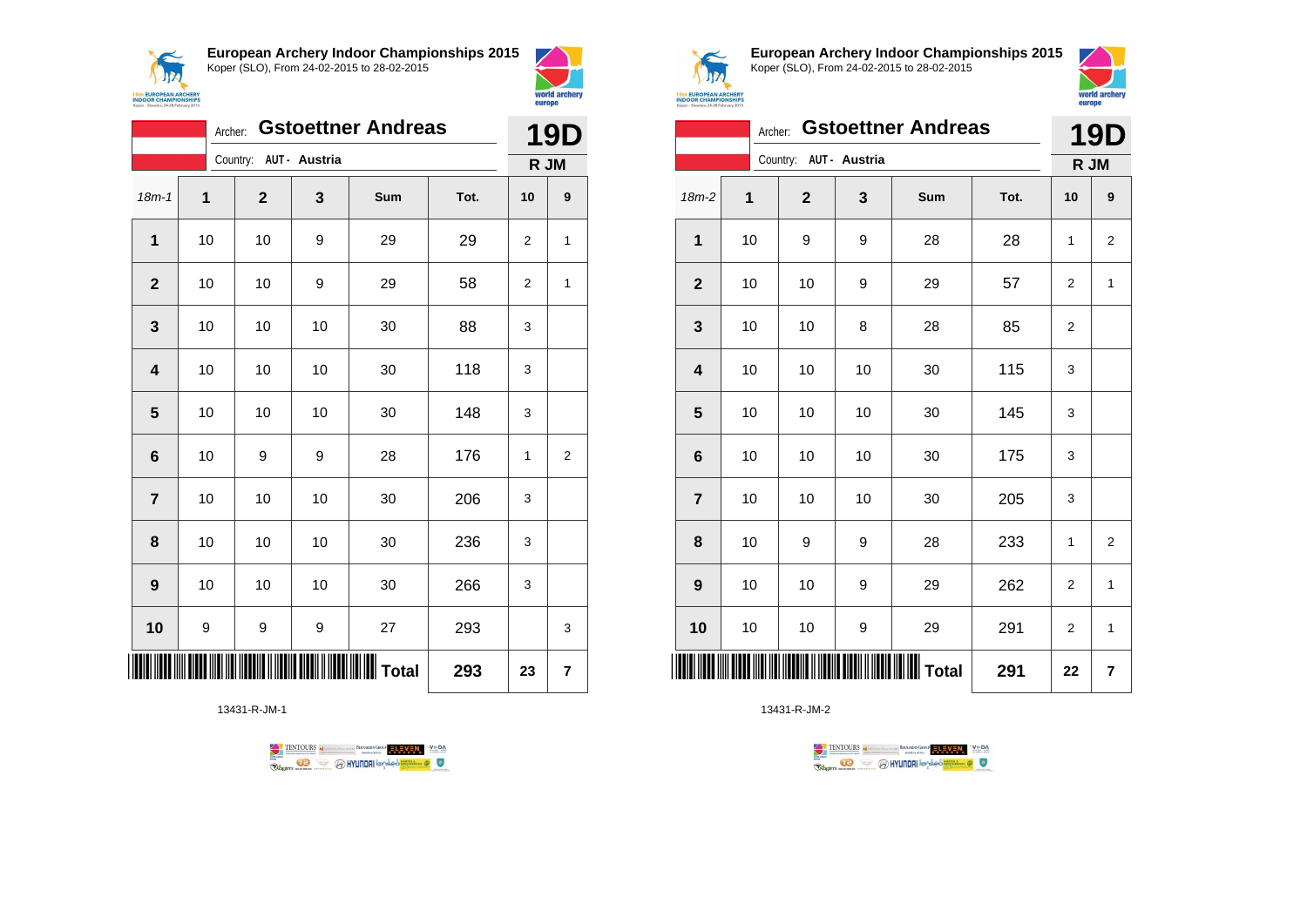

18m-1 **1 2 3 Sum Tot. 10 9**

**1** | 10 | 10 | 9 | 29 | 29 | 2 | 1

**2** | 10 | 10 | 9 | 29 | 58 | 2 | 1

**3** | 10 | 10 | 9 | 29 | 87 | 2 | 1

**5** | 10 | 10 | 9 | 29 | 144 | 2 | 1

**6** | 10 | 9 | 9 | 28 | 172 | 1 | 2

**8** | 10 | 10 | 9 | 29 | 229 | 2 | 1

**10** | 9 | 9 | 9 | 27 | 286 | | 3

**TOTAL TOTAL TERM** THE TOTAL TOTAL TOTAL 18 10

16295-R-JM-1

**4** | 10 | 10 | 8 | 28 | 115 | 2

**7** | 10 | 10 | 8 | 28 | 200 | 2

**9** | 10 | 10 | 30 | 259 | 3

Archer: **Scheiding Adrian**

Country: **GER - Germany**



**15th EUROPEAN ARCHERY**<br>INDOOR CHAMPIONSHIPS

Koper - Slovenia, 24-28 F

**20A R JM**

**European Archery Indoor Championships 2015** Koper (SLO), From 24-02-2015 to 28-02-2015



|                         |    |              |                        | Archer: Scheiding Adrian |      | <b>20A</b>     |                |
|-------------------------|----|--------------|------------------------|--------------------------|------|----------------|----------------|
|                         |    |              | Country: GER - Germany |                          |      |                | R JM           |
| $18m-2$                 | 1  | $\mathbf{2}$ | 3                      | Sum                      | Tot. | 10             | 9              |
| $\mathbf{1}$            | 10 | 9            | 9                      | 28                       | 28   | 1              | $\overline{2}$ |
| $\overline{2}$          | 10 | 10           | 8                      | 28                       | 56   | $\overline{2}$ |                |
| 3                       | 10 | 9            | 9                      | 28                       | 84   | 1              | 2              |
| $\overline{\mathbf{4}}$ | 9  | 8            | 8                      | 25                       | 109  |                | $\mathbf{1}$   |
| 5                       | 10 | 9            | 9                      | 28                       | 137  | 1              | $\overline{2}$ |
| $6\phantom{1}6$         | 10 | 9            | $\overline{7}$         | 26                       | 163  | 1              | $\mathbf{1}$   |
| $\overline{7}$          | 9  | 9            | 9                      | 27                       | 190  |                | 3              |
| 8                       | 10 | 9            | 8                      | 27                       | 217  | 1              | 1              |
| 9                       | 9  | 9            | 9                      | 27                       | 244  |                | 3              |
| 10                      | 10 | 10           | 10                     | 30                       | 274  | 3              |                |
|                         |    |              |                        | <b>WIII</b> Total        | 274  | 10             | 15             |



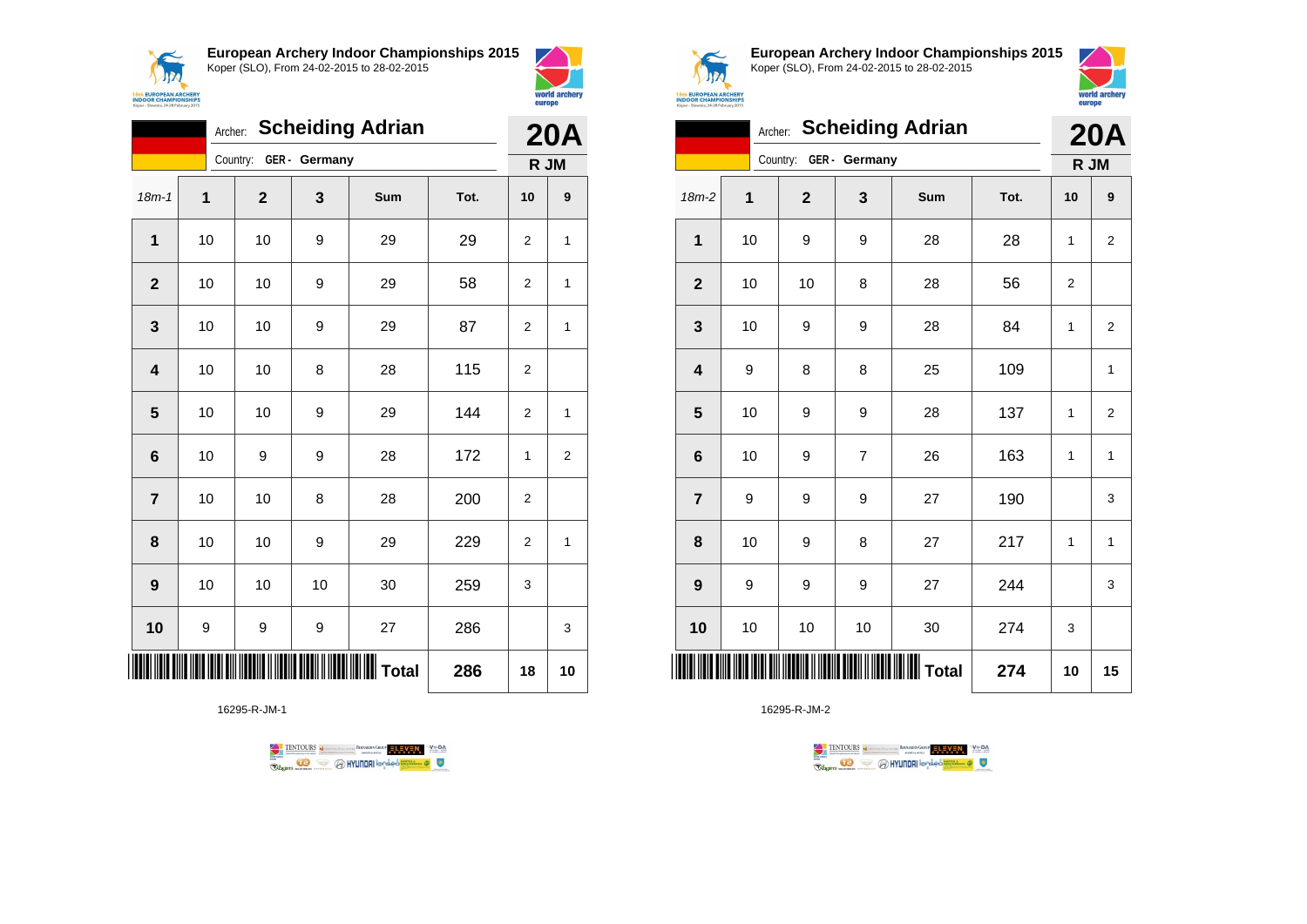



|                | <b>Voscoboinicov Nichita</b><br>Archer:<br>喇 |                |                |                           |      |                |                |
|----------------|----------------------------------------------|----------------|----------------|---------------------------|------|----------------|----------------|
|                |                                              | Country:       |                | MDA - Republic of Moldova |      | R JM           |                |
| $18m - 1$      | 1                                            | $\overline{2}$ | 3              | Sum                       | Tot. | 10             | 9              |
| 1              | 10                                           | 10             | 9              | 29                        | 29   | 2              | 1              |
| $\overline{2}$ | 10                                           | 10             | 10             | 30                        | 59   | 3              |                |
| 3              | 10                                           | 9              | 8              | 27                        | 86   | 1              | 1              |
| 4              | 10                                           | 9              | 9              | 28                        | 114  | 1              | 2              |
| 5              | 9                                            | 9              | 6              | 24                        | 138  |                | 2              |
| 6              | 10                                           | 10             | 9              | 29                        | 167  | $\overline{2}$ | 1              |
| $\overline{7}$ | 10                                           | 9              | 9              | 28                        | 195  | 1              | $\overline{2}$ |
| 8              | 10                                           | 10             | 9              | 29                        | 224  | 2              | 1              |
| 9              | 9                                            | 9              | 8              | 26                        | 250  |                | $\overline{2}$ |
| 10             | 10                                           | 9              | $\overline{7}$ | 26                        | 276  | 1              | 1              |
|                |                                              |                |                |                           | 276  | 13             | 13             |

15738-R-JM-1





**European Archery Indoor Championships 2015** Koper (SLO), From 24-02-2015 to 28-02-2015



| 喇                       | Archer: | <b>Voscoboinicov Nichita</b> | <b>20B</b> |                                    |      |                |                         |
|-------------------------|---------|------------------------------|------------|------------------------------------|------|----------------|-------------------------|
|                         |         |                              |            | Country: MDA - Republic of Moldova |      | R JM           |                         |
| $18m-2$                 | 1       | $\mathbf 2$                  | 3          | Sum                                | Tot. | 10             | 9                       |
| 1                       | 10      | 10                           | 9          | 29                                 | 29   | 2              | 1                       |
| $\mathbf{2}$            | 10      | 10                           | 9          | 29                                 | 58   | $\overline{2}$ | 1                       |
| 3                       | 10      | 9                            | 8          | 27                                 | 85   | 1              | 1                       |
| $\overline{\mathbf{4}}$ | 10      | 9                            | 9          | 28                                 | 113  | $\mathbf{1}$   | $\overline{\mathbf{c}}$ |
| 5                       | 10      | 10                           | 10         | 30                                 | 143  | 3              |                         |
| $6\phantom{1}6$         | 10      | 10                           | 9          | 29                                 | 172  | $\overline{2}$ | 1                       |
| $\overline{7}$          | 10      | 9                            | 8          | 27                                 | 199  | 1              | 1                       |
| 8                       | 10      | 10                           | 9          | 29                                 | 228  | $\overline{2}$ | 1                       |
| 9                       | 9       | 9                            | 8          | 26                                 | 254  |                | $\overline{\mathbf{c}}$ |
| 10                      | 10      | 9                            | 9          | 28                                 | 282  | 1              | $\overline{2}$          |
|                         |         |                              |            |                                    | 282  | 15             | 12                      |

TENTOURS **Q** CONSIDERED BEXTRED CONDUCT **CONSIDERED** VICE DA **B** MYUNDAI Tonsed **Williams 9** Ragm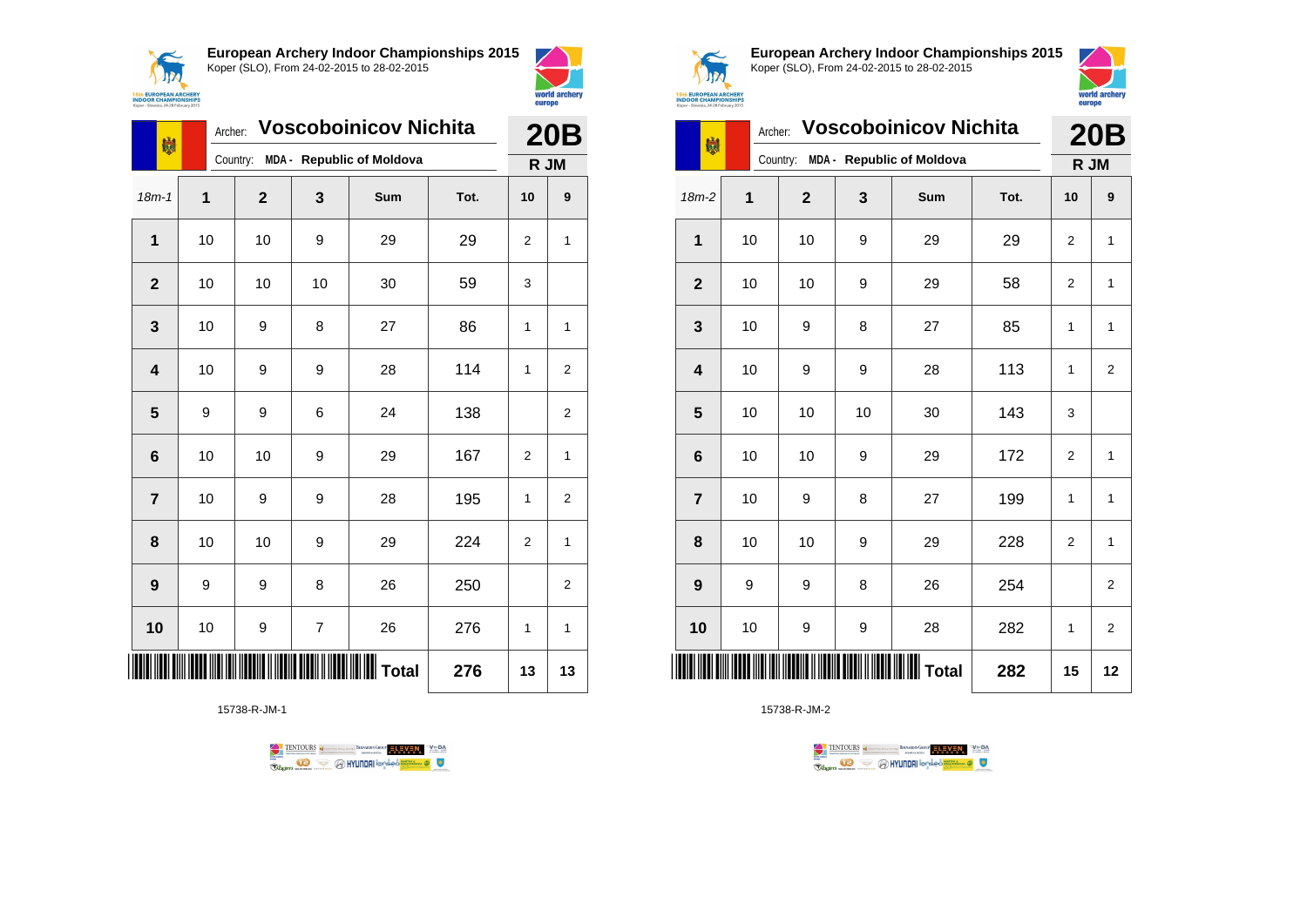



|                         | Hurban Jr. Vladimir<br>Archer:<br>书 |                         |                |     |      |              | <b>20C</b>       |  |
|-------------------------|-------------------------------------|-------------------------|----------------|-----|------|--------------|------------------|--|
|                         |                                     | Country: SVK - Slovakia |                |     |      |              | R JM             |  |
| $18m-1$                 | $\overline{1}$                      | $\overline{2}$          | 3              | Sum | Tot. | 10           | $\boldsymbol{9}$ |  |
| $\mathbf{1}$            | 10                                  | 10                      | 8              | 28  | 28   | 2            |                  |  |
| $\overline{\mathbf{2}}$ | 10                                  | 10                      | 9              | 29  | 57   | 2            | 1                |  |
| 3                       | 10                                  | 10                      | 9              | 29  | 86   | 2            | 1                |  |
| $\overline{\mathbf{4}}$ | 10                                  | 9                       | 8              | 27  | 113  | 1            | 1                |  |
| 5                       | 10                                  | 9                       | 9              | 28  | 141  | 1            | $\overline{2}$   |  |
| 6                       | 10                                  | 9                       | 9              | 28  | 169  | $\mathbf{1}$ | 2                |  |
| $\overline{7}$          | 10                                  | 9                       | 9              | 28  | 197  | 1            | $\overline{2}$   |  |
| 8                       | 10                                  | 10                      | 9              | 29  | 226  | 2            | 1                |  |
| 9                       | 10                                  | 10                      | 9              | 29  | 255  | 2            | 1                |  |
| 10                      | 8                                   | 7                       | $\overline{7}$ | 22  | 277  |              |                  |  |
|                         |                                     |                         |                |     | 277  | 14           | 11               |  |

11734-R-JM-1





**European Archery Indoor Championships 2015** Koper (SLO), From 24-02-2015 to 28-02-2015



| Hurban Jr. Vladimir<br>Archer:<br>主 |    |                         |   |     |      |                | <b>20C</b>              |  |
|-------------------------------------|----|-------------------------|---|-----|------|----------------|-------------------------|--|
|                                     |    | Country: SVK - Slovakia |   |     |      | R JM           |                         |  |
| 18m-2                               | 1  | $\mathbf 2$             | 3 | Sum | Tot. | 10             | 9                       |  |
| 1                                   | 10 | 10                      | 8 | 28  | 28   | 2              |                         |  |
| $\mathbf{2}$                        | 10 | 10                      | 9 | 29  | 57   | 2              | $\mathbf{1}$            |  |
| $\mathbf 3$                         | 10 | 10                      | 8 | 28  | 85   | $\overline{c}$ |                         |  |
| 4                                   | 10 | 9                       | 8 | 27  | 112  | 1              | $\mathbf{1}$            |  |
| 5                                   | 10 | 10                      | 8 | 28  | 140  | $\overline{c}$ |                         |  |
| $6\phantom{1}$                      | 10 | 9                       | 8 | 27  | 167  | 1              | $\mathbf{1}$            |  |
| $\overline{7}$                      | 10 | 10                      | 9 | 29  | 196  | $\overline{c}$ | $\mathbf{1}$            |  |
| 8                                   | 10 | 10                      | 9 | 29  | 225  | $\overline{c}$ | $\mathbf{1}$            |  |
| 9                                   | 9  | 9                       | 8 | 26  | 251  |                | $\overline{\mathbf{c}}$ |  |
| 10                                  | 10 | 9                       | 9 | 28  | 279  | 1              | 2                       |  |
| ║║║                                 |    |                         |   |     | 279  | 15             | 9                       |  |

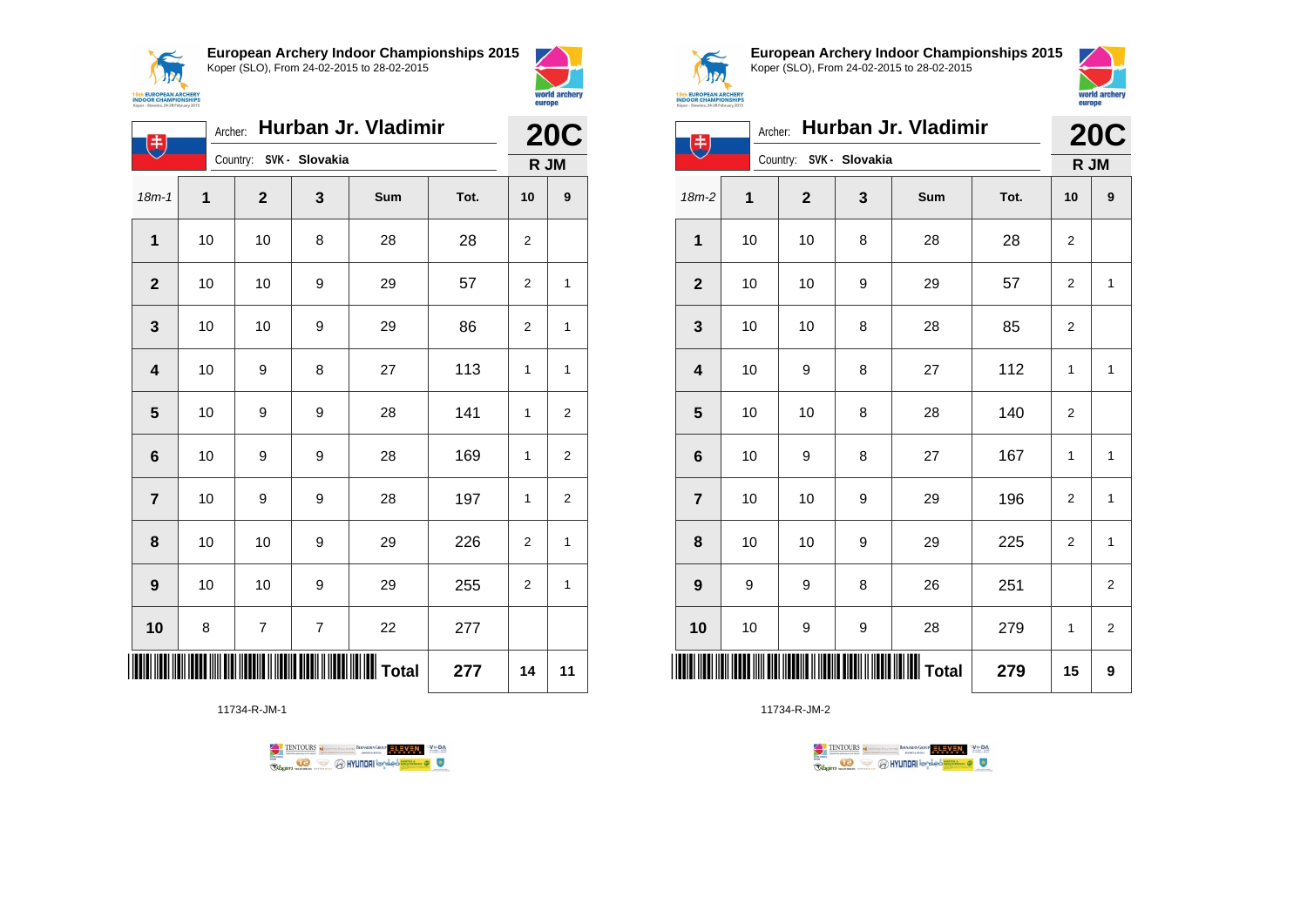



world archery

europe

|                         |             | Archer: Lang Max       |      |                  |      | <b>20D</b>     |              |
|-------------------------|-------------|------------------------|------|------------------|------|----------------|--------------|
|                         |             | Country: AUT - Austria |      |                  |      | R JM           |              |
| $18m - 1$               | $\mathbf 1$ | $\mathbf{2}$           | 3    | Sum              | Tot. | 10             | 9            |
| 1                       | 10          | 10                     | 9    | 29               | 29   | 2              | 1            |
| $\mathbf{2}$            | 10          | 10                     | 9    | 29               | 58   | 2              | 1            |
| $\mathbf{3}$            | 10          | 9                      | 8    | 27               | 85   | 1              | 1            |
| $\overline{\mathbf{4}}$ | 9           | 8                      | 8    | 25               | 110  |                | $\mathbf{1}$ |
| 5                       | 9           | 9                      | 9    | 27               | 137  |                | 3            |
| $\bf 6$                 | 10          | 10                     | 9    | 29               | 166  | $\overline{2}$ | 1            |
| $\overline{7}$          | 10          | 10                     | 9    | 29               | 195  | $\overline{2}$ | 1            |
| 8                       | 10          | 10                     | 10   | 30               | 225  | 3              |              |
| 9                       | 10          | 9                      | 8    | 27               | 252  | 1              | 1            |
| 10                      | $10$        | 10                     | $10$ | 30               | 282  | 3              |              |
|                         |             |                        |      | <b>III</b> Total | 282  | 16             | 10           |

15540-R-JM-1





**European Archery Indoor Championships 2015** Koper (SLO), From 24-02-2015 to 28-02-2015



|                         | Archer: Lang Max |                        |                |     |      |                |                |
|-------------------------|------------------|------------------------|----------------|-----|------|----------------|----------------|
|                         |                  | Country: AUT - Austria |                |     |      | R JM           |                |
| $18m-2$                 | 1                | $\mathbf{2}$           | 3              | Sum | Tot. | 10             | 9              |
| 1                       | 9                | 9                      | 9              | 27  | 27   |                | 3              |
| $\mathbf{2}$            | 10               | 10                     | 10             | 30  | 57   | 3              |                |
| $\mathbf 3$             | 10               | 9                      | 9              | 28  | 85   | 1              | $\overline{2}$ |
| $\overline{\mathbf{4}}$ | 10               | 10                     | 10             | 30  | 115  | 3              |                |
| 5                       | 10               | 10                     | 10             | 30  | 145  | 3              |                |
| $6\phantom{1}6$         | 10               | 10                     | $\overline{7}$ | 27  | 172  | $\overline{c}$ |                |
| $\overline{7}$          | 10               | 9                      | 9              | 28  | 200  | 1              | 2              |
| 8                       | 10               | 9                      | 9              | 28  | 228  | 1              | $\overline{2}$ |
| 9                       | 10               | 10                     | 9              | 29  | 257  | $\overline{c}$ | $\mathbf{1}$   |
| 10                      | 10               | $10$                   | 10             | 30  | 287  | 3              |                |
| ║║║                     |                  |                        |                |     | 287  | 19             | 10             |

TENTOURS **(i)** CONSIDER DEVELOPS OF THE VEDA TABLES OF THE CONSIDERED PARTICULAR DEVELOPS OF THE CONSIDERED PARTICULAR DEVELOPS OF THE CONSTRUCTION OF THE CONSTRUCTION OF THE CONSTRUCTION OF THE CONSTRUCTION OF THE CONSTRU **Example 2** @ HYUNDAI lansed **State 4** U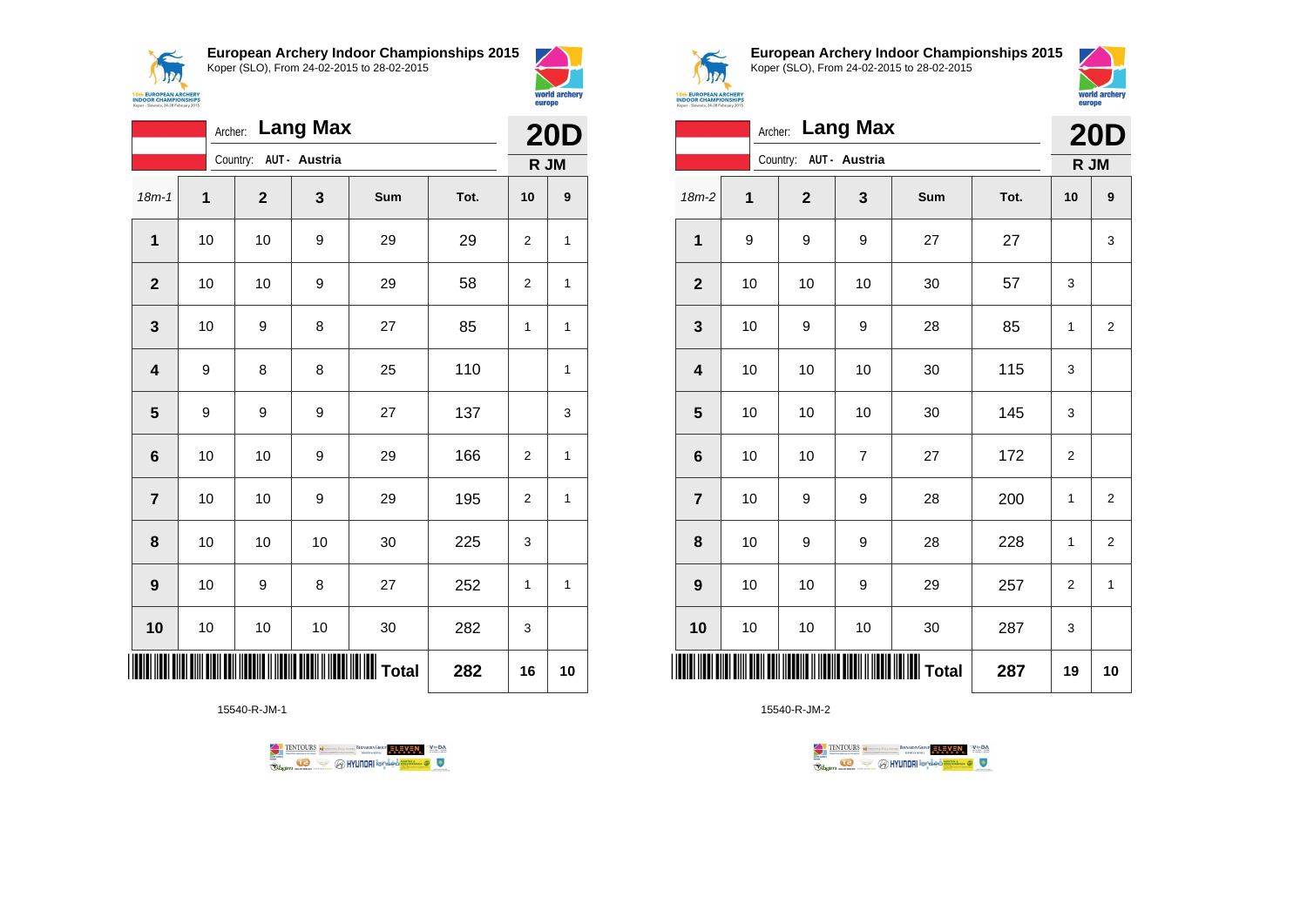



world archery

europe

|                         | Archer: |              | <b>Bizon Kacper</b> |     |      |                | 21A          |
|-------------------------|---------|--------------|---------------------|-----|------|----------------|--------------|
|                         |         | Country:     | POL - Poland        |     |      |                | R JM         |
| $18m - 1$               | 1       | $\mathbf{2}$ | 3                   | Sum | Tot. | 10             | 9            |
| $\mathbf{1}$            | 10      | 10           | 9                   | 29  | 29   | $\overline{2}$ | $\mathbf{1}$ |
| $\overline{2}$          | 10      | 10           | 9                   | 29  | 58   | 2              | 1            |
| 3                       | 10      | 9            | 9                   | 28  | 86   | 1              | 2            |
| $\overline{\mathbf{4}}$ | 10      | 10           | 9                   | 29  | 115  | 2              | 1            |
| 5                       | 10      | 10           | 9                   | 29  | 144  | $\overline{2}$ | $\mathbf{1}$ |
| 6                       | 10      | 10           | 9                   | 29  | 173  | 2              | 1            |
| $\overline{7}$          | 10      | 10           | 9                   | 29  | 202  | 2              | 1            |
| 8                       | 10      | 10           | 10                  | 30  | 232  | 3              |              |
| 9                       | 9       | 9            | 9                   | 27  | 259  |                | 3            |
| 10                      | 10      | 9            | 9                   | 28  | 287  | 1              | 2            |
| Ⅲ                       |         |              | 287                 | 17  | 13   |                |              |

12427-R-JM-1





**European Archery Indoor Championships 2015** Koper (SLO), From 24-02-2015 to 28-02-2015



|                         | Archer: |              | <b>Bizon Kacper</b> |     |      | 21A            |              |
|-------------------------|---------|--------------|---------------------|-----|------|----------------|--------------|
|                         |         | Country:     | POL - Poland        |     |      | R JM           |              |
| 18m-2                   | 1       | $\mathbf{2}$ | 3                   | Sum | Tot. | 10             | 9            |
| 1                       | 10      | 10           | 9                   | 29  | 29   | $\overline{2}$ | $\mathbf{1}$ |
| $\overline{2}$          | 10      | 10           | 9                   | 29  | 58   | 2              | 1            |
| 3                       | 10      | 10           | 9                   | 29  | 87   | 2              | 1            |
| $\overline{\mathbf{4}}$ | 10      | 10           | 10                  | 30  | 117  | 3              |              |
| 5                       | 10      | 10           | 10                  | 30  | 147  | 3              |              |
| $6\phantom{1}6$         | 9       | 9            | 9                   | 27  | 174  |                | 3            |
| $\overline{7}$          | 10      | 10           | 8                   | 28  | 202  | $\overline{2}$ |              |
| 8                       | 10      | 10           | 10                  | 30  | 232  | 3              |              |
| 9                       | 10      | 10           | 10                  | 30  | 262  | 3              |              |
| 10                      | 10      | 10           | 10                  | 30  | 292  | 3              |              |
|                         |         |              |                     |     | 292  | 23             | 6            |

TENTOURS **Q** CONSIDERED BEXTRED CONDUCT **CONSIDERED** VICE DA **B** MYUNDAI Tonsed **Williams 9** Ragm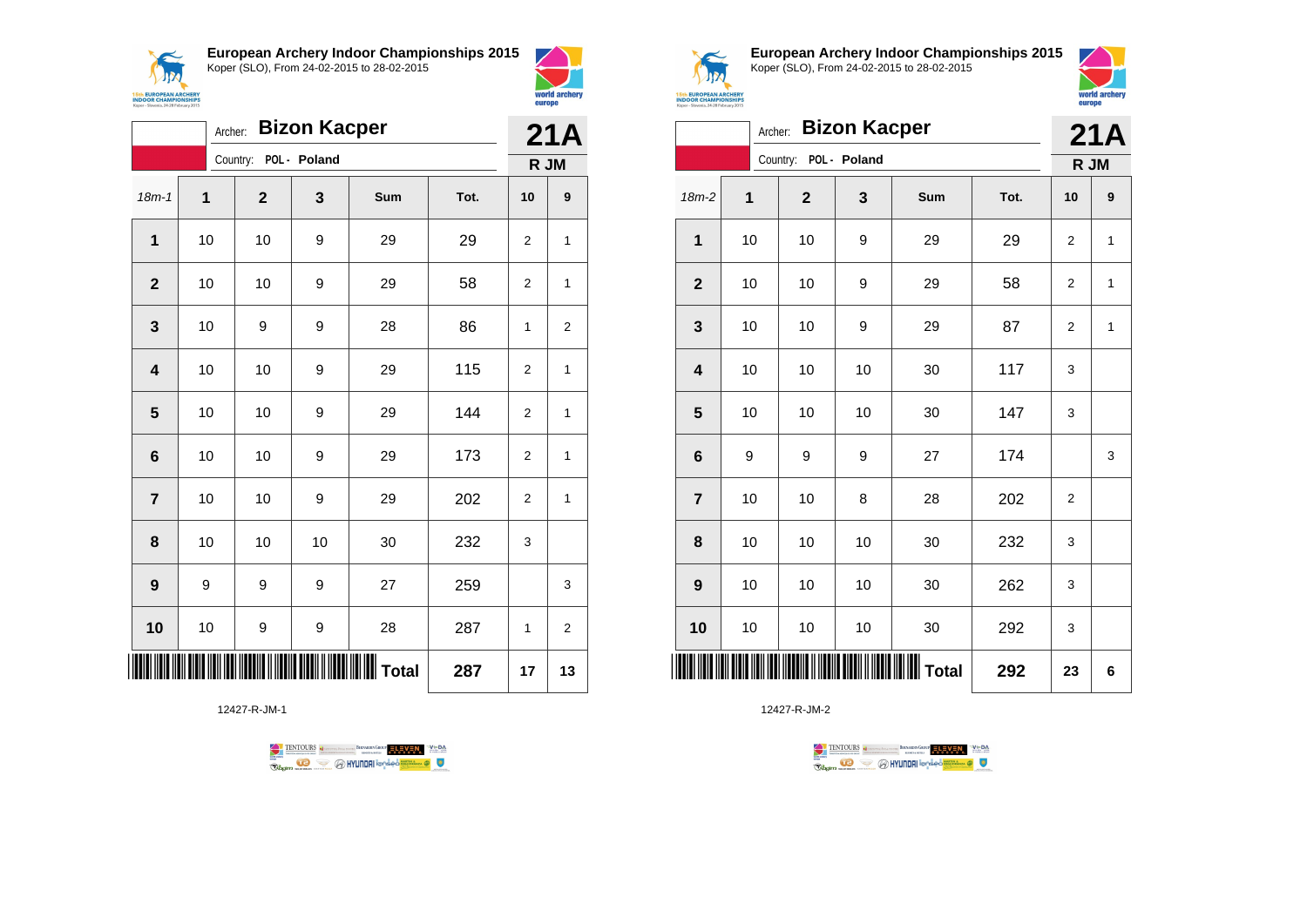



|                |    | Dubrova Aliaksei<br>Archer: |                      |                                         |      |                |                |
|----------------|----|-----------------------------|----------------------|-----------------------------------------|------|----------------|----------------|
|                |    | Country:                    | <b>BLR</b> - Belarus |                                         |      | R JM           |                |
| $18m - 1$      | 1  | $\mathbf 2$                 | 3                    | Sum                                     | Tot. | 10             | 9              |
| 1              | 10 | 10                          | 10                   | 30                                      | 30   | 3              |                |
| $\mathbf{2}$   | 10 | 10                          | 9                    | 29                                      | 59   | 2              | 1              |
| 3              | 10 | 10                          | 9                    | 29                                      | 88   | $\overline{2}$ | 1              |
| 4              | 10 | 10                          | 10                   | 30                                      | 118  | 3              |                |
| 5              | 10 | 10                          | 9                    | 29                                      | 147  | 2              | 1              |
| 6              | 10 | 10                          | 8                    | 28                                      | 175  | $\overline{2}$ |                |
| $\overline{7}$ | 10 | 10                          | 9                    | 29                                      | 204  | $\overline{2}$ | 1              |
| 8              | 10 | 10                          | 9                    | 29                                      | 233  | $\overline{2}$ | 1              |
| 9              | 10 | 9                           | 9                    | 28                                      | 261  | 1              | $\overline{c}$ |
| 10             | 10 | 10                          | M                    | 20                                      | 281  | $\overline{2}$ |                |
|                |    |                             |                      | ║║║║║║║║║║║║║║║║║║║║╷┰ <sub>ota</sub> ı | 281  | 21             | 7              |

15520-R-JM-1





**European Archery Indoor Championships 2015** Koper (SLO), From 24-02-2015 to 28-02-2015



|                 | Archer: |                        | 21B |     |      |                |                |
|-----------------|---------|------------------------|-----|-----|------|----------------|----------------|
|                 |         | Country: BLR - Belarus |     |     |      |                | R JM           |
| $18m-2$         | 1       | $\mathbf 2$            | 3   | Sum | Tot. | 10             | 9              |
| 1               | 10      | 10                     | 9   | 29  | 29   | $\overline{2}$ | 1              |
| $\mathbf{2}$    | 10      | 10                     | 9   | 29  | 58   | $\overline{2}$ | $\mathbf{1}$   |
| 3               | 10      | 10                     | 10  | 30  | 88   | 3              |                |
| 4               | 10      | 10                     | 9   | 29  | 117  | $\overline{2}$ | $\mathbf{1}$   |
| 5               | 10      | 10                     | 10  | 30  | 147  | 3              |                |
| $6\phantom{1}6$ | 10      | 9                      | 9   | 28  | 175  | $\mathbf{1}$   | $\overline{2}$ |
| $\overline{7}$  | 10      | 10                     | 9   | 29  | 204  | $\overline{2}$ | $\mathbf{1}$   |
| 8               | 10      | 10                     | 9   | 29  | 233  | $\overline{2}$ | 1              |
| 9               | 10      | 10                     | 9   | 29  | 262  | $\overline{2}$ | $\mathbf{1}$   |
| 10              | 10      | 10                     | 10  | 30  | 292  | 3              |                |
| IIII            |         |                        |     |     | 292  | 22             | 8              |

TENTOURS **(i)** CONSIDER DEVELOPS OF THE VEDA TABLES OF THE CONSIDERED PARTICULAR DEVELOPS OF THE CONSIDERED PARTICULAR DEVELOPS OF THE CONSTRUCTION OF THE CONSTRUCTION OF THE CONSTRUCTION OF THE CONSTRUCTION OF THE CONSTRU **B** MYUNDAI Tonsed **Williams 9 Regin**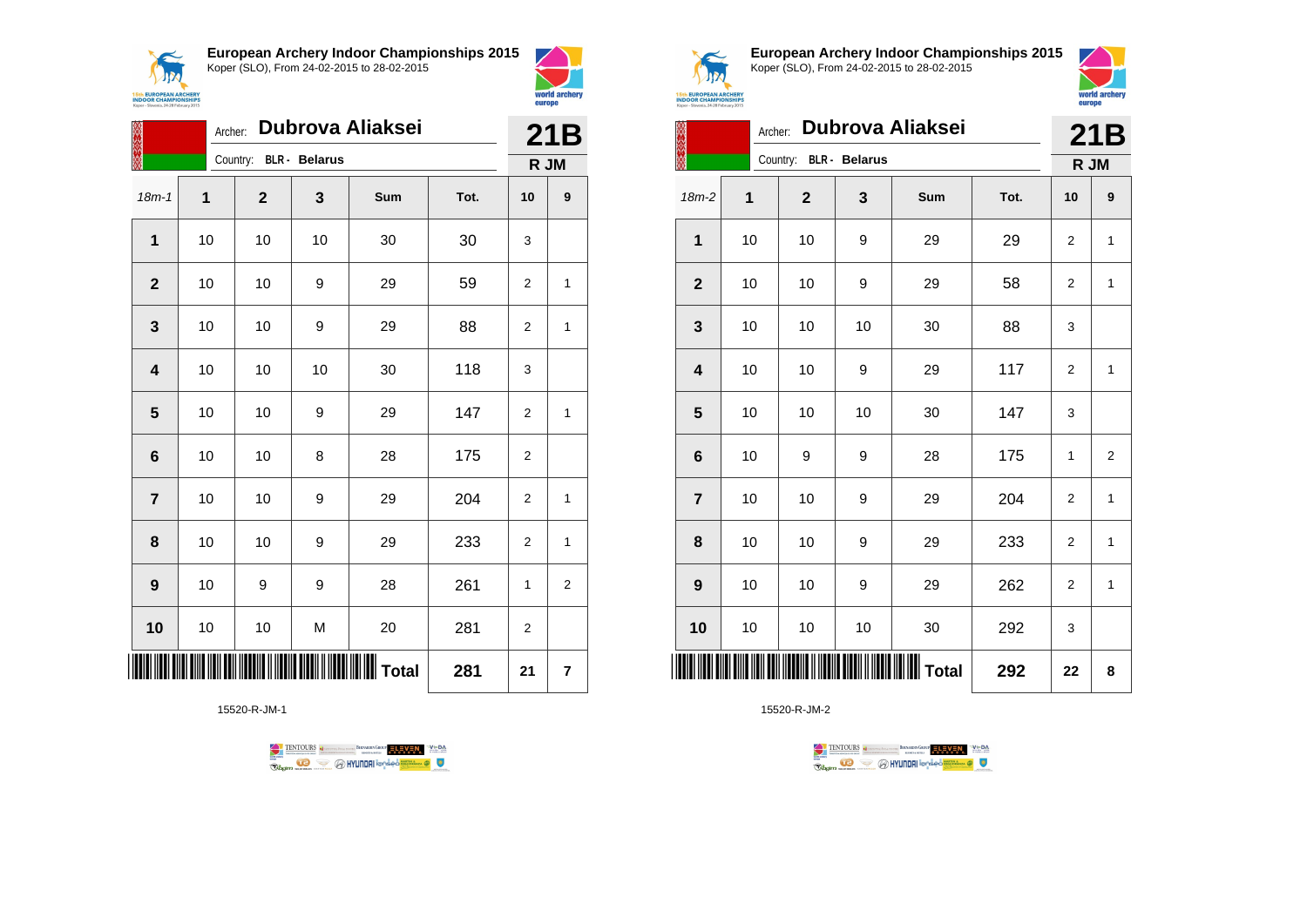



|                         |    | <b>Pasqualucci David</b><br>Archer: |    |                   |      |                |                  |  |
|-------------------------|----|-------------------------------------|----|-------------------|------|----------------|------------------|--|
|                         |    | Country: ITA - Italy                |    |                   |      |                | R JM             |  |
| $18m - 1$               | 1  | $\overline{2}$                      | 3  | Sum               | Tot. | 10             | $\boldsymbol{9}$ |  |
| 1                       | 10 | 10                                  | 10 | 30                | 30   | 3              |                  |  |
| $\overline{2}$          | 10 | 9                                   | 9  | 28                | 58   | 1              | 2                |  |
| 3                       | 10 | 10                                  | 10 | 30                | 88   | 3              |                  |  |
| $\overline{\mathbf{4}}$ | 10 | 10                                  | 9  | 29                | 117  | $\overline{2}$ | 1                |  |
| 5                       | 10 | 10                                  | 10 | 30                | 147  | 3              |                  |  |
| $6\phantom{1}6$         | 10 | 10                                  | 10 | 30                | 177  | 3              |                  |  |
| $\overline{7}$          | 10 | 9                                   | 9  | 28                | 205  | 1              | 2                |  |
| 8                       | 10 | 10                                  | 9  | 29                | 234  | 2              | 1                |  |
| 9                       | 10 | 10                                  | 9  | 29                | 263  | $\overline{2}$ | $\mathbf{1}$     |  |
| 10                      | 10 | 10                                  | 10 | 30                | 293  | 3              |                  |  |
|                         |    |                                     |    | <b>WIII</b> Total | 293  | 23             | 7                |  |

9069-R-JM-1





**European Archery Indoor Championships 2015** Koper (SLO), From 24-02-2015 to 28-02-2015



|                         |    | <b>Pasqualucci David</b><br>Archer: |    |     |      |                |              |
|-------------------------|----|-------------------------------------|----|-----|------|----------------|--------------|
|                         |    | Country: ITA - Italy                |    |     |      | R JM           |              |
| $18m-2$                 | 1  | $\mathbf{2}$                        | 3  | Sum | Tot. | 10             | 9            |
| 1                       | 10 | 10                                  | 9  | 29  | 29   | $\overline{2}$ | 1            |
| $\overline{2}$          | 10 | 10                                  | 9  | 29  | 58   | $\overline{2}$ | 1            |
| 3                       | 10 | 10                                  | 9  | 29  | 87   | $\overline{2}$ | $\mathbf{1}$ |
| $\overline{\mathbf{4}}$ | 10 | 10                                  | 10 | 30  | 117  | 3              |              |
| 5                       | 10 | 10                                  | 9  | 29  | 146  | $\overline{2}$ | $\mathbf{1}$ |
| $6\phantom{1}6$         | 10 | 10                                  | 10 | 30  | 176  | 3              |              |
| $\overline{7}$          | 10 | 10                                  | 9  | 29  | 205  | $\overline{2}$ | 1            |
| 8                       | 10 | 10                                  | 10 | 30  | 235  | 3              |              |
| 9                       | 10 | 10                                  | 10 | 30  | 265  | 3              |              |
| 10                      | 10 | 10                                  | 10 | 30  | 295  | 3              |              |
| ║║║                     |    |                                     |    |     | 295  | 25             | 5            |

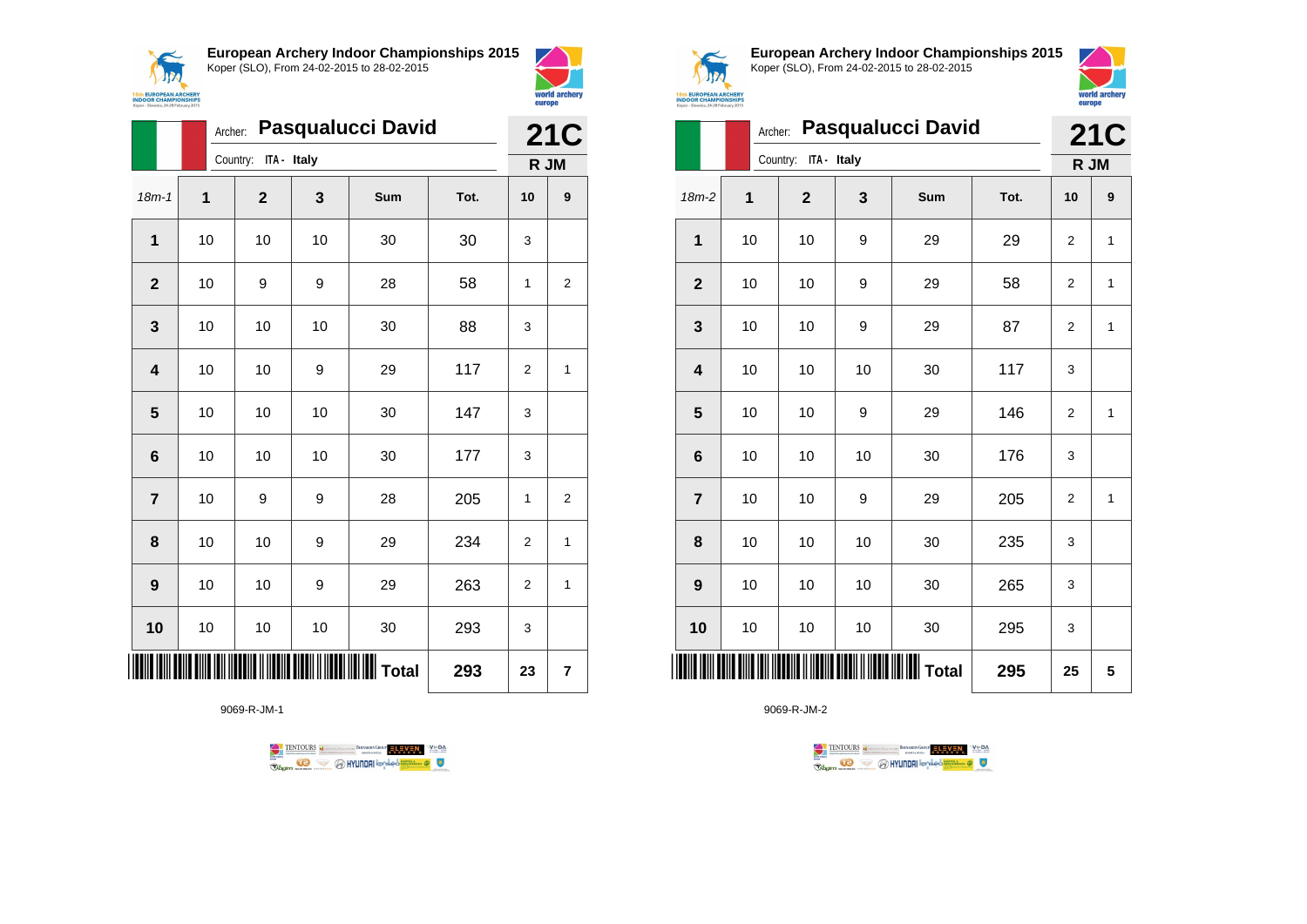**AIX 15th EUROPEAN ARCH<br>INDOOR CHAMPIONS**<br>Koper - Slovenia, 24-28 Februar **European Archery Indoor Championships 2015**





|                 | <b>Mihalic Matija</b><br>Archer: |              |               |           |      |                |                    |
|-----------------|----------------------------------|--------------|---------------|-----------|------|----------------|--------------------|
|                 |                                  | Country:     | CRO - Croatia |           |      |                | <b>21D</b><br>R JM |
| $18m - 1$       | 1                                | $\mathbf{2}$ | 3             | Sum       | Tot. | 10             | 9                  |
| $\mathbf 1$     | 10                               | 9            | 9             | 28        | 28   | 1              | 2                  |
| $\overline{2}$  | 9                                | 9            | 8             | 26        | 54   |                | 2                  |
| 3               | 10                               | 10           | 9             | 29        | 83   | 2              | 1                  |
| 4               | 10                               | 10           | 9             | 29        | 112  | $\overline{2}$ | $\mathbf{1}$       |
| 5               | 10                               | 10           | 10            | 30        | 142  | 3              |                    |
| $6\phantom{1}6$ | 10                               | 9            | 9             | 28        | 170  | 1              | $\overline{2}$     |
| $\overline{7}$  | 10                               | 10           | 10            | 30        | 200  | 3              |                    |
| 8               | 10                               | 9            | 9             | 28        | 228  | 1              | $\overline{2}$     |
| 9               | 10                               | 10           | 8             | 28        | 256  | 2              |                    |
| 10              | 10                               | 10           | 9             | 29        | 285  | $\overline{2}$ | 1                  |
|                 |                                  |              |               | III Total | 285  | 17             | 11                 |

12702-R-JM-1





**European Archery Indoor Championships 2015** Koper (SLO), From 24-02-2015 to 28-02-2015



|  | <b>EUROPEAN ARCHERY</b><br><b>OOR CHAMPIONSHIPS</b> |  |
|--|-----------------------------------------------------|--|
|  | r - Slovenia, 24-28 February 2015                   |  |

| <b>O BY</b>             | Archer:     | <b>Mihalic Matija</b>  |    |     | 21D  |                |                         |
|-------------------------|-------------|------------------------|----|-----|------|----------------|-------------------------|
|                         |             | Country: CRO - Croatia |    |     |      | R JM           |                         |
| 18m-2                   | $\mathbf 1$ | $\mathbf{2}$           | 3  | Sum | Tot. | 10             | 9                       |
| 1                       | 10          | 10                     | 9  | 29  | 29   | $\overline{2}$ | $\mathbf{1}$            |
| $\mathbf{2}$            | 10          | 10                     | 9  | 29  | 58   | 2              | 1                       |
| 3                       | 10          | 9                      | 8  | 27  | 85   | 1              | 1                       |
| $\overline{\mathbf{4}}$ | 10          | 10                     | 9  | 29  | 114  | $\overline{2}$ | 1                       |
| 5                       | 10          | 10                     | 10 | 30  | 144  | 3              |                         |
| $6\phantom{1}6$         | 10          | 10                     | 9  | 29  | 173  | $\overline{2}$ | 1                       |
| $\overline{7}$          | 10          | 9                      | 9  | 28  | 201  | $\mathbf{1}$   | $\mathbf 2$             |
| 8                       | 10          | 9                      | 9  | 28  | 229  | 1              | $\overline{2}$          |
| 9                       | 10          | 9                      | 9  | 28  | 257  | 1              | $\overline{\mathbf{c}}$ |
| 10                      | 10          | 10                     | 10 | 30  | 287  | 3              |                         |
|                         |             |                        |    |     | 287  | 18             | 11                      |

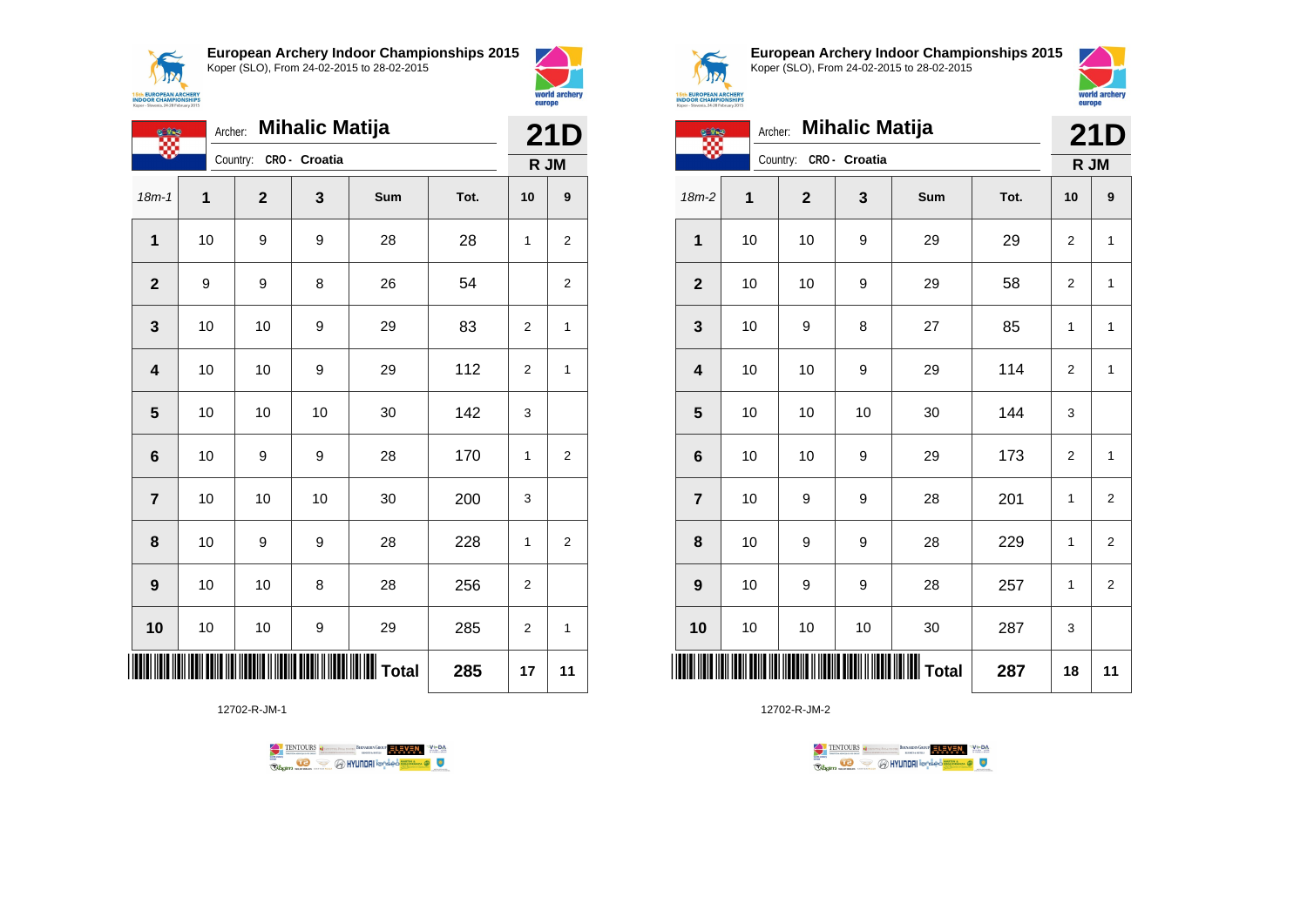



world archery europe

|                         | <b>Wojcik Rafal</b><br>Archer: |                       |                |                          |      |                |                |
|-------------------------|--------------------------------|-----------------------|----------------|--------------------------|------|----------------|----------------|
|                         |                                | Country: POL - Poland |                |                          |      | R JM           |                |
| $18m - 1$               | $\mathbf{1}$                   | $\overline{2}$        | 3              | Sum                      | Tot. | 10             | 9              |
| $\mathbf{1}$            | 10                             | 10                    | 9              | 29                       | 29   | $\overline{2}$ | 1              |
| $\overline{2}$          | 10                             | 9                     | 9              | 28                       | 57   | 1              | $\overline{2}$ |
| 3                       | 9                              | 9                     | 9              | 27                       | 84   |                | 3              |
| $\overline{\mathbf{4}}$ | 10                             | 10                    | 10             | 30                       | 114  | 3              |                |
| 5                       | 10                             | 9                     | 8              | 27                       | 141  | 1              | 1              |
| 6                       | 10                             | 10                    | 9              | 29                       | 170  | $\overline{2}$ | 1              |
| $\overline{7}$          | 10                             | 10                    | 9              | 29                       | 199  | 2              | 1              |
| 8                       | 10                             | 9                     | 8              | 27                       | 226  | 1              | 1              |
| 9                       | 10                             | 9                     | $\overline{7}$ | 26                       | 252  | 1              | 1              |
| 10                      | 10                             | 9                     | 9              | 28                       | 280  | 1              | 2              |
|                         |                                |                       |                | IIIIIIIIIIIIIIIIII Total | 280  | 14             | 13             |

12689-R-JM-1





**European Archery Indoor Championships 2015** Koper (SLO), From 24-02-2015 to 28-02-2015



| <b>EUROPEAN ARCHERY</b><br><b>INDOOR CHAMPIONSHIPS</b><br>Koper - Slovenia, 24-28 February 2015 |    |                       |                      | world archery<br>europe |      |                |                |
|-------------------------------------------------------------------------------------------------|----|-----------------------|----------------------|-------------------------|------|----------------|----------------|
|                                                                                                 |    |                       | Archer: Wojcik Rafal |                         |      |                | 22A            |
|                                                                                                 |    | Country: POL - Poland |                      |                         |      | R JM           |                |
| $18m-2$                                                                                         | 1  | $\mathbf{2}$          | 3                    | <b>Sum</b>              | Tot. | 10             | 9              |
| 1                                                                                               | 10 | 9                     | 9                    | 28                      | 28   | 1              | $\overline{2}$ |
| $\mathbf{2}$                                                                                    | 10 | 9                     | 9                    | 28                      | 56   | 1              | $\overline{2}$ |
| 3                                                                                               | 10 | 10                    | 9                    | 29                      | 85   | $\overline{2}$ | 1              |
| 4                                                                                               | 9  | 9                     | 9                    | 27                      | 112  |                | 3              |
| 5                                                                                               | 10 | 10                    | 9                    | 29                      | 141  | $\overline{2}$ | 1              |
| 6                                                                                               | 10 | 10                    | 9                    | 29                      | 170  | $\overline{2}$ | 1              |
| $\overline{7}$                                                                                  | 10 | 10                    | 9                    | 29                      | 199  | $\overline{2}$ | $\mathbf{1}$   |
| 8                                                                                               | 10 | 10                    | 9                    | 29                      | 228  | $\overline{2}$ | $\mathbf{1}$   |
| 9                                                                                               | 10 | 10                    | 10                   | 30                      | 258  | 3              |                |
| 10                                                                                              | 10 | 10                    | 9                    | 29                      | 287  | $\overline{2}$ | 1              |
|                                                                                                 |    |                       |                      | <b>Total</b>            | 287  | 17             | 13             |

TENTOURS GENERAL BEXTRONGENT FUEVEN. WEBA **Example 2** @ HYUNDAI lansed **State 4** U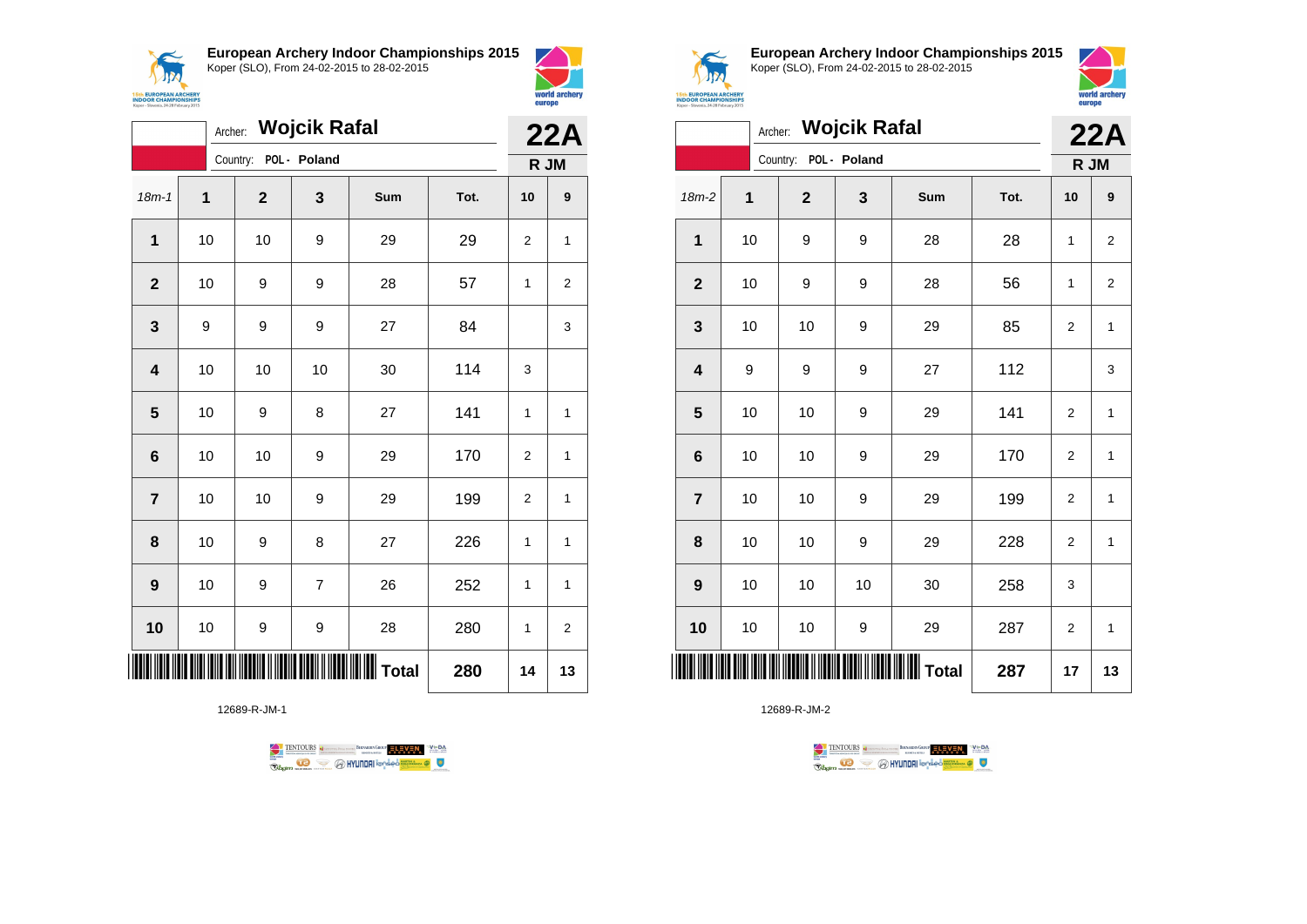



|                | Archer: | Napreenka Stanislau |                      |                                             | <b>22B</b> |                |    |
|----------------|---------|---------------------|----------------------|---------------------------------------------|------------|----------------|----|
|                |         | Country:            | <b>BLR</b> - Belarus |                                             |            | R JM           |    |
| $18m - 1$      | 1       | $\mathbf{2}$        | 3                    | <b>Sum</b>                                  | Tot.       | 10             | 9  |
| 1              | 9       | 9                   | 8                    | 26                                          | 26         |                | 2  |
| $\overline{2}$ | 10      | 10                  | 10                   | 30                                          | 56         | 3              |    |
| 3              | 10      | 9                   | 8                    | 27                                          | 83         | 1              | 1  |
| 4              | 10      | 10                  | 9                    | 29                                          | 112        | $\overline{2}$ | 1  |
| 5              | 10      | 10                  | 9                    | 29                                          | 141        | 2              | 1  |
| 6              | 10      | 10                  | 9                    | 29                                          | 170        | $\overline{2}$ | 1  |
| $\overline{7}$ | 10      | 9                   | 9                    | 28                                          | 198        | 1              | 2  |
| 8              | 10      | 10                  | 9                    | 29                                          | 227        | 2              | 1  |
| 9              | 10      | 10                  | 9                    | 29                                          | 256        | $\overline{2}$ | 1  |
| 10             | 10      | 10                  | 8                    | 28                                          | 284        | $\overline{2}$ |    |
|                |         |                     |                      | <b>          </b>                     Total | 284        | 17             | 10 |

15731-R-JM-1





**European Archery Indoor Championships 2015** Koper (SLO), From 24-02-2015 to 28-02-2015



|                         |    | Napreenka Stanislau<br>Archer: |                      |       |      |                |                |
|-------------------------|----|--------------------------------|----------------------|-------|------|----------------|----------------|
|                         |    | Country:                       | <b>BLR</b> - Belarus |       |      | R JM           | 22B            |
| $18m-2$                 | 1  | $\mathbf{2}$                   | 3                    | Sum   | Tot. | 10             | 9              |
| $\mathbf 1$             | 10 | 9                              | M                    | 19    | 19   | 1              | $\mathbf{1}$   |
| $\overline{2}$          | 10 | 9                              | 9                    | 28    | 47   | 1              | $\overline{2}$ |
| 3                       | 10 | 9                              | 8                    | 27    | 74   | 1              | 1              |
| $\overline{\mathbf{4}}$ | 10 | 10                             | 9                    | 29    | 103  | $\overline{2}$ | $\mathbf{1}$   |
| 5                       | 10 | 10                             | 10                   | 30    | 133  | 3              |                |
| $6\phantom{1}6$         | 10 | 10                             | 10                   | 30    | 163  | 3              |                |
| $\overline{7}$          | 10 | 9                              | 9                    | 28    | 191  | 1              | $\overline{2}$ |
| 8                       | 10 | 10                             | 9                    | 29    | 220  | $\overline{2}$ | $\mathbf{1}$   |
| 9                       | 10 | 9                              | 9                    | 28    | 248  | 1              | $\overline{2}$ |
| 10                      | 10 | 10                             | 10                   | 30    | 278  | 3              |                |
| ║                       |    |                                |                      | Total | 278  | 18             | 10             |

TENTOURS **(i)** CONSIDER DEVELOPS OF THE VEDA TABLES OF THE CONSIDERED PARTICULAR DEVELOPS OF THE CONSIDERED PARTICULAR DEVELOPS OF THE CONSTRUCTION OF THE CONSTRUCTION OF THE CONSTRUCTION OF THE CONSTRUCTION OF THE CONSTRU

**B** MYUNDAI Tonsed **Williams 9** 

15731-R-JM-2

Ragm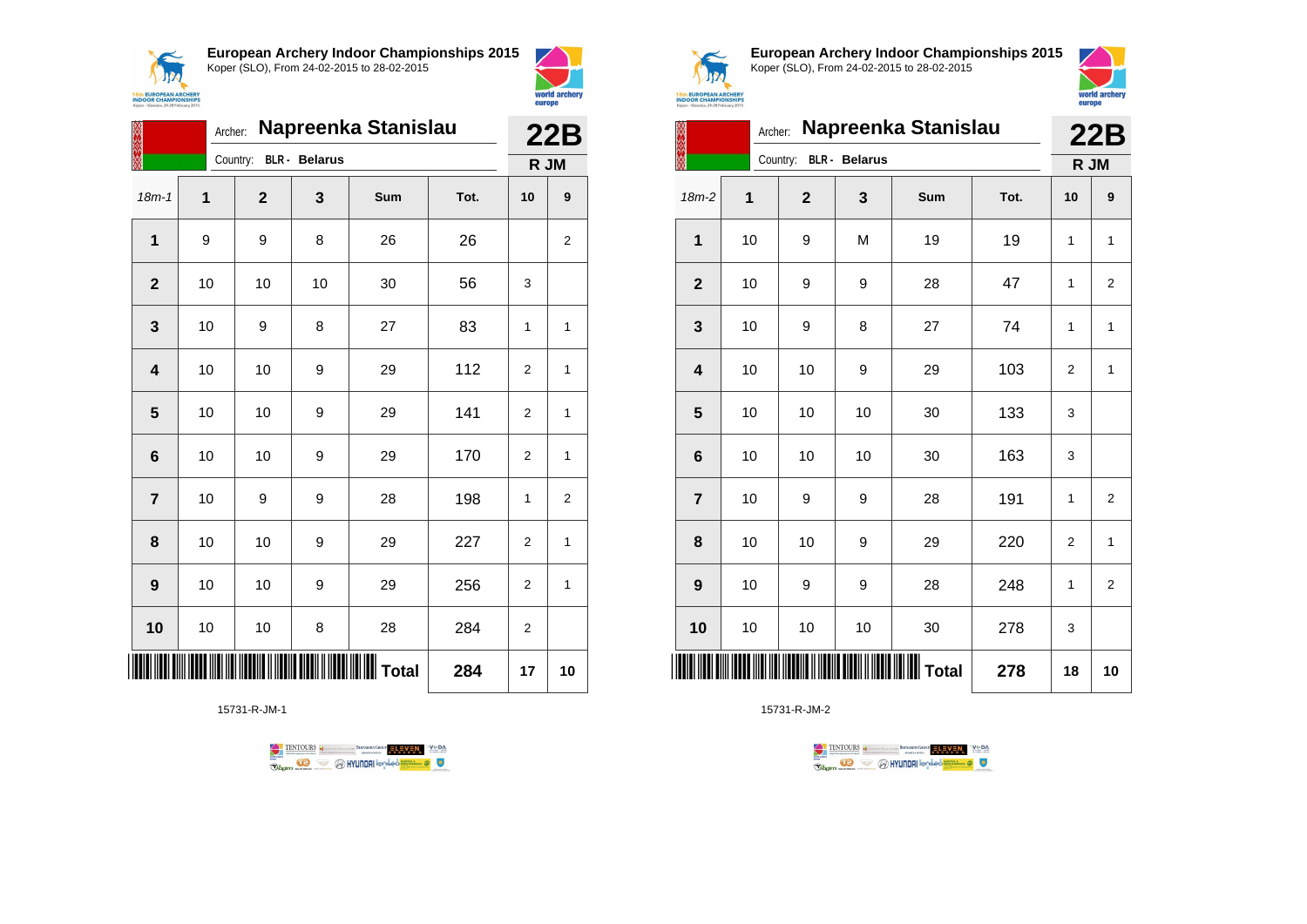

**European Archery Indoor Championships 2015**



world archery

europe

|                         | Archer: | <b>Belli Yuri</b>    |    |       | <b>22C</b> |    |              |
|-------------------------|---------|----------------------|----|-------|------------|----|--------------|
|                         |         | Country: ITA - Italy |    |       |            |    | R JM         |
| $18m - 1$               | 1       | $\mathbf{2}$         | 3  | Sum   | Tot.       | 10 | 9            |
| $\mathbf{1}$            | 10      | 10                   | 9  | 29    | 29         | 2  | 1            |
| $\mathbf{2}$            | 10      | 10                   | 9  | 29    | 58         | 2  | $\mathbf{1}$ |
| 3                       | 10      | 10                   | 9  | 29    | 87         | 2  | 1            |
| $\overline{\mathbf{4}}$ | 10      | 10                   | 9  | 29    | 116        | 2  | 1            |
| 5                       | 10      | 10                   | 9  | 29    | 145        | 2  | 1            |
| $\bf 6$                 | 10      | 10                   | 9  | 29    | 174        | 2  | 1            |
| $\overline{7}$          | 10      | 10                   | 9  | 29    | 203        | 2  | $\mathbf{1}$ |
| 8                       | 10      | 10                   | 10 | 30    | 233        | 3  |              |
| 9                       | 10      | 10                   | 9  | 29    | 262        | 2  | 1            |
| 10                      | 10      | 9                    | 9  | 28    | 290        | 1  | 2            |
|                         |         |                      |    | Total | 290        | 20 | 10           |

15724-R-JM-1





**European Archery Indoor Championships 2015** Koper (SLO), From 24-02-2015 to 28-02-2015



|                         | <b>Belli Yuri</b><br>Archer:<br>Country: ITA - Italy |              |    |     |      | <b>22C</b>     |                |
|-------------------------|------------------------------------------------------|--------------|----|-----|------|----------------|----------------|
|                         |                                                      |              |    |     |      | R JM           |                |
| 18m-2                   | 1                                                    | $\mathbf{2}$ | 3  | Sum | Tot. | 10             | 9              |
| 1                       | 10                                                   | 10           | 10 | 30  | 30   | 3              |                |
| $\mathbf{2}$            | 10                                                   | 10           | 10 | 30  | 60   | 3              |                |
| 3                       | 10                                                   | 10           | 10 | 30  | 90   | 3              |                |
| $\overline{\mathbf{4}}$ | 10                                                   | 9            | 9  | 28  | 118  | 1              | $\overline{2}$ |
| 5                       | 10                                                   | 10           | 10 | 30  | 148  | 3              |                |
| $6\phantom{1}6$         | 10                                                   | 10           | 9  | 29  | 177  | $\overline{2}$ | $\mathbf{1}$   |
| $\overline{7}$          | 10                                                   | 10           | 9  | 29  | 206  | $\overline{2}$ | 1              |
| 8                       | 10                                                   | 10           | 10 | 30  | 236  | 3              |                |
| 9                       | 10                                                   | 10           | 9  | 29  | 265  | $\overline{2}$ | $\mathbf{1}$   |
| 10                      | 10                                                   | 10           | 9  | 29  | 294  | 2              | $\mathbf{1}$   |
| ║║║                     |                                                      |              |    |     | 294  | 24             | 6              |

TENTOURS **(i)** CONSIDER DEVELOPS OF THE VEDA TABLES OF THE CONSIDERED PARTICULAR DEVELOPS OF THE CONSIDERED PARTICULAR DEVELOPS OF THE CONSTRUCTION OF THE CONSTRUCTION OF THE CONSTRUCTION OF THE CONSTRUCTION OF THE CONSTRU **Example 2** @ HYUNDAI lansed **State 4** U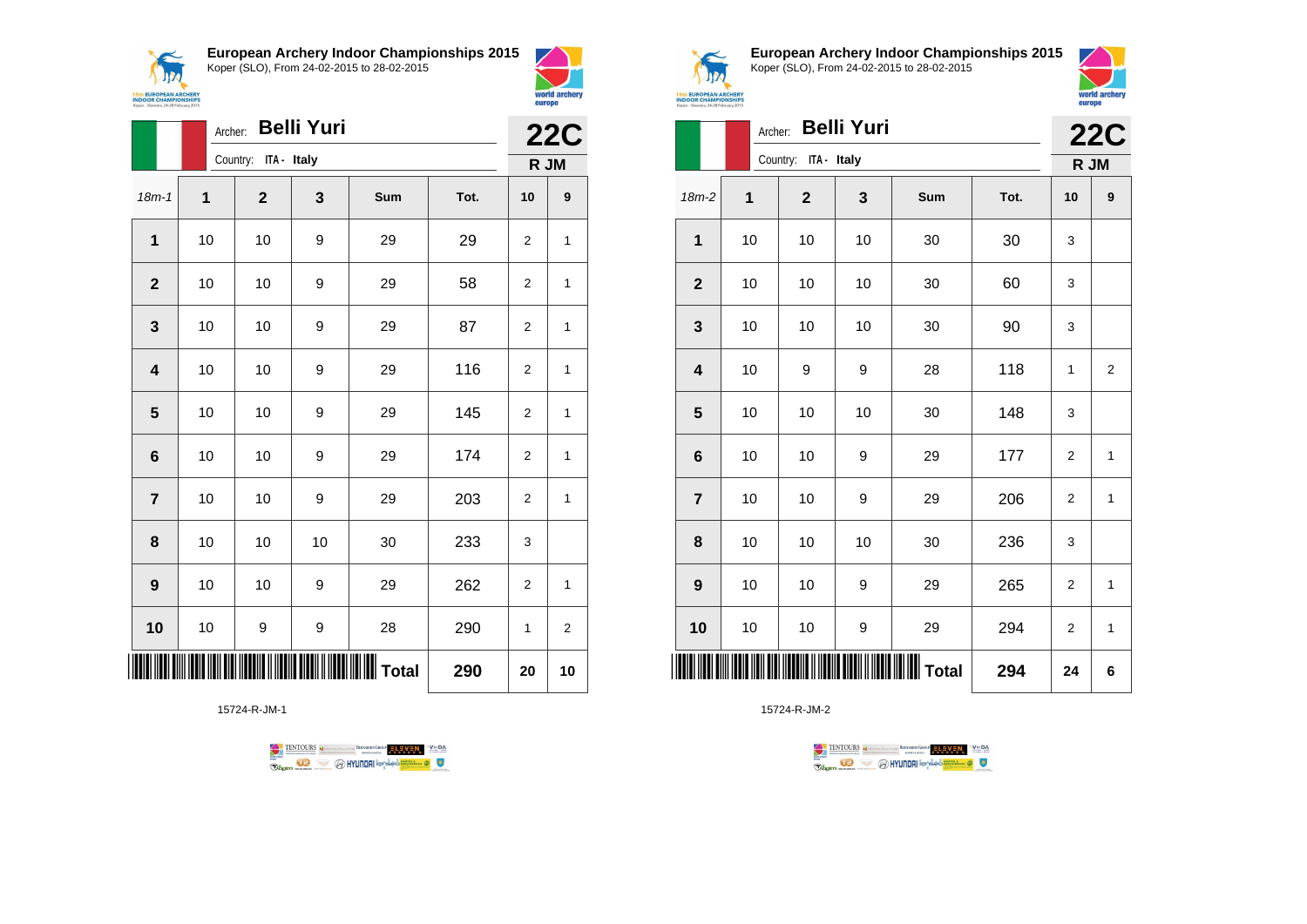



world archery

|                         | <b>Lindberg Marcus</b><br>Archer: |                       |    |                         |      |                |                |  |
|-------------------------|-----------------------------------|-----------------------|----|-------------------------|------|----------------|----------------|--|
|                         |                                   | Country: SWE - Sweden |    |                         |      | R JM           |                |  |
| $18m - 1$               | 1                                 | $\mathbf{2}$          | 3  | Sum                     | Tot. | 10             | 9              |  |
| $\mathbf 1$             | 10                                | 9                     | 8  | 27                      | 27   | 1              | 1              |  |
| $\mathbf{2}$            | 10                                | 9                     | 9  | 28                      | 55   | 1              | 2              |  |
| 3                       | 10                                | 9                     | 9  | 28                      | 83   | 1              | 2              |  |
| $\overline{\mathbf{4}}$ | 10                                | 9                     | 9  | 28                      | 111  | 1              | $\overline{c}$ |  |
| 5                       | 10                                | 10                    | 9  | 29                      | 140  | $\overline{2}$ | $\mathbf{1}$   |  |
| $6\phantom{1}6$         | 10                                | 10                    | 10 | 30                      | 170  | 3              |                |  |
| $\overline{7}$          | 10                                | 10                    | 9  | 29                      | 199  | $\overline{2}$ | 1              |  |
| 8                       | 10                                | 10                    | 8  | 28                      | 227  | 2              |                |  |
| 9                       | 10                                | 10                    | 8  | 28                      | 255  | 2              |                |  |
| 10                      | 10                                | 10                    | 9  | 29                      | 284  | 2              | 1              |  |
|                         |                                   |                       |    | <b>   </b>        Total | 284  | 17             | 10             |  |

12694-R-JM-1





**European Archery Indoor Championships 2015** Koper (SLO), From 24-02-2015 to 28-02-2015



|                         | <b>Lindberg Marcus</b><br>Archer: |                       |     |     |      |                |                    |
|-------------------------|-----------------------------------|-----------------------|-----|-----|------|----------------|--------------------|
|                         |                                   | Country: SWE - Sweden |     |     |      |                | <b>22D</b><br>R JM |
| 18m-2                   | 1                                 | $\mathbf 2$           | 3   | Sum | Tot. | 10             | 9                  |
| 1                       | 10                                | 10                    | 10  | 30  | 30   | 3              |                    |
| $\overline{2}$          | 10                                | 9                     | 9   | 28  | 58   | 1              | $\overline{2}$     |
| 3                       | 10                                | 10                    | 9   | 29  | 87   | $\overline{2}$ | 1                  |
| $\overline{\mathbf{4}}$ | 10                                | 8                     | 8   | 26  | 113  | 1              |                    |
| 5                       | 10                                | 10                    | 10  | 30  | 143  | 3              |                    |
| $6\phantom{1}6$         | 10                                | 9                     | 8   | 27  | 170  | 1              | $\mathbf{1}$       |
| $\overline{7}$          | 10                                | 9                     | 9   | 28  | 198  | 1              | $\overline{2}$     |
| 8                       | 10                                | 10                    | 10  | 30  | 228  | 3              |                    |
| 9                       | 10                                | 10                    | 10  | 30  | 258  | 3              |                    |
| 10                      | 10                                | 10                    | 9   | 29  | 287  | $\overline{2}$ | $\mathbf{1}$       |
| ║║║                     |                                   |                       | 287 | 20  | 7    |                |                    |

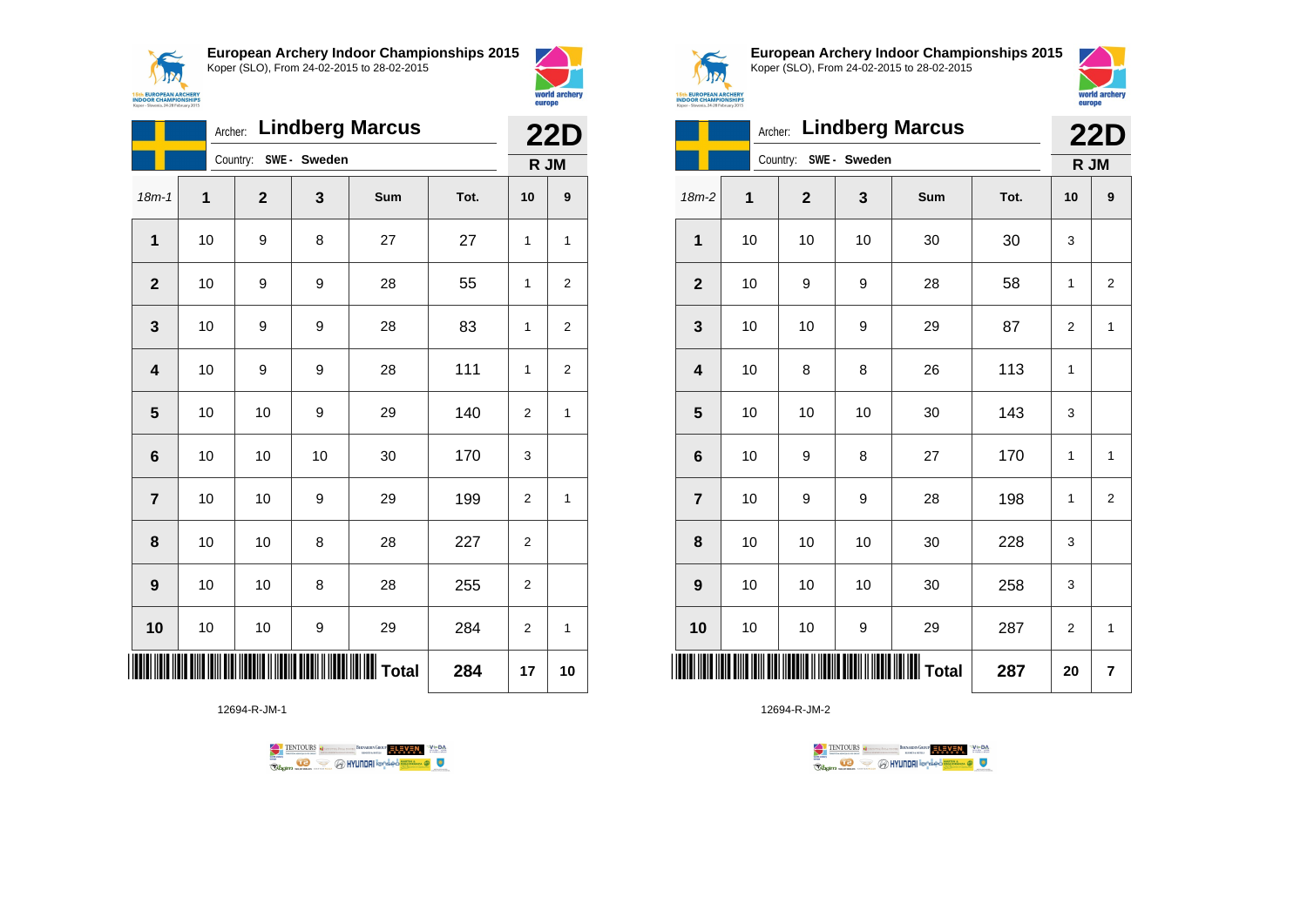



|                         | <b>Szafran Marek</b><br>Archer: |                       |    |       |      |                |              |  |
|-------------------------|---------------------------------|-----------------------|----|-------|------|----------------|--------------|--|
|                         |                                 | Country: POL - Poland |    |       |      |                | R JM         |  |
| $18m - 1$               | $\overline{1}$                  | $\mathbf{2}$          | 3  | Sum   | Tot. | 10             | 9            |  |
| 1                       | 10                              | 9                     | 8  | 27    | 27   | 1              | 1            |  |
| $\mathbf{2}$            | 10                              | 10                    | 9  | 29    | 56   | 2              | $\mathbf{1}$ |  |
| 3                       | 9                               | 9                     | 9  | 27    | 83   |                | 3            |  |
| $\overline{\mathbf{4}}$ | 9                               | 9                     | 9  | 27    | 110  |                | 3            |  |
| $\overline{\mathbf{5}}$ | 9                               | 9                     | 8  | 26    | 136  |                | 2            |  |
| 6                       | 10                              | 10                    | 8  | 28    | 164  | $\overline{2}$ |              |  |
| $\overline{\mathbf{r}}$ | 10                              | 10                    | 9  | 29    | 193  | 2              | $\mathbf{1}$ |  |
| 8                       | 10                              | 10                    | 10 | 30    | 223  | 3              |              |  |
| 9                       | 10                              | 9                     | 9  | 28    | 251  | 1              | 2            |  |
| 10                      | 10                              | 9                     | 8  | 27    | 278  | 1              | $\mathbf{1}$ |  |
|                         |                                 |                       |    | Total | 278  | 12             | 14           |  |

13574-R-JM-1





**European Archery Indoor Championships 2015** Koper (SLO), From 24-02-2015 to 28-02-2015



|                         |              | Archer:               | <b>Szafran Marek</b> |     |      |                | 23A                     |
|-------------------------|--------------|-----------------------|----------------------|-----|------|----------------|-------------------------|
|                         |              | Country: POL - Poland |                      |     |      | R JM           |                         |
| $18m-2$                 | $\mathbf{1}$ | $\mathbf 2$           | 3                    | Sum | Tot. | 10             | 9                       |
| 1                       | 10           | 9                     | 9                    | 28  | 28   | 1              | $\overline{2}$          |
| $\mathbf{2}$            | 10           | 10                    | 10                   | 30  | 58   | 3              |                         |
| 3                       | 10           | 9                     | 9                    | 28  | 86   | 1              | 2                       |
| $\overline{\mathbf{4}}$ | 10           | 10                    | 9                    | 29  | 115  | $\overline{2}$ | $\mathbf{1}$            |
| 5                       | 10           | 9                     | $\overline{7}$       | 26  | 141  | 1              | $\mathbf{1}$            |
| $6\phantom{1}6$         | 10           | 9                     | 9                    | 28  | 169  | 1              | $\overline{\mathbf{c}}$ |
| $\overline{7}$          | 10           | 10                    | 9                    | 29  | 198  | $\overline{2}$ | $\mathbf{1}$            |
| 8                       | 10           | 10                    | 8                    | 28  | 226  | $\overline{2}$ |                         |
| 9                       | 9            | 9                     | 9                    | 27  | 253  |                | 3                       |
| 10                      | 10           | 10                    | 9                    | 29  | 282  | 2              | $\mathbf{1}$            |
|                         |              |                       |                      |     | 282  | 15             | 13                      |

TENTOURS **(i)** CONSIDER DEVELOPS OF THE VEDA TABLES OF THE CONSIDERED PARTICULAR DEVELOPS OF THE CONSIDERED PARTICULAR DEVELOPS OF THE CONSTRUCTION OF THE CONSTRUCTION OF THE CONSTRUCTION OF THE CONSTRUCTION OF THE CONSTRU **B** MYUNDAI Tonsed **Williams 9** Ragm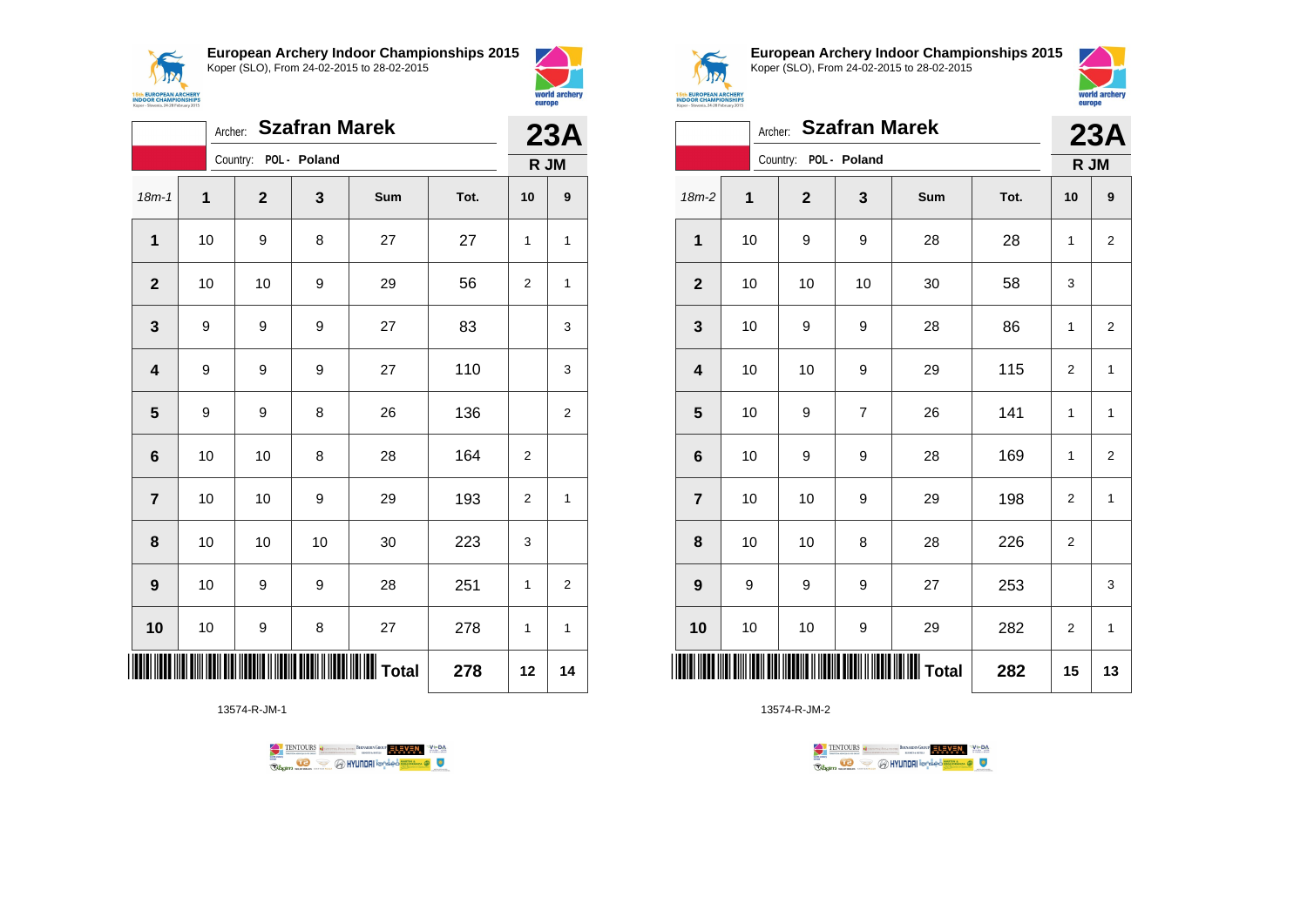

**European Archery Indoor Championships 2015**

18m-1 **1 2 3 Sum Tot. 10 9**

**1** | 10 | 9 | 8 | 27 | 27 | 1 | 1

**2** | 10 | 9 | 8 | 27 | 54 | 1 | 1

**3** | 10 | 10 | 9 | 29 | 83 | 2 | 1

**4** | 9 | 9 | 9 | 27 | 110 | | 3

**5** | 10 | 10 | 10 | 30 | 140 | 3

**6** | 10 | 10 | 30 | 170 | 3

**7** | 10 | 10 | 10 | 30 | 200 | 3

**9** | 10 | 10 | 30 | 257 | 3

**10** | 10 | 10 | 30 | 287 | 3

13591-R-JM-1

\*13591-R-JM-1\* **Total 287 19 9**

**8** | 9 | 9 | 9 | 27 | 227 | | 3



Archer: **Firsau Kiryl**

Country: **BLR - Belarus**



**23B R JM**



**European Archery Indoor Championships 2015** Koper (SLO), From 24-02-2015 to 28-02-2015



|                | <b>Firsau Kiryl</b><br>Archer: |                        |    |     |      |                |              |  |
|----------------|--------------------------------|------------------------|----|-----|------|----------------|--------------|--|
|                |                                | Country: BLR - Belarus |    |     |      | 23B<br>R JM    |              |  |
| $18m-2$        | 1                              | $\mathbf 2$            | 3  | Sum | Tot. | 10             | 9            |  |
| 1              | 10                             | 10                     | 9  | 29  | 29   | $\overline{2}$ | 1            |  |
| $\overline{2}$ | 10                             | 10                     | 10 | 30  | 59   | 3              |              |  |
| 3              | 10                             | 10                     | 10 | 30  | 89   | 3              |              |  |
| 4              | 10                             | 10                     | 9  | 29  | 118  | 2              | $\mathbf{1}$ |  |
| 5              | 10                             | 10                     | 9  | 29  | 147  | $\overline{2}$ | 1            |  |
| 6              | 10                             | 10                     | 10 | 30  | 177  | 3              |              |  |
| $\overline{7}$ | 10                             | 10                     | 10 | 30  | 207  | 3              |              |  |
| 8              | 10                             | 10                     | 9  | 29  | 236  | 2              | 1            |  |
| 9              | 10                             | 10                     | 10 | 30  | 266  | 3              |              |  |
| 10             | 10                             | 10                     | 10 | 30  | 296  | 3              |              |  |
| IIII           |                                |                        |    |     | 296  | 26             | 4            |  |

TENTOURS of Demand REASON SECTION SEARCH **OD OHYUNDAI** lensed **Wilson** 9 Room

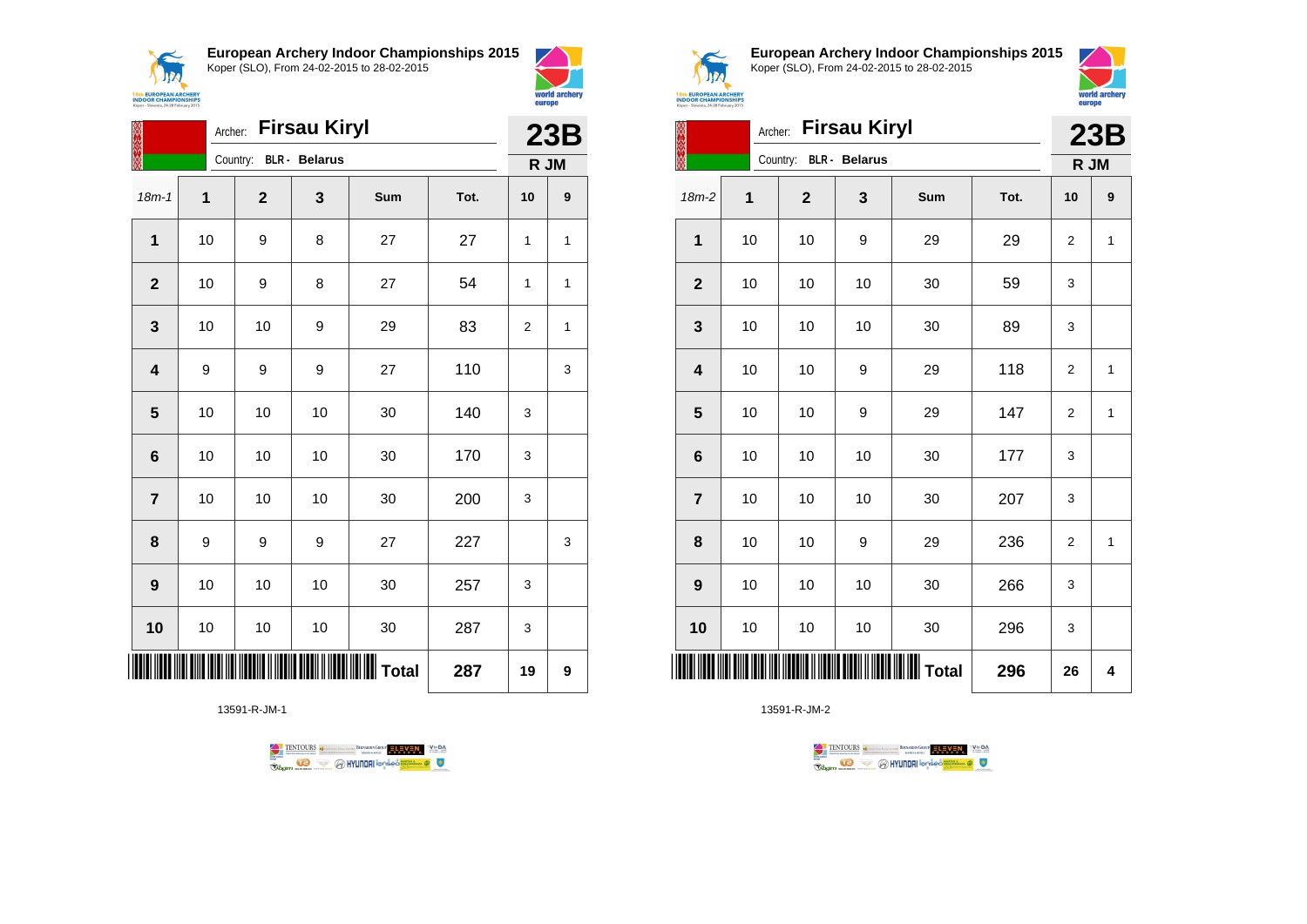



|                |              | <b>Monego Andrea</b><br>Archer: |                |     |      |                |                  |  |  |  |
|----------------|--------------|---------------------------------|----------------|-----|------|----------------|------------------|--|--|--|
|                |              | ITA - Italy<br>Country:         |                |     |      |                | R JM             |  |  |  |
| $18m - 1$      | $\mathbf{1}$ | $\mathbf 2$                     | 3              | Sum | Tot. | 10             | $\boldsymbol{9}$ |  |  |  |
| 1              | 10           | 10                              | M              | 20  | 20   | $\overline{2}$ |                  |  |  |  |
| $\overline{2}$ | 10           | 10                              | 10             | 30  | 50   | 3              |                  |  |  |  |
| 3              | 10           | 10                              | 10             | 30  | 80   | 3              |                  |  |  |  |
| 4              | 10           | 9                               | 8              | 27  | 107  | 1              | 1                |  |  |  |
| 5              | 10           | 9                               | $\overline{7}$ | 26  | 133  | 1              | 1                |  |  |  |
| 6              | 10           | 10                              | 9              | 29  | 162  | $\overline{2}$ | 1                |  |  |  |
| $\overline{7}$ | 10           | 10                              | 9              | 29  | 191  | 2              | 1                |  |  |  |
| 8              | 10           | 10                              | 10             | 30  | 221  | 3              |                  |  |  |  |
| 9              | 10           | 10                              | 9              | 29  | 250  | $\overline{2}$ | 1                |  |  |  |
| 10             | 10           | 9                               | 9              | 28  | 278  | $\mathbf{1}$   | $\overline{2}$   |  |  |  |
|                |              |                                 |                |     | 278  | 20             | 7                |  |  |  |

13486-R-JM-1





**European Archery Indoor Championships 2015** Koper (SLO), From 24-02-2015 to 28-02-2015



|                | <b>Monego Andrea</b><br>Archer: |                         |    |                 |      |                |                |  |  |
|----------------|---------------------------------|-------------------------|----|-----------------|------|----------------|----------------|--|--|
|                |                                 | ITA - Italy<br>Country: |    |                 |      |                |                |  |  |
| $18m-2$        | 1                               | $\overline{2}$          | 3  | Sum             | Tot. | 10             | 9              |  |  |
| 1              | 10                              | 10                      | 10 | 30              | 30   | 3              |                |  |  |
| $\overline{2}$ | 10                              | 10                      | 9  | 29              | 59   | $\overline{2}$ | $\mathbf{1}$   |  |  |
| 3              | 10                              | 9                       | 9  | 28              | 87   | 1              | $\overline{2}$ |  |  |
| 4              | 10                              | 10                      | 9  | 29              | 116  | 2              | 1              |  |  |
| 5              | 9                               | 9                       | 9  | 27              | 143  |                | 3              |  |  |
| 6              | 10                              | 9                       | 9  | 28              | 171  | 1              | $\overline{2}$ |  |  |
| $\overline{7}$ | 10                              | 10                      | 9  | 29              | 200  | $\overline{2}$ | $\mathbf{1}$   |  |  |
| 8              | 10                              | 10                      | 7  | 27              | 227  | $\overline{2}$ |                |  |  |
| 9              | 10                              | 10                      | 10 | 30              | 257  | 3              |                |  |  |
| 10             | 10                              | 10                      | 9  | 29              | 286  | $\overline{2}$ | $\mathbf{1}$   |  |  |
| <b>       </b> |                                 |                         |    | <b>WW</b> Total | 286  | 18             | 11             |  |  |

TENTOURS **Q** CONSIDERED BEXTRED CONDUCT **CONSIDERED** VICE DA **Example 2** @ HYUNDAI lansed **State 4** U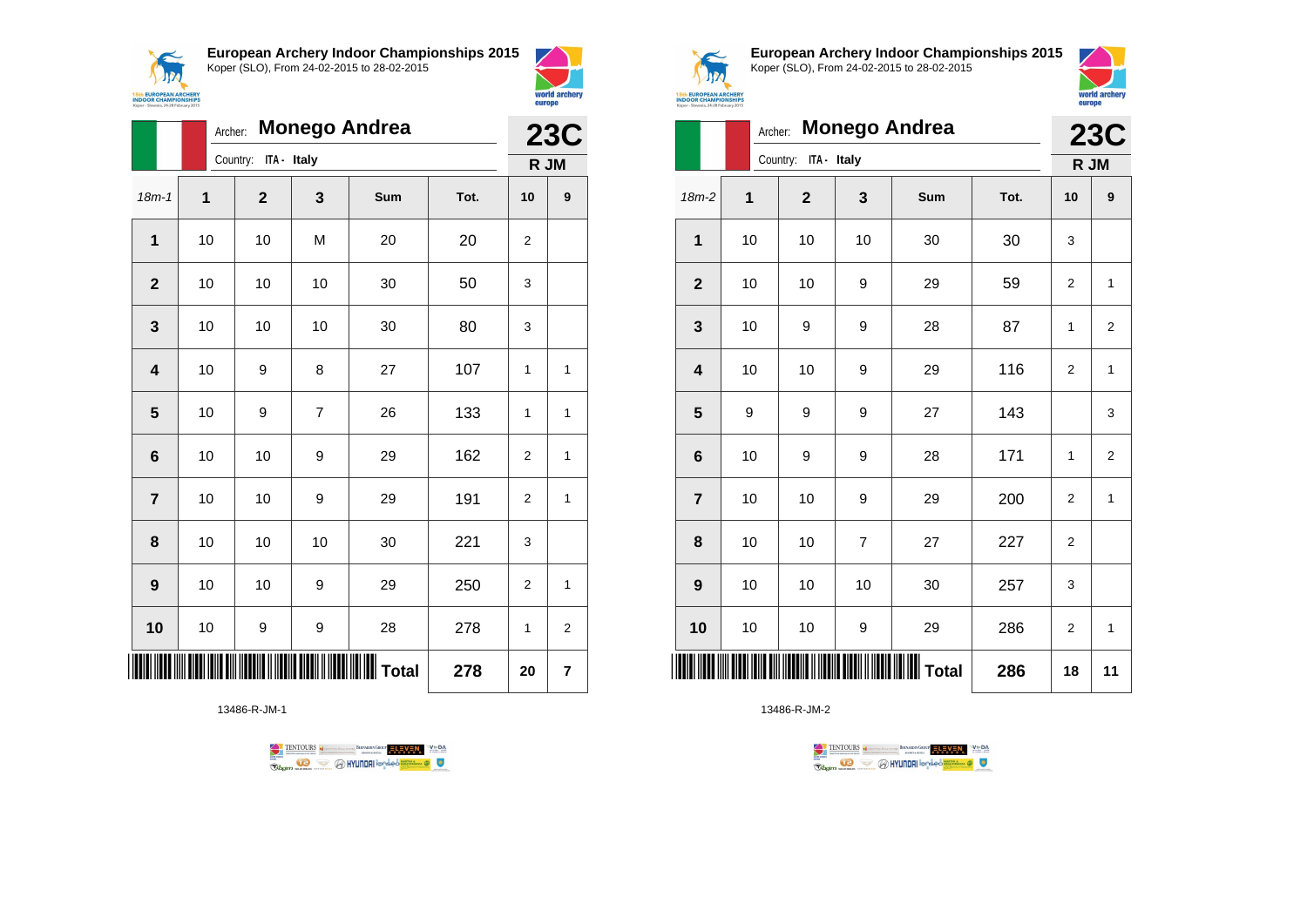

**European Archery Indoor Championships 2015**



|                         | Archer: Huston Patrick |                              |    | <b>23D</b>      |      |                |                         |
|-------------------------|------------------------|------------------------------|----|-----------------|------|----------------|-------------------------|
|                         |                        | Country: GBR - Great Britain |    |                 |      | R JM           |                         |
| $18m-1$                 | 1                      | $\mathbf{2}$                 | 3  | Sum             | Tot. | 10             | 9                       |
| 1                       | 10                     | 10                           | 10 | 30              | 30   | 3              |                         |
| $\mathbf{2}$            | 10                     | 10                           | 10 | 30              | 60   | 3              |                         |
| 3                       | 10                     | 9                            | 9  | 28              | 88   | 1              | $\overline{\mathbf{c}}$ |
| $\overline{\mathbf{4}}$ | 10                     | 10                           | 10 | 30              | 118  | 3              |                         |
| 5                       | 10                     | 10                           | 9  | 29              | 147  | $\overline{2}$ | 1                       |
| 6                       | 10                     | 10                           | 9  | 29              | 176  | 2              | 1                       |
| $\overline{7}$          | 10                     | 10                           | 10 | 30              | 206  | 3              |                         |
| 8                       | 10                     | 10                           | 9  | 29              | 235  | $\overline{2}$ | 1                       |
| $\boldsymbol{9}$        | 10                     | 10                           | 9  | 29              | 264  | $\overline{2}$ | 1                       |
| 10                      | 10                     | 10                           | 9  | 29              | 293  | $\overline{2}$ | 1                       |
|                         |                        |                              |    | <b>II</b> Total | 293  | 23             | 7                       |

12648-R-JM-1





world archery

europe

**European Archery Indoor Championships 2015** Koper (SLO), From 24-02-2015 to 28-02-2015



|                              |    |              | Archer: Huston Patrick |                         |      |                | <b>23D</b>   |
|------------------------------|----|--------------|------------------------|-------------------------|------|----------------|--------------|
| Country: GBR - Great Britain |    |              |                        |                         |      |                | R JM         |
| 18m-2                        | 1  | $\mathbf{2}$ | 3                      | Sum                     | Tot. | 10             | 9            |
| 1                            | 10 | 10           | 10                     | 30                      | 30   | 3              |              |
| $\overline{2}$               | 10 | 10           | 9                      | 29                      | 59   | $\overline{2}$ | 1            |
| 3                            | 10 | 10           | 9                      | 29                      | 88   | 2              | 1            |
| 4                            | 10 | 10           | 9                      | 29                      | 117  | 2              | 1            |
| 5                            | 10 | 10           | 10                     | 30                      | 147  | 3              |              |
| 6                            | 10 | 10           | 10                     | 30                      | 177  | 3              |              |
| $\overline{7}$               | 10 | 10           | 10                     | 30                      | 207  | 3              |              |
| 8                            | 10 | 10           | 9                      | 29                      | 236  | 2              | 1            |
| 9                            | 10 | 10           | 9                      | 29                      | 265  | $\overline{2}$ | $\mathbf{1}$ |
| 10                           | 10 | 10           | 10                     | 30                      | 295  | 3              |              |
| ║║║                          |    |              |                        | IIIIIIIIIIIIIIIII Total | 295  | 25             | 5            |

TENTOURS **Q** CONSIDERED BEXTRED CONDUCT **CONSIDERED** VICE DA **B** MYUNDAI Tonsed **Williams 9 Regin**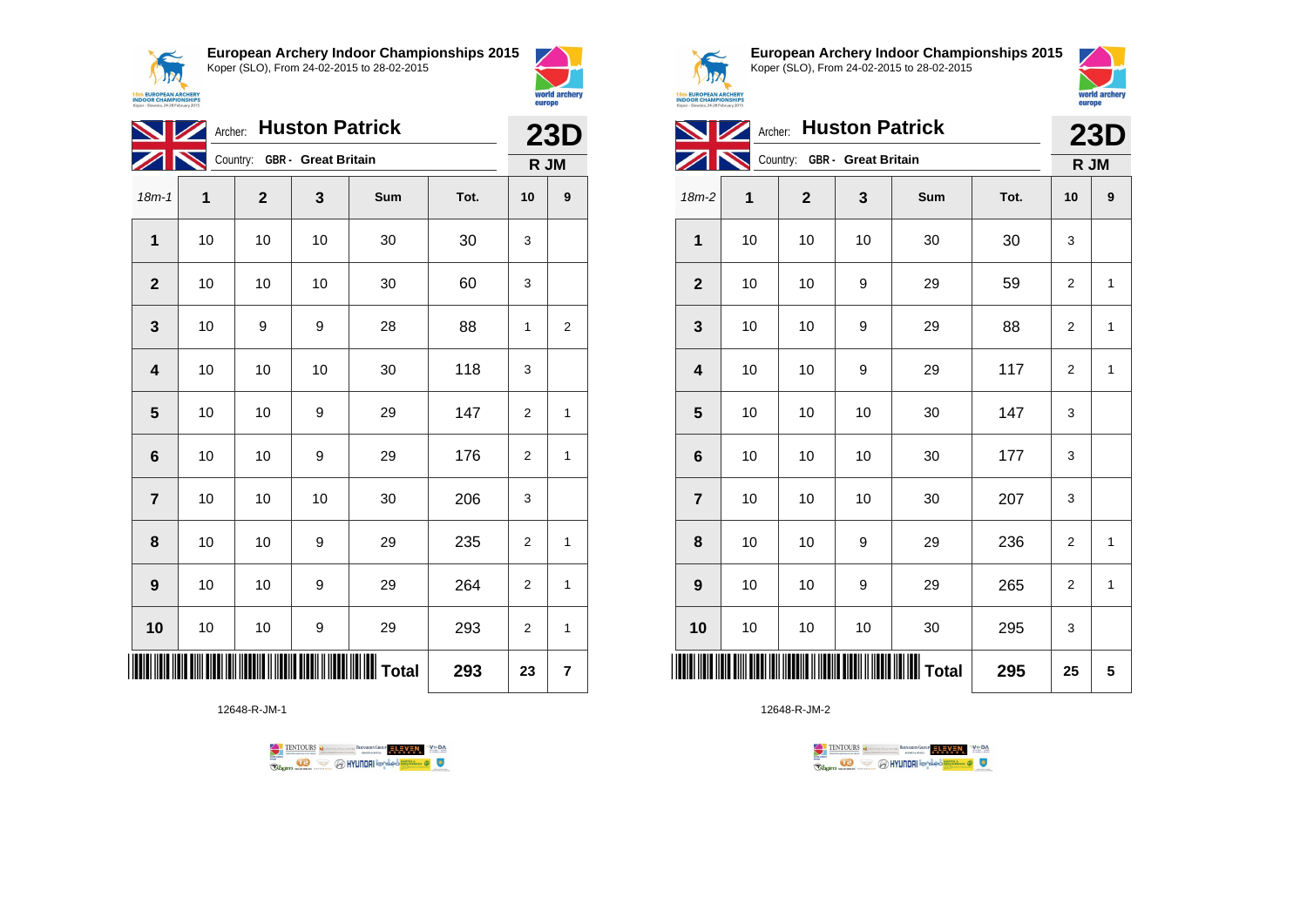

**European Archery Indoor Championships 2015**



|                         | Archer: |              |              | <b>Nikkanen Markus</b> |      | <b>24A</b>     |                  |
|-------------------------|---------|--------------|--------------|------------------------|------|----------------|------------------|
|                         |         | Country:     | FIN- Finland |                        |      |                | R JM             |
| $18m - 1$               | 1       | $\mathbf{2}$ | 3            | Sum                    | Tot. | 10             | $\boldsymbol{9}$ |
| 1                       | 10      | 10           | 9            | 29                     | 29   | $\overline{2}$ | 1                |
| $\overline{2}$          | 10      | 10           | 9            | 29                     | 58   | 2              | 1                |
| 3                       | 10      | 10           | 10           | 30                     | 88   | 3              |                  |
| $\overline{\mathbf{4}}$ | 10      | 9            | 9            | 28                     | 116  | 1              | $\overline{2}$   |
| 5                       | 10      | 10           | 9            | 29                     | 145  | $\overline{2}$ | 1                |
| $6\phantom{1}$          | 10      | 9            | 9            | 28                     | 173  | $\mathbf{1}$   | $\overline{2}$   |
| $\overline{7}$          | 10      | 10           | 10           | 30                     | 203  | 3              |                  |
| 8                       | 10      | 10           | 9            | 29                     | 232  | $\overline{2}$ | 1                |
| 9                       | 10      | 9            | 9            | 28                     | 260  | $\mathbf{1}$   | $\overline{2}$   |
| 10                      | 10      | 9            | 9            | 28                     | 288  | 1              | 2                |
|                         |         |              |              | <b>WILLE</b> Total     | 288  | 18             | 12               |

14177-R-JM-1





world archery

europe

**European Archery Indoor Championships 2015** Koper (SLO), From 24-02-2015 to 28-02-2015



|                        | Archer:     |                |                | <b>Nikkanen Markus</b> |      |                | <b>24A</b>              |
|------------------------|-------------|----------------|----------------|------------------------|------|----------------|-------------------------|
| Country: FIN - Finland |             |                |                |                        |      |                | R JM                    |
| $18m-2$                | $\mathbf 1$ | $\overline{2}$ | $\mathbf{3}$   | Sum                    | Tot. | 10             | 9                       |
| 1                      | 10          | 10             | 9              | 29                     | 29   | 2              | $\mathbf{1}$            |
| $\mathbf{2}$           | 10          | $\overline{7}$ | $\overline{7}$ | 24                     | 53   | 1              |                         |
| 3                      | 10          | 9              | 8              | 27                     | 80   | 1              | $\mathbf{1}$            |
| 4                      | 10          | 10             | 9              | 29                     | 109  | $\overline{2}$ | $\mathbf{1}$            |
| 5                      | 10          | 9              | 8              | 27                     | 136  | $\mathbf{1}$   | $\mathbf{1}$            |
| 6                      | 10          | 10             | 9              | 29                     | 165  | 2              | 1                       |
| $\overline{7}$         | 10          | 10             | 9              | 29                     | 194  | $\overline{2}$ | $\mathbf{1}$            |
| 8                      | 10          | 9              | 9              | 28                     | 222  | 1              | $\overline{\mathbf{c}}$ |
| 9                      | 10          | 9              | 8              | 27                     | 249  | $\mathbf{1}$   | $\mathbf{1}$            |
| 10                     | 10          | 10             | 9              | 29                     | 278  | $\overline{2}$ | $\mathbf{1}$            |
| ║║                     |             |                |                |                        | 278  | 15             | 10                      |

TENTOURS **(i)** CONSIDER DEVELOPS OF THE VEDA TABLES OF THE CONSIDERED PARTICULAR DEVELOPS OF THE CONSIDERED PARTICULAR DEVELOPS OF THE CONSTRUCTION OF THE CONSTRUCTION OF THE CONSTRUCTION OF THE CONSTRUCTION OF THE CONSTRU

**B** MYUNDAI Tonsed **Williams 9** 

14177-R-JM-2

**Regin**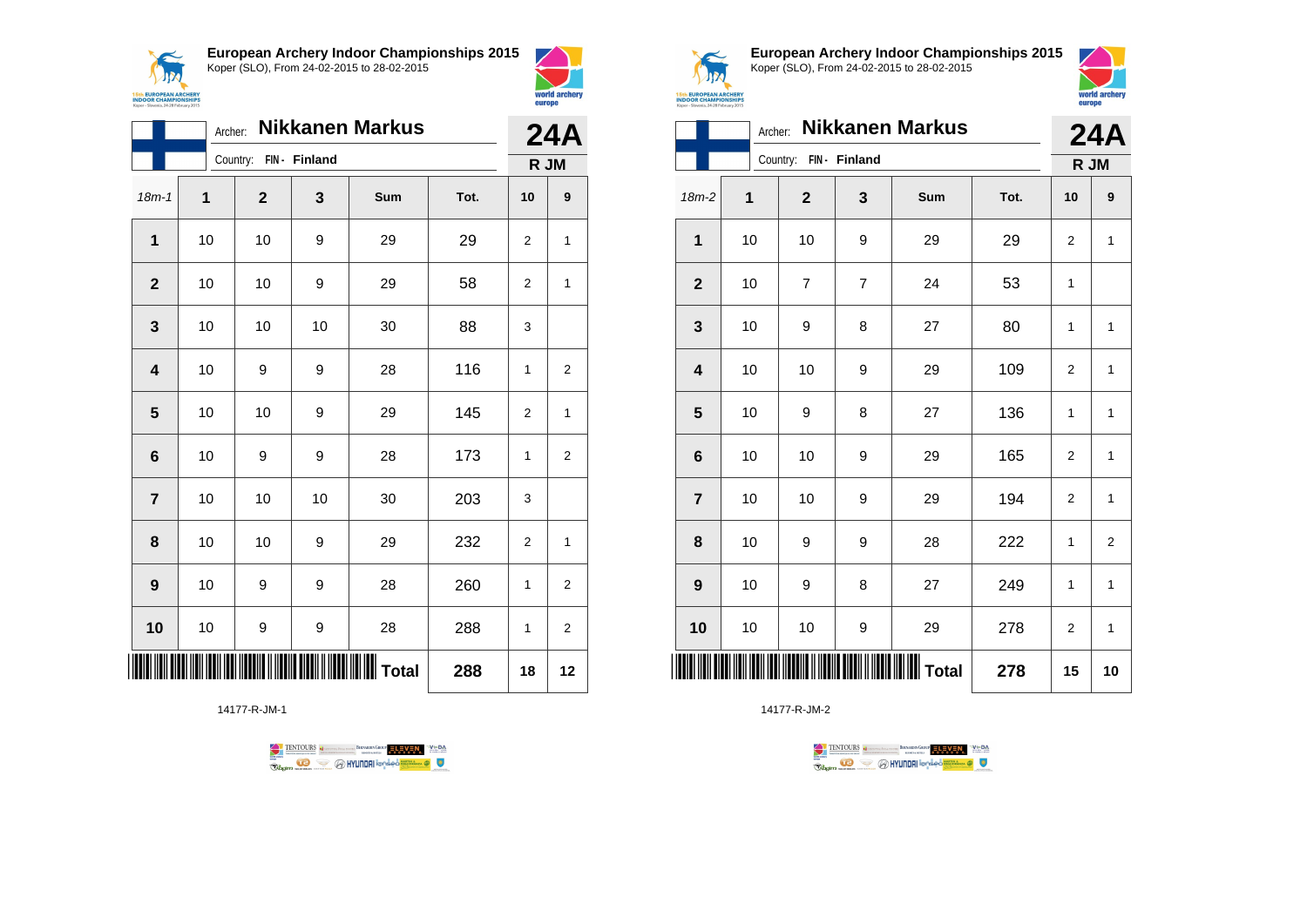



| ÷              | ٠  | Archer: Vladimer Dolidze |                |                         |      |      |    |  |
|----------------|----|--------------------------|----------------|-------------------------|------|------|----|--|
| ۰              | ۰  | Country: GEO - Georgia   |                |                         |      | R JM |    |  |
| $18m - 1$      | 1  | $\mathbf{2}$             | 3              | Sum                     | Tot. | 10   | 9  |  |
| $\overline{1}$ | 10 | 9                        | $\overline{7}$ | 26                      | 26   | 1    | 1  |  |
| $\overline{2}$ | 10 | 9                        | 8              | 27                      | 53   | 1    | 1  |  |
| 3              | 10 | 9                        | 9              | 28                      | 81   | 1    | 2  |  |
| 4              | 10 | 9                        | 9              | 28                      | 109  | 1    | 2  |  |
| 5              | 10 | 9                        | 8              | 27                      | 136  | 1    | 1  |  |
| 6              | 10 | 10                       | 10             | 30                      | 166  | 3    |    |  |
| $\overline{7}$ | 10 | 9                        | 9              | 28                      | 194  | 1    | 2  |  |
| 8              | 10 | 9                        | 8              | 27                      | 221  | 1    | 1  |  |
| 9              | 10 | 10                       | 9              | 29                      | 250  | 2    | 1  |  |
| 10             | 10 | 9                        | 9              | 28                      | 278  | 1    | 2  |  |
|                |    |                          |                | <b>          </b> Total | 278  | 13   | 13 |  |

13505-R-JM-1





**European Archery Indoor Championships 2015** Koper (SLO), From 24-02-2015 to 28-02-2015



| ٠              | ٠              | <b>Vladimer Dolidze</b><br>Archer: |              |                          |      |                |                         |  |
|----------------|----------------|------------------------------------|--------------|--------------------------|------|----------------|-------------------------|--|
| ۰              | ÷              | Country:                           | GEO- Georgia |                          |      |                | R JM                    |  |
| $18m-2$        | $\overline{1}$ | $\overline{2}$                     | 3            | Sum                      | Tot. | 10             | 9                       |  |
| 1              | 10             | 10                                 | 9            | 29                       | 29   | $\overline{2}$ | $\mathbf{1}$            |  |
| $\mathbf{2}$   | 10             | 10                                 | 10           | 30                       | 59   | 3              |                         |  |
| 3              | 10             | 10                                 | 9            | 29                       | 88   | $\overline{2}$ | $\mathbf{1}$            |  |
| 4              | 10             | 9                                  | 9            | 28                       | 116  | 1              | $\overline{\mathbf{c}}$ |  |
| 5              | 10             | 10                                 | 9            | 29                       | 145  | $\overline{2}$ | $\mathbf{1}$            |  |
| 6              | 10             | 9                                  | 9            | 28                       | 173  | 1              | $\overline{2}$          |  |
| $\overline{7}$ | 10             | 9                                  | 9            | 28                       | 201  | 1              | $\overline{2}$          |  |
| 8              | 10             | 9                                  | 7            | 26                       | 227  | 1              | 1                       |  |
| 9              | 9              | 9                                  | 9            | 27                       | 254  |                | 3                       |  |
| 10             | 10             | 9                                  | 9            | 28                       | 282  | 1              | $\overline{2}$          |  |
| ║║║            |                |                                    |              | IIIIIIIIIIIIIIIIII Total | 282  | 14             | 15                      |  |

TENTOURS **(i)** CONSIDER DEVELOPS OF THE VEDA TABLES OF THE CONSIDERED PARTICULAR DEVELOPS OF THE CONSIDERED PARTICULAR DEVELOPS OF THE CONSTRUCTION OF THE CONSTRUCTION OF THE CONSTRUCTION OF THE CONSTRUCTION OF THE CONSTRU **B** MYUNDAI Tonsed **Williams 9** Ragm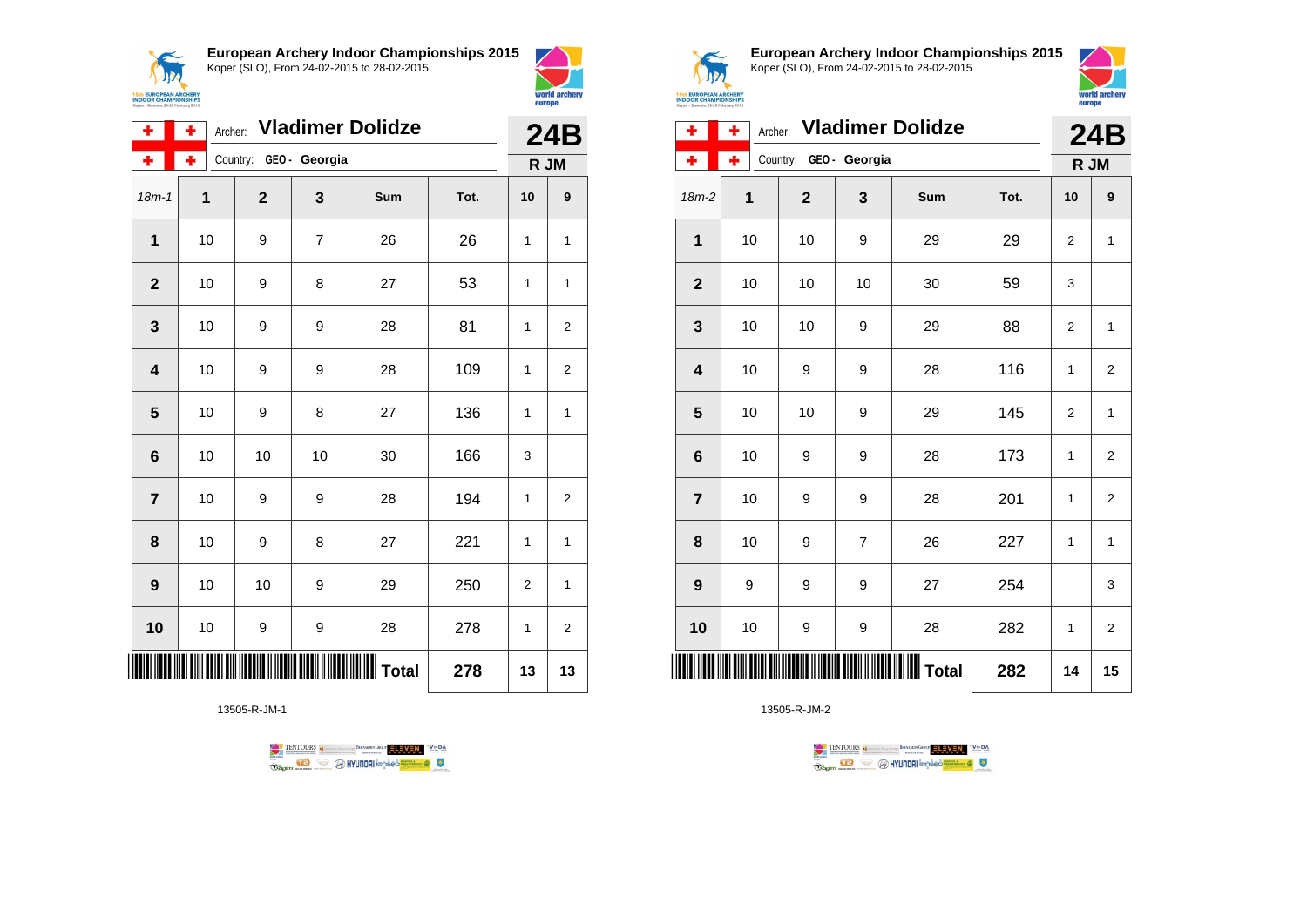



|                | Kovalevskij Adam<br>Archer: |                          |    |           |      |    |                    |
|----------------|-----------------------------|--------------------------|----|-----------|------|----|--------------------|
|                |                             | Country: LTU - Lithuania |    |           |      |    | <b>24C</b><br>R JM |
| $18m - 1$      | 1                           | $\mathbf{2}$             | 3  | Sum       | Tot. | 10 | 9                  |
| $\mathbf{1}$   | 10                          | 9                        | 8  | 27        | 27   | 1  | 1                  |
| $\mathbf{2}$   | 10                          | 9                        | 8  | 27        | 54   | 1  | $\mathbf{1}$       |
| 3              | 9                           | 9                        | 9  | 27        | 81   |    | 3                  |
| 4              | 10                          | 10                       | 10 | 30        | 111  | 3  |                    |
| 5              | 10                          | 9                        | 8  | 27        | 138  | 1  | 1                  |
| 6              | 10                          | 9                        | 9  | 28        | 166  | 1  | $\overline{2}$     |
| $\overline{7}$ | 10                          | 9                        | 9  | 28        | 194  | 1  | 2                  |
| 8              | 10                          | 9                        | 9  | 28        | 222  | 1  | $\overline{2}$     |
| 9              | 10                          | 8                        | 8  | 26        | 248  | 1  |                    |
| 10             | 10                          | 10                       | 9  | 29        | 277  | 2  | 1                  |
|                |                             |                          |    | ∭∭∭ Total | 277  | 12 | 13                 |

11323-R-JM-1





**European Archery Indoor Championships 2015** Koper (SLO), From 24-02-2015 to 28-02-2015



|                         | Kovalevskij Adam<br>Archer: |                          |   |                    |      |                |                         |
|-------------------------|-----------------------------|--------------------------|---|--------------------|------|----------------|-------------------------|
|                         |                             | Country: LTU - Lithuania |   |                    |      |                | <b>24C</b><br>R JM      |
| $18m-2$                 | $\mathbf{1}$                | $\mathbf{2}$             | 3 | Sum                | Tot. | 10             | 9                       |
| 1                       | 10                          | 10                       | 9 | 29                 | 29   | 2              | $\mathbf{1}$            |
| $\overline{2}$          | 10                          | 9                        | 9 | 28                 | 57   | 1              | $\overline{2}$          |
| 3                       | 9                           | 9                        | 8 | 26                 | 83   |                | 2                       |
| $\overline{\mathbf{4}}$ | 10                          | 9                        | 9 | 28                 | 111  | 1              | $\overline{2}$          |
| 5                       | 9                           | 9                        | 9 | 27                 | 138  |                | 3                       |
| $6\phantom{1}6$         | 10                          | 9                        | 8 | 27                 | 165  | 1              | 1                       |
| $\overline{7}$          | 10                          | 9                        | 8 | 27                 | 192  | 1              | $\mathbf{1}$            |
| 8                       | 9                           | 9                        | 8 | 26                 | 218  |                | $\overline{\mathbf{c}}$ |
| 9                       | 9                           | 9                        | 8 | 26                 | 244  |                | $\overline{\mathbf{c}}$ |
| 10                      | 10                          | 10                       | 9 | 29                 | 273  | $\overline{2}$ | 1                       |
| ║║                      |                             |                          |   | <b>WILLE</b> Total | 273  | 8              | 17                      |

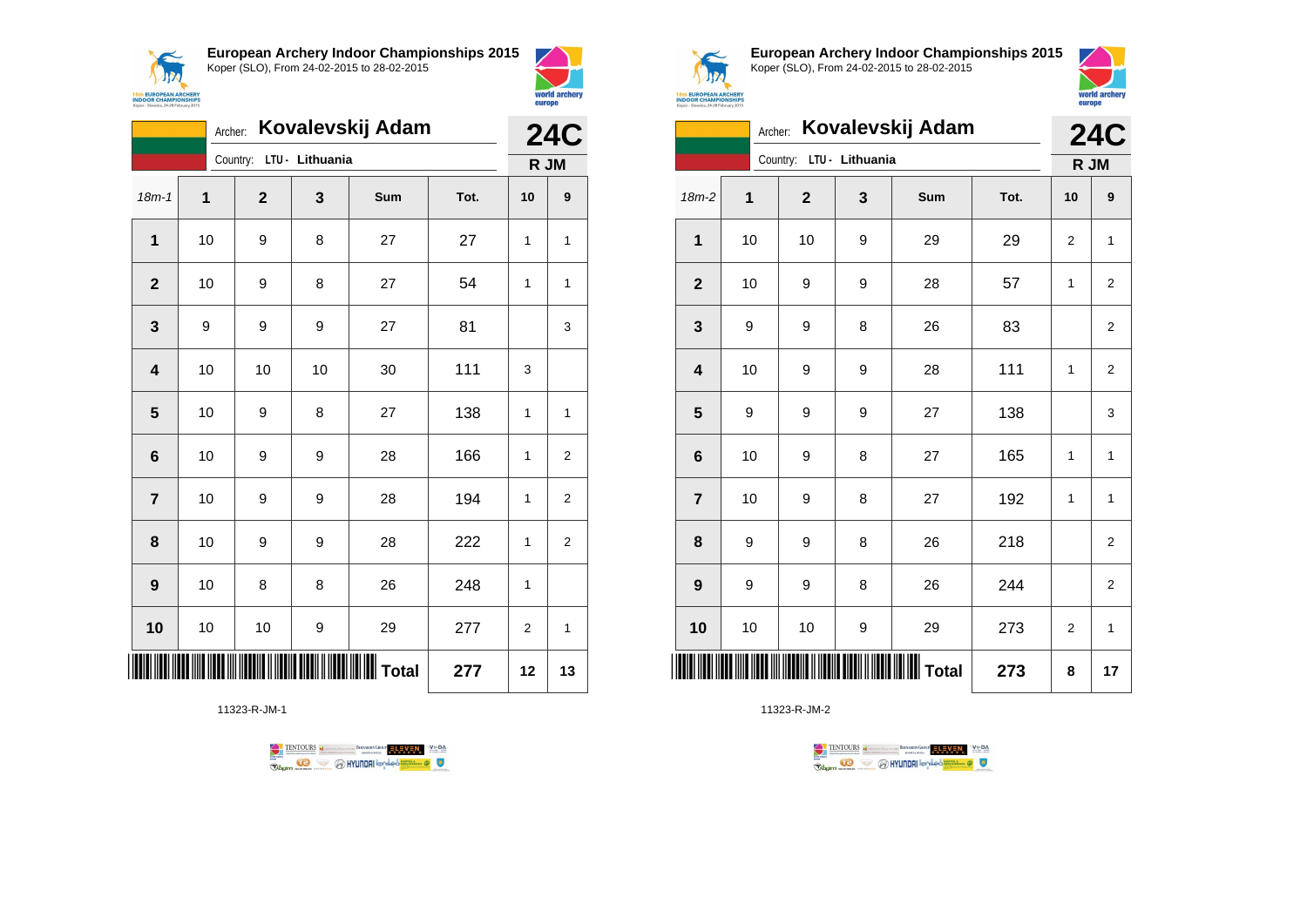



|                         | Atanasova Yordanka<br>Archer: |                         |                |     |      |                |                  |
|-------------------------|-------------------------------|-------------------------|----------------|-----|------|----------------|------------------|
|                         |                               | Country: BUL - Bulgaria |                |     |      | R JW           | <b>26A</b>       |
| $18m - 1$               | 1                             | $\overline{2}$          | 3              | Sum | Tot. | 10             | $\boldsymbol{9}$ |
| $\mathbf 1$             | 10                            | 10                      | 10             | 30  | 30   | 3              |                  |
| $\overline{2}$          | 9                             | 9                       | $\overline{7}$ | 25  | 55   |                | $\overline{2}$   |
| 3                       | 10                            | 8                       | 8              | 26  | 81   | $\mathbf{1}$   |                  |
| $\overline{\mathbf{4}}$ | 10                            | 9                       | $\overline{7}$ | 26  | 107  | $\mathbf{1}$   | 1                |
| $5\phantom{1}$          | 8                             | 8                       | 8              | 24  | 131  |                |                  |
| $6\phantom{1}$          | 10                            | 9                       | 8              | 27  | 158  | 1              | $\mathbf{1}$     |
| $\overline{7}$          | 9                             | 8                       | 8              | 25  | 183  |                | 1                |
| 8                       | 10                            | 10                      | 9              | 29  | 212  | 2              | $\mathbf{1}$     |
| 9                       | 10                            | 9                       | 9              | 28  | 240  | $\mathbf{1}$   | $\overline{2}$   |
| 10                      | 10                            | 10                      | 8              | 28  | 268  | $\overline{2}$ |                  |
|                         |                               |                         |                |     | 268  | 11             | 8                |

16254-R-JW-1





**European Archery Indoor Championships 2015** Koper (SLO), From 24-02-2015 to 28-02-2015



|                 | Atanasova Yordanka<br>Archer: |                         |                |                                              |      |              |                    |
|-----------------|-------------------------------|-------------------------|----------------|----------------------------------------------|------|--------------|--------------------|
|                 |                               | Country: BUL - Bulgaria |                |                                              |      |              | <b>26A</b><br>R JW |
| $18m-2$         | 1                             | $\mathbf 2$             | 3              | Sum                                          | Tot. | 10           | 9                  |
| 1               | 10                            | 10                      | 10             | 30                                           | 30   | 3            |                    |
| $\overline{2}$  | 10                            | 10                      | 10             | 30                                           | 60   | 3            |                    |
| 3               | 9                             | 9                       | $\overline{7}$ | 25                                           | 85   |              | 2                  |
| 4               | 9                             | 9                       | 8              | 26                                           | 111  |              | $\overline{2}$     |
| 5               | 10                            | 10                      | 9              | 29                                           | 140  | 2            | 1                  |
| $6\phantom{1}6$ | 10                            | 9                       | 8              | 27                                           | 167  | $\mathbf{1}$ | $\mathbf{1}$       |
| $\overline{7}$  | 10                            | 10                      | 9              | 29                                           | 196  | 2            | 1                  |
| 8               | 10                            | 8                       | 8              | 26                                           | 222  | $\mathbf{1}$ |                    |
| 9               | 9                             | 9                       | $\overline{7}$ | 25                                           | 247  |              | $\overline{c}$     |
| 10              | 10                            | 8                       | 8              | 26                                           | 273  | 1            |                    |
| ║║║             |                               |                         |                | <b>                               </b> Total | 273  | 13           | 9                  |

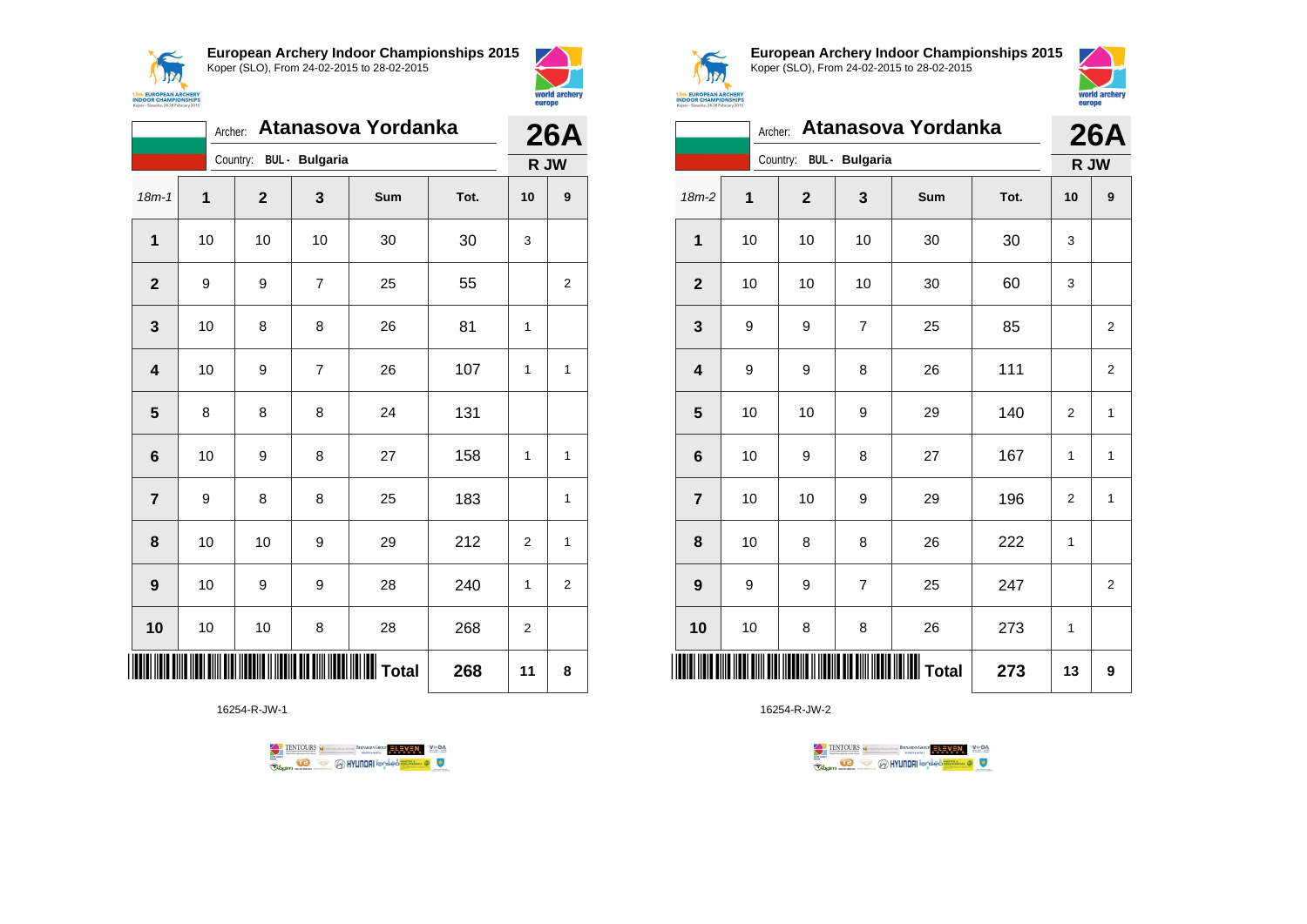



| <b>Krupko Darya</b><br>Archer: |    |                        |    |     |      |                | <b>26B</b>     |  |
|--------------------------------|----|------------------------|----|-----|------|----------------|----------------|--|
|                                |    | Country: BLR - Belarus |    |     |      |                | R JW           |  |
| $18m - 1$                      | 1  | $\overline{2}$         | 3  | Sum | Tot. | 10             | 9              |  |
| 1                              | 9  | 9                      | 9  | 27  | 27   |                | 3              |  |
| $\overline{2}$                 | 10 | 9                      | 9  | 28  | 55   | 1              | $\overline{2}$ |  |
| 3                              | 10 | 10                     | 9  | 29  | 84   | $\overline{2}$ | $\mathbf{1}$   |  |
| $\overline{\mathbf{4}}$        | 10 | 9                      | 8  | 27  | 111  | 1              | $\mathbf{1}$   |  |
| 5                              | 10 | 9                      | 9  | 28  | 139  | 1              | $\overline{2}$ |  |
| $6\phantom{1}6$                | 10 | 10                     | 10 | 30  | 169  | 3              |                |  |
| $\overline{7}$                 | 9  | 9                      | 9  | 27  | 196  |                | 3              |  |
| 8                              | 10 | 10                     | 8  | 28  | 224  | $\overline{2}$ |                |  |
| 9                              | 10 | 10                     | 9  | 29  | 253  | $\overline{2}$ | 1              |  |
| 10                             | 9  | 8                      | 8  | 25  | 278  |                | 1              |  |
| ║║                             |    |                        |    |     | 278  | 12             | 14             |  |

12670-R-JW-1





**European Archery Indoor Championships 2015** Koper (SLO), From 24-02-2015 to 28-02-2015



| S XX           | Archer: |              | <b>Krupko Darya</b>  |                   |      | <b>26B</b>     |                         |
|----------------|---------|--------------|----------------------|-------------------|------|----------------|-------------------------|
|                |         | Country:     | <b>BLR</b> - Belarus |                   |      |                | R JW                    |
| $18m-2$        | 1       | $\mathbf{2}$ | 3                    | Sum               | Tot. | 10             | 9                       |
| 1              | 10      | 9            | 8                    | 27                | 27   | $\mathbf{1}$   | $\mathbf{1}$            |
| $\mathbf{2}$   | 10      | 8            | 8                    | 26                | 53   | 1              |                         |
| 3              | 10      | 10           | 9                    | 29                | 82   | $\overline{2}$ | $\mathbf{1}$            |
| 4              | 10      | 10           | 9                    | 29                | 111  | 2              | 1                       |
| 5              | 10      | 9            | 9                    | 28                | 139  | $\mathbf{1}$   | $\overline{2}$          |
| 6              | 10      | 8            | 8                    | 26                | 165  | 1              |                         |
| $\overline{7}$ | 10      | 10           | 9                    | 29                | 194  | $\overline{2}$ | 1                       |
| 8              | 10      | 10           | 8                    | 28                | 222  | 2              |                         |
| 9              | 10      | 10           | 10                   | 30                | 252  | 3              |                         |
| 10             | 10      | 9            | 9                    | 28                | 280  | 1              | $\overline{\mathbf{c}}$ |
| ║║║            |         |              |                      | $\parallel$ Total | 280  | 16             | 8                       |

TENTOURS **(i)** CONSIDER DEVELOPS OF THE VEDA TABLES OF THE CONSIDERED PARTICULAR DEVELOPS OF THE CONSIDERED PARTICULAR DEVELOPS OF THE CONSTRUCTION OF THE CONSTRUCTION OF THE CONSTRUCTION OF THE CONSTRUCTION OF THE CONSTRU

**B** MYUNDAI Tonsed **Williams 9** 

12670-R-JW-2

Ragm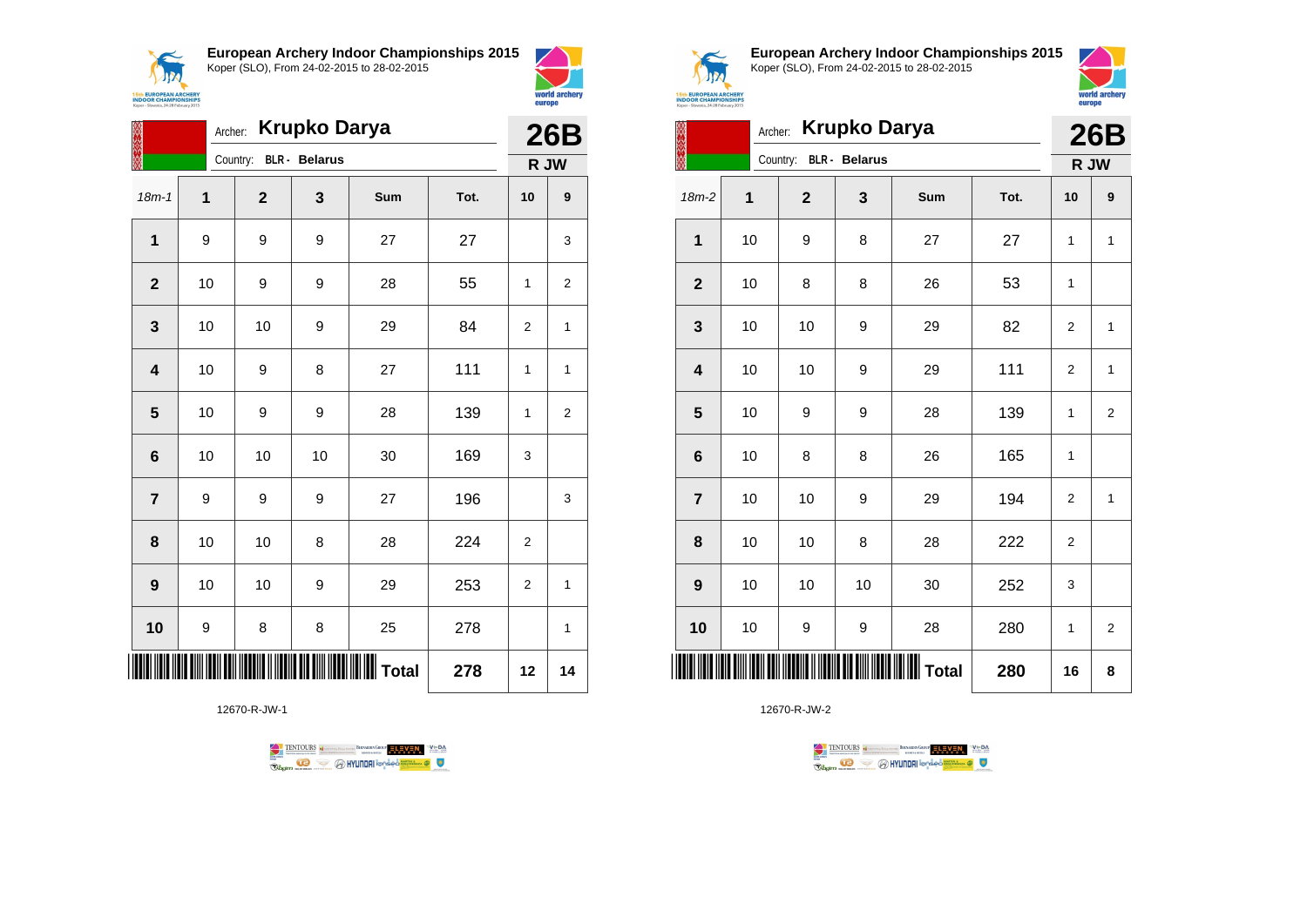



|                 | <b>Hnyp Solomiya</b><br>Archer: |  |                        |    |                                     |      |                | <b>26C</b>       |  |
|-----------------|---------------------------------|--|------------------------|----|-------------------------------------|------|----------------|------------------|--|
|                 |                                 |  | Country: UKR - Ukraine |    |                                     |      |                | R JW             |  |
| $18m-1$         | 1                               |  | $\mathbf 2$            | 3  | Sum                                 | Tot. | 10             | $\boldsymbol{9}$ |  |
| 1               | 10                              |  | 9                      | 9  | 28                                  | 28   | 1              | 2                |  |
| $\mathbf{2}$    | 10                              |  | 10                     | 9  | 29                                  | 57   | $\overline{2}$ | 1                |  |
| $\mathbf{3}$    | 10                              |  | 9                      | 9  | 28                                  | 85   | 1              | $\overline{2}$   |  |
| 4               | 10                              |  | 10                     | 10 | 30                                  | 115  | 3              |                  |  |
| 5               | 10                              |  | 10                     | 9  | 29                                  | 144  | $\overline{2}$ | 1                |  |
| $6\phantom{1}6$ | 10                              |  | 10                     | 9  | 29                                  | 173  | $\overline{2}$ | 1                |  |
| $\overline{7}$  | 10                              |  | 9                      | 9  | 28                                  | 201  | 1              | $\overline{2}$   |  |
| 8               | 10                              |  | 9                      | 9  | 28                                  | 229  | 1              | $\overline{2}$   |  |
| 9               | 10                              |  | 9                      | 8  | 27                                  | 256  | 1              | $\mathbf{1}$     |  |
| 10              | 10                              |  | 9                      | 8  | 27                                  | 283  | 1              | $\mathbf{1}$     |  |
|                 |                                 |  |                        |    | <b>IIIIIIIIIIIIIIIIIIIIII</b> Total | 283  | 15             | 13               |  |

13564-R-JW-1





**European Archery Indoor Championships 2015** Koper (SLO), From 24-02-2015 to 28-02-2015



|                | <b>Hnyp Solomiya</b><br>Archer: |              |               |                                             |      |                |                |
|----------------|---------------------------------|--------------|---------------|---------------------------------------------|------|----------------|----------------|
|                |                                 | Country:     | UKR - Ukraine |                                             |      | R JW           |                |
| 18m-2          | 1                               | $\mathbf{2}$ | 3             | Sum                                         | Tot. | 10             | 9              |
| 1              | 10                              | 10           | 10            | 30                                          | 30   | 3              |                |
| $\mathbf{2}$   | 10                              | 10           | 9             | 29                                          | 59   | $\overline{2}$ | 1              |
| 3              | 9                               | 9            | 9             | 27                                          | 86   |                | 3              |
| 4              | 10                              | 10           | 9             | 29                                          | 115  | 2              | $\mathbf{1}$   |
| 5              | 10                              | 10           | 9             | 29                                          | 144  | $\overline{2}$ | $\mathbf{1}$   |
| 6              | 10                              | 10           | 10            | 30                                          | 174  | 3              |                |
| $\overline{7}$ | 10                              | 9            | 9             | 28                                          | 202  | 1              | $\overline{2}$ |
| 8              | 10                              | 10           | 9             | 29                                          | 231  | $\overline{2}$ | $\mathbf{1}$   |
| 9              | 10                              | 10           | 9             | 29                                          | 260  | $\overline{2}$ | $\mathbf{1}$   |
| 10             | 10                              | 9            | 9             | 28                                          | 288  | 1              | $\overline{2}$ |
|                |                                 |              |               | <b>                              </b> Total | 288  | 18             | 12             |

TENTOURS **(i)** CONSIDER DEVELOPS OF THE VEDA TABLES OF THE CONSIDERED PARTICULAR DEVELOPS OF THE CONSIDERED PARTICULAR DEVELOPS OF THE CONSTRUCTION OF THE CONSTRUCTION OF THE CONSTRUCTION OF THE CONSTRUCTION OF THE CONSTRU **B** MYUNDAI Tonsed **Williams 9** Ragm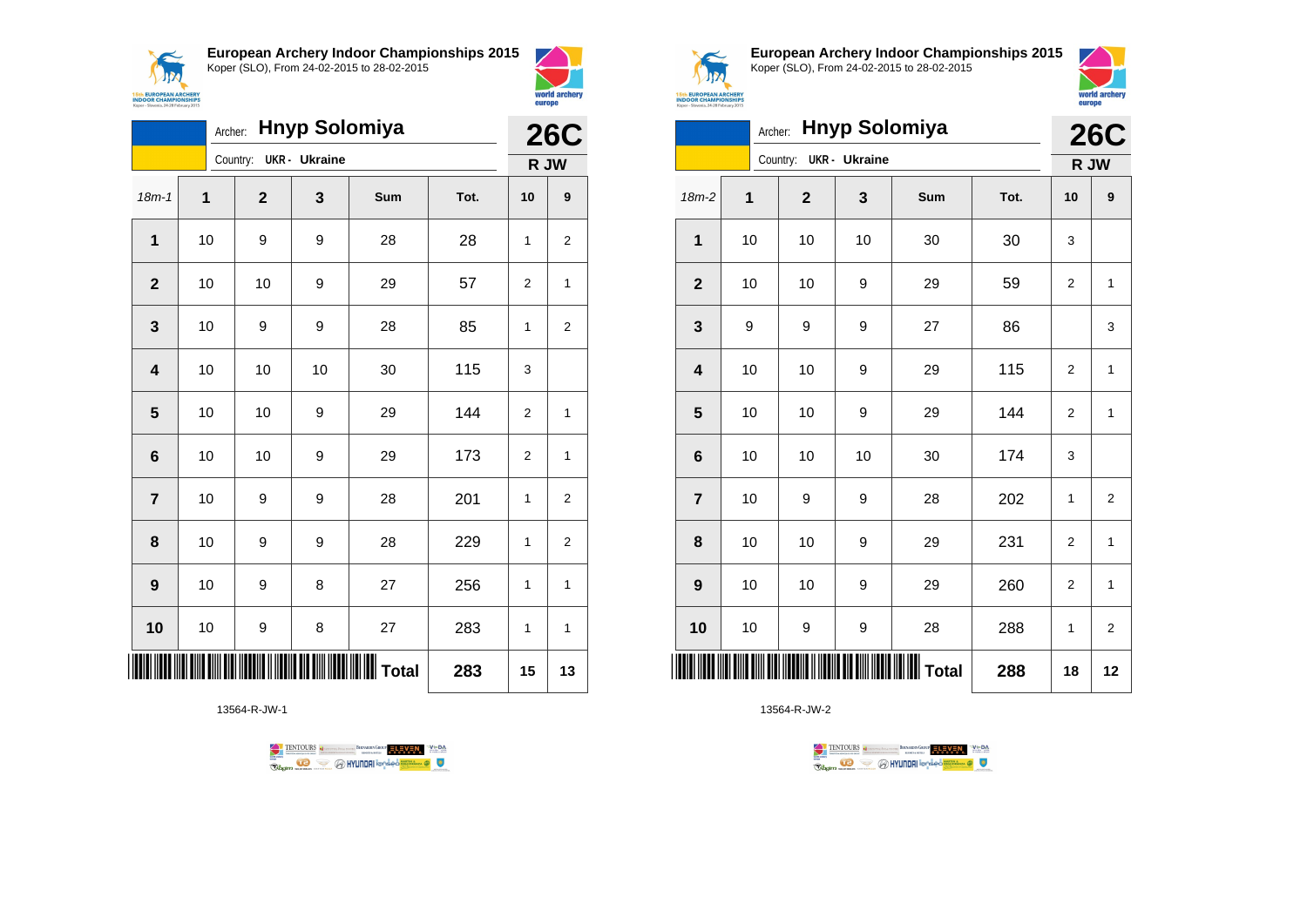



|                         | Archer: Zyzanska Sylwia |                       |    |                            |      |                |                |  |
|-------------------------|-------------------------|-----------------------|----|----------------------------|------|----------------|----------------|--|
|                         |                         | Country: POL - Poland |    |                            |      |                | R JW           |  |
| $18m - 1$               | 1                       | $\mathbf{2}$          | 3  | Sum                        | Tot. | 10             | 9              |  |
| 1                       | 10                      | 9                     | 9  | 28                         | 28   | 1              | $\overline{2}$ |  |
| $\mathbf{2}$            | 10                      | 9                     | 7  | 26                         | 54   | 1              | 1              |  |
| 3                       | 10                      | 9                     | 8  | 27                         | 81   | 1              | 1              |  |
| $\overline{\mathbf{4}}$ | 10                      | 9                     | 9  | 28                         | 109  | 1              | $\overline{2}$ |  |
| 5                       | 10                      | 10                    | 10 | 30                         | 139  | 3              |                |  |
| 6                       | 10                      | 10                    | 9  | 29                         | 168  | $\overline{2}$ | 1              |  |
| $\overline{\mathbf{r}}$ | 10                      | 9                     | 9  | 28                         | 196  | 1              | $\overline{2}$ |  |
| 8                       | 9                       | 9                     | 9  | 27                         | 223  |                | 3              |  |
| 9                       | 10                      | 10                    | 9  | 29                         | 252  | $\overline{2}$ | 1              |  |
| 10                      | 10                      | 10                    | 8  | 28                         | 280  | $\overline{2}$ |                |  |
| IIII                    |                         |                       |    | <b>             </b> Total | 280  | 14             | 13             |  |

13111-R-JW-1





**European Archery Indoor Championships 2015** Koper (SLO), From 24-02-2015 to 28-02-2015



|                         | Archer: Zyzanska Sylwia |                       |    |     |      |                |                  |
|-------------------------|-------------------------|-----------------------|----|-----|------|----------------|------------------|
|                         |                         | Country: POL - Poland |    |     |      |                | R JW             |
| $18m-2$                 | 1                       | $\overline{2}$        | 3  | Sum | Tot. | 10             | $\boldsymbol{9}$ |
| $\mathbf 1$             | 10                      | 9                     | 8  | 27  | 27   | 1              | 1                |
| $\mathbf{2}$            | 10                      | 10                    | 9  | 29  | 56   | $\overline{2}$ | 1                |
| 3                       | 10                      | 9                     | 9  | 28  | 84   | 1              | $\overline{2}$   |
| $\overline{\mathbf{4}}$ | 10                      | 9                     | 8  | 27  | 111  | 1              | $\mathbf{1}$     |
| 5                       | 10                      | 9                     | 8  | 27  | 138  | 1              | $\mathbf{1}$     |
| $6\phantom{1}6$         | 9                       | 9                     | 9  | 27  | 165  |                | 3                |
| $\overline{7}$          | 10                      | 10                    | 8  | 28  | 193  | $\overline{2}$ |                  |
| 8                       | 10                      | 10                    | 10 | 30  | 223  | 3              |                  |
| 9                       | 10                      | 9                     | 9  | 28  | 251  | 1              | $\overline{2}$   |
| 10                      | 10                      | 10                    | 9  | 29  | 280  | $\overline{2}$ | 1                |
| ║║║                     |                         |                       |    |     | 280  | 14             | 12               |

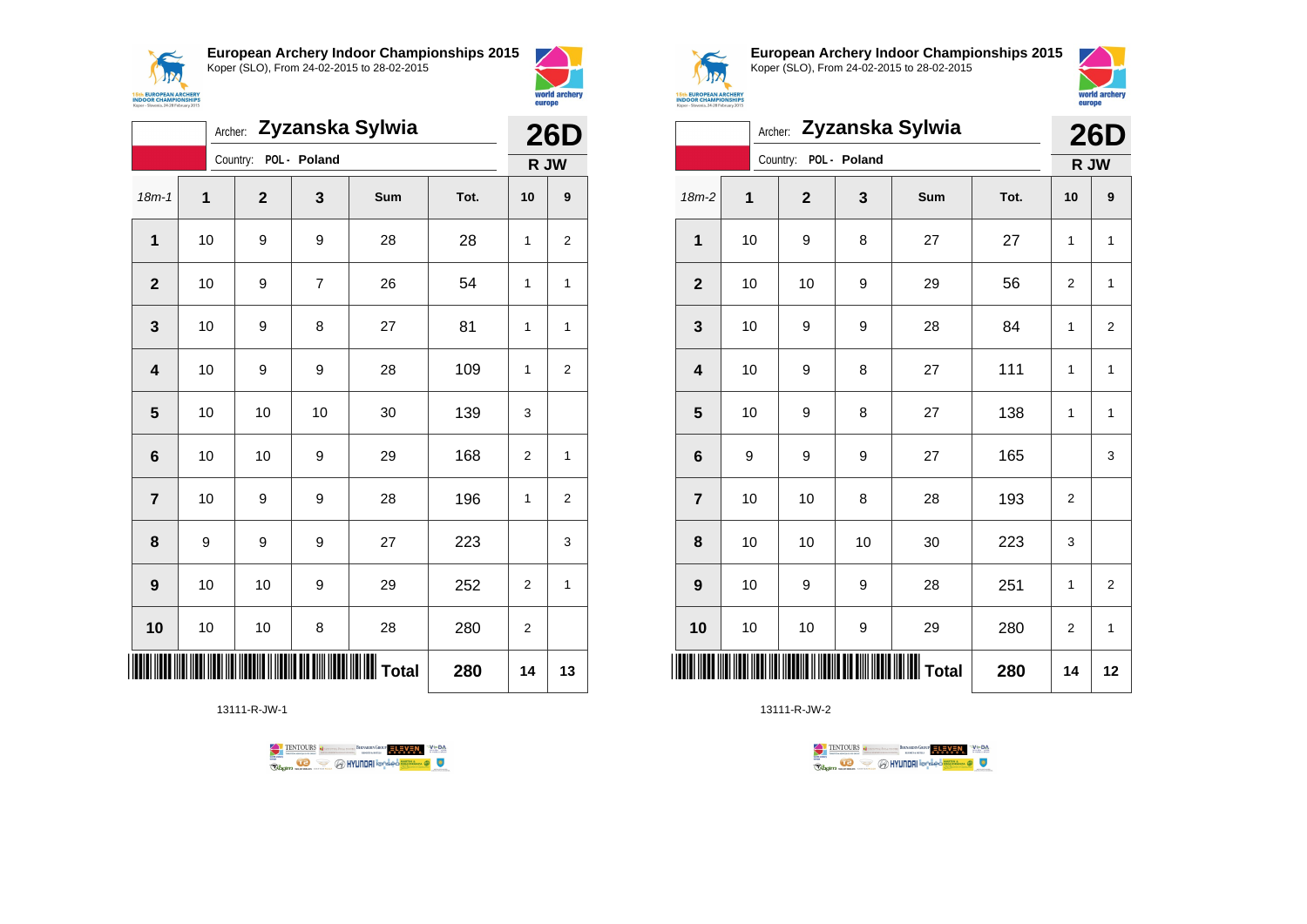



| <b>Danailova Dobromira</b><br>Archer: |                         |                |     |     |      |              | <b>27A</b>     |  |
|---------------------------------------|-------------------------|----------------|-----|-----|------|--------------|----------------|--|
|                                       | Country: BUL - Bulgaria |                |     |     |      | R JW         |                |  |
| $18m - 1$                             | 1                       | $\overline{2}$ | 3   | Sum | Tot. | 10           | 9              |  |
| 1                                     | 9                       | 9              | 9   | 27  | 27   |              | 3              |  |
| $\overline{2}$                        | 10                      | 9              | 8   | 27  | 54   | 1            | 1              |  |
| 3                                     | 10                      | 9              | 9   | 28  | 82   | 1            | 2              |  |
| $\overline{\mathbf{4}}$               | 10                      | 9              | 9   | 28  | 110  | 1            | $\overline{2}$ |  |
| 5                                     | 10                      | 10             | 10  | 30  | 140  | 3            |                |  |
| 6                                     | 9                       | 9              | 9   | 27  | 167  |              | 3              |  |
| $\overline{7}$                        | 10                      | 10             | 10  | 30  | 197  | 3            |                |  |
| 8                                     | 10                      | 10             | 9   | 29  | 226  | 2            | 1              |  |
| 9                                     | 10                      | 9              | 9   | 28  | 254  | $\mathbf{1}$ | 2              |  |
| 10                                    | 9                       | 9              | 9   | 27  | 281  |              | 3              |  |
|                                       |                         |                | 281 | 12  | 17   |              |                |  |

8658-R-JW-1





**European Archery Indoor Championships 2015** Koper (SLO), From 24-02-2015 to 28-02-2015



|                         | <b>Danailova Dobromira</b><br>Archer: |                         |   |     |      |                |              |  |  |
|-------------------------|---------------------------------------|-------------------------|---|-----|------|----------------|--------------|--|--|
|                         |                                       | Country: BUL - Bulgaria |   |     |      |                | 27A<br>R JW  |  |  |
| $18m-2$                 | 1                                     | $\mathbf{2}$            | 3 | Sum | Tot. | 10             | 9            |  |  |
| 1                       | 9                                     | 9                       | 7 | 25  | 25   |                | 2            |  |  |
| $\overline{2}$          | 10                                    | 10                      | 9 | 29  | 54   | 2              | $\mathbf{1}$ |  |  |
| 3                       | 10                                    | 10                      | M | 20  | 74   | $\overline{2}$ |              |  |  |
| $\overline{\mathbf{4}}$ | 10                                    | 9                       | 8 | 27  | 101  | 1              | $\mathbf{1}$ |  |  |
| 5                       | 10                                    | 10                      | 9 | 29  | 130  | 2              | $\mathbf{1}$ |  |  |
| $6\phantom{1}6$         | 10                                    | 8                       | 8 | 26  | 156  | 1              |              |  |  |
| $\overline{7}$          | 10                                    | 10                      | 9 | 29  | 185  | 2              | $\mathbf{1}$ |  |  |
| 8                       | 10                                    | 10                      | 9 | 29  | 214  | $\overline{2}$ | 1            |  |  |
| 9                       | 10                                    | 10                      | 9 | 29  | 243  | $\overline{2}$ | $\mathbf{1}$ |  |  |
| 10                      | 10                                    | 10                      | 9 | 29  | 272  | 2              | $\mathbf{1}$ |  |  |
|                         |                                       |                         |   | 272 | 16   | 9              |              |  |  |

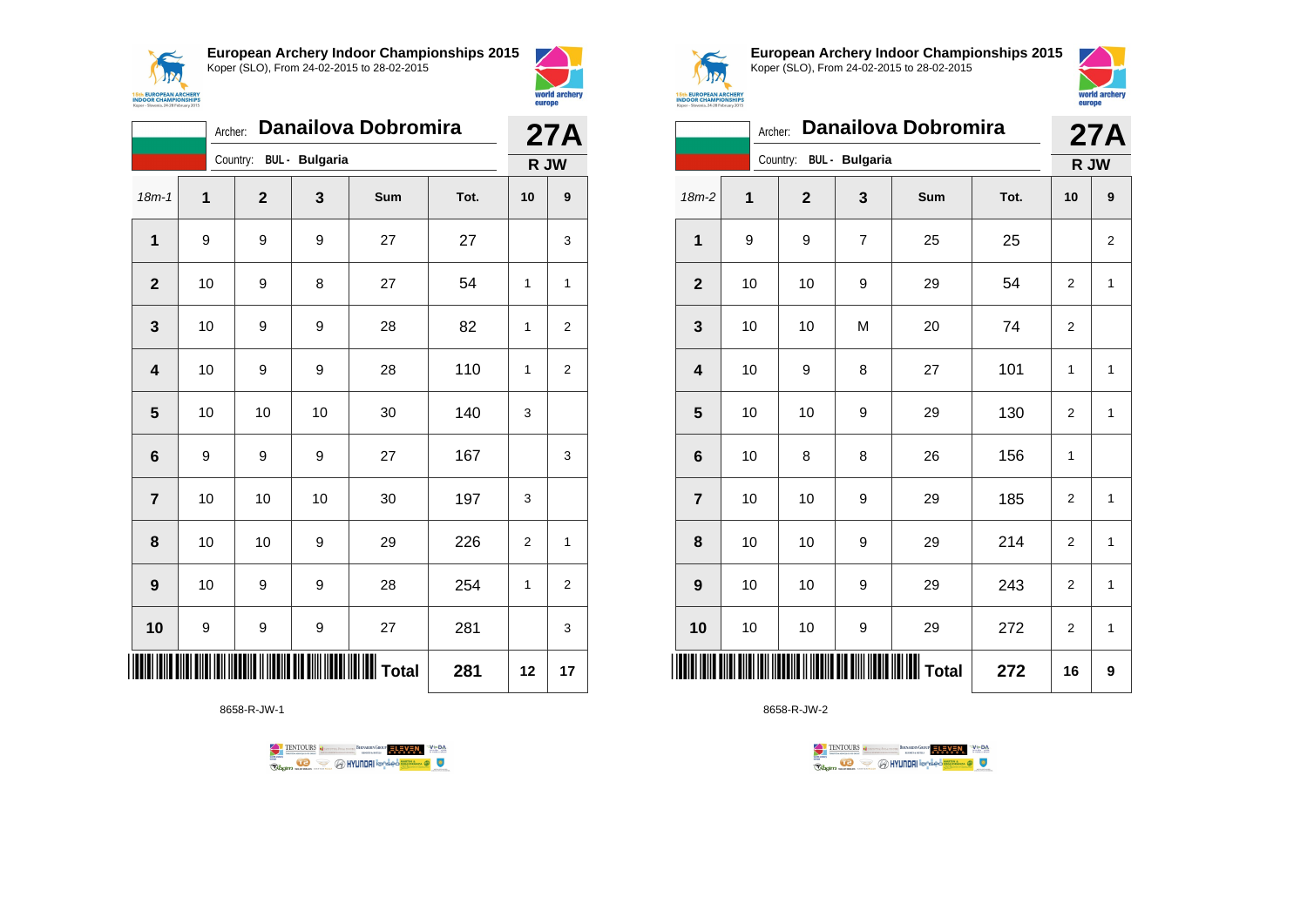



|                         |      | <b>Kuratnik Aliaksandra</b><br>Archer: |                      |     |      |              |                |  |  |
|-------------------------|------|----------------------------------------|----------------------|-----|------|--------------|----------------|--|--|
|                         |      | Country:                               | <b>BLR</b> - Belarus |     |      | R JW         |                |  |  |
| $18m - 1$               | 1    | $\mathbf 2$                            | 3                    | Sum | Tot. | 10           | 9              |  |  |
| 1                       | 10   | 10                                     | 9                    | 29  | 29   | 2            | $\mathbf{1}$   |  |  |
| $\mathbf{2}$            | 10   | 10                                     | 10                   | 30  | 59   | 3            |                |  |  |
| 3                       | 9    | 8                                      | 8                    | 25  | 84   |              | $\mathbf{1}$   |  |  |
| $\overline{\mathbf{4}}$ | 9    | 9                                      | 9                    | 27  | 111  |              | 3              |  |  |
| 5                       | 10   | 9                                      | 9                    | 28  | 139  | $\mathbf{1}$ | 2              |  |  |
| $6\phantom{1}$          | 9    | 9                                      | 8                    | 26  | 165  |              | 2              |  |  |
| $\overline{7}$          | 10   | 9                                      | 8                    | 27  | 192  | 1            | 1              |  |  |
| 8                       | $10$ | 9                                      | 9                    | 28  | 220  | $\mathbf{1}$ | $\overline{2}$ |  |  |
| 9                       | 10   | 9                                      | 9                    | 28  | 248  | $\mathbf{1}$ | 2              |  |  |
| 10                      | 9    | 8                                      | 8                    | 25  | 273  |              | 1              |  |  |
|                         |      |                                        |                      |     | 273  | 9            | 15             |  |  |

16644-R-JW-1





**European Archery Indoor Championships 2015** Koper (SLO), From 24-02-2015 to 28-02-2015



|                         | <b>Kuratnik Aliaksandra</b><br>Archer: |                        |   |     |      |                |                |  |  |
|-------------------------|----------------------------------------|------------------------|---|-----|------|----------------|----------------|--|--|
|                         |                                        | Country: BLR - Belarus |   |     |      | R JW           |                |  |  |
| 18m-2                   | 1                                      | $\mathbf{2}$           | 3 | Sum | Tot. | 10             | 9              |  |  |
| 1                       | 10                                     | 9                      | 8 | 27  | 27   | 1              | $\mathbf{1}$   |  |  |
| $\mathbf{2}$            | 10                                     | 10                     | 9 | 29  | 56   | $\overline{2}$ | $\mathbf{1}$   |  |  |
| 3                       | 10                                     | 10                     | 9 | 29  | 85   | 2              | $\mathbf{1}$   |  |  |
| $\overline{\mathbf{4}}$ | 10                                     | 9                      | 9 | 28  | 113  | 1              | $\overline{2}$ |  |  |
| 5                       | 10                                     | 9                      | 9 | 28  | 141  | 1              | $\overline{2}$ |  |  |
| $6\phantom{1}$          | 10                                     | 10                     | 8 | 28  | 169  | $\overline{2}$ |                |  |  |
| $\overline{7}$          | 10                                     | 8                      | 8 | 26  | 195  | 1              |                |  |  |
| 8                       | 9                                      | 9                      | 9 | 27  | 222  |                | 3              |  |  |
| 9                       | 10                                     | 10                     | 8 | 28  | 250  | 2              |                |  |  |
| 10                      | 10                                     | 10                     | 9 | 29  | 279  | 2              | $\mathbf{1}$   |  |  |
| ║║║                     |                                        |                        |   |     | 279  | 14             | 11             |  |  |

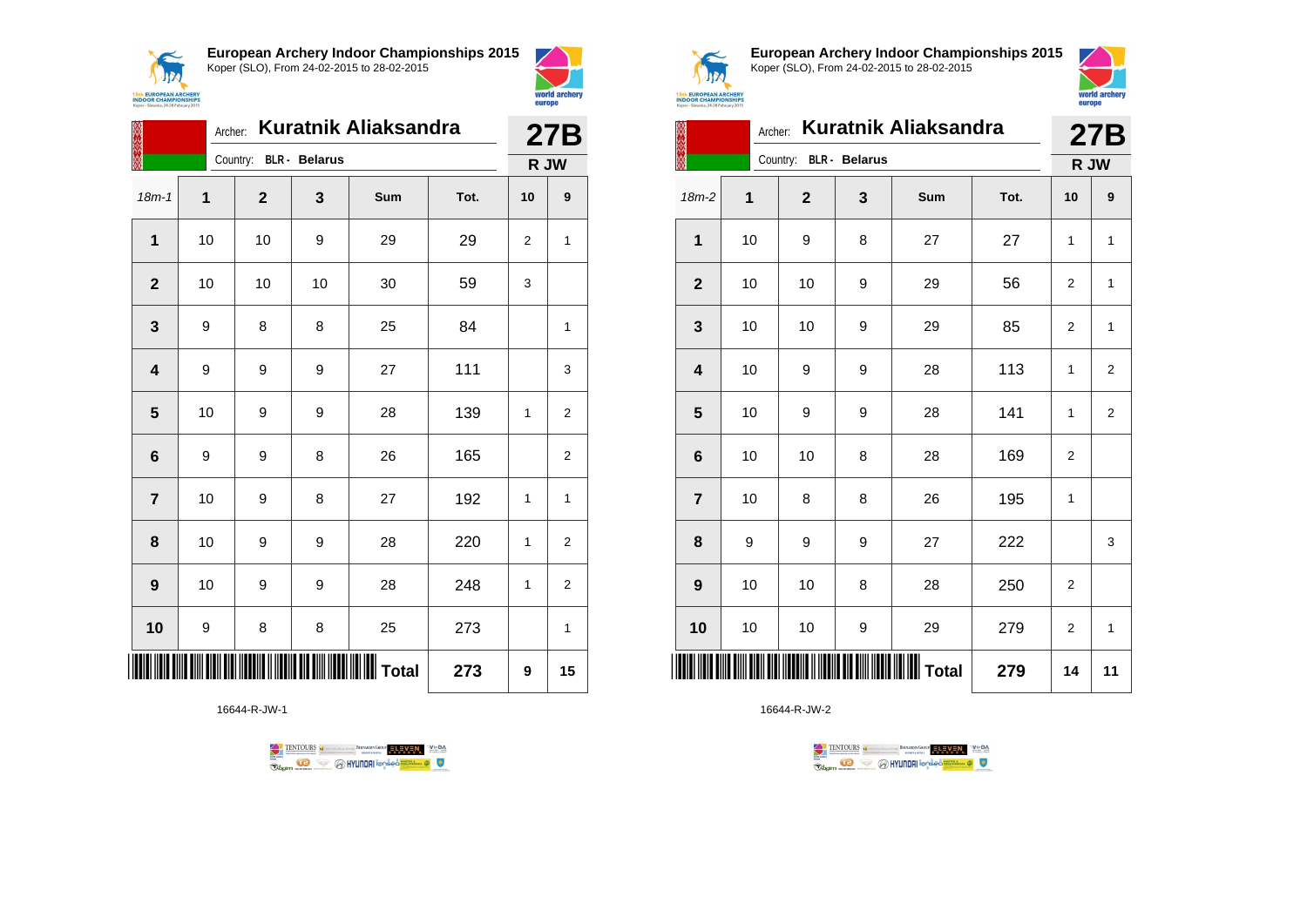

Archer: **Trapeznikova Solomiya**

18m-1 **1 2 3 Sum Tot. 10 9**

**1** | 10 | 9 | 8 | 27 | 27 | 1 | 1

**3** | 10 | 9 | 8 | 27 | 84 | 1 | 1

**4** | 10 | 9 | 9 | 28 | 112 | 1 | 2

**5** | 10 | 9 | 9 | 28 | 140 | 1 | 2

**6** | 10 | 10 | 9 | 29 | 169 | 2 | 1

**8** | 10 | 10 | 9 | 29 | 228 | 2 | 1

**9** | 10 | 10 | 9 | 29 | 257 | 2 | 1

**10** | 10 | 9 | 8 | 27 | 284 | 1 | 1

**TOTAL TOTAL TERM** THE TOTAL TOTAL TOTAL 17 10

**7** | 10 | 10 | 10 | 30 | 199 | 3

**2** | 10 | 10 | 10 | 30 | 57 | 3

Country: **UKR - Ukraine**



**15th EUROPEAN ARCHERY**<br>INDOOR CHAMPIONSHIPS

Koper - Slovenia, 24-28 F

**27C R JW**

**European Archery Indoor Championships 2015** Koper (SLO), From 24-02-2015 to 28-02-2015



|                | Trapeznikova Solomiya<br>Archer: |                |                      |     |      |                |                         |  |  |
|----------------|----------------------------------|----------------|----------------------|-----|------|----------------|-------------------------|--|--|
|                |                                  | Country:       | <b>UKR</b> - Ukraine |     | R JW | <b>27C</b>     |                         |  |  |
| 18m-2          | 1                                | $\overline{2}$ | 3                    | Sum | Tot. | 10             | 9                       |  |  |
| 1              | 10                               | 9              | 9                    | 28  | 28   | 1              | $\overline{2}$          |  |  |
| $\overline{2}$ | 10                               | 9              | 8                    | 27  | 55   | 1              | $\mathbf{1}$            |  |  |
| 3              | 10                               | 9              | 9                    | 28  | 83   | 1              | $\overline{\mathbf{c}}$ |  |  |
| 4              | 10                               | 10             | 8                    | 28  | 111  | $\overline{2}$ |                         |  |  |
| 5              | 10                               | 10             | 9                    | 29  | 140  | $\overline{2}$ | $\mathbf{1}$            |  |  |
| 6              | 10                               | 10             | 9                    | 29  | 169  | $\overline{2}$ | $\mathbf{1}$            |  |  |
| $\overline{7}$ | 10                               | 10             | 9                    | 29  | 198  | $\overline{2}$ | $\mathbf{1}$            |  |  |
| 8              | 10                               | 10             | 10                   | 30  | 228  | 3              |                         |  |  |
| 9              | 10                               | 10             | 10                   | 30  | 258  | 3              |                         |  |  |
| 10             | 10                               | 9              | 9                    | 28  | 286  | 1              | $\overline{2}$          |  |  |
|                |                                  |                |                      |     | 286  | 18             | 10                      |  |  |

15482-R-JW-2





15482-R-JW-1

**Example 3** @ HYUNDAI lansed **State 4 0**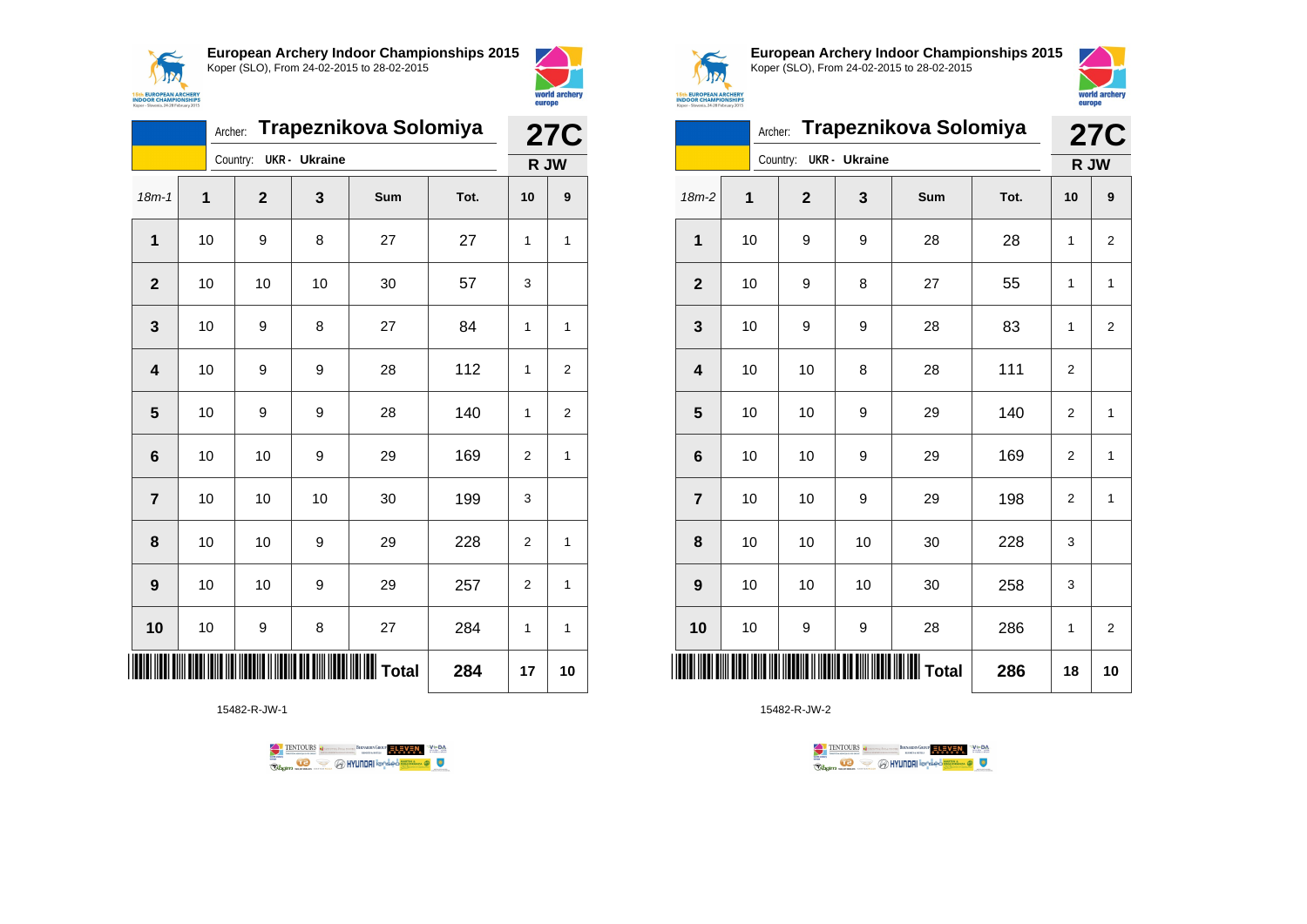



|                | <b>27D</b>       |                       |                |                 |      |                |                  |  |
|----------------|------------------|-----------------------|----------------|-----------------|------|----------------|------------------|--|
|                |                  | Country: POL - Poland |                |                 |      | R JW           |                  |  |
| $18m - 1$      | 1                | $\mathbf{2}$          | 3              | Sum             | Tot. | 10             | $\boldsymbol{9}$ |  |
| 1              | 10               | 8                     | $\overline{7}$ | 25              | 25   | 1              |                  |  |
| $\overline{2}$ | 10               | 9                     | 9              | 28              | 53   | 1              | 2                |  |
| 3              | 10               | 10                    | 10             | 30              | 83   | 3              |                  |  |
| 4              | 10               | 8                     | 6              | 24              | 107  | 1              |                  |  |
| 5              | $\boldsymbol{9}$ | 9                     | 9              | 27              | 134  |                | 3                |  |
| 6              | 10               | 9                     | 9              | 28              | 162  | 1              | $\overline{2}$   |  |
| $\overline{7}$ | 10               | 8                     | $\overline{7}$ | 25              | 187  | 1              |                  |  |
| 8              | 10               | 9                     | 8              | 27              | 214  | 1              | 1                |  |
| 9              | 10               | 10                    | 9              | 29              | 243  | $\overline{2}$ | 1                |  |
| 10             | 10               | 9                     | $\overline{7}$ | 26              | 269  | 1              | 1                |  |
|                |                  |                       |                | <b>∭∐</b> Total | 269  | 12             | 10               |  |

15536-R-JW-1





**European Archery Indoor Championships 2015** Koper (SLO), From 24-02-2015 to 28-02-2015



world archer europe

|                         | Smialkowska Magdalena<br>Archer: |                                     |              |     |      |                |                |  |  |  |
|-------------------------|----------------------------------|-------------------------------------|--------------|-----|------|----------------|----------------|--|--|--|
|                         |                                  | Country:                            | POL - Poland |     |      |                | R JW           |  |  |  |
| $18m-2$                 | 1                                | $\mathbf{2}$                        | 3            | Sum | Tot. | 10             | 9              |  |  |  |
| 1                       | 10                               | 9                                   | 8            | 27  | 27   | 1              | $\mathbf{1}$   |  |  |  |
| $\overline{2}$          | 10                               | 9                                   | 8            | 27  | 54   | 1              | 1              |  |  |  |
| 3                       | 10                               | 10                                  | 9            | 29  | 83   | $\overline{2}$ | 1              |  |  |  |
| $\overline{\mathbf{4}}$ | 10                               | 9                                   | 9            | 28  | 111  | 1              | $\overline{2}$ |  |  |  |
| 5                       | 10                               | 10                                  | 9            | 29  | 140  | $\overline{2}$ | $\mathbf{1}$   |  |  |  |
| $6\phantom{1}6$         | 9                                | 9                                   | 8            | 26  | 166  |                | $\overline{2}$ |  |  |  |
| $\overline{7}$          | 10                               | 10                                  | 9            | 29  | 195  | $\overline{2}$ | $\mathbf{1}$   |  |  |  |
| 8                       | 9                                | 9                                   | 8            | 26  | 221  |                | $\overline{2}$ |  |  |  |
| 9                       | 10                               | 10                                  | 8            | 28  | 249  | $\overline{2}$ |                |  |  |  |
| 10                      | 9                                | 8                                   | 8            | 25  | 274  |                | 1              |  |  |  |
| ║║                      |                                  | <b>IIIIIIIIIIIIIIIIIIIIII</b> Total | 274          | 11  | 12   |                |                |  |  |  |

TENTOURS GENERAL BEXTRONGENT FUEVEN. WEBA

**Example 2** @ HYUNDAI lansed **State 4** U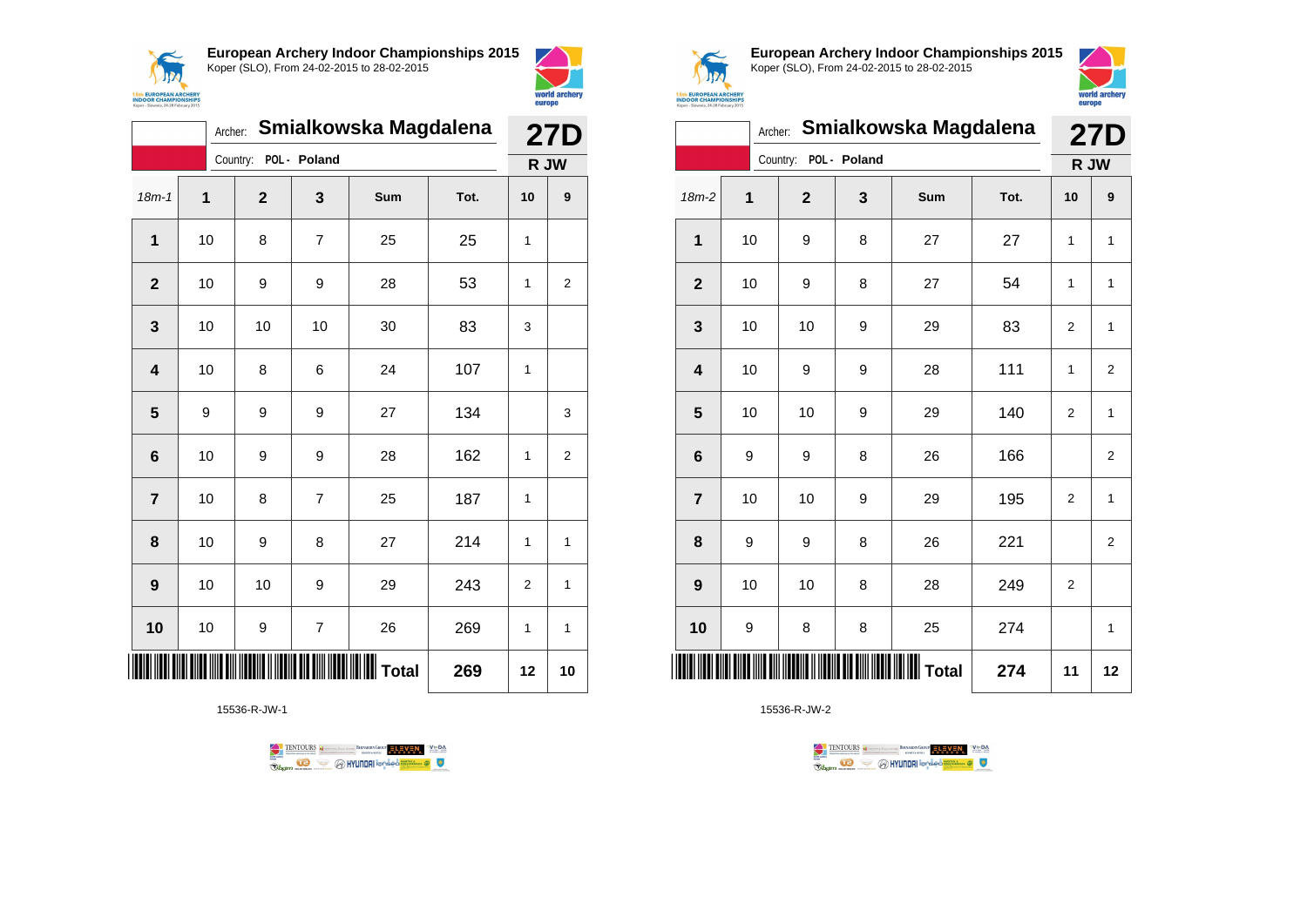



|                         | Nedyalkova Nikol<br>Archer: |                |                       |                    |      |                |                |  |  |
|-------------------------|-----------------------------|----------------|-----------------------|--------------------|------|----------------|----------------|--|--|
|                         |                             | Country:       | <b>BUL</b> - Bulgaria |                    |      | R JW           | <b>28A</b>     |  |  |
| $18m - 1$               | 1                           | $\overline{2}$ | 3                     | Sum                | Tot. | 10             | 9              |  |  |
| $\mathbf 1$             | 9                           | 9              | 9                     | 27                 | 27   |                | 3              |  |  |
| $\overline{2}$          | 10                          | 10             | 8                     | 28                 | 55   | $\overline{2}$ |                |  |  |
| 3                       | 10                          | 10             | 8                     | 28                 | 83   | 2              |                |  |  |
| $\overline{\mathbf{4}}$ | 10                          | 8              | 6                     | 24                 | 107  | 1              |                |  |  |
| 5                       | 10                          | $\overline{7}$ | 6                     | 23                 | 130  | 1              |                |  |  |
| $6\phantom{1}6$         | 9                           | $\overline{7}$ | $\overline{7}$        | 23                 | 153  |                | $\overline{1}$ |  |  |
| $\overline{7}$          | 9                           | 8              | 8                     | 25                 | 178  |                | 1              |  |  |
| 8                       | 10                          | 9              | 9                     | 28                 | 206  | 1              | $\overline{2}$ |  |  |
| 9                       | 9                           | 9              | 9                     | 27                 | 233  |                | 3              |  |  |
| 10                      | 10                          | 9              | 8                     | 27                 | 260  | 1              | 1              |  |  |
| ║║                      |                             |                |                       | <b>WILLE</b> Total | 260  | 8              | 11             |  |  |

16247-R-JW-1





**European Archery Indoor Championships 2015** Koper (SLO), From 24-02-2015 to 28-02-2015



|                  |   | Archer: |                         | <b>28A</b>     |              |      |      |             |
|------------------|---|---------|-------------------------|----------------|--------------|------|------|-------------|
|                  |   |         | Country: BUL - Bulgaria |                |              |      | R JW |             |
| $18m-2$          | 1 |         | $\mathbf{2}$            | 3              | Sum          | Tot. | 10   | 9           |
| 1                |   | 8       | 8                       | $\overline{7}$ | 23           | 23   |      |             |
| $\mathbf{2}$     |   | 10      | 9                       | $\overline{7}$ | 26           | 49   | 1    | 1           |
| 3                |   | 8       | 8                       | $\overline{7}$ | 23           | 72   |      |             |
| 4                |   | 10      | 8                       | 8              | 26           | 98   | 1    |             |
| 5                |   | 9       | 8                       | 8              | 25           | 123  |      | 1           |
| $\bf 6$          | 8 |         | 8                       | 6              | 22           | 145  |      |             |
| $\overline{7}$   |   | 9       | 8                       | 7              | 24           | 169  |      | $\mathbf 1$ |
| 8                |   | 10      | 9                       | 9              | 28           | 197  | 1    | $\mathbf 2$ |
| $\boldsymbol{9}$ |   | 10      | 10                      | 10             | 30           | 227  | 3    |             |
| 10               |   | 10      | 9                       | 8              | 27           | 254  | 1    | 1           |
| Ⅲ                |   |         |                         |                | <b>Total</b> | 254  | 7    | 6           |

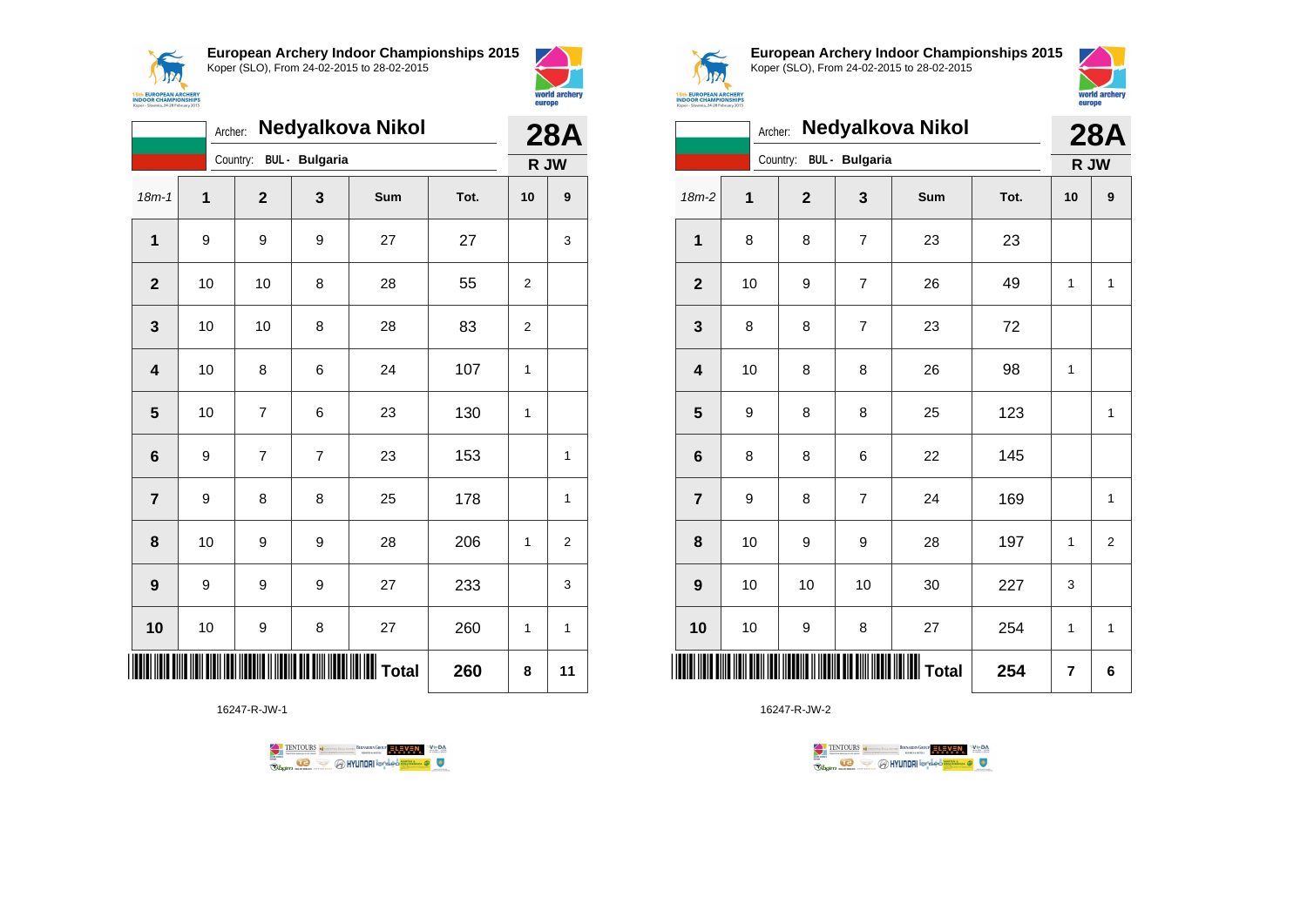



world archery europe

|                         | <b>Shvets Nadzeya</b><br>Archer:<br>Country: |              |                      |     |      |                |                |  |  |  |
|-------------------------|----------------------------------------------|--------------|----------------------|-----|------|----------------|----------------|--|--|--|
|                         |                                              |              | <b>BLR</b> - Belarus |     |      |                | R JW           |  |  |  |
| $18m - 1$               | 1                                            | $\mathbf{2}$ | 3                    | Sum | Tot. | 10             | 9              |  |  |  |
| $\mathbf{1}$            | 9                                            | 8            | 8                    | 25  | 25   |                | 1              |  |  |  |
| $\mathbf{2}$            | 10                                           | 10           | 9                    | 29  | 54   | $\overline{2}$ | 1              |  |  |  |
| 3                       | 9                                            | 9            | 8                    | 26  | 80   |                | $\overline{2}$ |  |  |  |
| 4                       | 10                                           | 9            | 8                    | 27  | 107  | 1              | $\mathbf{1}$   |  |  |  |
| $\overline{\mathbf{5}}$ | 10                                           | 9            | 9                    | 28  | 135  | 1              | 2              |  |  |  |
| 6                       | 10                                           | 9            | 8                    | 27  | 162  | 1              | 1              |  |  |  |
| $\overline{7}$          | 10                                           | 10           | 8                    | 28  | 190  | $\mathbf{2}$   |                |  |  |  |
| 8                       | 9                                            | 9            | $\overline{7}$       | 25  | 215  |                | 2              |  |  |  |
| 9                       | 10                                           | 10           | 9                    | 29  | 244  | $\overline{2}$ | 1              |  |  |  |
| 10                      | 10                                           | 10           | 9                    | 29  | 273  | 2              | $\mathbf{1}$   |  |  |  |
|                         |                                              |              | 273                  | 11  | 12   |                |                |  |  |  |

15524-R-JW-1





**European Archery Indoor Championships 2015** Koper (SLO), From 24-02-2015 to 28-02-2015



|                | <b>15th EUROPEAN ARCHERY</b><br>INDOOR CHAMPIONSHIPS<br>Koper - Slovenia, 24-28 February 2015 |                |                      |                       |      |                |                |  |  |  |  |
|----------------|-----------------------------------------------------------------------------------------------|----------------|----------------------|-----------------------|------|----------------|----------------|--|--|--|--|
| 经济学            |                                                                                               | Archer:        |                      | <b>Shvets Nadzeya</b> |      |                | <b>28B</b>     |  |  |  |  |
|                |                                                                                               | Country:       | <b>BLR</b> - Belarus |                       |      |                | R JW           |  |  |  |  |
| $18m-2$        | 1                                                                                             | $\overline{2}$ | 3                    | <b>Sum</b>            | Tot. | 10             | 9              |  |  |  |  |
| 1              | 10                                                                                            | 9              | 9                    | 28                    | 28   | 1              | 2              |  |  |  |  |
| $\overline{2}$ | 9                                                                                             | 9              | 9                    | 27                    | 55   |                | 3              |  |  |  |  |
| 3              | 10                                                                                            | 9              | 8                    | 27                    | 82   | 1              | 1              |  |  |  |  |
| 4              | 10                                                                                            | 10             | 9                    | 29                    | 111  | $\overline{2}$ | 1              |  |  |  |  |
| 5              | 9                                                                                             | 9              | 8                    | 26                    | 137  |                | $\overline{2}$ |  |  |  |  |
| 6              | 10                                                                                            | 10             | 9                    | 29                    | 166  | $\overline{2}$ | $\mathbf{1}$   |  |  |  |  |
| $\overline{7}$ | 9                                                                                             | 9              | 6                    | 24                    | 190  |                | $\overline{2}$ |  |  |  |  |
| 8              | 9                                                                                             | 9              | 8                    | 26                    | 216  |                | $\overline{2}$ |  |  |  |  |
| 9              | 10                                                                                            | 10             | 10                   | 30                    | 246  | 3              |                |  |  |  |  |
| 10             | 10                                                                                            | 10             | 9                    | 29                    | 275  | 2              | 1              |  |  |  |  |
| ║║║            |                                                                                               |                |                      | <b>WI</b> Total       | 275  | 11             | 15             |  |  |  |  |

TENTOURS **(i)** CONSIDER DEVELOPS OF THE VEDA TABLES OF THE CONSIDERED PARTICULAR DEVELOPS OF THE CONSIDERED PARTICULAR DEVELOPS OF THE CONSTRUCTION OF THE CONSTRUCTION OF THE CONSTRUCTION OF THE CONSTRUCTION OF THE CONSTRU

**Example 2** @ HYUNDAI lansed **State 4** U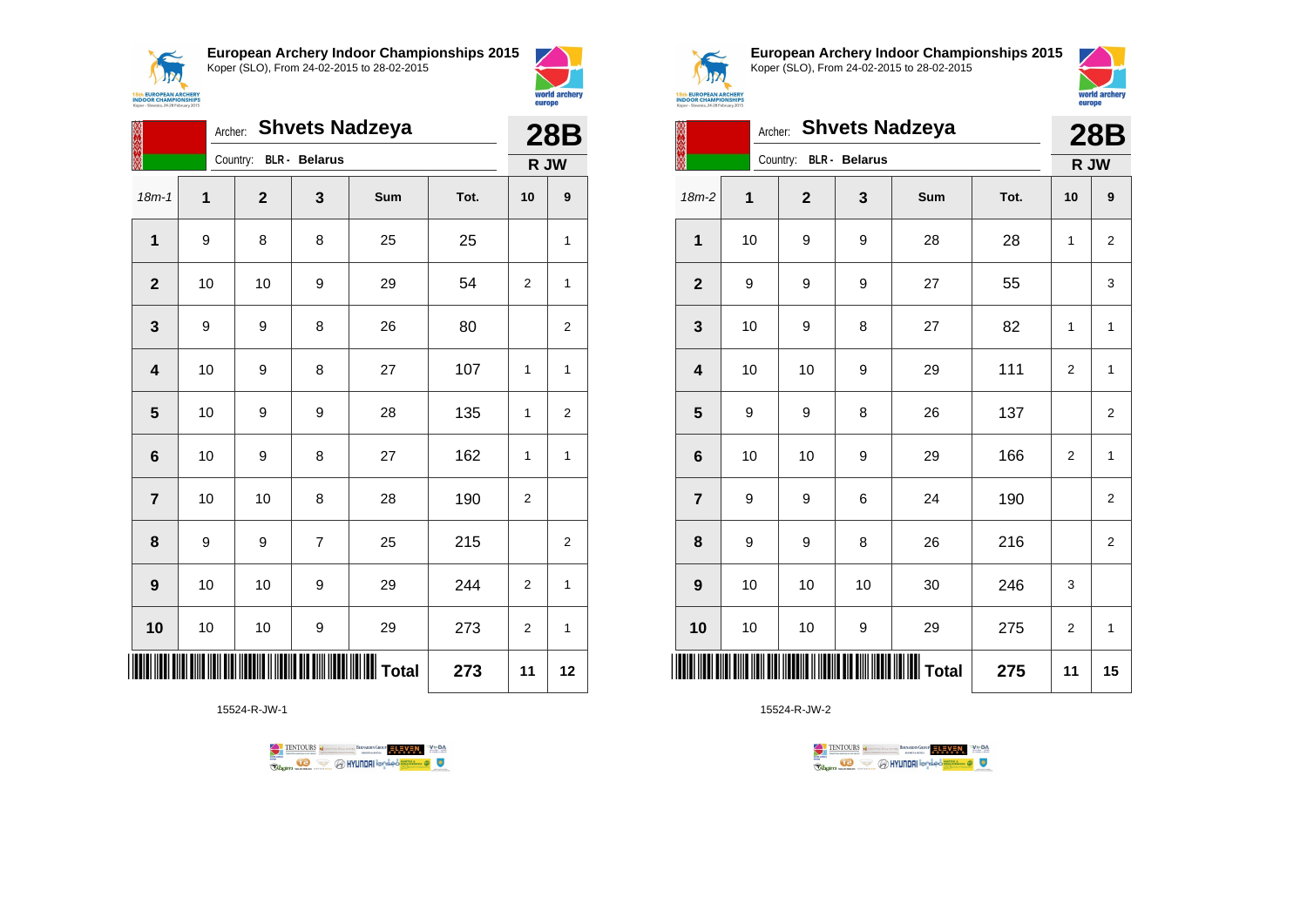



|                         | Novitska Sofiia<br>Archer: |    |                        |    |            |      |    |                    |  |
|-------------------------|----------------------------|----|------------------------|----|------------|------|----|--------------------|--|
|                         |                            |    | Country: UKR - Ukraine |    |            |      |    | <b>28C</b><br>R JW |  |
| $18m - 1$               | 1                          |    | $\mathbf{2}$           | 3  | <b>Sum</b> | Tot. | 10 | 9                  |  |
| 1                       | 8                          |    | 8                      | 8  | 24         | 24   |    |                    |  |
| $\mathbf{2}$            | 10                         |    | 9                      | 9  | 28         | 52   | 1  | $\overline{2}$     |  |
| 3                       | 10                         |    | 9                      | 9  | 28         | 80   | 1  | $\overline{c}$     |  |
| $\overline{\mathbf{4}}$ | 10                         |    | 10                     | 9  | 29         | 109  | 2  | 1                  |  |
| 5                       | 10                         |    | 10                     | 9  | 29         | 138  | 2  | 1                  |  |
| $6\phantom{1}6$         | 10                         |    | 9                      | 9  | 28         | 166  | 1  | $\overline{2}$     |  |
| $\overline{7}$          | 10                         |    | 10                     | 9  | 29         | 195  | 2  | 1                  |  |
| 8                       | 10                         |    | 10                     | 10 | 30         | 225  | 3  |                    |  |
| 9                       | 10                         |    | 9                      | 9  | 28         | 253  | 1  | $\overline{2}$     |  |
| 10                      | 10                         |    | 10                     | 9  | 29         | 282  | 2  | 1                  |  |
| ║║                      | 15                         | 12 |                        |    |            |      |    |                    |  |

16366-R-JW-1





**European Archery Indoor Championships 2015** Koper (SLO), From 24-02-2015 to 28-02-2015



|                         | Novitska Sofiia<br>Archer: |  |                        |    |     |      |                |                    |  |
|-------------------------|----------------------------|--|------------------------|----|-----|------|----------------|--------------------|--|
|                         |                            |  | Country: UKR - Ukraine |    |     |      |                | <b>28C</b><br>R JW |  |
| $18m-2$                 | 1                          |  | $\mathbf 2$            | 3  | Sum | Tot. | 10             | 9                  |  |
| 1                       | 10                         |  | 10                     | 10 | 30  | 30   | 3              |                    |  |
| $\mathbf{2}$            | 10                         |  | 10                     | 9  | 29  | 59   | 2              | 1                  |  |
| 3                       | 10                         |  | 10                     | 10 | 30  | 89   | 3              |                    |  |
| $\overline{\mathbf{4}}$ | 10                         |  | 10                     | 9  | 29  | 118  | 2              | 1                  |  |
| 5                       | 10                         |  | 10                     | 10 | 30  | 148  | 3              |                    |  |
| $6\phantom{1}6$         | 10                         |  | 9                      | 9  | 28  | 176  | 1              | $\overline{2}$     |  |
| $\overline{\mathbf{r}}$ | 10                         |  | 10                     | 9  | 29  | 205  | $\overline{2}$ | $\mathbf{1}$       |  |
| 8                       | 10                         |  | 10                     | 10 | 30  | 235  | 3              |                    |  |
| 9                       | 10                         |  | 10                     | 9  | 29  | 264  | 2              | $\mathbf{1}$       |  |
| 10                      | 10                         |  | 10                     | 10 | 30  | 294  | 3              |                    |  |
| IIII                    | 294                        |  |                        |    |     |      |                | 6                  |  |

TENTOURS **(i)** CONSIDER DEVELOPS OF THE VEDA TABLES OF THE CONSIDERED PARTICULAR DEVELOPS OF THE CONSIDERED PARTICULAR DEVELOPS OF THE CONSTRUCTION OF THE CONSTRUCTION OF THE CONSTRUCTION OF THE CONSTRUCTION OF THE CONSTRU **Example 2** @ HYUNDAI lansed **State 4** U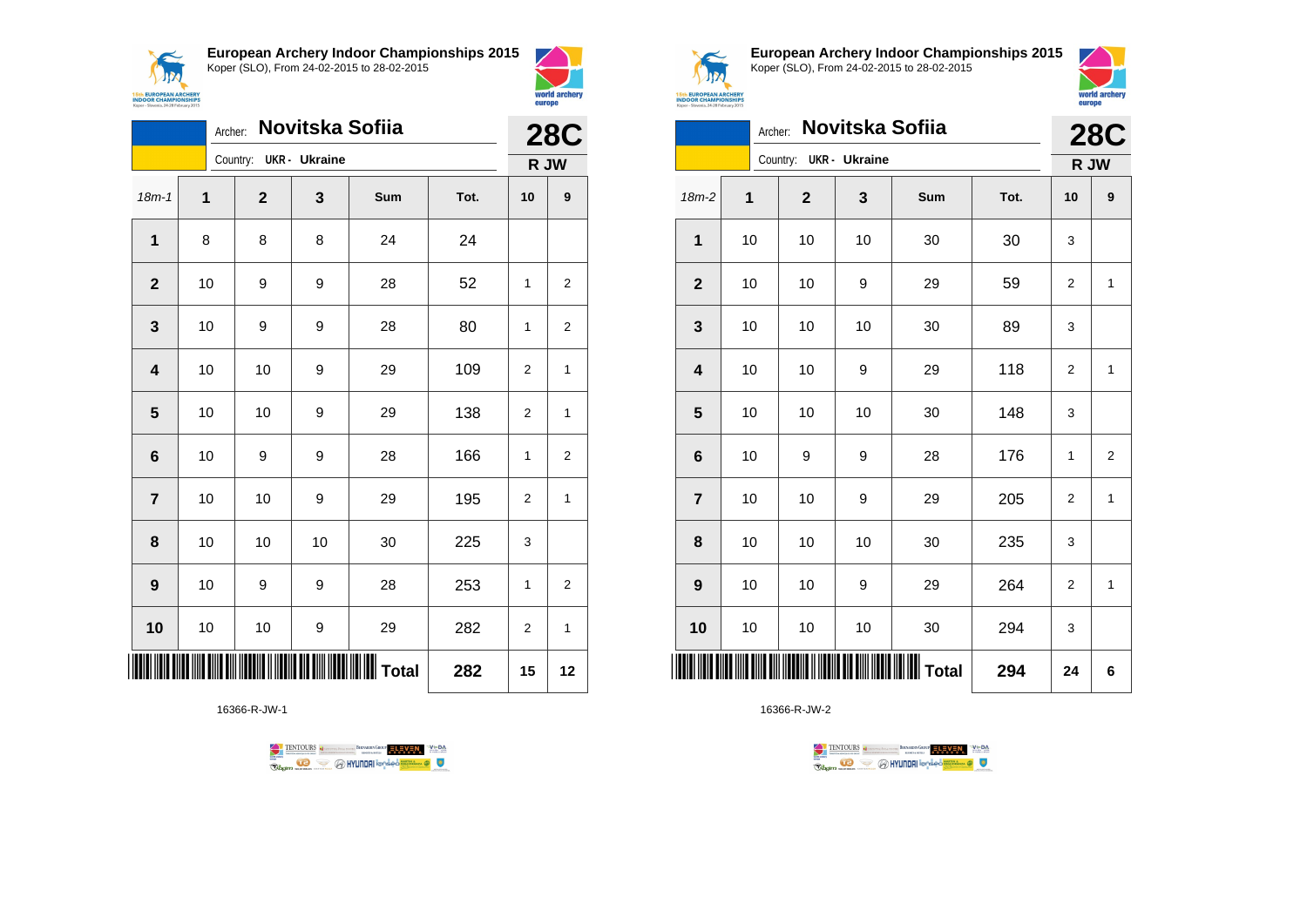



|                         | <b>Farasiewicz Karolina</b><br>Archer: |                       |                |     |      |                |                    |
|-------------------------|----------------------------------------|-----------------------|----------------|-----|------|----------------|--------------------|
|                         |                                        | Country: POL - Poland |                |     |      |                | <b>28D</b><br>R JW |
| $18m - 1$               | 1                                      | $\mathbf{2}$          | 3              | Sum | Tot. | 10             | 9                  |
| $\mathbf{1}$            | 10                                     | 9                     | $\overline{7}$ | 26  | 26   | 1              | 1                  |
| $\mathbf{2}$            | 9                                      | 9                     | 9              | 27  | 53   |                | 3                  |
| 3                       | 9                                      | 9                     | 9              | 27  | 80   |                | 3                  |
| $\overline{\mathbf{4}}$ | 10                                     | 9                     | 9              | 28  | 108  | 1              | $\overline{2}$     |
| 5                       | 10                                     | 9                     | 8              | 27  | 135  | 1              | 1                  |
| 6                       | 10                                     | 10                    | 8              | 28  | 163  | $\overline{2}$ |                    |
| $\overline{7}$          | 10                                     | 9                     | 9              | 28  | 191  | 1              | $\overline{2}$     |
| 8                       | 10                                     | 9                     | 9              | 28  | 219  | 1              | $\overline{2}$     |
| $\boldsymbol{9}$        | 10                                     | 10                    | 9              | 29  | 248  | $\overline{2}$ | 1                  |
| 10                      | 10                                     | 10                    | 8              | 28  | 276  | 2              |                    |
|                         |                                        |                       |                |     | 276  | 11             | 15                 |

12711-R-JW-1





**European Archery Indoor Championships 2015** Koper (SLO), From 24-02-2015 to 28-02-2015



|                         | <b>Farasiewicz Karolina</b><br>Archer: |                       |    |     |      |      |                |
|-------------------------|----------------------------------------|-----------------------|----|-----|------|------|----------------|
|                         |                                        | Country: POL - Poland |    |     |      | R JW |                |
| $18m-2$                 | 1                                      | $\mathbf 2$           | 3  | Sum | Tot. | 10   | 9              |
| 1                       | 10                                     | 9                     | 8  | 27  | 27   | 1    | $\mathbf{1}$   |
| $\mathbf{2}$            | 9                                      | 9                     | 9  | 27  | 54   |      | 3              |
| 3                       | 10                                     | 9                     | 8  | 27  | 81   | 1    | $\mathbf{1}$   |
| $\overline{\mathbf{4}}$ | 10                                     | 9                     | 9  | 28  | 109  | 1    | $\overline{2}$ |
| 5                       | 9                                      | 8                     | 8  | 25  | 134  |      | $\mathbf{1}$   |
| $6\phantom{1}$          | 10                                     | 10                    | 10 | 30  | 164  | 3    |                |
| $\overline{7}$          | 10                                     | 9                     | 9  | 28  | 192  | 1    | $\overline{2}$ |
| 8                       | 10                                     | 10                    | 10 | 30  | 222  | 3    |                |
| 9                       | 10                                     | 9                     | 8  | 27  | 249  | 1    | $\mathbf{1}$   |
| 10                      | 10                                     | $10$                  | 10 | 30  | 279  | 3    |                |
| ║║║                     |                                        |                       |    |     | 279  | 14   | 11             |

TENTOURS **(i)** CONSIDER DEVELOPS OF THE VEDA TABLES OF THE CONSIDERED PARTICULAR DEVELOPS OF THE CONSIDERED PARTICULAR DEVELOPS OF THE CONSTRUCTION OF THE CONSTRUCTION OF THE CONSTRUCTION OF THE CONSTRUCTION OF THE CONSTRU

**B** MYUNDAI Tonsed **Williams 9** 

12711-R-JW-2

Ragm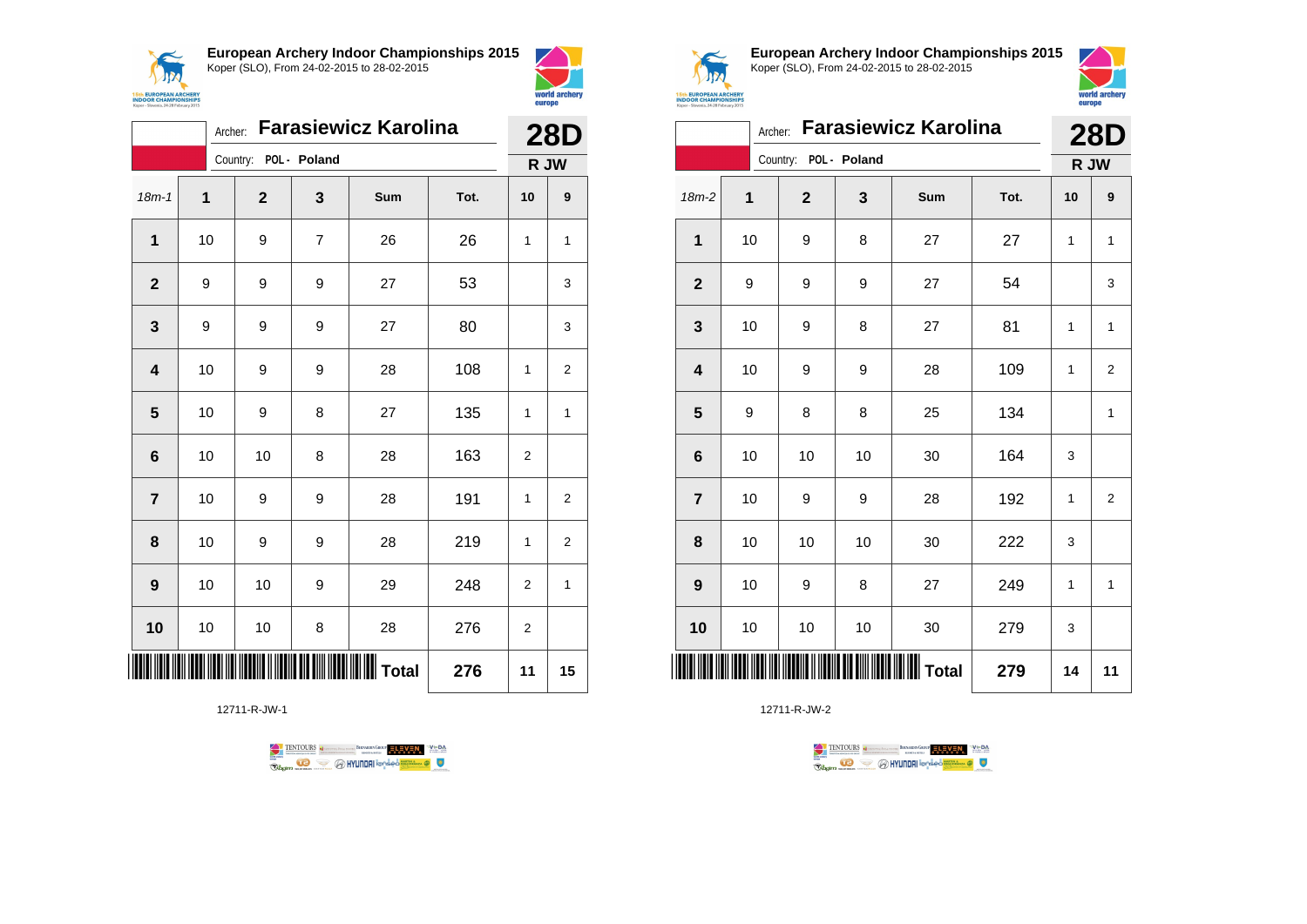



| Dashidorzhieva Tuyana<br>Archer: |    |              |    |                          |      | <b>29A</b>     |      |  |
|----------------------------------|----|--------------|----|--------------------------|------|----------------|------|--|
|                                  |    | Country:     |    | RUS - Russian Federation |      |                | R JW |  |
| $18m - 1$                        | 1  | $\mathbf{2}$ | 3  | Sum                      | Tot. | 10             | 9    |  |
| 1                                | 10 | 9            | 9  | 28                       | 28   | 1              | 2    |  |
| $\overline{2}$                   | 10 | 10           | 9  | 29                       | 57   | $\overline{2}$ | 1    |  |
| 3                                | 10 | 9            | 9  | 28                       | 85   | 1              | 2    |  |
| 4                                | 10 | 10           | 9  | 29                       | 114  | $\overline{2}$ | 1    |  |
| 5                                | 10 | 9            | 8  | 27                       | 141  | 1              | 1    |  |
| $6\phantom{1}6$                  | 10 | 10           | 10 | 30                       | 171  | 3              |      |  |
| $\overline{7}$                   | 10 | 10           | 9  | 29                       | 200  | 2              | 1    |  |
| 8                                | 10 | 9            | 8  | 27                       | 227  | 1              | 1    |  |
| 9                                | 10 | 10           | 10 | 30                       | 257  | 3              |      |  |
| 10                               | 10 | 10           | 9  | 29                       | 286  | 2              | 1    |  |
|                                  |    |              |    | $\ $ Total               | 286  | 18             | 10   |  |

9088-R-JW-1

TENTOURS of BENJAMING COUP ELEVEN VEBA **OD SOUTHERRY AND STATES OF THE STATES OF STATES** Ragun



**European Archery Indoor Championships 2015** Koper (SLO), From 24-02-2015 to 28-02-2015



|                 |         |    | Dashidorzhieva Tuyana<br>Archer: |                | <b>29A</b> |                          |      |                  |                |
|-----------------|---------|----|----------------------------------|----------------|------------|--------------------------|------|------------------|----------------|
|                 |         |    |                                  | Country:       |            | RUS - Russian Federation |      |                  | R JW           |
|                 | $18m-2$ | 1  |                                  | $\overline{2}$ | 3          | Sum                      | Tot. | 10               | 9              |
| 1               |         | 10 |                                  | 9              | 9          | 28                       | 28   | 1                | 2              |
| $\mathbf{2}$    |         |    | 10                               | 10             | 9          | 29                       | 57   | 2                | 1              |
| 3               |         | 10 |                                  | 10             | 10         | 30                       | 87   | 3                |                |
| 4               |         | 10 |                                  | 10             | 9          | 29                       | 116  | 2                | 1              |
| 5               |         |    | 10                               | 9              | 9          | 28                       | 144  | 1                | $\overline{2}$ |
| $6\phantom{1}6$ |         | 10 |                                  | 10             | 9          | 29                       | 173  | $\overline{2}$   | 1              |
| $\overline{7}$  |         | 10 |                                  | 10             | 9          | 29                       | 202  | $\overline{2}$   | 1              |
| 8               |         |    | 10                               | 9              | 9          | 28                       | 230  | 1                | 2              |
| 9               |         |    | 10                               | 10             | 9          | 29                       | 259  | $\boldsymbol{2}$ | $\mathbf{1}$   |
| 10              |         |    | 10                               | 10             | 10         | 30                       | 289  | 3                |                |
|                 |         |    |                                  |                |            | <b>Total</b>             | 289  | 19               | 11             |

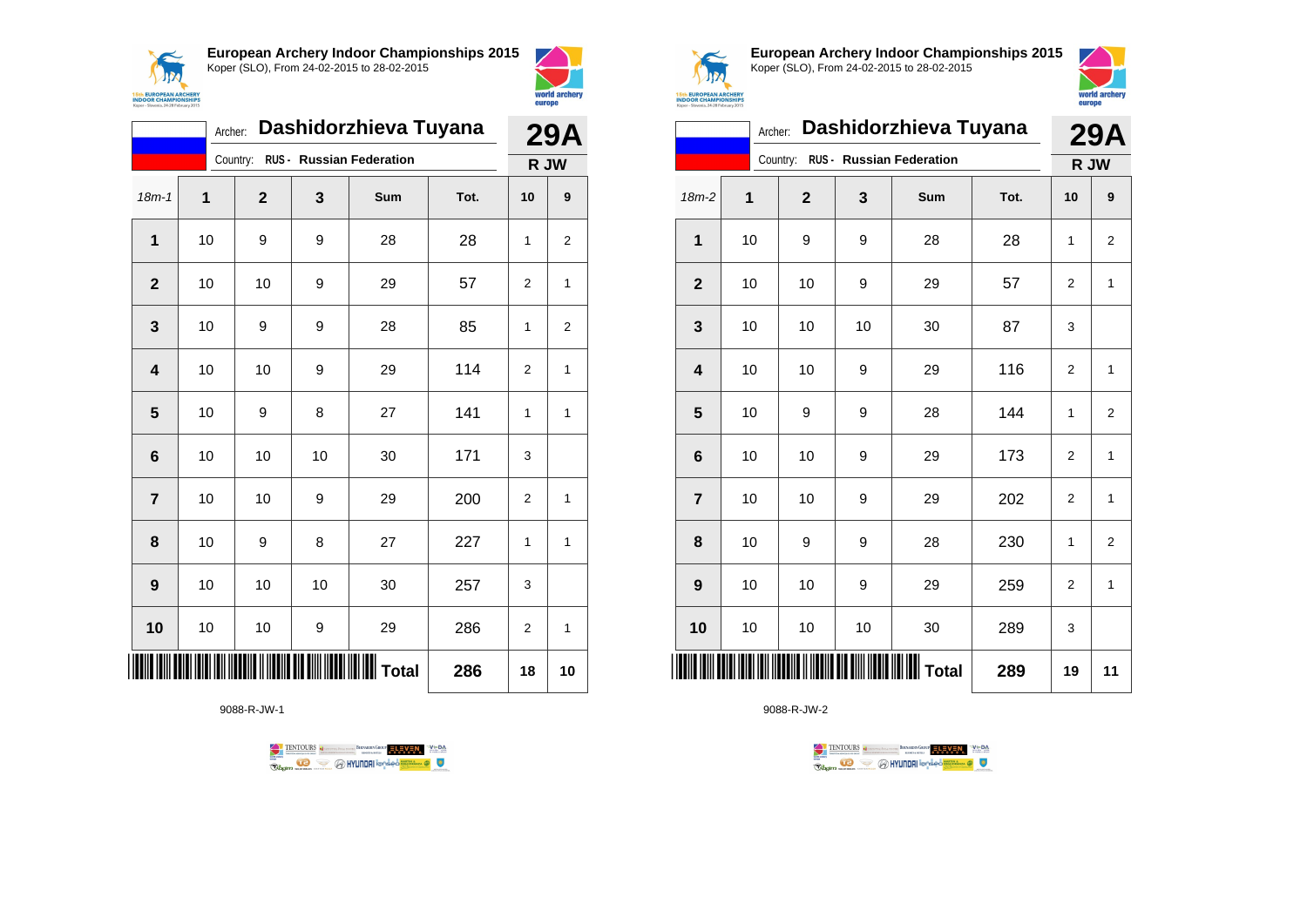

**European Archery Indoor Championships 2015**



| ക                       | <b>Sibalic Mina</b><br>Archer: |                       |                          |            |      |                | <b>29B</b>       |
|-------------------------|--------------------------------|-----------------------|--------------------------|------------|------|----------------|------------------|
| er<br>89                |                                | Country: SRB - Serbia |                          |            |      | R JW           |                  |
| $18m-1$                 | 1                              | $\mathbf{2}$          | 3                        | <b>Sum</b> | Tot. | 10             | $\boldsymbol{9}$ |
| 1                       | 10                             | 10                    | 8                        | 28         | 28   | $\overline{2}$ |                  |
| $\mathbf{2}$            | 10                             | 9                     | 8                        | 27         | 55   | 1              | $\mathbf{1}$     |
| $\mathbf{3}$            | 10                             | 8                     | 8                        | 26         | 81   | 1              |                  |
| $\overline{\mathbf{4}}$ | 9                              | 9                     | 9                        | 27         | 108  |                | 3                |
| 5                       | 10                             | 10                    | 9                        | 29         | 137  | $\overline{2}$ | $\mathbf{1}$     |
| 6                       | 10                             | 9                     | 8                        | 27         | 164  | 1              | 1                |
| $\overline{7}$          | 10                             | 10                    | 9                        | 29         | 193  | $\overline{2}$ | 1                |
| 8                       | 10                             | 9                     | 8                        | 27         | 220  | 1              | 1                |
| $\boldsymbol{9}$        | 10                             | 9                     | 9                        | 28         | 248  | 1              | $\overline{2}$   |
| 10                      | 10                             | 9                     | $\overline{\mathcal{I}}$ | 26         | 274  | 1              | 1                |
|                         |                                |                       |                          |            | 274  | 12             | 11               |

15580-R-JW-1





world archery

europe

**European Archery Indoor Championships 2015** Koper (SLO), From 24-02-2015 to 28-02-2015



| <b>INDOOR CRAMPIONSHIPS</b><br>Koper - Slovenia, 24-28 February 2015 | europe  |              |                     |                  |      |                |                |
|----------------------------------------------------------------------|---------|--------------|---------------------|------------------|------|----------------|----------------|
| ക<br>X                                                               | Archer: |              | <b>Sibalic Mina</b> |                  |      |                | <b>29B</b>     |
|                                                                      |         | Country:     | SRB - Serbia        |                  |      |                | R JW           |
| 18m-2                                                                | 1       | $\mathbf{2}$ | 3                   | <b>Sum</b>       | Tot. | 10             | 9              |
| $\mathbf{1}$                                                         | 10      | 10           | 8                   | 28               | 28   | 2              |                |
| $\mathbf{2}$                                                         | 10      | 10           | 9                   | 29               | 57   | $\overline{2}$ | $\mathbf{1}$   |
| 3                                                                    | 10      | 10           | 8                   | 28               | 85   | $\overline{2}$ |                |
| 4                                                                    | 10      | 9            | 8                   | 27               | 112  | 1              | $\mathbf{1}$   |
| 5                                                                    | 9       | 8            | 6                   | 23               | 135  |                | 1              |
| 6                                                                    | 10      | 9            | 9                   | 28               | 163  | 1              | $\overline{2}$ |
| $\overline{7}$                                                       | 10      | 9            | $\overline{7}$      | 26               | 189  | $\mathbf{1}$   | $\mathbf{1}$   |
| 8                                                                    | 10      | 8            | 8                   | 26               | 215  | $\mathbf{1}$   |                |
| 9                                                                    | 10      | 9            | 9                   | 28               | 243  | 1              | $\overline{2}$ |
| 10                                                                   | 10      | 10           | 9                   | 29               | 272  | $\overline{2}$ | $\mathbf{1}$   |
| IIIII                                                                |         |              |                     | <b>WWW</b> Total | 272  | 13             | 9              |

TENTOURS **Q** CONSIDERED BEXTRED CONDUCT **CONSIDERED** VICE DA

**B** MYUNDAI Tonsed **Williams 9** 

15580-R-JW-2

**Regin**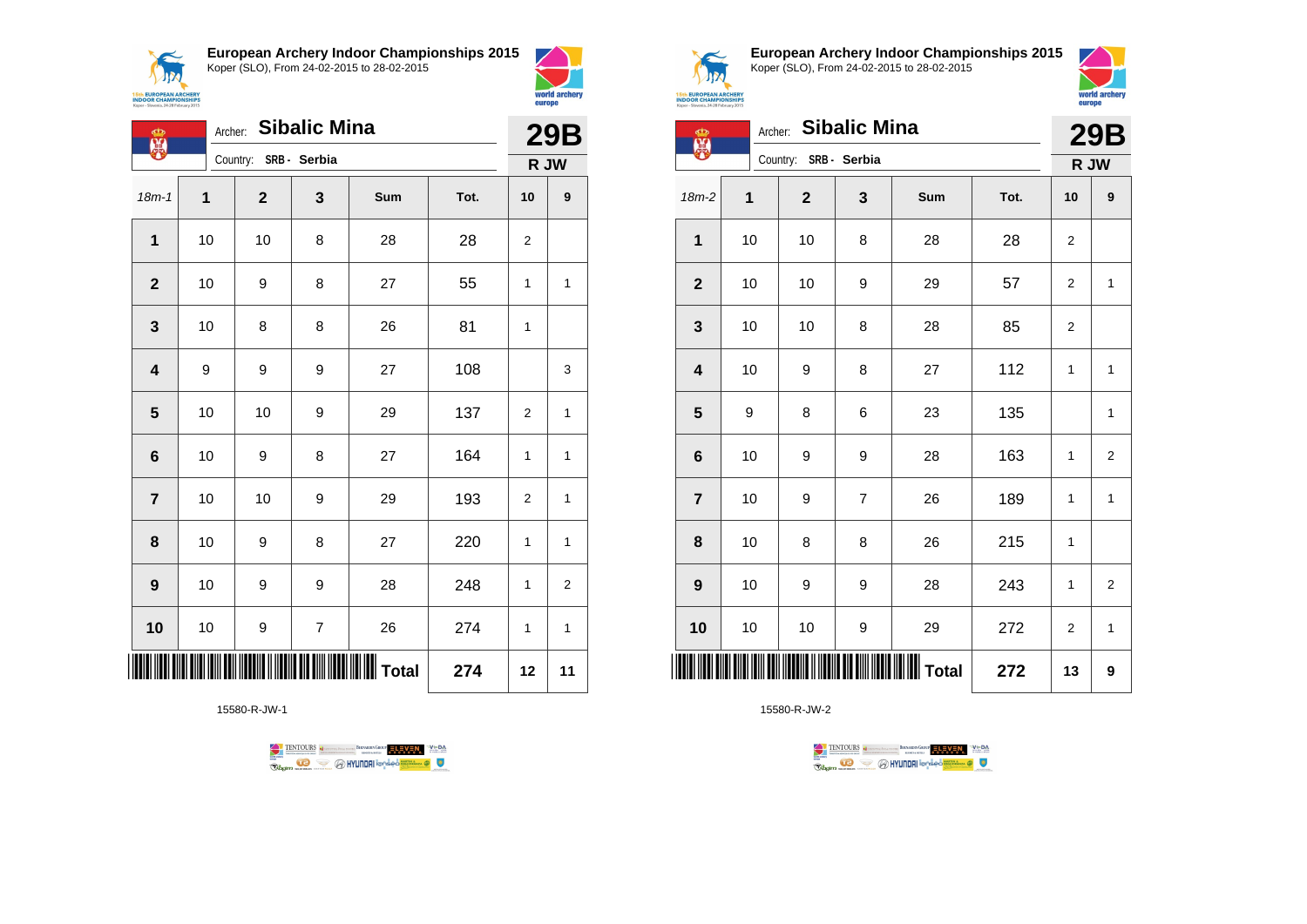

**European Archery Indoor Championships 2015**





|                         |    | Giaccheri Tanya<br>Archer: |    |                     |      |                |                |  |
|-------------------------|----|----------------------------|----|---------------------|------|----------------|----------------|--|
|                         |    | ITA - Italy<br>Country:    |    |                     |      | R JW           |                |  |
| $18m - 1$               | 1  | $\mathbf{2}$               | 3  | Sum                 | Tot. | 10             | 9              |  |
| $\mathbf{1}$            | 10 | 9                          | 9  | 28                  | 28   | 1              | 2              |  |
| $\mathbf{2}$            | 10 | 10                         | 10 | 30                  | 58   | 3              |                |  |
| 3                       | 10 | 10                         | 10 | 30                  | 88   | 3              |                |  |
| $\overline{\mathbf{4}}$ | 10 | 10                         | 9  | 29                  | 117  | $\overline{2}$ | 1              |  |
| 5                       | 10 | 9                          | 8  | 27                  | 144  | 1              | 1              |  |
| $6\phantom{1}$          | 10 | 10                         | 9  | 29                  | 173  | $\overline{2}$ | 1              |  |
| $\overline{7}$          | 10 | 10                         | 9  | 29                  | 202  | 2              | 1              |  |
| 8                       | 10 | 9                          | 9  | 28                  | 230  | $\mathbf{1}$   | $\overline{2}$ |  |
| 9                       | 9  | 9                          | 8  | 26                  | 256  |                | $\overline{2}$ |  |
| 10                      | 10 | 9                          | 9  | 28                  | 284  | 1              | 2              |  |
|                         |    |                            |    | <b>WWWWWW</b> Total | 284  | 16             | 12             |  |

13491-R-JW-1





**European Archery Indoor Championships 2015** Koper (SLO), From 24-02-2015 to 28-02-2015



|                         |             | Giaccheri Tanya<br>Archer: |                |     |      |                |                |  |
|-------------------------|-------------|----------------------------|----------------|-----|------|----------------|----------------|--|
|                         |             | Country: ITA - Italy       |                |     |      |                | R JW           |  |
| 18m-2                   | $\mathbf 1$ | $\mathbf{2}$               | 3              | Sum | Tot. | 10             | 9              |  |
| 1                       | 10          | 10                         | 9              | 29  | 29   | 2              | $\mathbf{1}$   |  |
| $\overline{2}$          | 10          | 10                         | 9              | 29  | 58   | 2              | 1              |  |
| 3                       | 10          | 10                         | 9              | 29  | 87   | $\overline{2}$ | 1              |  |
| $\overline{\mathbf{4}}$ | 10          | 10                         | 8              | 28  | 115  | $\overline{2}$ |                |  |
| 5                       | 10          | 10                         | 10             | 30  | 145  | 3              |                |  |
| $6\phantom{1}6$         | 9           | 9                          | 9              | 27  | 172  |                | 3              |  |
| $\overline{7}$          | 10          | 10                         | 9              | 29  | 201  | $\overline{2}$ | $\mathbf{1}$   |  |
| 8                       | 10          | 9                          | 9              | 28  | 229  | 1              | $\overline{2}$ |  |
| 9                       | 10          | 10                         | 10             | 30  | 259  | 3              |                |  |
| 10                      | 10          | 9                          | $\overline{7}$ | 26  | 285  | 1              | 1              |  |
| <br>                    |             |                            |                |     | 285  | 18             | 10             |  |

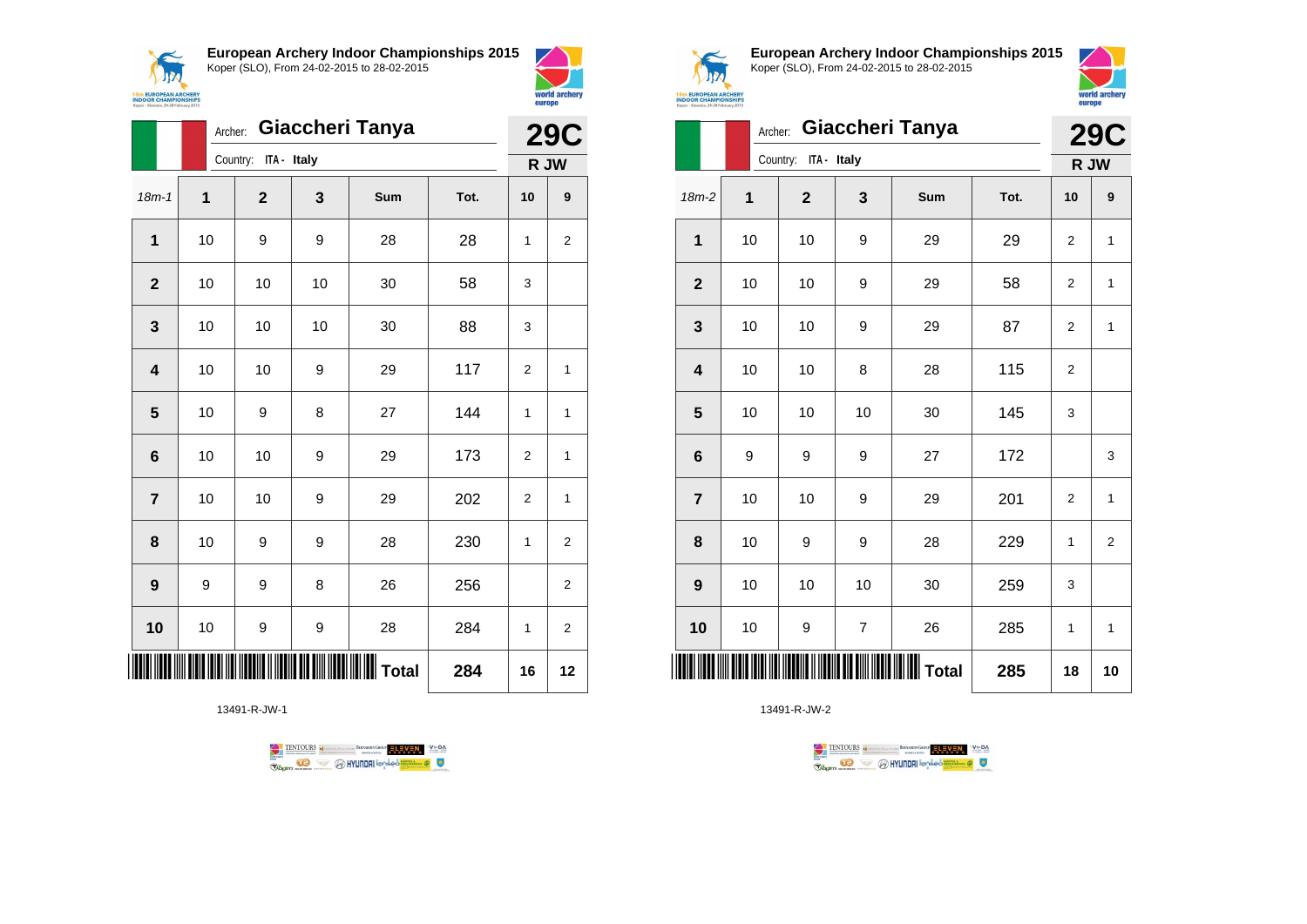



world archery europe Archer: **Laharnar Ivana 29D**

| ٨                       |             | Archer: Laharnar Ivana<br>Country: SLO - Slovenia |   |                       |      |                |                         |  |
|-------------------------|-------------|---------------------------------------------------|---|-----------------------|------|----------------|-------------------------|--|
|                         |             |                                                   |   |                       |      |                | R JW                    |  |
| $18m - 1$               | $\mathbf 1$ | $\mathbf{2}$                                      | 3 | Sum                   | Tot. | 10             | 9                       |  |
| 1                       | 10          | 9                                                 | 9 | 28                    | 28   | 1              | $\overline{\mathbf{c}}$ |  |
| $\mathbf{2}$            | 10          | 9                                                 | 8 | 27                    | 55   | 1              | 1                       |  |
| $\mathbf{3}$            | 10          | 10                                                | 9 | 29                    | 84   | $\overline{2}$ | $\mathbf{1}$            |  |
| $\overline{\mathbf{4}}$ | 9           | 9                                                 | 8 | 26                    | 110  |                | $\overline{c}$          |  |
| $5\phantom{1}$          | 10          | 9                                                 | 8 | 27                    | 137  | 1              | $\mathbf{1}$            |  |
| 6                       | 10          | 9                                                 | 8 | 27                    | 164  | $\mathbf{1}$   | $\mathbf{1}$            |  |
| $\overline{7}$          | 10          | 10                                                | 8 | 28                    | 192  | 2              |                         |  |
| 8                       | 10          | 10                                                | 9 | 29                    | 221  | 2              | $\mathbf{1}$            |  |
| $\boldsymbol{9}$        | 10          | 10                                                | 9 | 29                    | 250  | 2              | 1                       |  |
| 10                      | 10          | 10                                                | 9 | 29                    | 279  | 2              | $\mathbf{1}$            |  |
|                         |             |                                                   |   | <b>III IIII</b> Total | 279  | 14             | 11                      |  |

13784-R-JW-1





**European Archery Indoor Championships 2015** Koper (SLO), From 24-02-2015 to 28-02-2015



|                         | Koper - Slovenia, 24-28 February 2015 |                        |                |                        |      |                |                |  |  |
|-------------------------|---------------------------------------|------------------------|----------------|------------------------|------|----------------|----------------|--|--|
|                         |                                       | Archer: Laharnar Ivana |                |                        |      |                | <b>29D</b>     |  |  |
|                         | Country: SLO - Slovenia               |                        |                |                        |      | R JW           |                |  |  |
| $18m-2$                 | 1                                     | $\overline{2}$         | 3              | Sum                    | Tot. | 10             | 9              |  |  |
| 1                       | 9                                     | 9                      | 8              | 26                     | 26   |                | $\overline{2}$ |  |  |
| $\mathbf{2}$            | 9                                     | 9                      | 8              | 26                     | 52   |                | $\overline{2}$ |  |  |
| 3                       | 9                                     | 9                      | 8              | 26                     | 78   |                | $\overline{2}$ |  |  |
| $\overline{\mathbf{4}}$ | 10                                    | 9                      | 8              | 27                     | 105  | 1              | $\mathbf{1}$   |  |  |
| 5                       | 10                                    | 10                     | 9              | 29                     | 134  | $\overline{2}$ | 1              |  |  |
| 6                       | 9                                     | 9                      | 8              | 26                     | 160  |                | $\overline{c}$ |  |  |
| $\overline{7}$          | 10                                    | 9                      | 9              | 28                     | 188  | 1              | $\overline{2}$ |  |  |
| 8                       | 10                                    | 10                     | $\overline{7}$ | 27                     | 215  | $\overline{2}$ |                |  |  |
| 9                       | 10                                    | 9                      | 8              | 27                     | 242  | 1              | 1              |  |  |
| 10                      | 10                                    | 8                      | 8              | 26                     | 268  | 1              |                |  |  |
|                         |                                       |                        |                | <b>IIIIIIIII</b> Total | 268  | 8              | 13             |  |  |

TENTOURS GENERAL BEXTRONGENT FUEVEN. WEBA

**Example 2** @ HYUNDAI lansed **State 4** U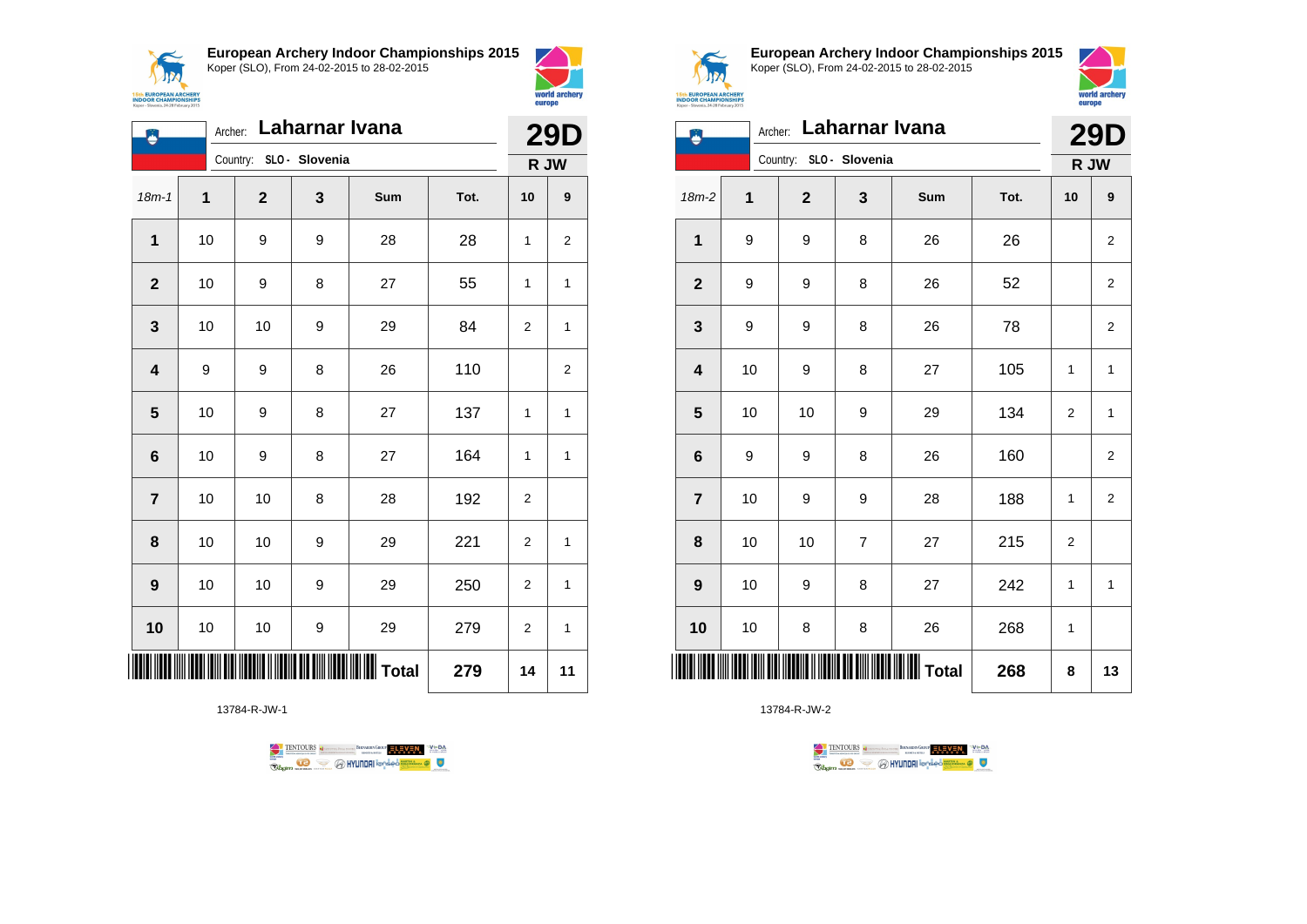



|                | Dambaeva Zhibzema<br>Archer: |              |    |                                   |      |                |                  |  |
|----------------|------------------------------|--------------|----|-----------------------------------|------|----------------|------------------|--|
|                |                              |              |    | Country: RUS - Russian Federation |      | <b>30A</b>     | R JW             |  |
| $18m - 1$      | 1                            | $\mathbf{2}$ | 3  | Sum                               | Tot. | 10             | $\boldsymbol{9}$ |  |
| $\mathbf{1}$   | 10                           | 10           | 9  | 29                                | 29   | $\overline{2}$ | 1                |  |
| $\overline{2}$ | 10                           | 10           | 10 | 30                                | 59   | 3              |                  |  |
| 3              | 10                           | 9            | 8  | 27                                | 86   | 1              | 1                |  |
| 4              | 10                           | 10           | 10 | 30                                | 116  | 3              |                  |  |
| 5              | 10                           | 10           | 10 | 30                                | 146  | 3              |                  |  |
| 6              | 10                           | 10           | 9  | 29                                | 175  | $\overline{2}$ | 1                |  |
| $\overline{7}$ | 10                           | 10           | 9  | 29                                | 204  | 2              | 1                |  |
| 8              | 10                           | 10           | 10 | 30                                | 234  | 3              |                  |  |
| 9              | 10                           | 10           | 9  | 29                                | 263  | 2              | 1                |  |
| 10             | 10                           | 10           | 10 | 30                                | 293  | 3              |                  |  |
|                |                              |              |    |                                   | 293  | 24             | 5                |  |

13756-R-JW-1





**European Archery Indoor Championships 2015** Koper (SLO), From 24-02-2015 to 28-02-2015



|                         | Dambaeva Zhibzema<br>Archer: |              |                |                                   |      |                | <b>30A</b>     |  |
|-------------------------|------------------------------|--------------|----------------|-----------------------------------|------|----------------|----------------|--|
|                         |                              |              |                | Country: RUS - Russian Federation |      | R JW           |                |  |
| $18m-2$                 | 1                            | $\mathbf{2}$ | 3              | Sum                               | Tot. | 10             | 9              |  |
| 1                       | 10                           | 10           | 9              | 29                                | 29   | 2              | 1              |  |
| $\overline{2}$          | 10                           | 9            | 9              | 28                                | 57   | 1              | $\overline{2}$ |  |
| 3                       | 10                           | 10           | 10             | 30                                | 87   | 3              |                |  |
| $\overline{\mathbf{4}}$ | 10                           | 9            | 9              | 28                                | 115  | 1              | $\overline{2}$ |  |
| 5                       | 10                           | 10           | 9              | 29                                | 144  | 2              | 1              |  |
| $6\phantom{1}6$         | 10                           | 10           | 9              | 29                                | 173  | $\overline{2}$ | $\mathbf{1}$   |  |
| $\overline{7}$          | 10                           | 9            | 8              | 27                                | 200  | 1              | 1              |  |
| 8                       | 10                           | 10           | 10             | 30                                | 230  | 3              |                |  |
| 9                       | 10                           | 9            | $\overline{7}$ | 26                                | 256  | 1              | 1              |  |
| 10                      | 10                           | 10           | 9              | 29                                | 285  | 2              | 1              |  |
| ║║║                     |                              |              |                |                                   | 285  | 18             | 10             |  |

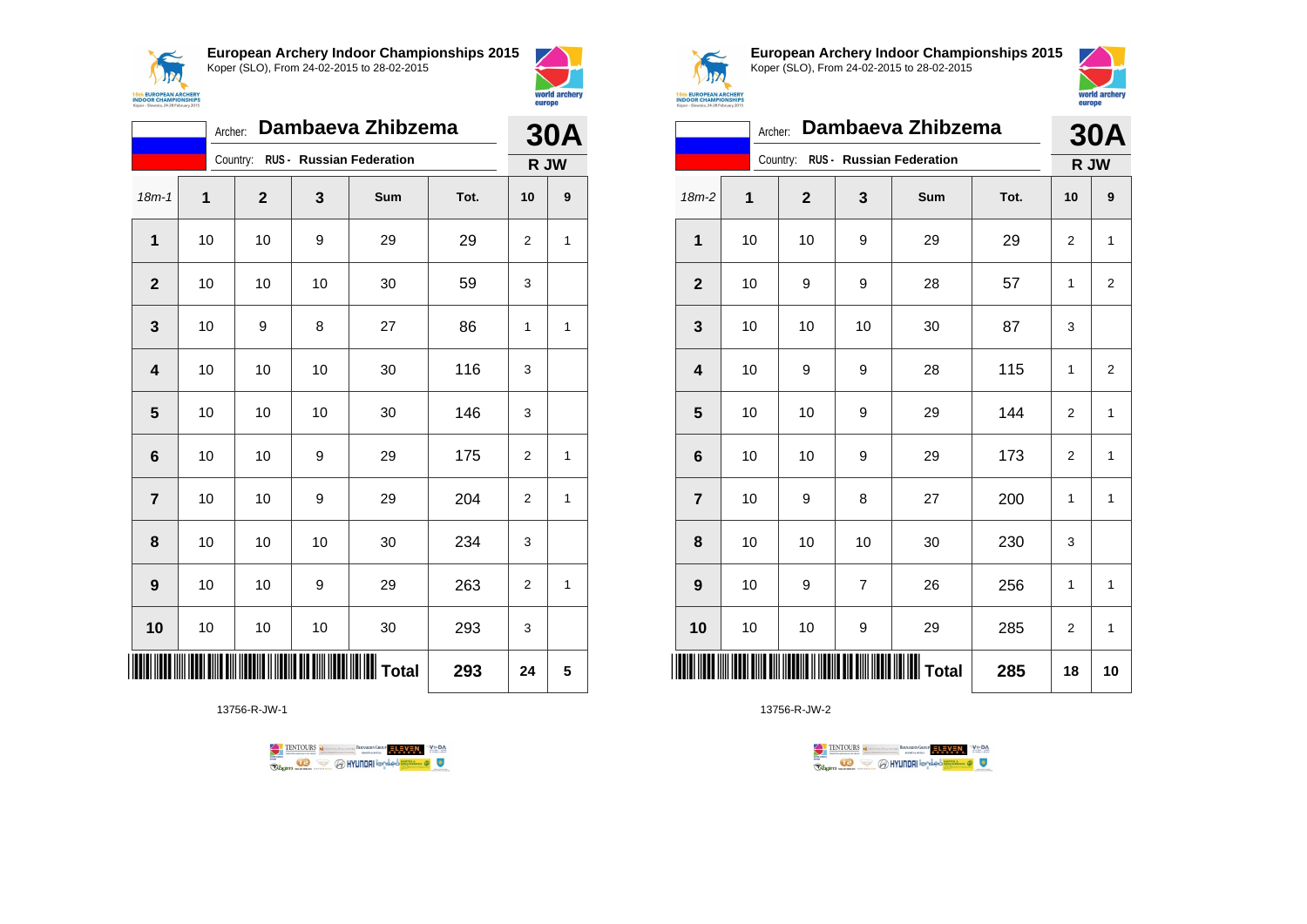

 $\overline{a}$ 

**European Archery Indoor Championships 2015** Koper (SLO), From 24-02-2015 to 28-02-2015



europe Archer: **Brzakovic Carna 30B**

world archery

| H                |              |                       |                |     |      | JUL            |                         |
|------------------|--------------|-----------------------|----------------|-----|------|----------------|-------------------------|
|                  |              | Country: SRB - Serbia |                |     |      | R JW           |                         |
| $18m - 1$        | $\mathbf{1}$ | $\mathbf 2$           | 3              | Sum | Tot. | 10             | $\boldsymbol{9}$        |
| $\mathbf{1}$     | 10           | 10                    | 8              | 28  | 28   | 2              |                         |
| $\mathbf{2}$     | 9            | 9                     | 8              | 26  | 54   |                | $\overline{\mathbf{c}}$ |
| $\mathbf 3$      | 9            | 9                     | 8              | 26  | 80   |                | $\overline{\mathbf{c}}$ |
| 4                | 8            | 8                     | 8              | 24  | 104  |                |                         |
| ${\bf 5}$        | 10           | 9                     | 8              | 27  | 131  | 1              | $\mathbf{1}$            |
| $\bf 6$          | $10\,$       | 9                     | 8              | 27  | 158  | 1              | $\mathbf{1}$            |
| $\overline{7}$   | 9            | 9                     | 9              | 27  | 185  |                | 3                       |
| 8                | 10           | 10                    | $\overline{7}$ | 27  | 212  | $\overline{2}$ |                         |
| $\boldsymbol{9}$ | 10           | 9                     | 8              | 27  | 239  | 1              | 1                       |
| 10               | 9            | 9                     | 8              | 26  | 265  |                | $\overline{2}$          |
|                  |              |                       |                |     | 265  | 7              | 12                      |

15577-R-JW-1





**European Archery Indoor Championships 2015** Koper (SLO), From 24-02-2015 to 28-02-2015



| <b>INDOOR CHAMPIONSHIPS</b><br>Koper - Skwenia, 24-28 February 2015 |         | europe         |                |                        |      |              |                |
|---------------------------------------------------------------------|---------|----------------|----------------|------------------------|------|--------------|----------------|
| ത                                                                   | Archer: |                |                | <b>Brzakovic Carna</b> |      |              | <b>30B</b>     |
|                                                                     |         | Country:       | SRB - Serbia   |                        |      |              | R JW           |
| $18m-2$                                                             | 1       | $\overline{2}$ | 3              | Sum                    | Tot. | 10           | 9              |
| $\mathbf{1}$                                                        | 10      | 8              | 8              | 26                     | 26   | 1            |                |
| $\mathbf{2}$                                                        | 10      | 8              | $\overline{7}$ | 25                     | 51   | 1            |                |
| 3                                                                   | 9       | 9              | 8              | 26                     | 77   |              | $\overline{2}$ |
| 4                                                                   | 10      | 8              | 6              | 24                     | 101  | 1            |                |
| 5                                                                   | 10      | 9              | 9              | 28                     | 129  | 1            | $\overline{2}$ |
| 6                                                                   | 10      | 9              | 8              | 27                     | 156  | 1            | $\mathbf{1}$   |
| $\overline{7}$                                                      | 10      | 10             | M              | 20                     | 176  | 2            |                |
| 8                                                                   | 10      | 8              | 8              | 26                     | 202  | $\mathbf{1}$ |                |
| 9                                                                   | 8       | $\overline{7}$ | M              | 15                     | 217  |              |                |
| 10                                                                  | 10      | 9              | 6              | 25                     | 242  | 1            | $\mathbf{1}$   |
|                                                                     |         |                |                | <b>WWIII</b> Total     | 242  | 9            | 6              |

TENTOURS & COMPANY MARKED WORDER TO BE SAMED WORD **Example 2** @ HYUNDAI lansed **State 4** U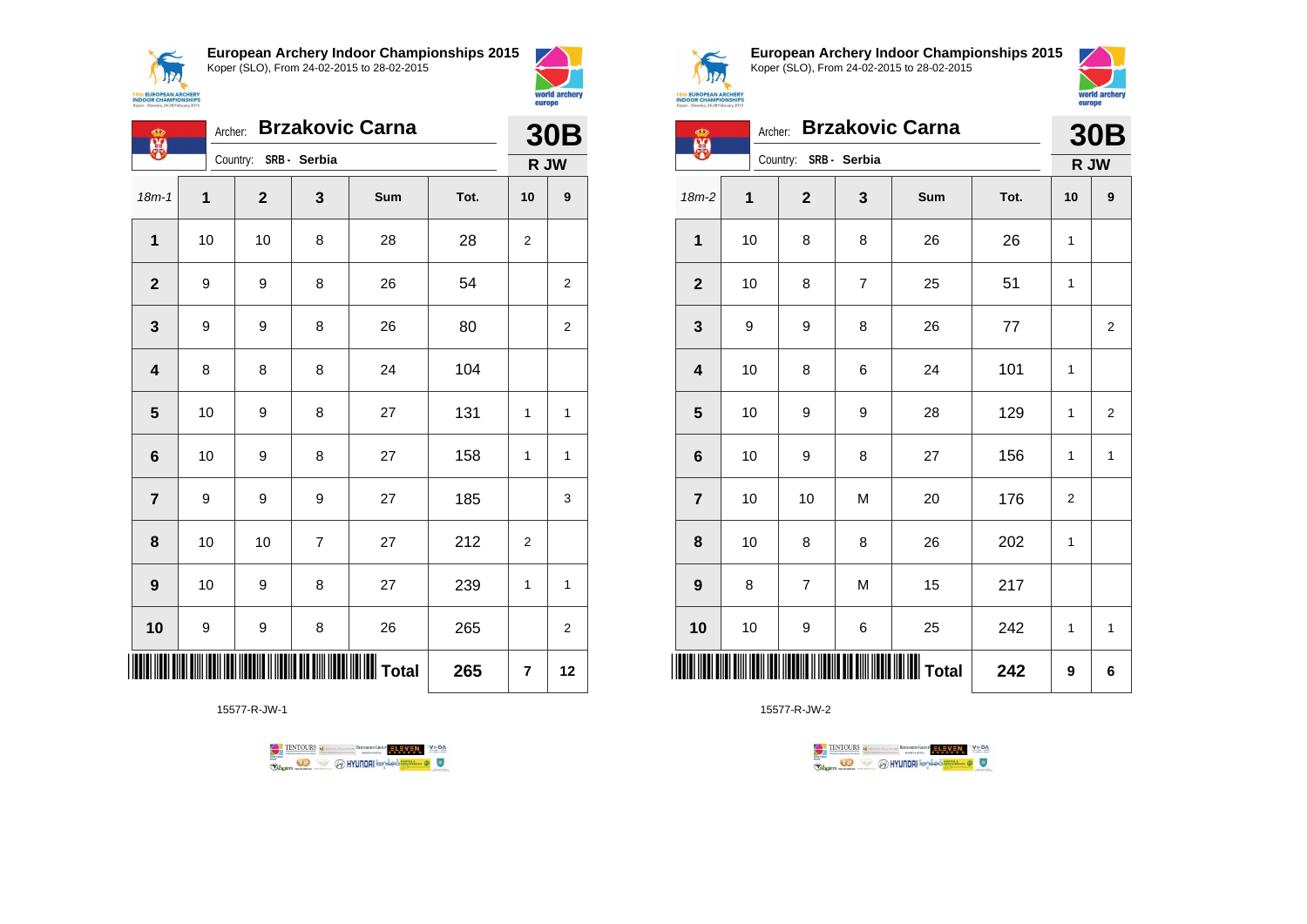



|                         |             | <b>Spera Loredana</b><br>Archer: |    |                                               |      |    |                  |  |
|-------------------------|-------------|----------------------------------|----|-----------------------------------------------|------|----|------------------|--|
|                         |             | Country: ITA - Italy             |    |                                               |      |    | R JW             |  |
| $18m - 1$               | $\mathbf 1$ | $\mathbf 2$                      | 3  | <b>Sum</b>                                    | Tot. | 10 | $\boldsymbol{9}$ |  |
| $\overline{\mathbf{1}}$ | 9           | 9                                | 9  | 27                                            | 27   |    | 3                |  |
| $\mathbf{2}$            | 10          | 9                                | 9  | 28                                            | 55   | 1  | 2                |  |
| 3                       | 10          | 9                                | 9  | 28                                            | 83   | 1  | 2                |  |
| $\overline{\mathbf{4}}$ | 10          | 9                                | 9  | 28                                            | 111  | 1  | $\overline{2}$   |  |
| 5                       | 10          | 9                                | 9  | 28                                            | 139  | 1  | 2                |  |
| $\bf 6$                 | $10$        | 10                               | 10 | 30                                            | 169  | 3  |                  |  |
| $\overline{7}$          | 10          | 10                               | 10 | 30                                            | 199  | 3  |                  |  |
| 8                       | 10          | 9                                | 8  | 27                                            | 226  | 1  | 1                |  |
| 9                       | 10          | 9                                | 8  | 27                                            | 253  | 1  | 1                |  |
| 10                      | 9           | 8                                | 8  | 25                                            | 278  |    | 1                |  |
|                         |             |                                  |    | <b>                                </b> Total | 278  | 12 | 14               |  |

11416-R-JW-1





**European Archery Indoor Championships 2015** Koper (SLO), From 24-02-2015 to 28-02-2015



|                |    | <b>Spera Loredana</b><br>Archer: |    |                 |      |                |                         |  |  |
|----------------|----|----------------------------------|----|-----------------|------|----------------|-------------------------|--|--|
|                |    | Country: ITA - Italy             |    |                 |      |                | <b>30C</b><br>R JW      |  |  |
| 18m-2          | 1  | $\mathbf 2$                      | 3  | Sum             | Tot. | 10             | 9                       |  |  |
| 1              | 10 | 9                                | 9  | 28              | 28   | 1              | $\mathbf 2$             |  |  |
| $\mathbf{2}$   | 10 | 9                                | 8  | 27              | 55   | 1              | 1                       |  |  |
| 3              | 10 | 9                                | 9  | 28              | 83   | 1              | $\overline{\mathbf{c}}$ |  |  |
| 4              | 10 | 9                                | 8  | 27              | 110  | 1              | 1                       |  |  |
| 5              | 10 | 10                               | 9  | 29              | 139  | $\overline{2}$ | $\mathbf{1}$            |  |  |
| 6              | 9  | 9                                | 9  | 27              | 166  |                | 3                       |  |  |
| $\overline{7}$ | 10 | 10                               | 10 | 30              | 196  | 3              |                         |  |  |
| 8              | 9  | 9                                | 8  | 26              | 222  |                | $\overline{\mathbf{c}}$ |  |  |
| 9              | 10 | 10                               | 9  | 29              | 251  | $\overline{2}$ | 1                       |  |  |
| 10             | 10 | 10                               | 9  | 29              | 280  | $\overline{2}$ | $\mathbf{1}$            |  |  |
| ║║║            |    |                                  |    | <b>WW</b> Total | 280  | 13             | 14                      |  |  |

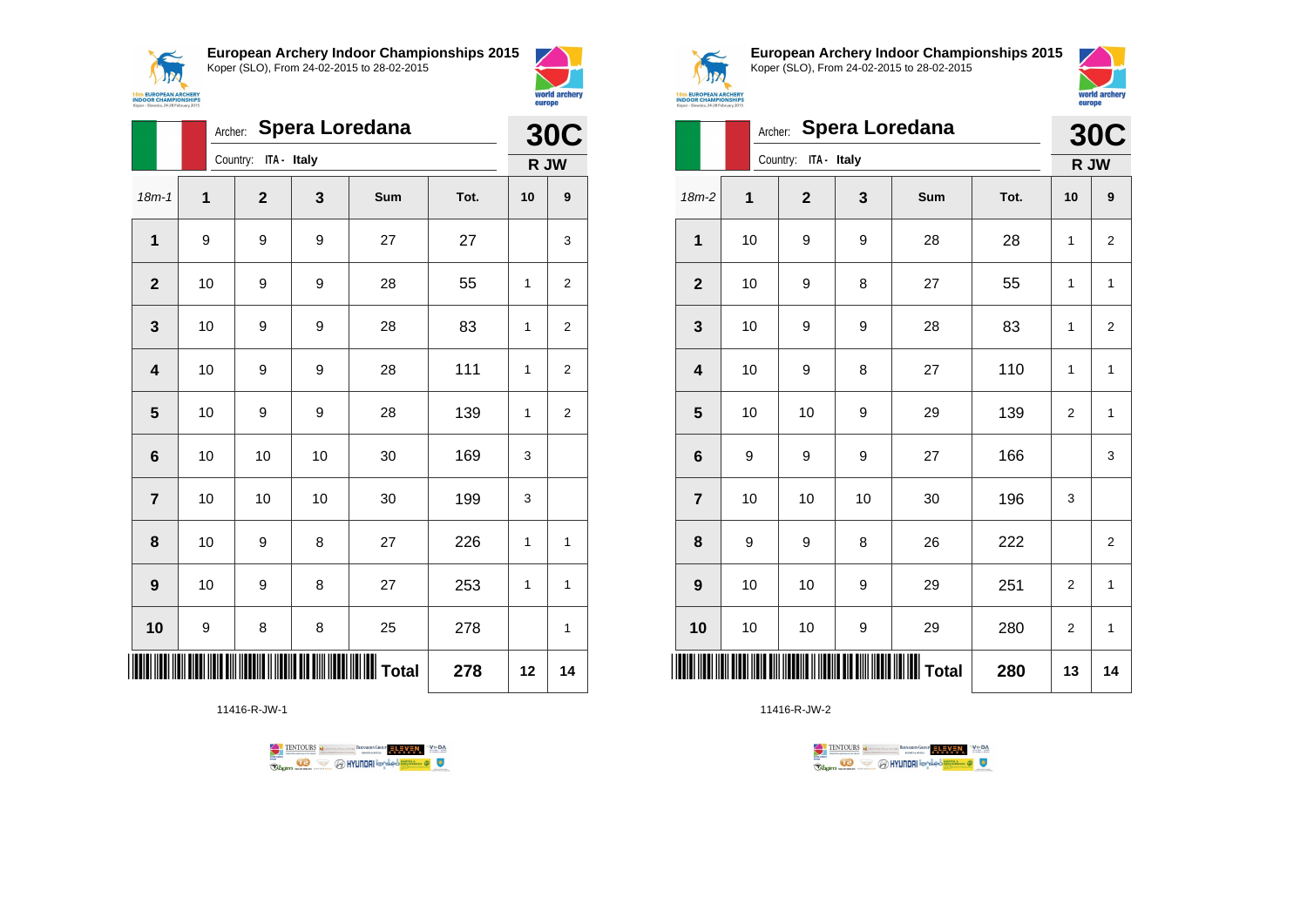



|                         | Archer:     |              |               | <b>Bauer Katharina</b> |      | <b>30D</b>     |                |
|-------------------------|-------------|--------------|---------------|------------------------|------|----------------|----------------|
|                         |             | Country:     | GER - Germany |                        |      | R JW           |                |
| $18m - 1$               | $\mathbf 1$ | $\mathbf{2}$ | 3             | Sum                    | Tot. | 10             | 9              |
| $\mathbf{1}$            | 10          | 10           | 8             | 28                     | 28   | 2              |                |
| $\overline{2}$          | 10          | 10           | 9             | 29                     | 57   | 2              | 1              |
| 3                       | 9           | 9            | 9             | 27                     | 84   |                | 3              |
| $\overline{\mathbf{4}}$ | 10          | 10           | 10            | 30                     | 114  | 3              |                |
| $\overline{\mathbf{5}}$ | 10          | 10           | 10            | 30                     | 144  | 3              |                |
| 6                       | 10          | 10           | 8             | 28                     | 172  | $\overline{2}$ |                |
| $\overline{7}$          | 10          | 9            | 9             | 28                     | 200  | 1              | $\overline{2}$ |
| 8                       | 10          | 10           | 10            | 30                     | 230  | 3              |                |
| 9                       | 10          | 10           | 9             | 29                     | 259  | 2              | 1              |
| 10                      | 10          | 9            | 8             | 27                     | 286  | 1              | 1              |
|                         |             |              |               | <b>WII</b> Total       | 286  | 19             | 8              |

9036-R-JW-1





**European Archery Indoor Championships 2015** Koper (SLO), From 24-02-2015 to 28-02-2015



|                 | Archer: |                        |                | <b>Bauer Katharina</b> |      | <b>30D</b>     |                  |  |
|-----------------|---------|------------------------|----------------|------------------------|------|----------------|------------------|--|
|                 |         | Country: GER - Germany |                |                        |      | R JW           |                  |  |
| $18m-2$         | 1       | $\overline{2}$         | 3              | Sum                    | Tot. | 10             | 9                |  |
| 1               | 10      | 9                      | 9              | 28                     | 28   | 1              | $\overline{2}$   |  |
| $\mathbf{2}$    | 10      | 10                     | 9              | 29                     | 57   | $\overline{2}$ | 1                |  |
| 3               | 10      | 10                     | 10             | 30                     | 87   | 3              |                  |  |
| 4               | 9       | 9                      | $\overline{7}$ | 25                     | 112  |                | $\boldsymbol{2}$ |  |
| 5               | 10      | 10                     | 9              | 29                     | 141  | 2              | $\mathbf{1}$     |  |
| $6\phantom{1}6$ | 10      | 10                     | 10             | 30                     | 171  | 3              |                  |  |
| $\overline{7}$  | 10      | 10                     | 10             | 30                     | 201  | 3              |                  |  |
| 8               | 10      | 10                     | 10             | 30                     | 231  | 3              |                  |  |
| 9               | 10      | 10                     | 9              | 29                     | 260  | $\overline{2}$ | 1                |  |
| 10              | 10      | 10                     | 9              | 29                     | 289  | 2              | 1                |  |
| IIII            |         |                        |                |                        | 289  | 21             | 8                |  |

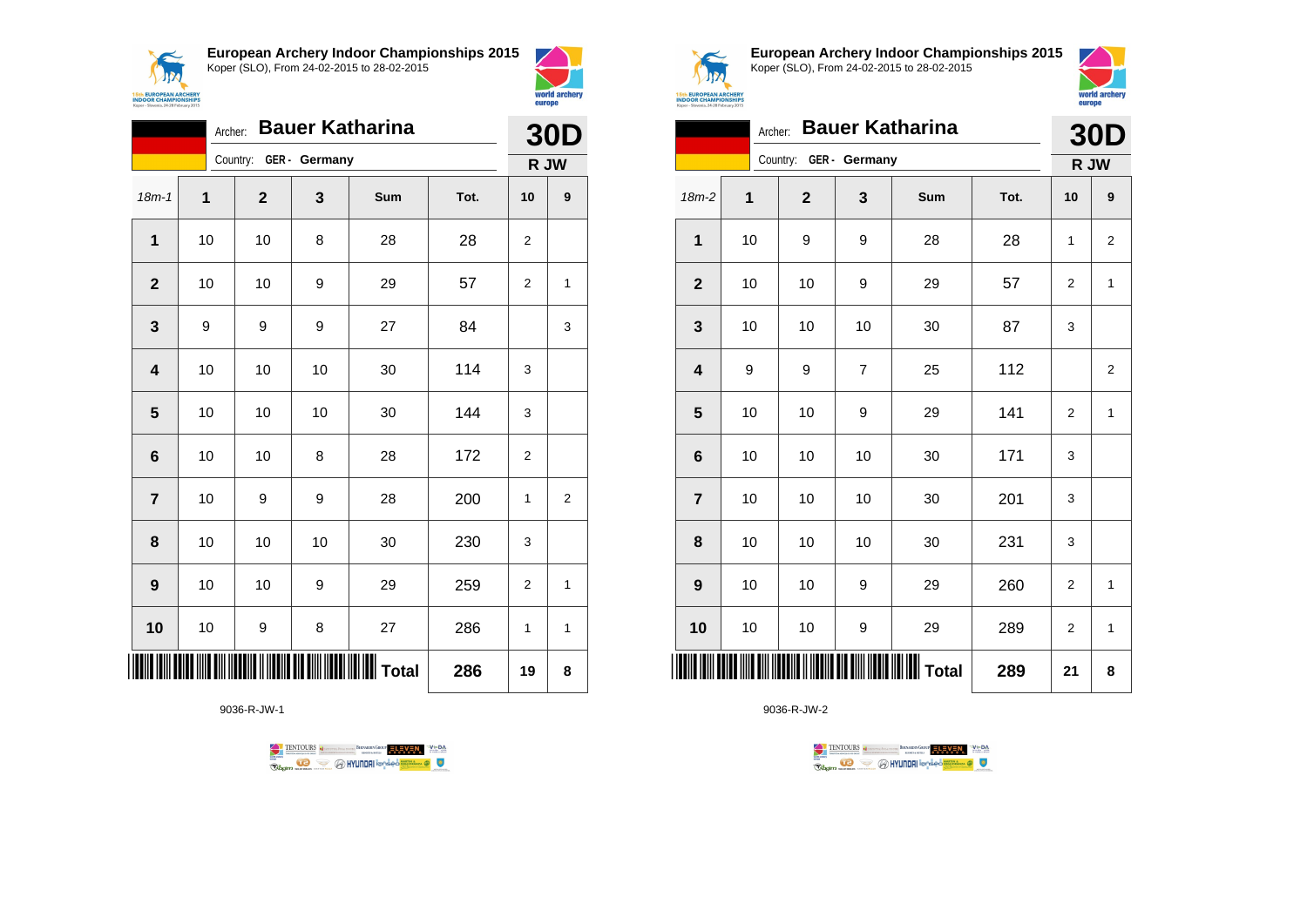



|                | <b>Mylnikova Valeria</b><br>Archer: |                |    |                          |      |                |                |
|----------------|-------------------------------------|----------------|----|--------------------------|------|----------------|----------------|
|                |                                     | Country:       |    | RUS - Russian Federation |      | R JW           | 31A            |
| $18m-1$        | 1                                   | $\overline{2}$ | 3  | Sum                      | Tot. | 10             | 9              |
| 1              | 10                                  | 9              | 8  | 27                       | 27   | 1              | 1              |
| $\overline{2}$ | 10                                  | 9              | 8  | 27                       | 54   | 1              | 1              |
| 3              | 10                                  | 10             | 9  | 29                       | 83   | 2              | 1              |
| 4              | 10                                  | 9              | 9  | 28                       | 111  | 1              | $\overline{2}$ |
| 5              | 10                                  | 9              | 9  | 28                       | 139  | 1              | $\overline{2}$ |
| 6              | 10                                  | 10             | 10 | 30                       | 169  | 3              |                |
| $\overline{7}$ | 10                                  | 10             | 9  | 29                       | 198  | $\overline{2}$ | 1              |
| 8              | 10                                  | 9              | 8  | 27                       | 225  | 1              | 1              |
| 9              | 10                                  | 10             | 10 | 30                       | 255  | 3              |                |
| 10             | 10                                  | 10             | 10 | 30                       | 285  | 3              |                |
|                |                                     |                |    |                          | 285  | 18             | 9              |

13560-R-JW-1





**European Archery Indoor Championships 2015** Koper (SLO), From 24-02-2015 to 28-02-2015



|                 | Mylnikova Valeria<br>Archer: |             |    |                                   |      |    |                         |
|-----------------|------------------------------|-------------|----|-----------------------------------|------|----|-------------------------|
|                 |                              |             |    | Country: RUS - Russian Federation |      |    | R JW                    |
| 18m-2           | 1                            | $\mathbf 2$ | 3  | Sum                               | Tot. | 10 | 9                       |
| 1               | 10                           | 10          | 10 | 30                                | 30   | 3  |                         |
| $\mathbf{2}$    | 10                           | 10          | 9  | 29                                | 59   | 2  | 1                       |
| 3               | 10                           | 9           | 9  | 28                                | 87   | 1  | $\overline{2}$          |
| 4               | 10                           | 9           | 8  | 27                                | 114  | 1  | 1                       |
| 5               | 9                            | 9           | 9  | 27                                | 141  |    | 3                       |
| $6\phantom{1}6$ | 10                           | 10          | 10 | 30                                | 171  | 3  |                         |
| $\overline{7}$  | 10                           | 9           | 9  | 28                                | 199  | 1  | $\overline{2}$          |
| 8               | 10                           | 9           | 9  | 28                                | 227  | 1  | $\overline{\mathbf{c}}$ |
| 9               | 10                           | 10          | 10 | 30                                | 257  | 3  |                         |
| 10              | 10                           | 9           | 8  | 27                                | 284  | 1  | 1                       |
|                 |                              |             |    |                                   | 284  | 16 | 12                      |

TENTOURS **(i)** CONSIDER DEVELOPS OF THE VEDA TABLES OF THE CONSIDERED PARTICULAR DEVELOPS OF THE CONSIDERED PARTICULAR DEVELOPS OF THE CONSTRUCTION OF THE CONSTRUCTION OF THE CONSTRUCTION OF THE CONSTRUCTION OF THE CONSTRU **B** MYUNDAI Tonsed **Williams 9** Ragm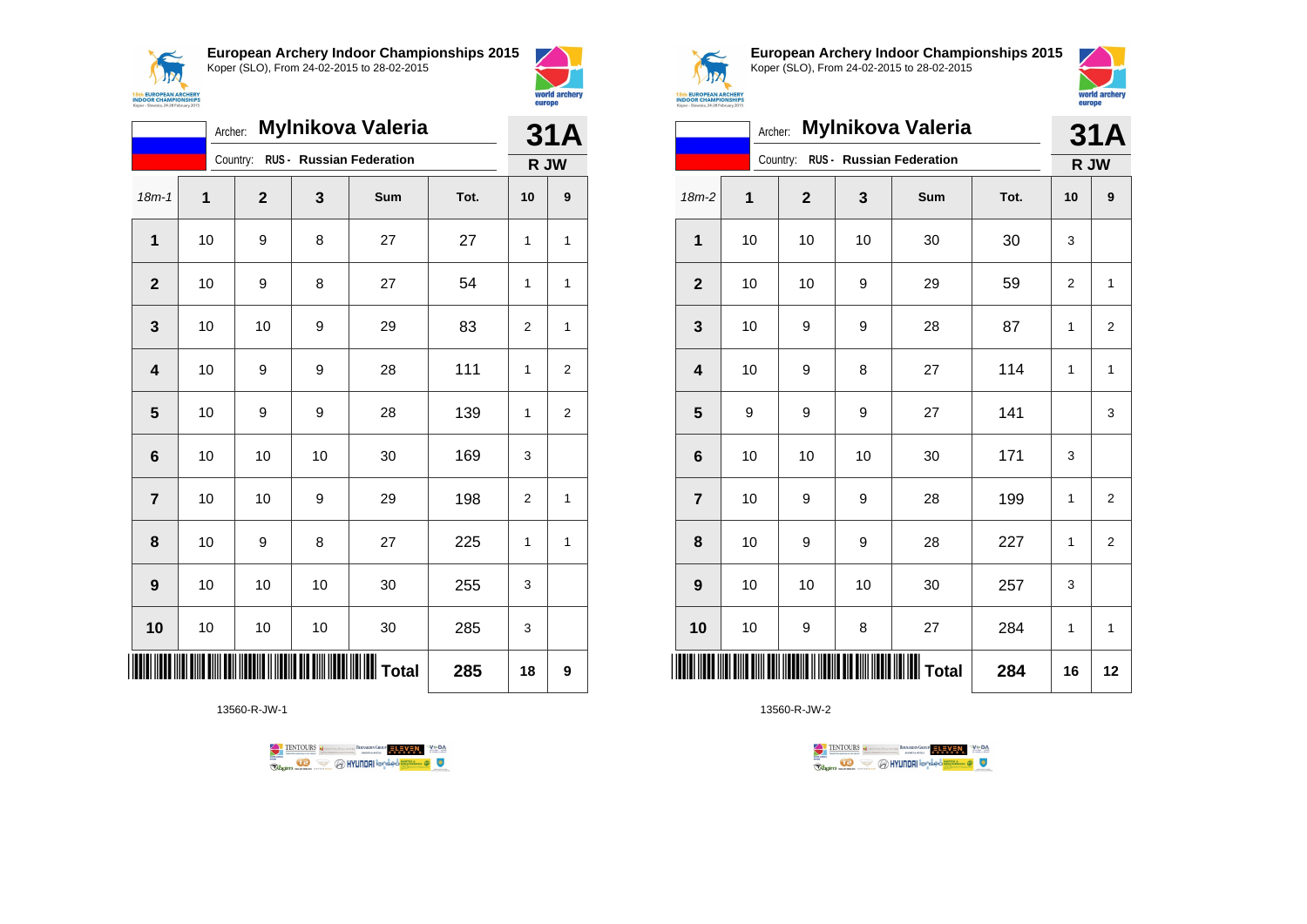



| ÷                       | ٠  | Archer:                |                | <b>Phutkaradze Tsiko</b> |      |                | 31B            |
|-------------------------|----|------------------------|----------------|--------------------------|------|----------------|----------------|
| ÷                       | ۰  | Country: GEO - Georgia |                |                          |      |                | R JW           |
| $18m - 1$               | 1  | $\mathbf{2}$           | 3              | Sum                      | Tot. | 10             | 9              |
| 1                       | 10 | 9                      | 8              | 27                       | 27   | 1              | 1              |
| $\overline{2}$          | 10 | 8                      | 8              | 26                       | 53   | 1              |                |
| 3                       | 10 | 10                     | 8              | 28                       | 81   | 2              |                |
| $\overline{\mathbf{4}}$ | 10 | 10                     | 10             | 30                       | 111  | 3              |                |
| 5                       | 10 | 9                      | 9              | 28                       | 139  | 1              | $\overline{2}$ |
| $6\phantom{1}6$         | 9  | 8                      | 8              | 25                       | 164  |                | 1              |
| $\overline{7}$          | 10 | 9                      | $\overline{7}$ | 26                       | 190  | 1              | $\mathbf{1}$   |
| 8                       | 9  | 9                      | 9              | 27                       | 217  |                | 3              |
| $\boldsymbol{9}$        | 10 | 10                     | 9              | 29                       | 246  | $\overline{2}$ | 1              |
| 10                      | 10 | 9                      | 9              | 28                       | 274  | 1              | $\overline{2}$ |
|                         |    |                        |                | <b>WW</b> Total          | 274  | 12             | 11             |

13506-R-JW-1





**European Archery Indoor Championships 2015** Koper (SLO), From 24-02-2015 to 28-02-2015



| ۰                       | ٠<br>Archer: |                        | 31B |                                                  |      |                |                |
|-------------------------|--------------|------------------------|-----|--------------------------------------------------|------|----------------|----------------|
| ۰                       | ÷            | Country: GEO - Georgia |     |                                                  |      |                | R JW           |
| 18m-2                   | $\mathbf 1$  | $\overline{2}$         | 3   | Sum                                              | Tot. | 10             | 9              |
| 1                       | 10           | 10                     | 9   | 29                                               | 29   | $\overline{2}$ | $\mathbf{1}$   |
| $\mathbf{2}$            | 10           | 10                     | 9   | 29                                               | 58   | $\overline{2}$ | $\mathbf{1}$   |
| 3                       | 10           | 10                     | 10  | 30                                               | 88   | 3              |                |
| $\overline{\mathbf{4}}$ | 10           | 9                      | 8   | 27                                               | 115  | 1              | $\mathbf{1}$   |
| 5                       | 10           | 9                      | 9   | 28                                               | 143  | 1              | $\overline{2}$ |
| $6\phantom{1}6$         | 10           | 10                     | 10  | 30                                               | 173  | 3              |                |
| $\overline{7}$          | 9            | 9                      | 9   | 27                                               | 200  |                | 3              |
| 8                       | 9            | 9                      | 9   | 27                                               | 227  |                | 3              |
| 9                       | 9            | 9                      | 8   | 26                                               | 253  |                | $\overline{2}$ |
| 10                      | 10           | 9                      | 8   | 27                                               | 280  | 1              | $\mathbf{1}$   |
| ║║║                     |              |                        |     | <b>                                   </b> Total | 280  | 13             | 14             |

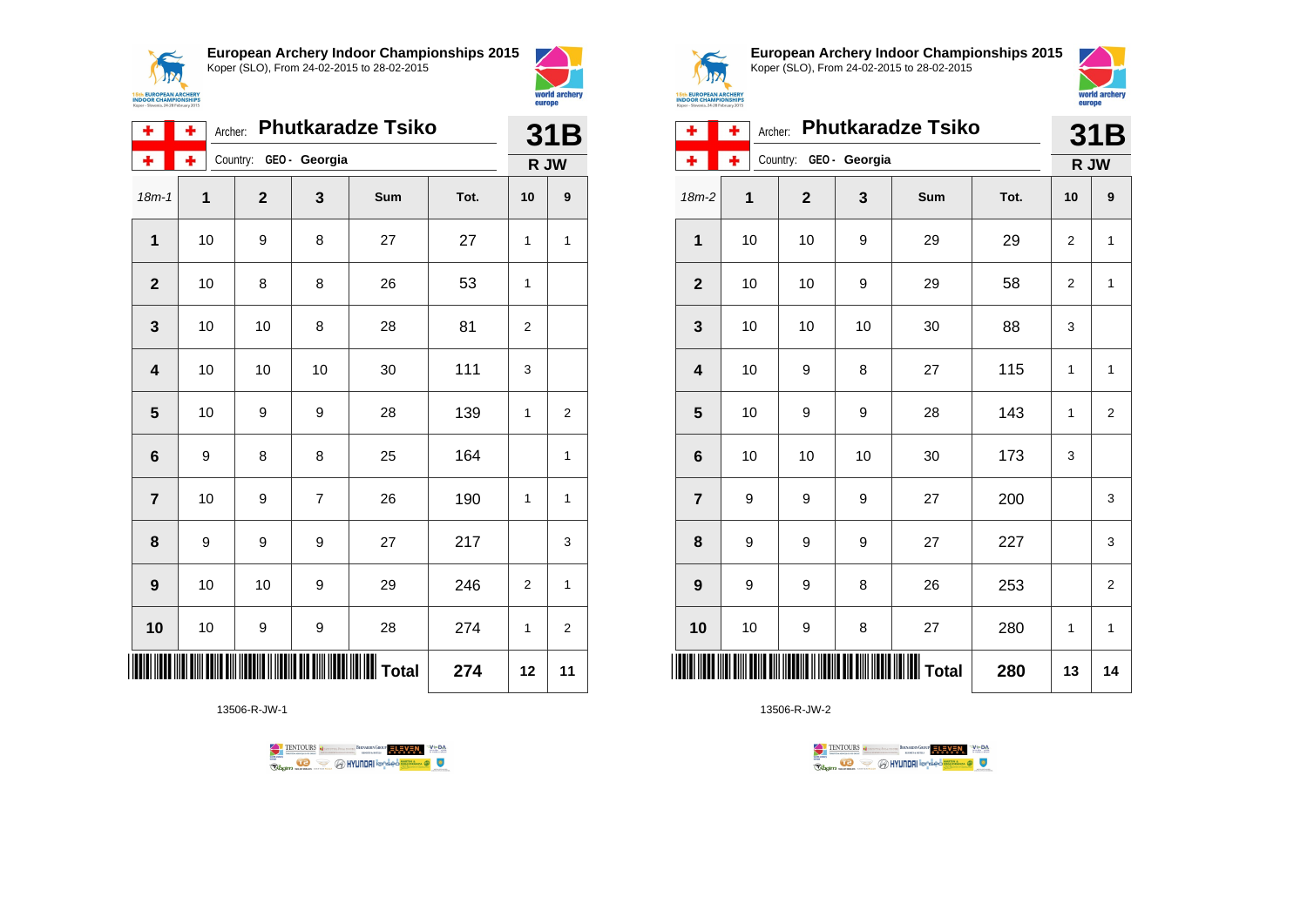



|                 | Archer: |                      | <b>31C</b> |     |      |                |                |
|-----------------|---------|----------------------|------------|-----|------|----------------|----------------|
|                 |         | Country: ITA - Italy |            |     |      | R JW           |                |
| $18m - 1$       | 1       | $\mathbf 2$          | 3          | Sum | Tot. | 10             | 9              |
| $\mathbf 1$     | 10      | 9                    | 9          | 28  | 28   | 1              | 2              |
| $\mathbf{2}$    | 10      | 10                   | 9          | 29  | 57   | $\overline{2}$ | 1              |
| 3               | 10      | 10                   | 9          | 29  | 86   | $\overline{2}$ | 1              |
| 4               | 10      | 10                   | 9          | 29  | 115  | $\overline{2}$ | 1              |
| 5               | 10      | 9                    | 9          | 28  | 143  | $\mathbf{1}$   | 2              |
| $6\phantom{1}6$ | 10      | 10                   | 9          | 29  | 172  | $\overline{2}$ | $\mathbf{1}$   |
| $\overline{7}$  | 10      | 10                   | 10         | 30  | 202  | 3              |                |
| 8               | 10      | 9                    | 9          | 28  | 230  | $\mathbf{1}$   | 2              |
| 9               | 10      | 10                   | 9          | 29  | 259  | 2              | $\mathbf{1}$   |
| 10              | 10      | 9                    | 9          | 28  | 287  | $\mathbf{1}$   | $\overline{2}$ |
|                 |         |                      |            |     | 287  | 17             | 13             |

15084-R-JW-1





**European Archery Indoor Championships 2015** Koper (SLO), From 24-02-2015 to 28-02-2015



|                         | Archer: |                      | <b>31C</b> |                                              |      |                |                |
|-------------------------|---------|----------------------|------------|----------------------------------------------|------|----------------|----------------|
|                         |         | Country: ITA - Italy |            |                                              |      | R JW           |                |
| 18m-2                   | 1       | $\mathbf{2}$         | 3          | Sum                                          | Tot. | 10             | 9              |
| 1                       | 10      | 10                   | 8          | 28                                           | 28   | $\overline{2}$ |                |
| $\mathbf{2}$            | 10      | 9                    | 9          | 28                                           | 56   | 1              | $\overline{2}$ |
| 3                       | 10      | 10                   | 10         | 30                                           | 86   | 3              |                |
| $\overline{\mathbf{4}}$ | 10      | 10                   | 9          | 29                                           | 115  | $\overline{2}$ | 1              |
| 5                       | 10      | 10                   | 9          | 29                                           | 144  | $\overline{2}$ | $\mathbf{1}$   |
| $6\phantom{1}6$         | 10      | 9                    | 9          | 28                                           | 172  | 1              | $\overline{2}$ |
| $\overline{7}$          | 10      | 10                   | 9          | 29                                           | 201  | $\overline{2}$ | 1              |
| 8                       | 10      | 10                   | 10         | 30                                           | 231  | 3              |                |
| 9                       | 10      | 10                   | 10         | 30                                           | 261  | 3              |                |
| 10                      | 10      | 10                   | 10         | 30                                           | 291  | 3              |                |
| ║║║                     |         |                      |            | <b>                             </b>   Total | 291  | 22             | 7              |